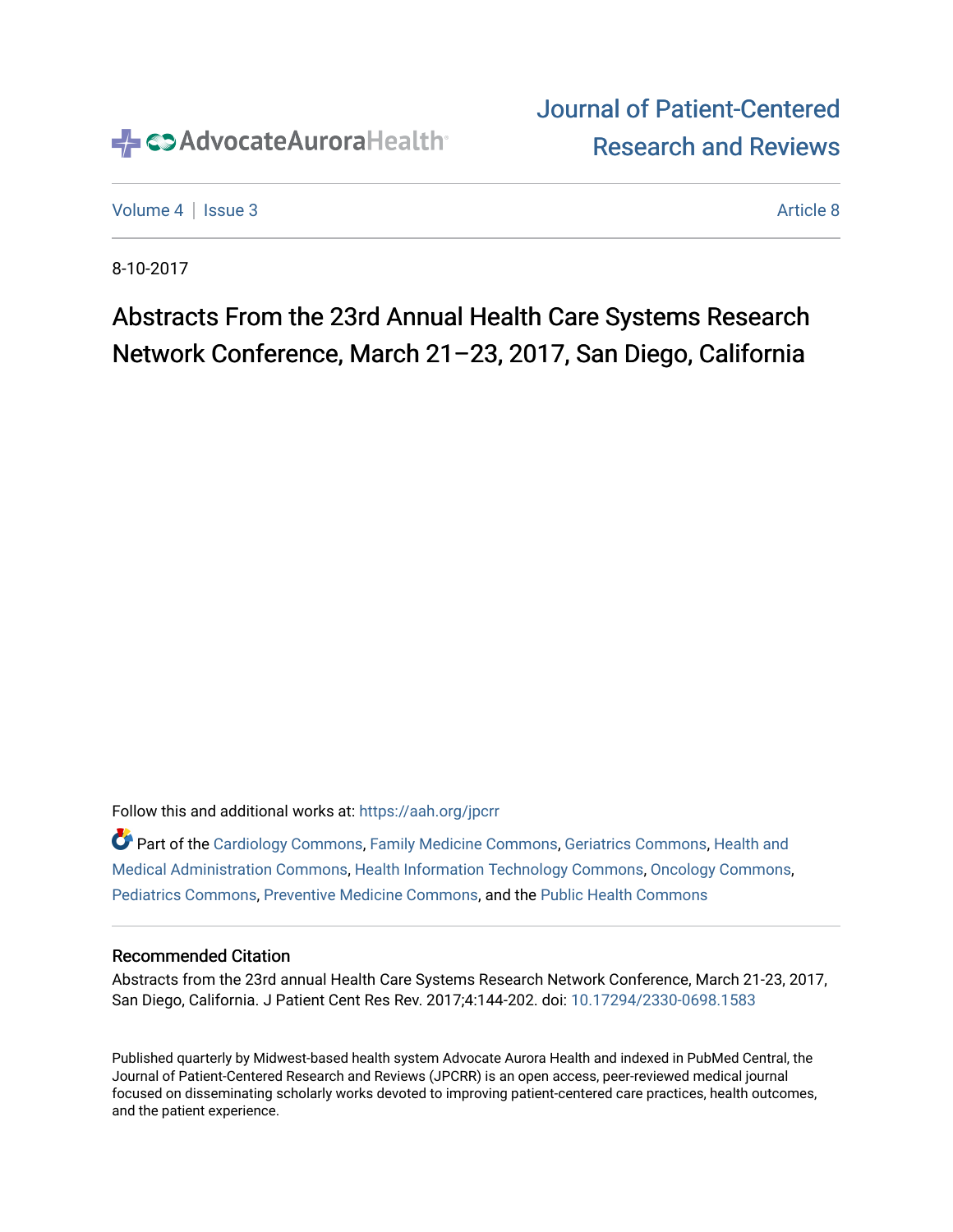# **Abstracts From the 23rd Annual Health Care Systems Research Network Conference, March 21–23, 2017, San Diego, California**

Advancing Learning Health Systems Through Embedded Research

# **AGING AND MULTIMORBIDITY**

# P1.01

# **Multimorbidity Profile of Urologic Patients in a Large, Integrated Health Care Delivery System**

Tullika Garg,<sup>1</sup> Amanda Young,<sup>1</sup> Korey Kost,<sup>1</sup> H. Lester Kirchner1

# *1 Geisinger Health System, Danville, PA*

**Background:** Two-thirds of urologic surgeries are performed in patients over 65 years old. As the American population ages, urologists are faced with increasingly complex older adults with multimorbidity. Our objective was to describe the multimorbidity profile of urologic patients in a large, integrated health care delivery system. We hypothesized that urologic patients are older and have more chronic conditions than the general primary care population.

**Methods:** We identified all Geisinger Health System (GHS) primary care patients from 2001 to 2015 and the subset that had at least one outpatient encounter in the urology department. The Agency for Healthcare Research and Quality's Clinical Classifications Software tool was applied to identify prevalent conditions based on diagnosis codes attached to outpatient visits, laboratory and pharmacy orders, and procedures.

**Results:** We identified 390,271 GHS primary care patients; 33,085 had at least one urology outpatient visit (8.5%). Compared to the general GHS population, urology patients tended to be older (mean age: 48 years vs 61 years). Urology patients had a mean of 7 chronic conditions. The 5 most common conditions were hypertension, hyperlipidemia, prostate disorders, gastroesophageal reflux disease and other. The poster will include comparisons of urology population condition profiles to the GHS primary care population. We also will include chronic condition profiles by urologic condition.

**Conclusion:** Urologic patients were older compared to the general GHS primary care population and had significant numbers of chronic conditions. Multimorbidity profiles in the urologic population may be used to inform future efforts toward surgical prognostication and decision-making.

# P1.02

# **Outcomes of an Embedded Resource and Education Program for Patients and Families With Memory Loss**

Leah Hanson,<sup>1</sup> Anna Forsberg,<sup>1</sup> Avis Thomas,<sup>1</sup> Jean Crow,<sup>1</sup> Heidi Haley-Franklin,<sup>2</sup> Terry Barclay<sup>3</sup>

*1 HealthPartners Institute, St. Paul, MN; 2 Alzheimer's Association Minnesota-North Dakota, Minneapolis, MN; 3 HealthPartners Center for Memory & Aging, St. Paul, MN*

**Background:** Patients with a new diagnosis of memory loss or dementia and their families typically wait 2 years before connecting to and utilizing community resources. Lack of education and support frequently results in crisisdriven care and hospitalization for patients, as well as carerelated strain, depression and other negative outcomes for caregivers. Memory PREP (Patient Resource & Education Program) is a 4-month embedded program for patients with dementia and their families that involves meeting with a social worker in person or by phone to cover a curriculum of disease education, support and connection to community resources.

**Methods:** Patients and their care partners (dyads, n=90) were recruited from two sources: physician referral from HealthPartners Center for Memory & Aging, and through a mailing to patients throughout our care delivery system who were identified to have a new diagnosis code of dementia in their electronic health record. The intervention consisted of 5 encounters with a masters-level, specialty-trained social worker and randomization to either phone-only or 2 in-person plus 3 phone visits. The intervention curriculum was similar and ad hoc phone support was available to both groups. Outcomes included disease knowledge, mood, social support, health, stress, caregiver burden and quality of life and were evaluated at baseline, after program completion (4 months) and at 8 months. Changes from baseline were assessed using paired t-tests; ANOVA was used for comparisons.

**Results:** The Memory PREP program significantly increased care partner's knowledge of Alzheimer's disease, emotional support and completion of care planning (eg, power of attorney, driving and safety plans, and use of support groups). The program was equally effective when administered by phone as it was when administered inperson. The program received strong positive feedback from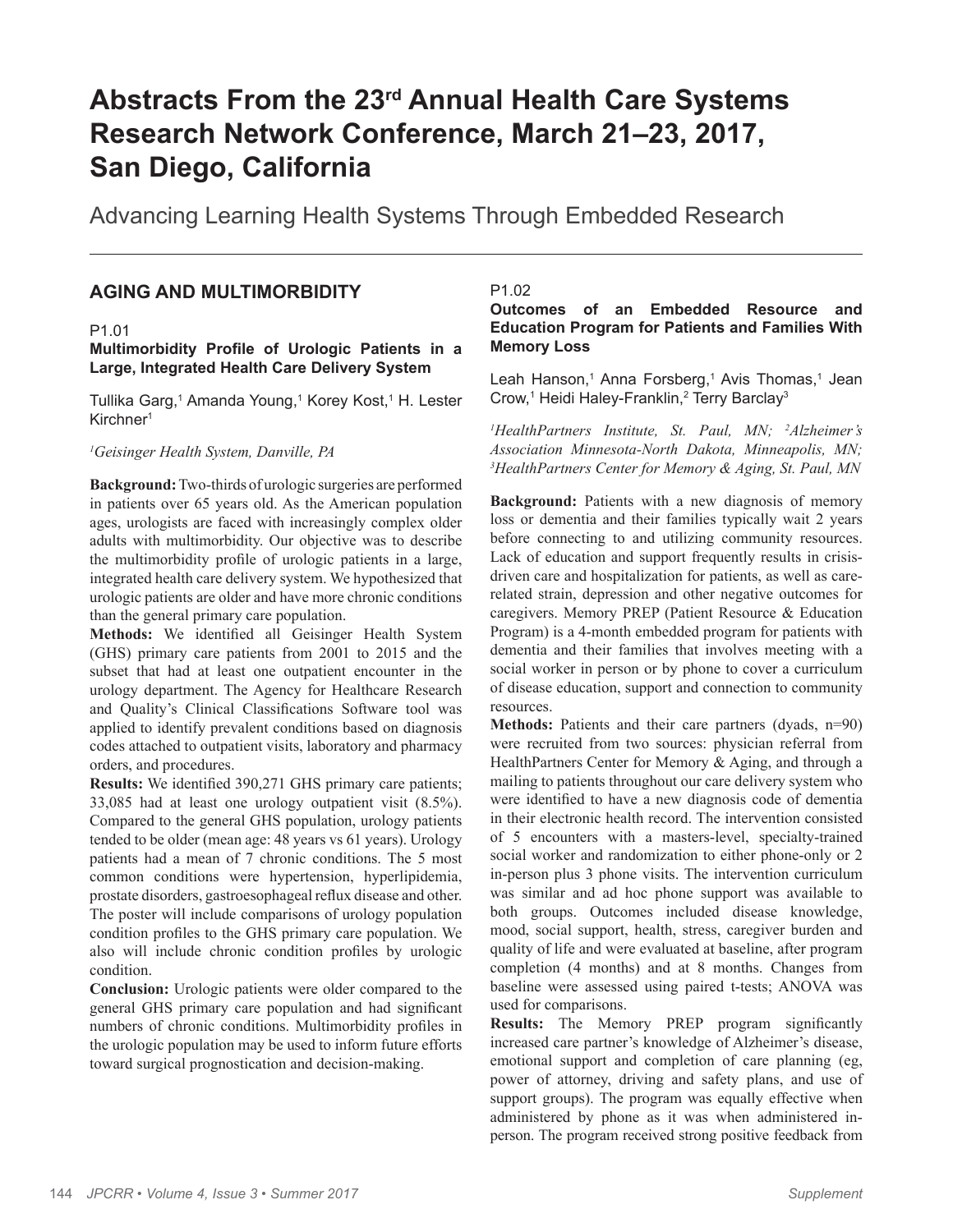participants, especially care partners and family members; 93% of participants were likely to recommend the program to others.

**Conclusion:** Health care providers are struggling to meet the needs of patients and families facing dementia. Education and support are an important part of the care plan that is often outsourced to community partners. This embedded program led to increased knowledge, feelings of support, and completion of important safety and planning actions. Delivery of this program by phone may be a useful option to reduce barriers of access.

# P1.03

# **Proportions of Patient-Centered Outcomes and Utilization Attributable to Chronic Conditions Among Adults With Asthma and/or Chronic Obstructive Pulmonary Disease**

#### Terrence Murphy<sup>1</sup>

## *1 Yale School of Medicine, New Haven, CT*

**Background:** Patients with chronic obstructive pulmonary disease (COPD) often have multiple chronic conditions. It has not been previously investigated what proportions of patient-centered outcomes and health care utilization can be attributed to individual chronic conditions that concurrently manifest among patients with asthma, COPD, or both.

**Methods:** Using data from rounds 1–3 from the cohorts initiated in years 2008–2012 of the Medical Expenditure Panel Survey, we evaluated all patients 40 years and older who had been told by a doctor that they currently had asthma, chronic bronchitis or emphysema. The total sample size was 3,486 patients, and data recorded at round 1 (baseline) were used as explanatory variables for occurrence of each of the seven dichotomous outcomes over a 1-year period corresponding to the time between rounds 1 and 3. Based on multivariable logistic regression, the average attributable fractions (AAFs) for 12 distinct chronic conditions were calculated for three patient-centered outcomes and four health care utilization outcomes. The 12 conditions were: angina, arthritis, asthma, cancer, congestive heart failure, cognitive decline, COPD, diabetes, high blood pressure, lung cancer, myocardial infarction, and stroke. The three patient-centered outcomes were: 7 or more disability days, incident mobility, and incident worsening in perceived health. The four utilization outcomes were: any emergency room (ER) visit, any hospitalization, any outpatient visit, and respiratory hospitalization.

**Results:** Outcome models — the models of the seven outcomes exhibited fair to good discrimination (C-statistics between 66% and 76%) and calibration ranging from poor to excellent (Hosmer-Lemeshow P-values from 0.01 to 0.84). Patient-centered outcomes –– the 12 conditions collectively explained the great majority of each of these

outcomes. Presented hereafter are the sums of the AAFs from all 12 conditions (followed in parentheses by the four conditions, in descending order, that yielded the largest AAFs of each outcome). The sum of AAFs for 7 or more disability days was 77.8% (arthritis 24.2%, COPD 18.3%, cognitive decline 13.9%, asthma 8.4%). Sum of AAFs for incident mobility was 72.1% (arthritis 29.5%, COPD 10.4%, asthma 10.4%, high blood pressure 6.4%). Sum of AAFs for incident worsening of perceived health was 68% (COPD 21.3%, arthritis 15.4%, high blood pressure 9.4%, asthma  $6.8\%$ ). Utilization outcomes — the 12 conditions collectively explained somewhere between a small fraction through a minority of each utilization outcome. Sum of AAFs for any ER Visit was 17.7% (COPD 4.4%, high blood pressure 3.0%, arthritis 2.6%, cognitive decline 2.5%). Sum of AAFs for any hospitalization was 15.6% (COPD 4.3%, arthritis 3.0%, diabetes 2.1%, high blood pressure 2.1%). Sum of AAFs for any outpatient visit was 35% (arthritis 12.8%, high blood pressure 6.1%, asthma 3.9%, cancer 3.3%). Sum of AAFs for respiratory hospitalization was 5% (COPD 4.0%, diabetes 1.0%)

**Conclusion:** Despite largely similar performance of the underlying multivariable logistic models, the 12 chronic conditions explained a much greater share of the overall occurrence of the patient-centered outcomes than for the utilization outcomes. From among the 12 conditions, arthritis, COPD and asthma consistently account for substantive proportions of outcome events in the patientcentered domain.

# P1.04

# **Age and Sex Differences in the Magnitude of, and Hospital Death Rates Associated With, Multiple Chronic Conditions in Older Adults Hospitalized With Acute Myocardial Infarction**

Mayra Tisminetzky,<sup>1</sup> Jerry Gurwitz,<sup>1</sup> Hoa Nguyen,<sup>2</sup> Robert Goldberg3

*1 Meyers Primary Care Institute, Worcester, MA; 2 Baylor Scott & White Health, Dallas, TX; 3 University of Massachusetts Medical School, Worcester, MA*

**Background:** Despite the high prevalence of accompanying multimorbidity in older patients hospitalized with acute myocardial infarction, there are limited data available describing the burden of multimorbidity in different age strata of elderly men and women. The objectives of this study were to examine age- and sex-specific differences in the frequency and impact of multimorbidity on shortterm outcomes in older persons hospitalized with acute myocardial infarction.

**Methods:** The study population consisted of 3,973 patients hospitalized with acute myocardial infarction on a biennial basis at the 11 medical centers in Worcester, Massachusetts, between 2001 and 2011.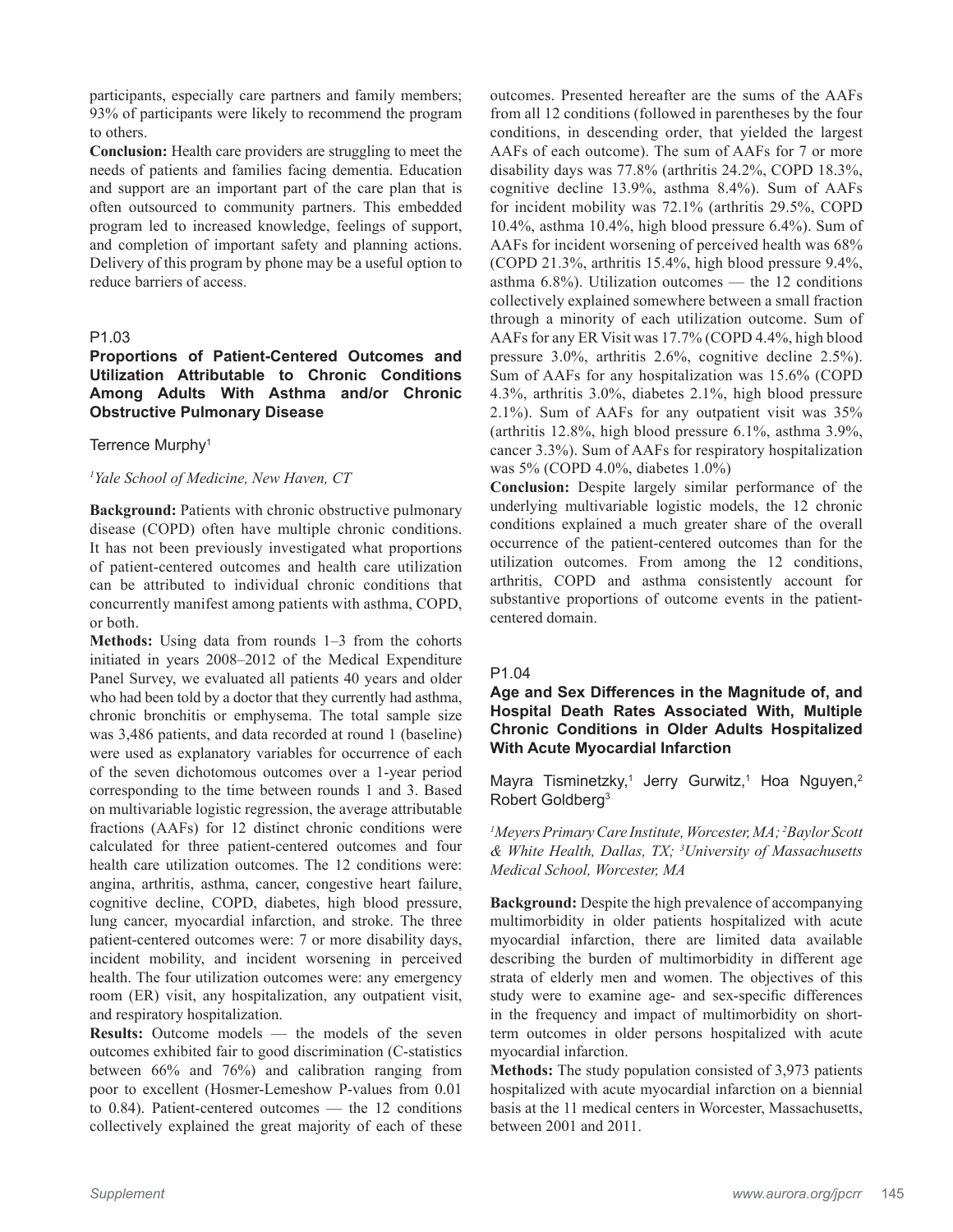**Results:** The mean age of this population was 78 years and almost half were men. In the younger older group (65–74 years), 1 in 5 women versus 1 in 4 men presented 5 or more of the 11 chronic conditions examined. The proportion of younger older women receiving evidence-based in-hospital medications and cardiac interventions was significantly lower compared to men in the same age group. Among older old patients (>75 years), men were more likely to be diagnosed with NSTEMI and presented with a higher prevalence of chronic conditions compared to similarly aged women. Similar proportions of men and women in the older old group received evidence-based in-hospital medications. A higher prevalence of multimorbidity was significantly associated with a greater risk of dying during the index hospitalization among younger older patients, but not in the older old groups.

**Conclusion:** The prevalence of multimorbidity in persons hospitalized with an acute myocardial infarction is significant and highly associated with the risk of dying in younger old men and women. Our findings highlight the importance of screening for these chronic conditions in older patients hospitalized with acute myocardial infarction.

#### P1.05

# **Research Priorities to Advance the Science of Multiple Chronic Conditions in Older Adults From the AGING Initiative Steering and Advisory Committees**

Mayra Tisminetzky,<sup>1</sup> Kathryn Anzuoni,<sup>1</sup> Ben Shirley,<sup>2</sup> Jay Magaziner,<sup>3</sup> Elizabeth Bayliss,<sup>4</sup> Jerry Gurwitz<sup>1</sup>

*1 Meyers Primary Care Institute, Worcester, MA; 2 University of North Carolina, Chapel Hill, NC; 3 University of Maryland School of Medicine, Baltimore, MD; 4 Kaiser Permanente Colorado, Denver, CO*

**Background:** There is an increasing recognition of the substantial gaps in knowledge that exist surrounding the health and health care of older adults with multiple chronic conditions (MCCs). A survey was developed to rank and prioritize research topics relevant to advancing the science of multimorbidity in the geriatric population.

**Methods:** A web-based survey was developed containing 37 topics organized into 11 domains. Topics were gathered from white papers, grant announcements or funded research projects relating to older adults that included the terms MCCs, multimorbidity and/or comorbidity. The search included the years 2010–2015 and employed the PubMed database as well as websites of the Agency for Healthcare Research and Quality, Patient-Centered Outcomes Research Institute (PCORI), National Institutes of Health, National Academy of Medicine and Google Scholar.

**Results:** Of the 366 respondents to the survey, 37% were investigators affiliated with the Health Care Systems Research Network, 25% were affiliated with the Claude D.

Pepper Older Americans Independence Centers, 22% were affiliated with academic health centers, 5% were affiliated with the Veterans Affairs system, 5% were affiliated with federal agencies, 1% were affiliated with PCORI, and 4% were affiliated with other organizations. Based on toptwo box methodology, the top 10 research topics were: interactions between medications, disease processes and health outcomes in older adults with MCCs; health-related quality of life in older adults with MCCs; assessment tools in older adults with MCCs (to assess symptom burden, quality of life, function, etc); shared decision-making to enhance care planning in older adults with MCCs; disability in older adults with MCCs; symptom burden in older adults with MCCs; tools to improve clinical decision-making in older adults with MCCs; the role of the caregiver in caring for older adults with MCCs; self-management interventions in older adults with MCCs; and management of pain or other symptoms in older adults with MCCs.

**Conclusion:** Our findings are complementary to prior efforts to create a coherent and comprehensive research agenda to address the complex challenges facing these "high-need, high-cost" populations of older adults and the health care systems struggling to serve them. Future efforts should incorporate the views of patients, caregivers and other stakeholders to validate and broaden this important research agenda in this growing population.

#### P1.06

# **Obesity, Falls, and Hip Fractures Among Nursing Home Residents**

Ning Zhang1

# *1 Meyers Primary Care Institute, Worcester, MA*

**Background:** Aim was to examine the association between obesity status and the occurrence of falls and hip fracture among newly admitted nursing home residents.

**Methods:** This was a cohort study of newly admitted nursing home residents using national data from 2006 to 2010. Nursing homes measurements: Using the U.S. Minimum Data Set, we determined the occurrence of falls and hip fracture among newly admitted nursing home residents, according to obesity status, based on information available from the first quarterly assessment. Residents were categorized by body mass index as normal-to-overweight (18.5 to  $\leq$ 30), mildly obese (30 to  $\leq$ 35) and severely obese  $(≥35)$ .

**Results:** Among newly admitted nursing home residents, 55.1% of nonobese residents, 50.4% of mildly obese residents and 44.0% of severely obese residents experienced a fall. We also found that 6.9% of nonobese residents, 4.4% of mildly obese residents and 2.9% of severely obese residents experienced a hip fracture. After adjustment for resident-level and facility-level characteristics, mildly obese residents were 8% less likely (odds ratio [OR]: 0.92; 95%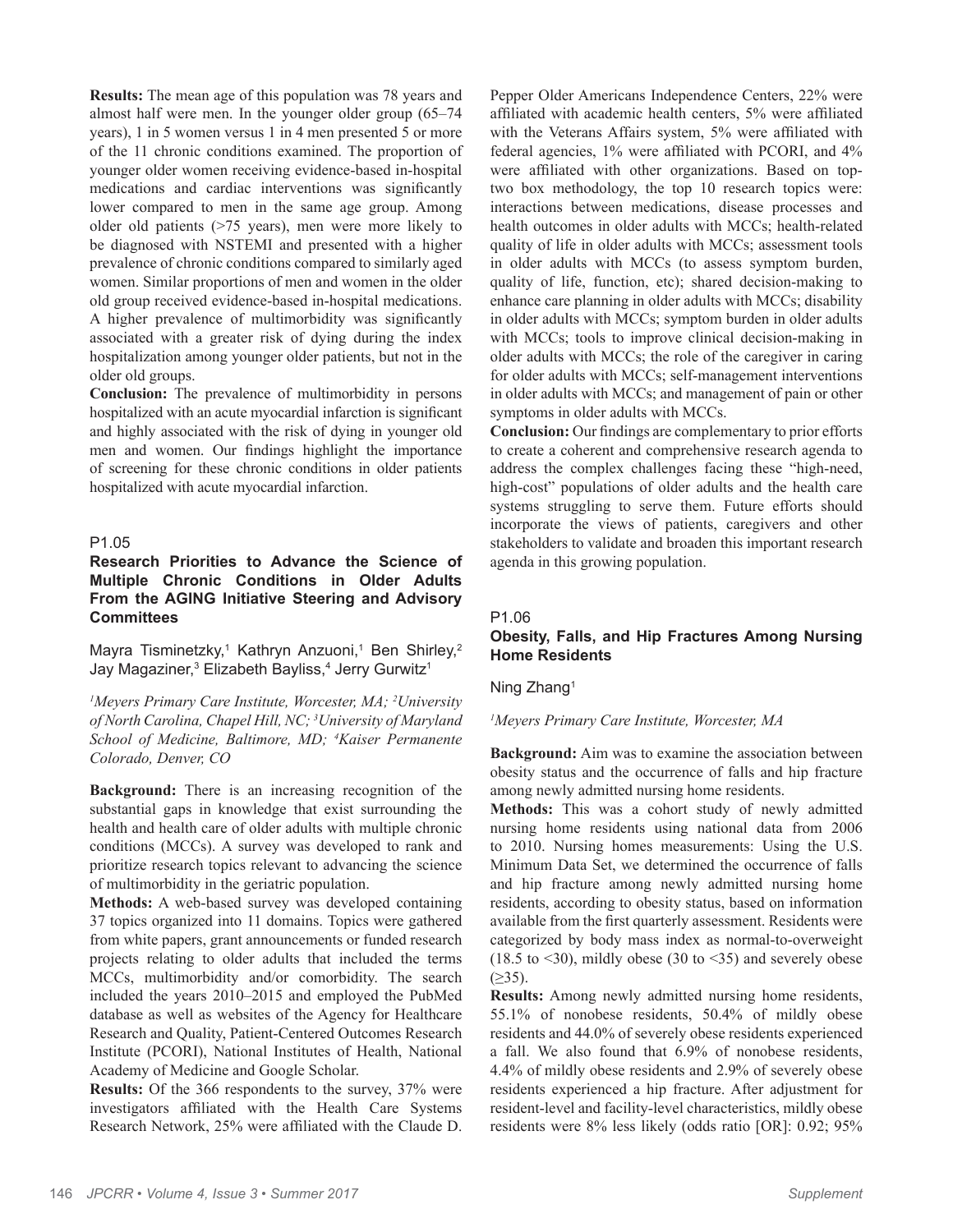confidence interval [CI]: 0.91–0.93) and severely obese residents 16% less likely (OR: 0.84; 95% CI: 0.83–0.85) to experience a fall compared with nonobese residents. Mildly obese residents were 20% less likely (OR: 0.80; 95% CI: 0.78–0.83) and severely obese residents 29% less likely (OR: 0.71; 95% CI 0.68–0.74) to experience a hip fracture compared with nonobese residents.

**Conclusion:** Obesity is associated with reduced risk for falls and hip fracture among nursing home residents. Future studies are needed to examine the reasons for the associations noted and to better understand the implications for care of obese nursing home residents.

# **CANCER**

P2.01

# **Lung Cancer Screening: A Qualitative Study Exploring the Decision to Opt Out of Screening**

Lisa Carter-Harris,<sup>1</sup> Susan Brandzel,<sup>2</sup> Karen Wernli,<sup>2</sup> Joshua Roth,<sup>3</sup> Diana Buist<sup>2</sup>

*1 Indiana University Purdue University at Indianapolis, Indianapolis, IN; 2 Group Health Research Institute, Seattle, WA; 3 Fred Hutchinson Cancer Center, Seattle, WA*

**Background:** Lung cancer screening with annual low-dose computed tomography is relatively new for long-term smokers in the United States, and supported by a U.S. Preventive Services Task Force Grade B recommendation. As lung cancer screening programs are more widely implemented and providers engage patients about screening, it is critical to understand what influences a patient's decision to screen, or not, for lung cancer. Understanding lung cancer screening behavior among high-risk smokers who opt out provides insight from the patient perspective about the shared decision-making process for lung cancer screening. The purpose was to explore screening-eligible patients' decision to opt out of lung cancer screening after receiving a provider recommendation. This knowledge will inform intervention development to enhance shared decision-making processes between long-term smokers and their providers and decrease decisional conflict about lung cancer screening.

**Methods:** Semi-structured qualitative telephone interviews were performed with 18 lung screening-eligible men and women who were members of an integrated, mixed-model health care system in Seattle, Washington, about their decision to opt out of lung cancer screening. Participants met lung cancer screening criteria for age, smoking and packyear history. Audio-recorded interviews were transcribed verbatim. Two researchers with cancer screening and qualitative methodology expertise conducted data analysis using thematic content analytic procedures.

**Results:** Participant mean age was 66 years (standard

deviation: 6.5). Majority were female (61%), Caucasian  $(83%)$  or current smokers  $(61%)$ . Five themes emerged: 1) Knowledge Avoidance; 2) Perceived Low Value; 3) False-Positive Worry; 4) Practical Barriers; and 5) Patient Misunderstanding.

**Conclusion:** Many screening-eligible smokers opt out of lung cancer screening. The participants in our study provided new insights into why some patients make this choice. While there are known drawbacks to lung cancer screening, and it is not necessarily the best option for everyone who is eligible, it is known to be effective in early lung cancer detection among high-risk patients. Understanding why people decide not to screen will enhance future efforts to improve knowledge transfer from providers to patients about the risks and benefits of lung cancer screening and ultimately enhance shared decision-making about lung cancer screening.

# P2.02 **Incidental Thyroid Nodules: A Radiologic Epidemic**

Steven Chang<sup>1</sup>

# *1 Henry Ford Health System, Detroit, MI*

**Background:** The incidence of well-differentiated thyroid cancer has risen dramatically over the last several decades. One proposed explanation for this is the rapid growth in utilization of different radiology studies, which have resulted in large numbers of incidentally identified thyroid nodules. Objectives were to: 1) determine, at our institution, the incidence of incidentally identified thyroid nodules requiring fine needle aspiration; 2) describe the imaging modality and indication for these incidentally identified nodules; and 3) assess the outcomes, including surgical rates, among these nodules.

**Methods:** A retrospective review was performed of all patients who underwent fine needle aspiration(s) of thyroid nodules between January 2006 and December 2010 by the endocrinology division at a large academic medical center. Medical records were reviewed to identify whether the biopsied thyroid nodule was discovered incidentally through nonthyroid-related imaging or whether it was identified by palpation by patient or physician. Demographic, radiological, surgical and pathological data were assessed.

**Results:** Fine needle aspirations were performed on 2,296 total thyroid nodules and 1,794 patients; 24% (n=431) of patients underwent a biopsy for incidentally identified nodules. The most common indications documented for the initial imaging that resulted in an incidental finding of a nodule were neck pain (32.4%), nonthyroid cancer workup (26%) and evaluation for pulmonary embolus (12.8%). Chest computed tomography (CT), magnetic resonance imaging of the spine or neck, and CT of the neck were the most common imaging modalities that led to thyroid incidentalomas (29.2%, 19.9% and 16.1%, respectively).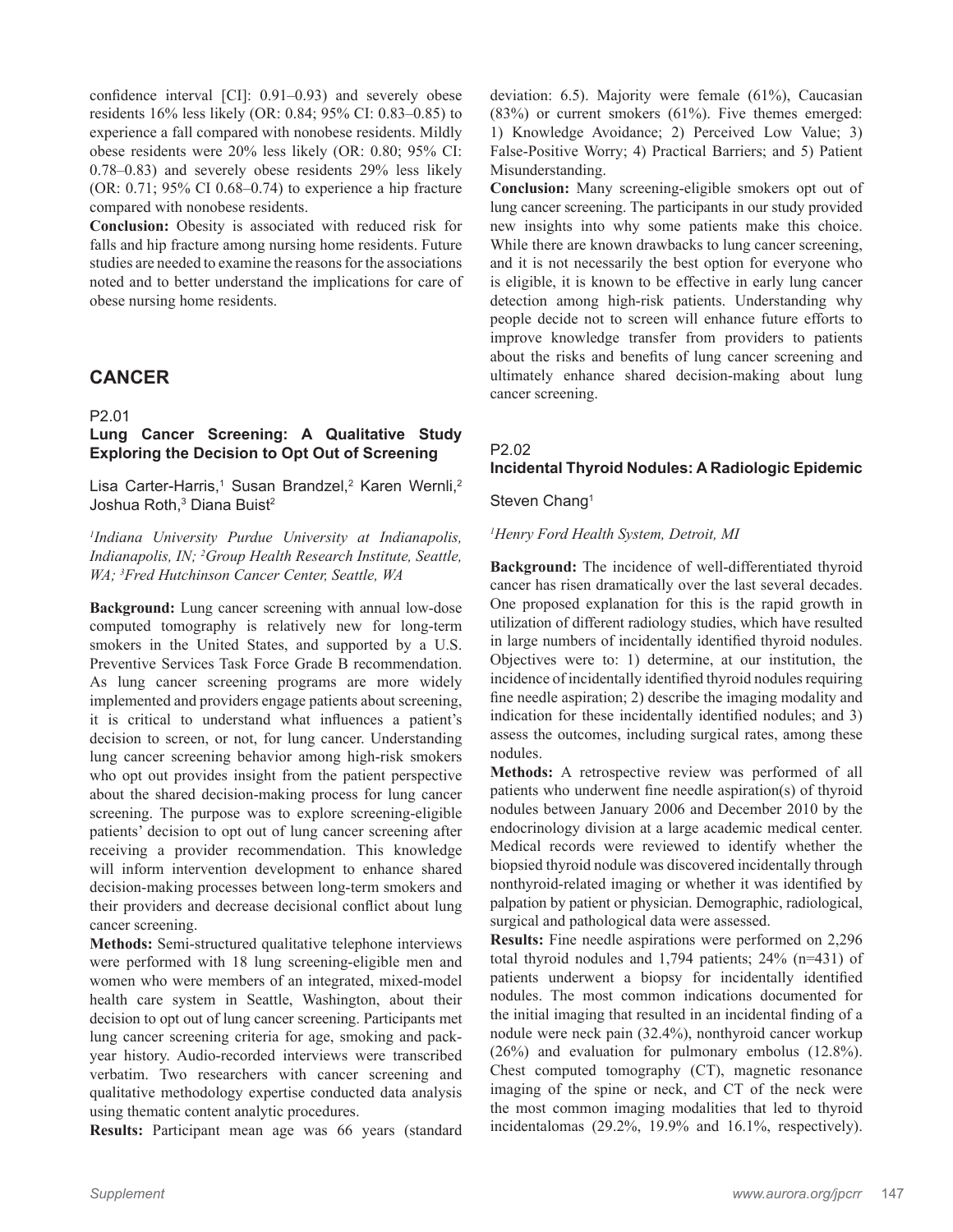Rates of surgery and identification of cancer did not differ significantly based on the modality or indication for imaging. **Conclusion:** In this study, nearly a quarter of patients undergoing fine needle aspiration had their thyroid nodule identified incidentally on imaging. With the continued proliferation of radiology studies, this flood of thyroid nodule incidentalomas is likely to continue to expand.

#### P2.03

# **Diabetes Treatment and Risks of Adverse Breast Cancer Outcomes Among Elderly Breast Cancer Patients: A SEER-Medicare Analysis**

Lu Chen,<sup>1</sup> Jessica Chubak,<sup>1</sup> Denise Boudreau,<sup>1</sup> William Barlow,<sup>2</sup> Noel Weiss,<sup>3</sup> Christopher Li<sup>4</sup>

<sup>1</sup>Group Health Research Institute, Seattle, WA; <sup>2</sup>Cancer *Research and Biostatistics, Seattle, WA; 3 University of Washington, Seattle, WA; 4 Fred Hutchinson Cancer Research Center, Seattle, WA*

**Background:** Metformin, a first-line diabetes treatment, is hypothesized to lower the risk of incident breast cancer, but it is unclear whether metformin or other antidiabetic medications influence the likelihood of adverse breast cancer outcomes.

**Methods:** A retrospective cohort study was conducted using the linked Surveillance, Epidemiology and End-Results (SEER)-Medicare database. Diabetic and nondiabetic women were included if they were aged 66–80 years, newly diagnosed with stage I or II breast cancer, and enrolled in Medicare Parts A, B and D during 2007–2011. Information on filled diabetes-related prescription medications was obtained from Medicare Part D claims data. Our primary outcomes of interest were a second breast cancer event and breast cancer-specific mortality. Time-varying Cox proportional hazard models were used to estimate hazard ratios (HR) and their associated 95% confidence intervals (CI).

**Results:** Among 14,766 women included in the study, 791 were identified as having had a second breast cancer event, 627 had a recurrence and 237 died from breast cancer. Use of metformin after breast cancer (n=2,558, 17.3%) was associated with 28% (HR: 0.72, 95% CI: 0.57–0.92), 31% (HR: 0.69, 95% CI: 0.53–0.90) and 49% (HR: 0.51, 95% CI: 0.33–0.78) lower risks of a second breast cancer event, breast cancer recurrence and breast cancer death, respectively, compared to metformin nonusers. Use of sulfonylureas (n=1,701, 11.5%) was associated with 1.49 (95% CI: 1.00–2.23) higher risk of breast cancer death. A 2.58-fold higher risk (95% CI: 1.72–3.90) of breast cancer death also was seen among insulin users (n=1,099, 7.4%). In assessing potential confounding by indication, similar patterns were observed in analyses restricted to pharmacologically treated diabetic patients.

**Conclusion:** We observed variation in the relationship

between different diabetes medications and risk of adverse breast cancer outcomes, with metformin associated with reduced risks and sulfonylureas and insulin with increased risks. Pending confirmation of these results, metformin may be a preferred treatment for diabetes among breast cancer survivors, and further research examining its benefits among nondiabetic patients may be warranted.

#### P2.04

# **Reasons for Never and Intermittent Completion of Colorectal Cancer Screening After Receiving Multiple Rounds of Mailed Fecal Tests**

Beverly Green,<sup>1</sup> June BlueSpruce,<sup>1</sup> Leah Tuzzio,<sup>1</sup> Sally Vernon,<sup>2</sup> L. Aubree Shay,<sup>2</sup> Sheryl Catz<sup>3</sup>

<sup>1</sup>Group Health Research Institute, Seattle, WA; <sup>2</sup>University *of Texas School of Public Health, Houston, TX; 3 Betty Irene Moore School of Nursing, University of California, Davis, Sacramento, CA*

**Background:** Long-term adherence to colorectal cancer (CRC) screening is particularly important for fecal testing. As few as a quarter of patients repeat fecal testing the next year in some U.S. settings. The purpose of this qualitative study was to identify barriers and facilitators reported by patients with suboptimal screening adherence to refine interventions for ongoing adherence to CRC screening. We also explored whether participants, particularly never screeners, would be willing to do a CRC screening blood test.

**Methods:** 41 patients who previously enrolled in the Systems of Support to Increase CRC Screening (SOS) trial were interviewed 4–5 years later. Participants were purposively selected to include men and women with diverse race/ethnicities who had either been inconsistent screeners or had never screened during the first 3 years of SOS, despite receiving at least 2 rounds of mailed fecal tests. Two interviewers conducted an approximately 30-minute telephone interview using a semi-structured interview guide. An iterative thematic analysis approach was used.

**Results:** Barriers were more pervasive among neverscreeners: 1) Avoidance; 2) Aversion to stool; 3) Health concerns; and 4) Fear. Facilitators were more often mentioned by repeat-screeners: 1) The simpler 1-sample test; 2) Mailings and testing at home convenience; 3) Prevention; and 4) Social influence. Participants had diverse preferences for types (phone, mail) with some not preferring email links to the electronic health record. A nurse not from their clinic calling was acceptable if the nurse was knowledgeable about their records and could communicate with their physician. Participants, especially never-screeners, were enthusiastic about a screening blood test.

**Conclusion:** Future CRC screening programs should be designed to minimize these barriers and maximize facilitators to improve long-term screening adherence.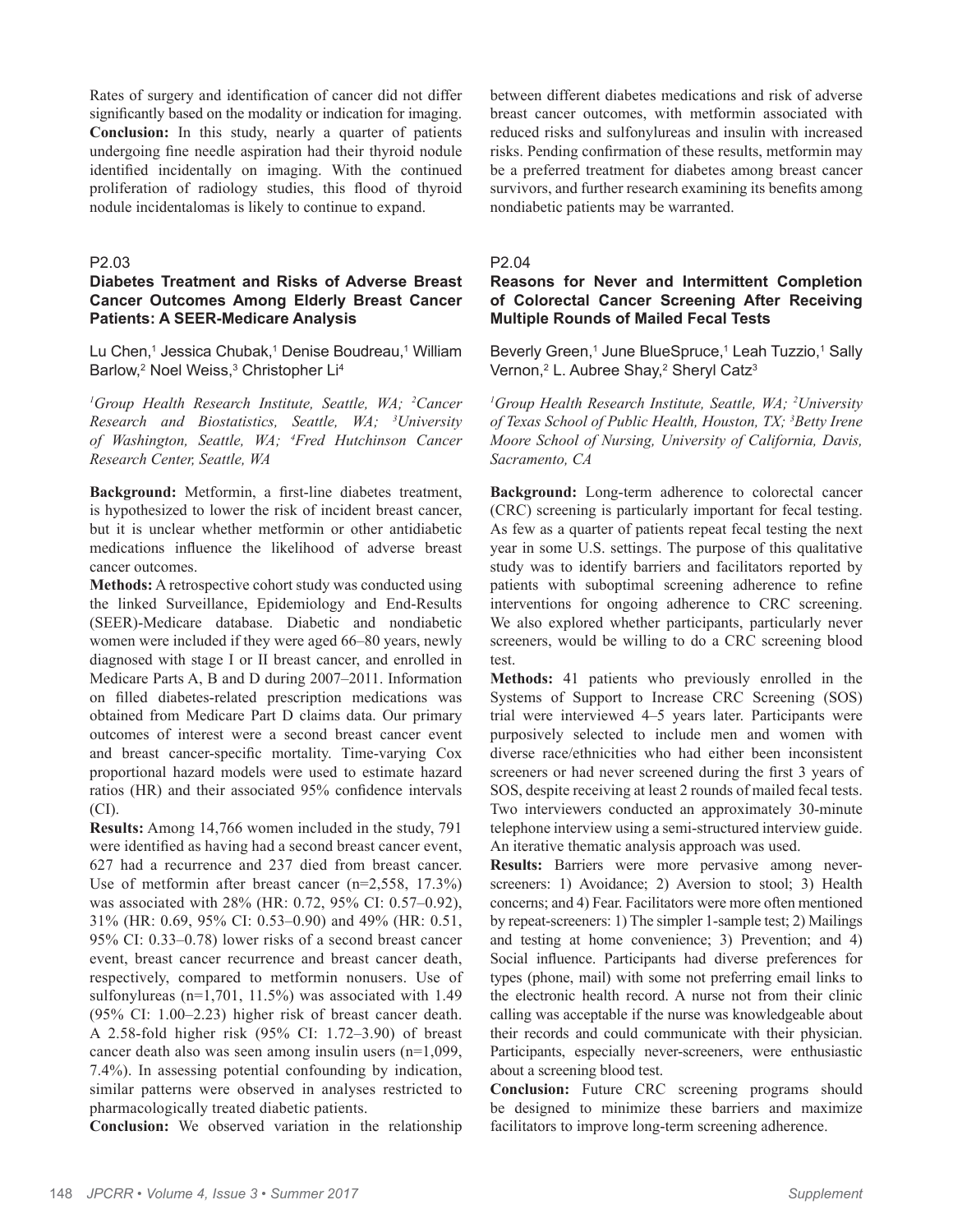#### P2.05

# **Systems of Support to Increase Colorectal Cancer (CRC) Screening –– A Randomized Trial to Increase Long-Term Adherence to CRC Screening: Time in Compliance Over 5 Years**

Beverly Green,1 Melissa Anderson,1 Jessica Chubak,1 Andrea Cook,<sup>1</sup> Sharon Fuller,<sup>1</sup> Richard Meenan,<sup>2</sup> Sally Vernon<sup>3</sup>

<sup>1</sup>Group Health Research Institute, Seattle, WA; <sup>2</sup>Kaiser *Permanente Center for Health Research, Portland, OR; 3 University of Texas School of Public Health, Houston, TX*

**Background:** Colorectal cancer (CRC) is the secondleading cause of cancer deaths. Morbidity and mortality could be rapidly reduced through higher uptake and adherence to CRC screening. Information on longer-term screening adherence comes from organized programs that lack a comparison group. Systems of Support to Increase Colorectal Cancer Screening and Follow-Up (SOS) is an ongoing trial testing a centralized mailed and phone-based program to increase long-term CRC screening adherence. We hypothesized that, compared to usual care, interventionarm patients would have more time in compliance with CRC screening guidelines over 5 years.

**Methods:** Design: Individual randomized controlled trial. Setting: Integrated health care organization in Washington State. Usual care included patient-centered medical home and clinic-based interventions to increase CRC screening. Participants: 4,675 individuals initially aged 50–74, without CRC or first-degree relative with CRC before age 60, no inflammatory bowel disease, no life-limiting disease, and not current for CRC screening. All participants contributed data but were censored at disenrollment, death, age 76 or diagnosis of CRC. Interventions: Included a mailed pamphlet on CRC screening choices, a call-in number if colonoscopy was preferred and mailed fecal tests for those not choosing colonoscopy. Patients were randomly assigned in years 1 and 2 to receive this only, this plus brief telephone assistance, or both mailings and assistance and nurse navigation for those still unscreened. In year 3, intervention group participants still CRC screening-eligible were randomized to stopped or continued mailed interventions in years 3 and 5. Primary outcome (a priori): The percent of time covered for CRC screening testing over 5 years (2008–2014). Screening tests contributed covered time based on national guidelines for screening intervals (fecal tests annually, sigmoidoscopy 5 years, colonoscopy 10 years).

**Results:** On average over 5 years, intervention participants had 224 more days of covered time, or 31% more time not in need of CRC testing (rate ratio, weighted for exposure time and adjusted relative risk 1.31 (1.25, 1.37). Fecal testing was responsible for almost all additional covered time.

**Conclusion:** An organized mail and phone program led to increased CRC screening adherence over 5 years, mainly because of regular fecal testing uptake.

#### P2.06

#### **A Cost-Effectiveness Analysis of an Adenocarcinoma Risk Prediction Biomarker Test for Patients With Barrett's Esophagus**

Jing Hao,<sup>1</sup> Susan R. Snyder,<sup>1</sup> Rebecca Critchley-Thorne2

*1 Geisinger Health System, Danville, PA; 2 Cernostics Inc., Pittsburgh, PA*

**Background:** Current surveillance guidelines for identifying patients with Barrett's esophagus (BE) at high risk of progressing to esophageal adenocarcinoma (EAC) are considered inefficient because less than 1% of all BE patients are likely to develop EAC. A new tissue systems pathology risk prediction test (RPT) stratifies BE patients by their risk of progression to high-grade dysplasia or EAC by assigning them to low-, intermediate- or high-risk categories based on an individualized risk score. These categories can be used to guide endoscopic surveillance and treatment decisions. This study evaluates the cost-effectiveness of this new RPT versus the current standard of care for surveillance and treatment of BE.

**Methods:** Decision analysis with Markov modeling and simulation were used to compare cost and quality-adjusted life-years (QALYs) from the perspective of a U.S. health insurer with care delivered by an integrated health system. Model assumptions and disease progression probabilities were derived from the literature. Performance metrics for the RPT were from an independent clinical validation study. Cost of the RPT was based on reimbursement rates from multiple payers. Other costs were derived from Geisinger Health System payment data.

**Results:** Base-case results of a 5-year model indicated an incremental cost-effectiveness ratio (ICER) of the RPT compared to the standard of care of \$50,181/QALY in 2012 U.S. dollars. RPT versus standard of care total surveillance endoscopies over the 5-year period were 17.6% lower, and endoscopic treatments (radiofrequency ablation and/ or endoscopic mucosal resection) were 64.7% higher. The RPT also reduced the number of cases of high-grade dysplasia, EAC and EAC-related deaths by 55.1%, 49.6% and 37.1%, respectively. Sensitivity analysis indicated that the probability of the RPT being cost-effective compared to the standard of care was 56.4% at the \$100,000/QALY acceptability threshold. The following changes in the model variables can make the RPT more cost-effective: higher BE-to-EAC progression rate, lower RPT cost, higher endoscopy cost, lower EAC utility, and higher physician RPT adherence/use.

**Conclusion:** The new RPT is cost-effective after 5 years and improves patient outcomes due to improving the effectiveness of surveillance and treatment protocols, resulting in fewer patients transitioning to high-grade dysplasia, EAC and death.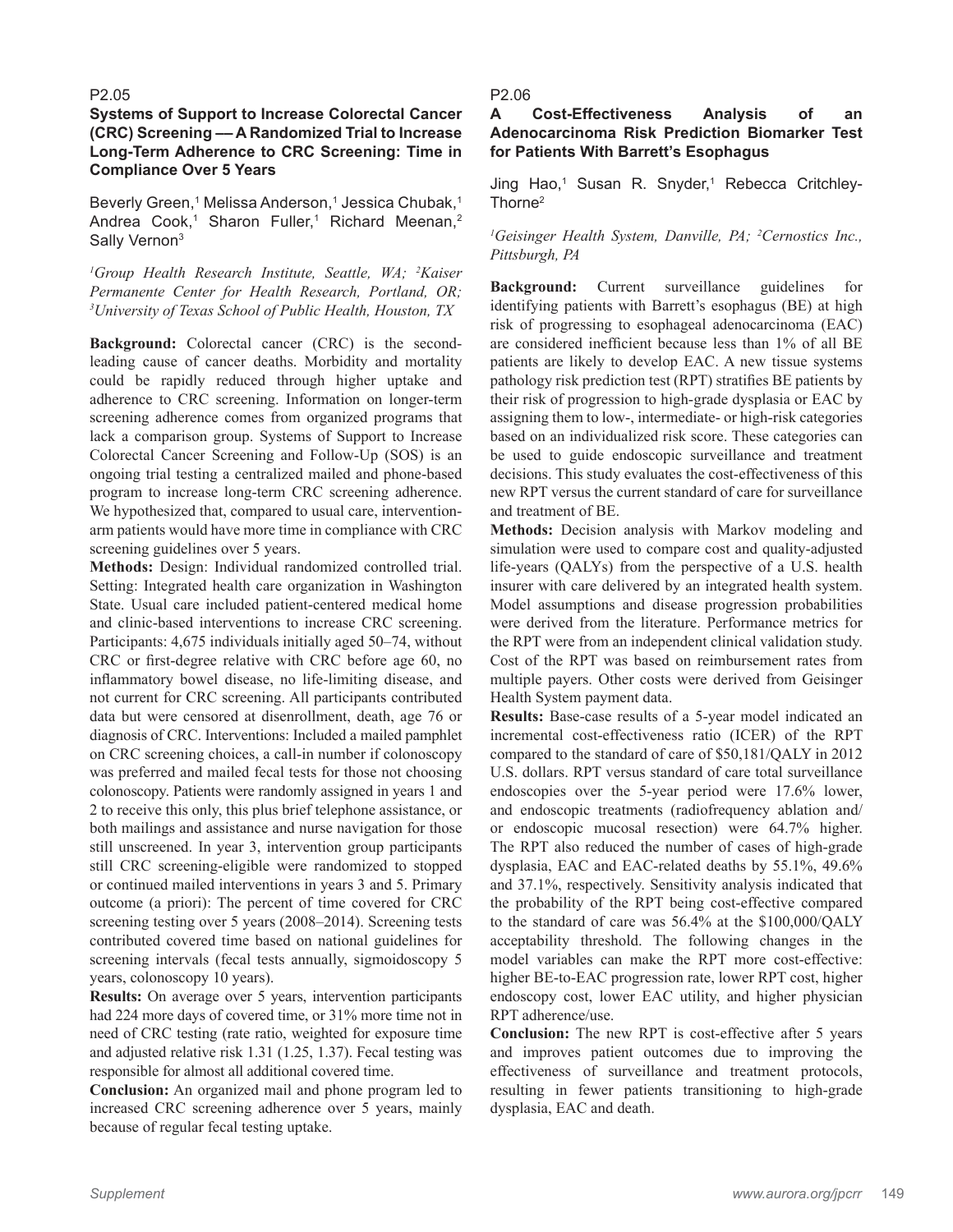# P2.07 **Can Thyroid Cancer Overdiagnosis, Overtreatment, and Costs Be Reduced by Following Guidelines?**

Dina Hassen,<sup>1</sup> Susan R. Snyder,<sup>1</sup> Steven Chang,<sup>2</sup> Jing Hao,<sup>1</sup> Michael Singer,<sup>2</sup> Arti Bhan<sup>2</sup>

# *1 Geisinger Health System, Danville, PA; 2 Henry Ford Health System, Detroit, MI*

**Background:** There is worldwide consensus on an alarming increase in overdiagnosis and overtreatment of papillary thyroid cancer in recent decades, mostly attributable to increased screening with more advanced diagnostic technology (eg, ultrasound, computed tomography and magnetic resonance imaging) detecting small papillary nodules. In 2009, evidence-based guidelines by the American Thyroid Association recommended against routine fine needle aspiration for unsuspicious papillary nodules of < 1 cm. The purpose of this study is to compare the change in the ratio of patients with thyroid cancer to all patients with thyroid nodules before and after the issuance of the 2009 guidelines as well as to provide national health care cost estimates.

**Methods:** The hypothesis is adherence to evidence-based guidelines targeting inappropriate testing of small nodules, which are highly prevalent in the general population and are mostly benign (~80%), will be effective at reducing overdiagnosis of thyroid cancer without significant harm to patients with malignant nodules  $(\sim 20\%)$ , which can be tested and treated when they are larger. We use the Medical Expenditure Panel Survey (MEPS), which provides annual nationally representative cross-sectional data on respondents' health service utilization as well as the cost of these services. Binary variables will be used to denote the presence of thyroid nodules and thyroid cancer in adults based on three-digit ICD-9-CM diagnosis condition codes.

**Results:** MEPS data estimates will be used to compare the difference in the proportion of respondents with thyroid cancer to thyroid nodules before and after the issuance of the 2009 guidelines and measure the cost of thyroid nodules over the recent 10-year period, 2005–2014, by using generalized linear models with a log-link function on total, inpatient, outpatient and prescription medication health care expenditures.

**Conclusion:** The results of this analysis will contribute additional information to the growing body of evidence on overdiagnosis and overtreatment as well as the financial burden of thyroid cancer in the United States. It highlights the need for further study using detailed medical record data inclusive of nodule size and diagnostic procedures to determine the extent of guideline adherence and whether better adherence would effectively address a substantial portion of the overdiagnosis and overtreatment problem.

# P2.08

# **External Validity of Electronic Health Record Studies of Cancer Patients**

Anqi Jin,<sup>1</sup> Scarlett Gomez,<sup>2</sup> Harold Luft,<sup>1</sup> Daphne Lichtensztajn,<sup>2</sup> Caroline Thompson<sup>3</sup>

*1 Palo Alto Medical Foundation Research Institute, Palo Alto, CA; 2 Cancer Prevention Institute of California, Fremont, CA; 3 San Diego State University, San Diego, CA*

**Background:** Electronic health records (EHRs) from academic and community-based health care systems are increasingly used for epidemiologic and health services research. The external validity of study findings is often unreported, and some question the representativeness of the patient population. We evaluate the generalizability of Sutter Health cancer patients and potential bias in cancer research based on available EHR data.

**Methods:** We linked the patient population of Sutter Health, a large, multispecialty health care delivery system in Northern California, with the statewide, populationbased California Cancer Registry and compared the distributions of demographic, socioeconomic and cancer characteristics for two groups: 1) all Sutter Health members diagnosed with cancer in 2012–2013, and 2) all cancer patients in the 17-county Sutter Health catchment region for the same period. To evaluate potential bias of EHR data, a validation study was conducted to additionally compare those characteristics among Sutter patients who had cancer-related charges or encounters in the Sutter EHR system with the catchment region, also for 2012 and 2013. **Results:** 43.1% (N=69,344) of cancer patients diagnosed from 2012 to 2013 in the catchment region were Sutter patients. Compared with all regional cancer patients, Sutter's population had proportionally more non-Hispanic whites (70.5% vs 65.2%), had slightly more breast cancer patients (32.9% vs 29.6%) and were more likely to have Medicare (37.2% vs 28.0%), but they were similar in terms of age, gender, socioeconomic status, tumor stage and treatment types. Our validation study showed that 28.5% of 69,344 cancer patients diagnosed during 2012–2013 in the catchment area were Sutter patients with EHR information available. These Sutter patients with EHR information have more comparable distributions to the underlying cancer patient population, with the exceptions of payer source, for which they were more likely to pay with Medicare (38.8% vs 28.8%), and race/ethnicity distribution, as they represented more non-Hispanic whites (71.1% vs 65.2%). **Conclusion:** Research based on EHRs from single or integrated health care systems have unknown generalizability. We found that cancer patients from Sutter Health are generally representative of the underlying population, thus, cancer research based on Sutter EHR data can provide good external validity, while minimizing potential biases.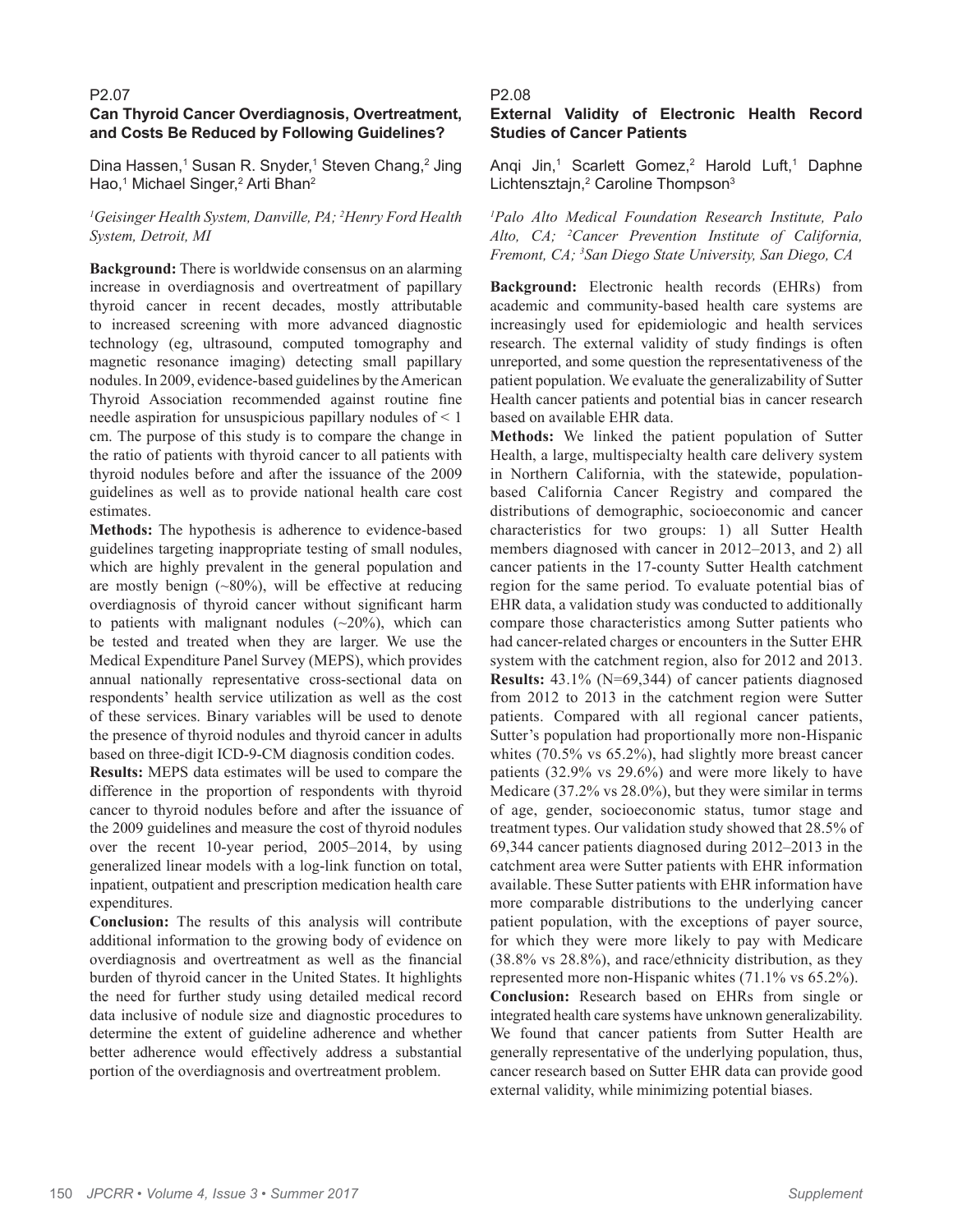#### P2.09

# **Establishing a Population-Based Cohort of Nonmuscle Invasive Bladder Cancer Cases to Improve Care by Enhancing Surveillance and Risk Stratification**

Carmit McMullen,<sup>1</sup> Maureen O'Keeffe-Rosetti,<sup>1</sup> Sheila Weinmann,<sup>1</sup> Michael Leo,<sup>1</sup> Matthew Nielsen<sup>2</sup>

*1 Kaiser Permanente Center for Health Research, Portland, OR; 2 School of Medicine, University of North Carolina, Chapel Hill, NC*

**Background:** Among the ~75% of bladder cancer patients who present with superficial (stage:  $\langle T2 \rangle$ ) disease, there is substantial variability in the progression to muscle-invasive (stage:  $\geq$ T2) disease. An expert panel representing the American Urological Association has expressed the need for population-based data and better predictive tools for bladder cancer surveillance. However, an existing risk-calculator has faced limited adoption, possibly because of reliance on aggregate data from clinical trial populations and failure to design the risk-calculator for use in specific clinical contexts ("use cases").

**Methods:** We are developing a risk-assessment tool using a population-based cohort from Kaiser Permanente Northwest (KPNW). The cohort includes all superficial bladder cancer cases diagnosed and treated at KPNW from 1990 to 2014. Data from tumor registry, pathology and health plan membership files comprise our database. We conducted in-depth interviews with 8 urologists in a variety of practice settings to identify use cases for improving clinical care through personalized risk-assessment. Our analysis describes key characteristics of our cohort as well as stakeholder suggestions for how a risk-calculator could enhance care.

**Results:** We identified 2,131 cases of superficial bladder cancer. The population had a median of 2.0 pathology records per case, ranging up to 24 records, with 95% of cases having 6 or fewer records. Half of the population did not have a recurrence or progression of bladder cancer during follow-up. Overall, 86% of pathology reports per case reported positive bladder cancer findings. Stakeholder interviews with urologists identified numerous use cases for personalized risk calculations of recurrence and progression. These included: enhancing patient communication and documentation about recurrence/progression; providing guidance about when to discontinue or reduce surveillance for very low-risk patients; identifying and creating scheduling and call-back supports for patients who have high priority for follow-up cystoscopy; and contextualizing bladder cancer mortality risk in the context of competing comorbid conditions. Urologists in general practice reported different use preferences than urologic oncologists.

**Conclusion:** By interviewing a variety of clinicians, we have identified a range of clinical decision support and patient education uses for a personalized risk-calculator for

bladder cancer surveillance based on a large populationbased cohort reflecting "real world" practice.

# P2.10

# **Patterns of Repeat Colorectal Cancer Screening and Follow-Up of Abnormal Results in an Integrated Safety-Net Health Care System**

Caitlin Murphy,<sup>1</sup> Amit Singal,<sup>1</sup> Joanne Sanders,<sup>1</sup> Sandi Pruitt,<sup>1</sup> Simon Craddock Lee,<sup>1</sup> Ethan Halm,<sup>1</sup> Celette Sugg Skinner<sup>1</sup>

# *1 University of Texas Southwestern Medical Center, Dallas, TX*

**Background:** Colorectal cancer (CRC) screening with stoolbased tests, including fecal immunochemical test (FIT), can reduce CRC mortality if patients with normal test results repeat testing annually and those with abnormal results receive timely follow-up with colonoscopy. However, most studies focus on one discrete step rather than longitudinal adherence to screening (ie, undergoing repeat screening and timely follow-up). We examined patterns of repeat CRC screening and follow-up of abnormal results over a 4-year period at Parkland Health & Hospital System, a large, integrated safety-net health care system in Dallas County, Texas.

**Methods:** Eligible patients were aged 50–60 years, completed an index FIT between January 1, 2010, and December 31, 2010, and were followed through the end of the study period in 2014. Patients with a history of CRC, colectomy, or prior CRC screening with colonoscopy or sigmoidoscopy were excluded. We defined longitudinal adherence as a composite outcome of: 1) FIT screening with normal results in each calendar year; 2) crossover to endoscopy screening after one or more normal FITs; or 3) colonoscopy within 180 days following abnormal FIT. We also characterized inconsistent screening as being up-to-date with screening in none, one, two or three out of four possible calendar years.

**Results:** A total of 4,826 patients were included in the analysis. Most were Hispanic (41.1%) or non-Hispanic black (38.1%), female (65.1%), and uninsured or receiving medical assistance/charity insurance (80.2%). Across the study period, 834 (17.3%) showed longitudinal adherence by completing repeat on-schedule screening with some combination of FIT and endoscopy. Some patients (n=940, 19.5%) completed endoscopy after one or more normal FITs, and 367 (7.6%) had an abnormal FIT result at some point during the study period. A decreasing proportion of patients were up-to-date with screening recommendations in one  $(n=1,740, 36.1\%)$ , two  $(n=1,221, 25.3\%)$  or three (n=973, 20.2%) out of four calendar years.

**Conclusion:** Less than 20% of patients in a safety-net health care system show longitudinal adherence to the CRC screening process, which may reduce the effectiveness of screening. Efforts to improve timely receipt of repeat FIT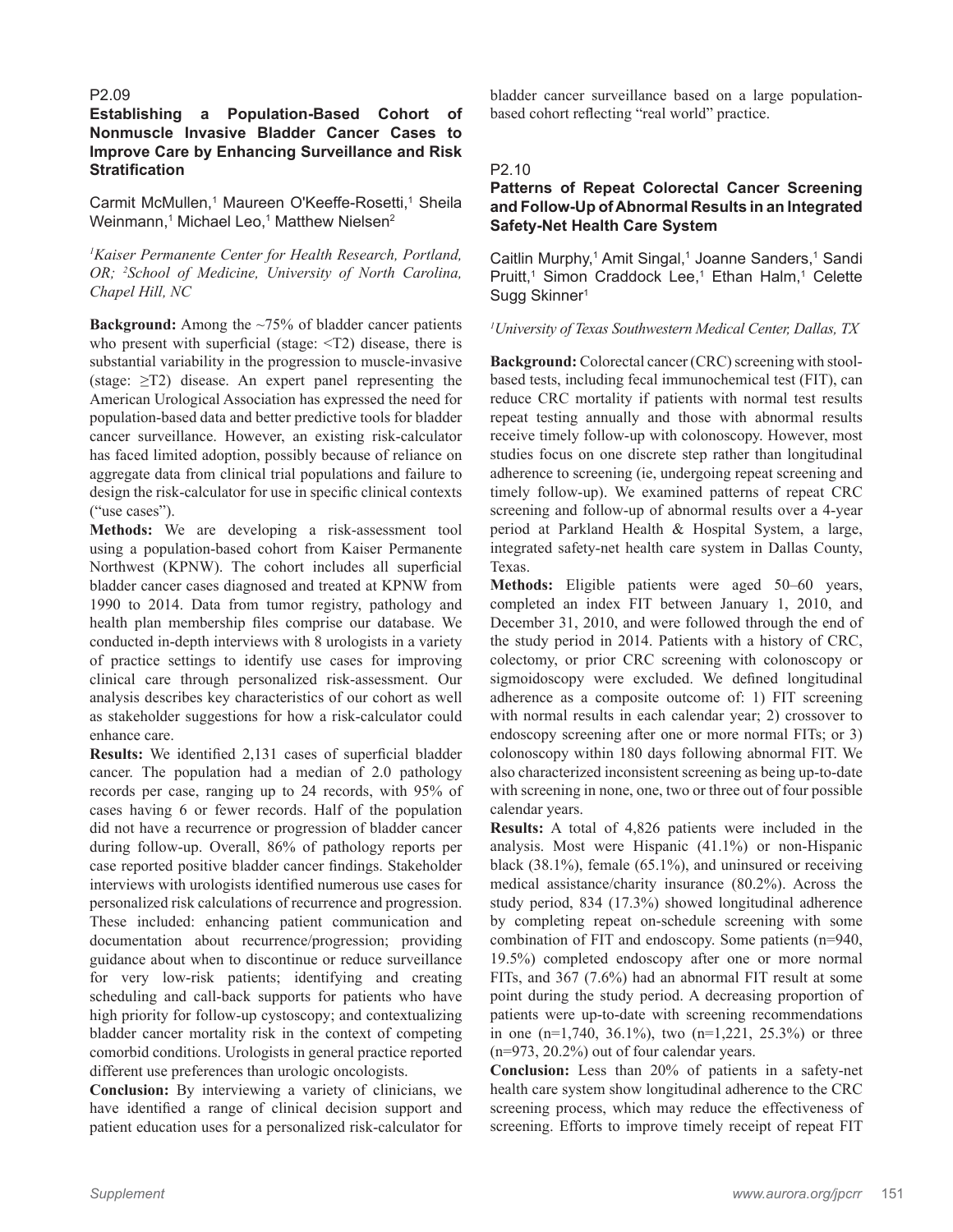and follow-up colonoscopy after abnormal FIT may increase the proportion of minority and low-income patients up-todate with ongoing screening.

# P2.11

# **Predictors of Colorectal Cancer Screening Prior to Implementation of a Large Pragmatic Trial in Federally Qualified Health Care Centers**

Amanda Petrik,<sup>1</sup> Thuy Le,<sup>2</sup> Erin Keast,<sup>1</sup> Jennifer Rivelli,<sup>1</sup> Keshia Bigler,<sup>1</sup> Beverly Green,<sup>3</sup> William Vollmer,<sup>1</sup> Gloria Coronado<sup>1</sup>

<sup>1</sup>Kaiser Permanente Northwest, Portland, OR; <sup>2</sup>OCHIN, *Portland, OR; 3 Group Health Research Institute, Seattle, WA*

**Background:** Colorectal cancer (CRC) screening can prevent unnecessary cancer deaths. Federally qualified health care centers (FQHC) serve a unique patient population that often is not screened. Knowing who in the FQHC environment is getting screened via fecal testing (FIT/FOBT) and via colonoscopy can assist in tailoring intervention to raise rates of CRC screening.

**Methods:** As part of the STOP CRC study, we examined the associations among patient-level and neighborhood-level characteristics and being up to date with CRC screening guidelines (ie, having had a fecal test in the past year or having had a colonoscopy in the past 10 years). We also examined associations between these factors and being screened with a fecal test only. We derived neighborhoodlevel characteristics by linking U.S. Census data to zip code information obtained from the electronic health record. We used logistic regression, adjusted for clustering at the health center level, to calculate our associations.

**Results:** We observed a steady rise in CRC screening rates from 2010 to 2015 (17.7% to 46.8%). In adjusted analysis, factors associated with being up to date with CRC screening overall were: being older, having health insurance, having prior office or emergency room visits, and having other preventive screenings. Among patients who were up to date with CRC screening, factors associated with use of fecal testing were: being younger, speaking a non-English language, being uninsured, having prior office visits, having had a flu shot in past year, and living in a neighborhood with higher unemployment.

**Conclusion:** Encounter-level variables — such as insurance status, number of office visits in the past year, types of chronic health conditions, and other screenings — were most often associated with predicting CRC screening, and FIT/FOBT use was more common among typically underscreened populations. Our findings may inform clinicbased efforts to raise rates of CRC screening, especially in the community clinic setting.

#### P2.12

# **Adolescent and Young Adult Cancer Data in the Cancer Research Network**

Rebecca Ziebell,<sup>1</sup> Jessica Chubak<sup>1</sup>

#### *1 Group Health Research Institute, Seattle, WA*

**Background:** Cancer is the leading cause of diseaserelated death among U.S. persons aged 15–39 years. Certain cancers are more common in this adolescent/young adult (AYA) population than in younger children or older adults. Research supported by initiatives like the Cancer Research Network (CRN) is needed to address late effects of cancer and its treatments among AYA survivors. The CRN consortium is funded by the National Cancer Institute to support cancer research at a subset of Health Care Systems Research Network sites. The data collected and maintained by CRN sites facilitate a variety of AYA cancer research opportunities.

**Methods:** Counts and characteristics of primary malignant tumors diagnosed during 1996–2015 among health plan enrollees aged 15–39 were obtained from the Group Health virtual data warehouse. Descriptive analyses included counts of incident cases by selected demographic characteristics and cancer type. In early 2017, updated counts as well as postdiagnosis retention metrics will be obtained from Group Health and up to 11 additional CRN sites via a centrally developed Statistical Analysis System® program.

**Results:** During 1996–2015, 1,982 AYA Group Health enrollees (18% adolescent, age 15–24; 82% young adult, age 25–39) were diagnosed with cancer. Females comprised 65% of total AYA diagnoses, although the disparity was less pronounced among adolescents (54% female) than young adults (67%). Whites accounted for 78% of all diagnoses, while Asians, blacks and Hispanics comprised 6.8%, 3.6% and 5.1% of diagnoses, respectively. Hodgkin lymphoma was the most commonly diagnosed cancer among adolescents (15% of diagnoses), while breast cancer was the most commonly diagnosed (19%) among young adults. Melanoma, thyroid cancer and testicular cancer were the second, third and fourth most commonly diagnosed malignancies among both adolescents and young adults.

**Conclusion:** The CRN supports the infrastructure to maintain high-quality data on AYA cancer patients at eight funded and four affiliate sites. Additionally, the multisite CRN environment allows for the study of AYA cancers among a large, demographically diverse patient population. Thus, the CRN provides a setting that is well suited for research in what is potentially one of the largest AYA cancer cohorts with longitudinal data.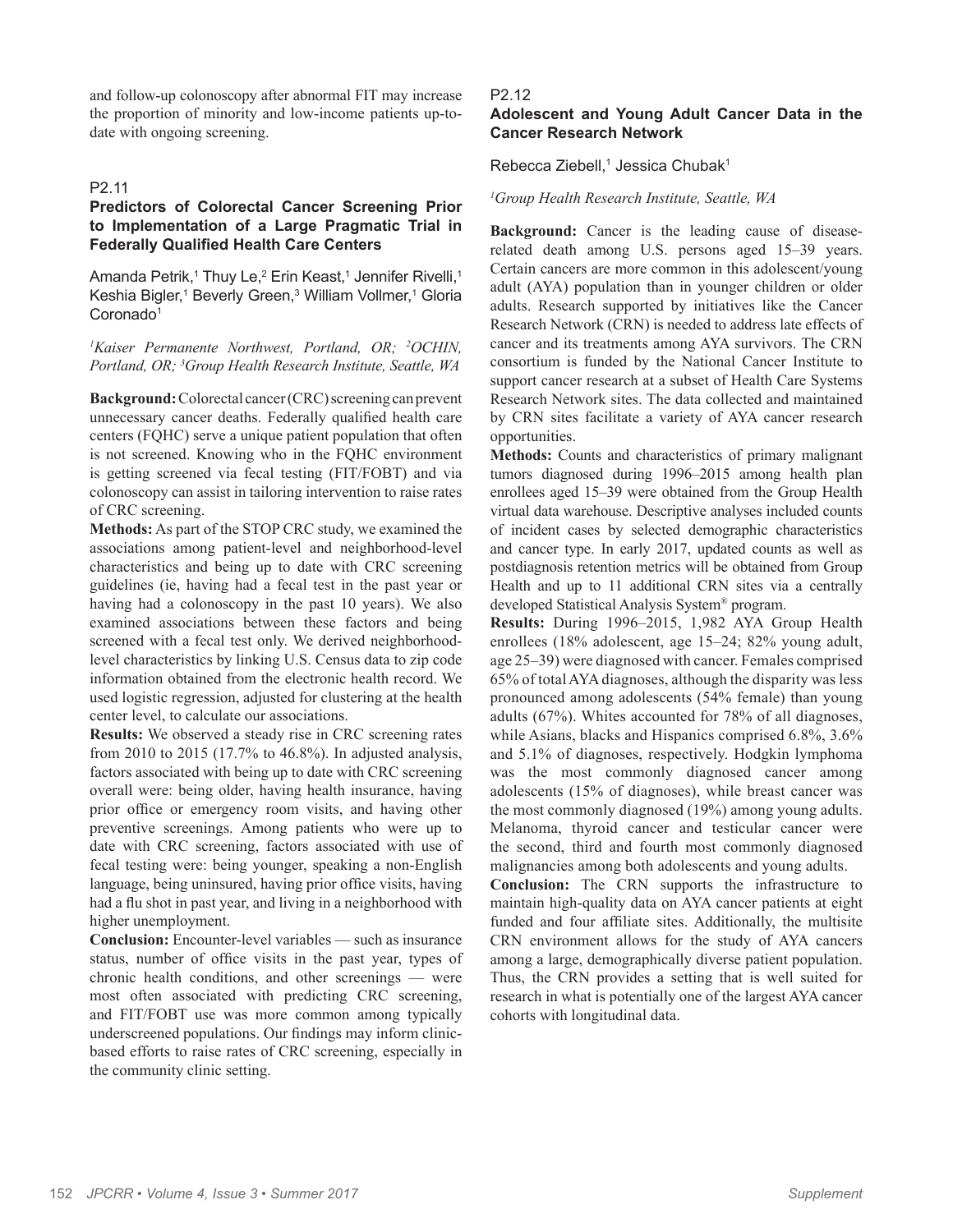# **CARE IMPROVEMENT**

#### P3.01

# **The Impact of Family Support on Health Care Utilization After Inpatient Care**

# Caroline Carlin,<sup>1</sup> Guy David<sup>2</sup>

# <sup>1</sup>Medica Research Institute, Minneapolis, MN; <sup>2</sup>University *of Pennsylvania, Philadelphia, PA*

**Background:** Effective post-acute care following an inpatient stay is important to high-quality care, as it has been shown to prevent readmissions and complications. It has been argued that the presence of a family member serves as a substitute for formal care; however, there is very little research quantifying the impact of informal caregivers on patterns of post-acute health care utilization. We leverage health plan administrative data collected under managed Medicare coverages to explore the impact of informal caregivers on post-acute care and recovery.

**Methods:** Our population was Medicare-eligible members who had an inpatient admission in 2014–2015. Our "treatment" variable was the presence of another adult in the home; the outcome variables of interest include use of post-acute care (skilled nursing facility, home health care), intensity and reuse of inpatient care (length of stay, readmissions), emergency department visits after discharge and overall health care expenditures. In this pilot work, we use the term "spouse" to indicate another adult in the home to provide care to Medicare members postdischarge. We imputed the presence of a spouse by matching covered individuals by address (distinct to the apartment unit).

**Results:** We seek to determine how the presence of a spouse in the home, and the spouse's health status, affects transition from an inpatient setting. Our hypothesis is that the presence of a healthy spouse reduced the probability that post-acute care was needed and reduced the probability of emergency department visits and inpatient readmissions after discharge, resulting in lower overall expenditures. The presence of a spouse in poor health may actually increase the rate of post-acute care, relative to single members, because the need for transition care is less defined.

**Conclusion:** By understanding the impact of spousal support, we can better target transition care to improve patient outcomes. This pilot work provides preliminary data in support of survey funding to create better controls for family and friend support postdischarge.

# P3.02

# **Choosing Reports Wisely: Considerations in Reporting for Clinical Improvement**

Sharon Fuller,<sup>1</sup> Matt Handley,<sup>1</sup> Angela Sparks,<sup>1</sup> Kimberly Wicklund<sup>1</sup>

*1 Group Health Research Institute, Seattle, WA*

**Background:** Group Health has undertaken a number of clinical improvement initiatives arising from the ABIM Foundation Choosing Wisely® campaign. Currently, the particular focus is on reducing the use of antibiotics for upper respiratory infections. To support this effort, clear, timely, reliable reporting is required to understand the current state and motivate and recognize change.

**Methods:** Throughout the Choosing Wisely campaign, we have developed and refined our reporting methods, tools and dissemination strategies. We target reports to different audiences –– numerical summaries for grant funding, clinic-level charts for clinical leaders, and detailed provider-level reporting. A single data set of visit-level data is used for all reports and rolled up to the appropriate level. We have focused much of our effort on providerlevel reporting. Goals include giving providers insights into their own practice patterns, highlighting improvements, and identifying peers who could be consulted for ideas on successfully changing practice. To this end, we have been working to develop reports that summarize rates, volume and temporal trends into a single easily interpreted graphic. Migrating to Tableau visualization software has been instrumental in this effort.

**Results:** For report consumers, we have developed reports that are regularly disseminated, clearly documented, visually appealing and easy to interpret. For report development, we have worked toward automation and adopted tools geared toward rapid data exploration. The rate of antibiotic prescription for upper respiratory infections has decreased sharply since reporting began. We have observed that providers appear engaged with the improvement process, and that leadership is enthusiastic about the potential for future developments in reporting to facilitate ongoing change. Long-term support from executive, clinical, information technology and research leadership has been critical to our work. We also benefit from provider feedback –– we share visit-level data on request, enabling providers to do chart audits and report potential data quality problems.

**Conclusion:** With sustained work over time, we have developed a suite of reports that effectively support important clinical improvement efforts. We plan to adapt this reporting scheme for use with other quality measures as well. We also look forward to migrating to an online interactive platform where leaders and providers can access reports directly.

#### P3.03

# **Impact of Physician Practice Style on Costs, Clinical Quality, Patient Experience, Physician Productivity, and Physician Time**

Su-Ying Liang,<sup>1</sup> Laura Eaton,<sup>1</sup> Sukyung Chung,<sup>1</sup> Harold  $L$ uft<sup>1</sup>

*1 Palo Alto Medical Foundation Research Institute, Palo Alto, CA*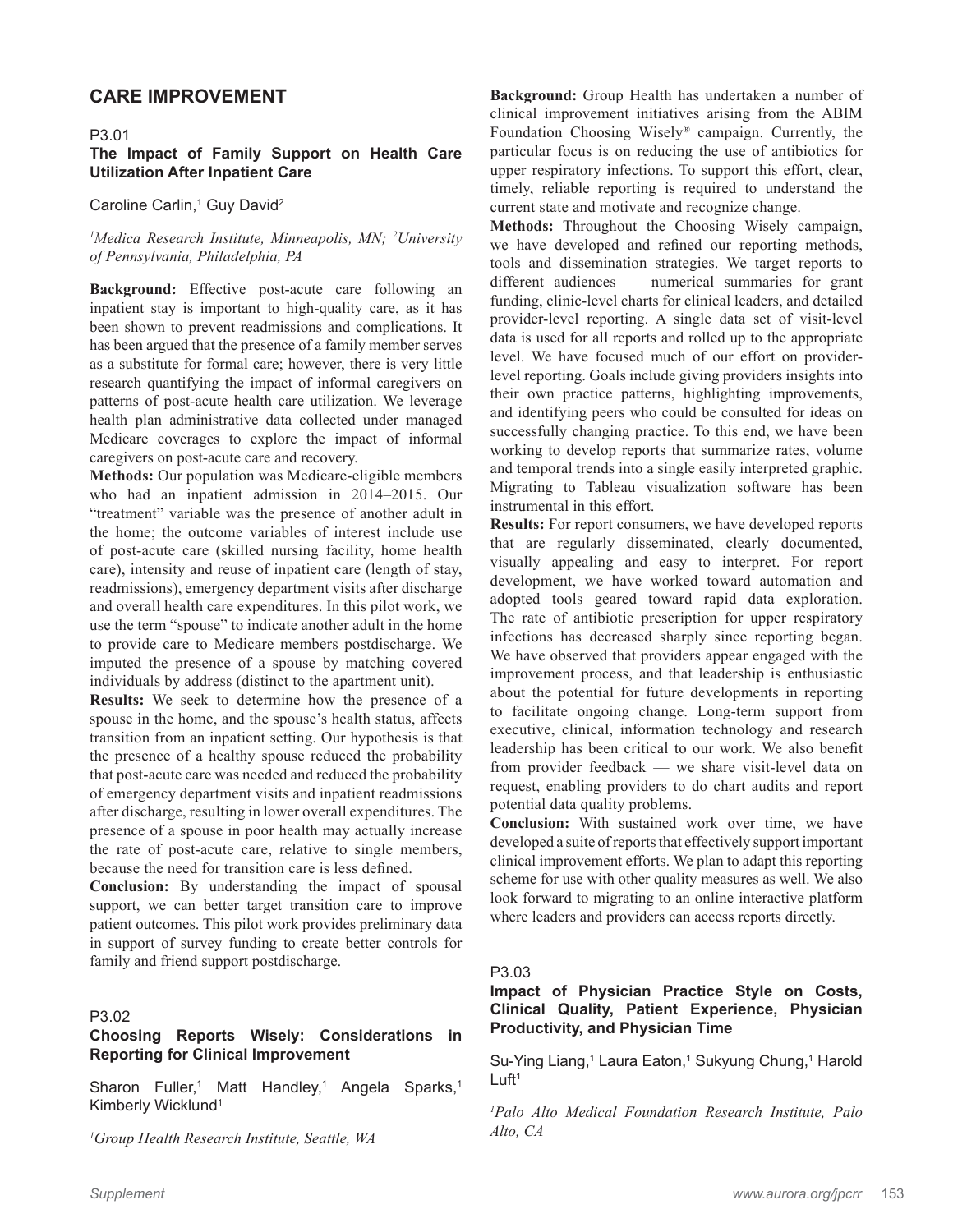**Background:** During acute care visits, some primary care physicians (PCPs) typically focus on the presenting problem ("the focused"); others typically address additional issues ("max-packers"). Processes and outcomes may vary between these distinct practice styles. Max-packers, by managing additional conditions or preventive services during an acute care visit, may reduce the number of future visits and encourage up-to-date screening but may require more visit or charting time or increase testing and referrals. The focused, on the other hand, are expected to better manage patient flow. This study compares resource use ("costs"), clinical quality, patient experience, physician productivity and physician time for focused and max-packing PCPs.

**Methods:** We used administrative electronic health record (EHR) data and Press-Ganey surveys of a large ambulatory group practice. Our study population included 302 PCPs in 2011–2013 (828 PCP-years). The outcome variables were costs (per-visit PCP evaluation and management [E&M], and per-episode and annual costs except for inpatient care), clinical quality metrics pertinent to primary care practice, patient experience (patient-reported satisfaction with the care provider and wait time), physician productivity (work RVUs and panel size), and physician EHR open time away from office. All outcome measures were risk-adjusted to account for patient mix in PCP panels. PCPs were classified into three tertiles based on the average number of "other conditions" (identified through diagnosis codes) addressed per acute care episode. We compared PCP-years in the top third (max-packer) and bottom third (the focused).

**Results:** Max-packing was associated with higher pervisit E&M costs, higher total per-episode costs, but lower annual total costs. Compared to the focused, max-packers had higher scores for clinical quality and overall patient satisfaction, generated more work RVUs per clinical fulltime equivalent, but had more EHR open time away from office and their patients had longer wait times in clinics.

**Conclusion:** Physician typical practice styles impact multiple dimensions of care delivery. Organizations with potentially competing priorities (affordability, care quality, patient experience, productivity and efficiency) should consider organizational structures and physician incentives with balancing metrics and appropriate risk adjustments that encourage physician behavior achieving primary organizational goals.

#### P3.04

# **Pay-for-Performance Quality Measures: Why Do New Physicians Score Lower?**

Su-Ying Liang,<sup>1</sup> Harold Luft<sup>1</sup>

*1 Palo Alto Medical Foundation Research Institute, Palo Alto, CA*

**Background:** Public reporting of quality metrics for organizational benchmarking is well-established. Most

metrics are well-specified, eg, the proportion of patients with diabetes whose hemoglobin A1c is at target or the proportion of patients in a specific age range having colorectal cancer screening. Patients become eligible for inclusion by developing a condition (diabetes), achieving a specific age (screening), or joining the organization with an undocumented history of prior care. Newly hired physicians may have relatively more of the latter than established physicians with stable panels. We examine whether adjusting for how patients "enter" a panel impacts physician-level quality scores.

**Methods:** We used administrative and electronic health record data of a large ambulatory group practice. Our study included 389 primary care physicians (PCPs) in 2011–2014 (1,261 PCP-years). We examined adult primary care practice quality metrics for diabetes management and screening services (colorectal/breast/cervical cancer screening and chlamydia). A quality score (number of patients who met the target divided by number eligible) was constructed for each metric. Patients were classified into three groups: 1) new to the organization, 2) newly eligible for screening or newly diagnosed with diabetes, and 3) continuing eligible patients. We compared each set of quality scores for the three patient groups. Adjusted panel-based scores (ratio of observed score to expected score based on patient mix) were compared between newly hired and established PCPs.

**Results:** Quality scores varied across the patient groups (eg, 57% vs76 % vs 63% for hemoglobin A1c control, 37% vs 44% vs 73% for colorectal cancer screening, 60% vs 44% vs 50% for chlamydia screening, at 6th-month postenrollment/diagnosis for new and 6th calendar-month for continuing patients). The "quality gaps" between new and continuing patients were wider shortly after enrollment or diagnosis but narrowed over time. In general, new PCPs had lower scores than established PCPs, but the differences were reduced after this adjustment for patient mix.

**Conclusion:** Time since a patient is eligible for a quality metric impacts the likelihood of that patient being at goal. When assessing quality metrics across physicians within an organization, the composition of the physicians' panels should be considered.

#### P3.05

# **Value of Physician Performance in Diabetes System of Care Among Elderly Medicare Patients: Implications for Pay-for-Performance**

Daniel Maeng,<sup>1</sup> James Pitcavage,<sup>1</sup> George Rohrer,<sup>1</sup> John Bulger<sup>1</sup>

*1 Geisinger Health System, Danville, PA*

**Background:** While pay-for-performance for physicians is appealing, a direct translation of quality performance into physician payment remains challenging. This study seeks to quantify in dollar terms the value of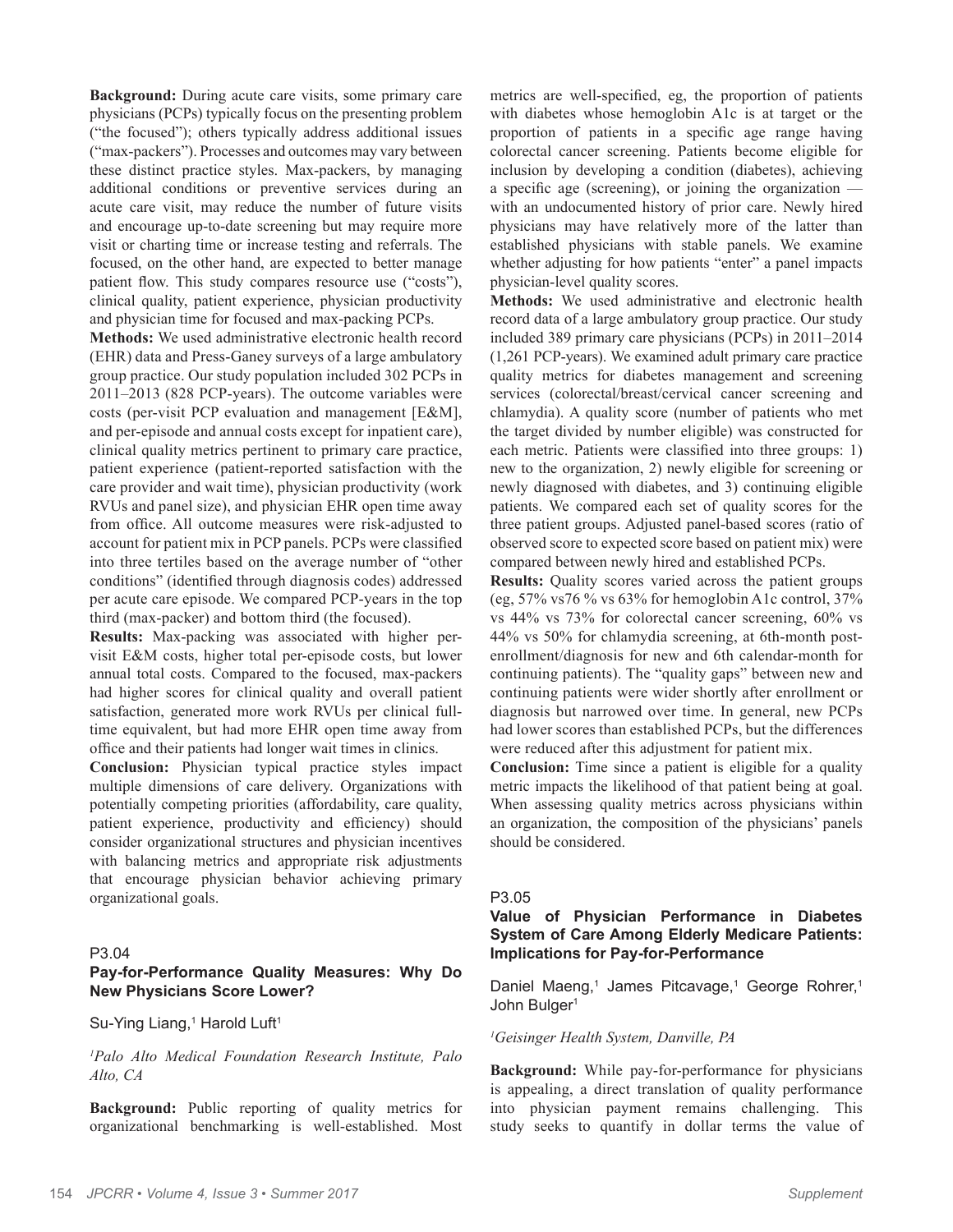incremental improvements in Geisinger's diabetes system of care  $(DSC)$  — ie, an all-or-none "bundle" of 9 diabetes-related performance measures consisting of the following elements: A1C measurement and control; low-density lipoprotein measurement and control; blood pressure measurement; urine protein testing; influenza immunization; pneumococcal immunization; and smoking cessation. Since 2006, Geisinger's primary care physicians (PCPs) have been evaluated and compensated based on their DSC performance.

**Methods:** This study focused on Medicare Advantage members attributed to Geisinger Clinic's PCPs between January 1, 2006, and September 30, 2014. Claims data were obtained for the subset of the DSC-eligible patients who were Geisinger Health Plan Medicare Advantage members. The key explanatory variable was the DSC performance of the PCP responsible for each patient in the sample, measured as percentages of the PCP's patients meeting all 9 bundle elements. The association between this explanatory variable and per-member-permonth (PMPM) allowed amount was examined using a multivariate regression model.

**Results:** The results indicate 1-point improvement in the percentage of diabetes patients attributed to a same PCP. Meeting all the DSC elements in a given year  $-$  ie, DSC bundle score — was associated with approximately \$4 PMPM (in 2006 dollars; P<0.05) reduction in total medical cost (excluding prescription drugs) incurred in the same year, driven mainly by reductions in inpatient cost. Moreover, there is variation in how much each DSC element contributes to the cost reduction; among the 9 elements, urine protein testing and blood pressure measurements were most consistently associated with lower total medical costs.

**Conclusion:** These findings suggest the DSC may be useful in establishing a feasible pay-for-performance scheme that incentivizes PCPs to improve diabetes care quality.

# P3.06

# **Primary Care Provider Use Rates of a Clinical Decision Support Tool and Change in Diabetes Performance Measures**

JoAnn Sperl-Hillen,<sup>1</sup> Stephen Asche,<sup>1</sup> Darin Ruanpeng,<sup>1</sup> Heidi Ekstrom,<sup>1</sup> Patrick O'Connor<sup>1</sup>

#### *1 GHI S&B for HealthPartners Institute for Education and Research, Bloomington, MN*

**Background:** A previously published randomized controlled trial demonstrated that implementation of an electronic health record-linked personalized clinical decision support (PCDS) tool within primary care clinics improved mean A1c and blood pressure control. We subsequently implemented a modification of our CDS tool for expanded use with high cardiovascular risk adults (CV-PCDS) that also retained

the decision support for glycemic control for patients with diabetes. Herein we analyze the association between primary care provider use rates of CV-PCDS with diabetes performance measures in patients with diabetes.

**Methods:** Using data from a cluster randomized trial in 2012–2014, we analyzed the association of CV-PCDS provider-specific use rates in March 2014 with diabetes performance measures 6 months later, using Pearson correlation coefficients. Performance measures included the proportion of a provider's diabetes patients who (a) achieved A1c < 8%, and (b) achieved a composite measure of optimal diabetes care that required simultaneous achievement of A1c  $\leq 8\%$ , systolic blood pressure  $\leq 140$  mm Hg, low-density lipoprotein cholesterol < 100 mg/dl, non-tobacco user, and ASA (aspirin) use for secondary prevention.

**Results:** Providers (N=43) used the CV-PCDS tool at a mean of 82.1% of targeted encounters of adults with high cardiovascular risk (range across providers: 36.0% to 100% of encounters). The mean percentage of the diabetes subgroup who achieved  $A1c < 8\%$  was 73.7%, and the percentage of patients who achieved the optimal diabetes care goal was 46.8%. Pearson correlation coefficients between CV-PCDS provider use rates in March 2014 and A1c and optimal diabetes care performance measures in August 2014 were 0.16 (P=0.31) and 0.24 (P=0.12), respectively.

**Conclusion:** In this high-performing health care system with high CV-PCDS use rates, there was a positive but nonsignificant association of provider use of the CV-PCDS tool and provider-level quality of diabetes care 6 months later. The generalizability of this finding to lowerperforming care systems, and to providers with lower baseline quality of diabetes care remains to be determined.

#### P3.07

# **Impact of Improving Diabetes Care on Quality-Adjusted Life Expectancy and Costs: A 40-Year Perspective**

Patrick O'Connor,<sup>1</sup> Todd Gilmer,<sup>1</sup> JoAnn Sperl-Hillen,<sup>1</sup> Heidi Ekstrom,<sup>1</sup> Lauren Crain<sup>1</sup>

*1 GHI S&B for HealthPartners Institute for Education and Research, Bloomington, MN*

**Background:** There has been a trend toward better management of glucose, lipids, blood pressure, smoking and other aspects of diabetes care in the last decade. The goals of this study are to assess changes in quality of diabetes care over a 14-month period of time in a large, multispecialty U.S. medical group, to quantify treatment costs associated with the improved care, and to estimate the impact of care improvement on long-term costs and quality-adjusted life expectancy.

**Methods:** Study subjects included 7,054 persons with diabetes, age 40–75 years, who at baseline had one or more of: systolic blood pressure > 140 mmHg, low-density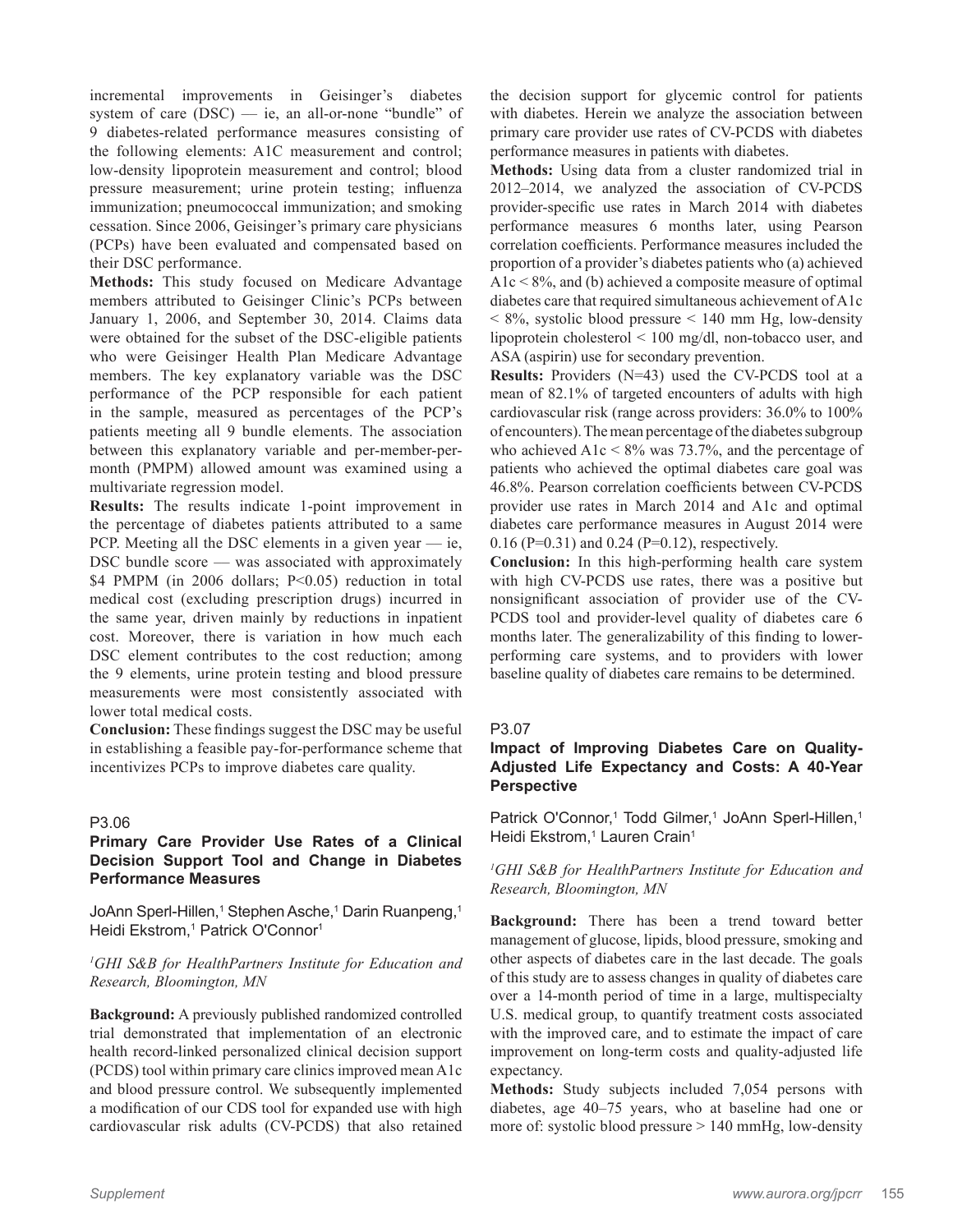lipoprotein cholesterol > 129 mg/dL, or current smoking status. We quantified their clinical status including A1c, blood pressure, lipids and smoking status both at baseline and after a median 14-month follow-up period. We similarly quantified visit frequency and medication use and associated costs in the year prior and year following the baseline visit. We employed these clinical risk factors and observed costs as data inputs into a log-term simulation model of diabetes outcomes –– the United Kingdom Prospective Diabetes Study Outcomes Model (Version  $2$ ) — in order to estimate changes in quality-adjusted life years (QALYs) and costs associated with changes in clinical care, projected over a 40-year time period. We applied costs of complications that were derived from a previous study within this health system. We then estimated the cost per QALY gain for these adult diabetes subjects who are experiencing better clinical care over time.

**Results:** Observed improvements in clinical care significantly increased expected QALY from 10.83 to 11.06, for a gain in 0.22 QALY. Incremental costs associated with outpatient visits and intensification of pharmacotherapy were \$167 per year and \$2,323 over the study period. Total costs increased by \$4,453. Cost per QALY was estimated to be \$19,866. Sensitivity analysis indicated that estimates of cost per QALY were more favorable in simulations with longer follow-up periods and in simulations that more narrowly targeted blood pressure control among those with high blood pressure at baseline.

**Conclusion:** Observed improvements in diabetes care over a recent 14-month period of time are sufficient to significantly improve clinical and health outcomes. The cost-effectiveness of the slightly more intensive diabetes care provided appears to be satisfactory using standard thresholds for cost per QALY, both in the base case and across a range of sensitivity analysis scenarios. However, improvements in diabetes care are not cost saving from the point of view of the payer.

# P3.08

# **Clinical Decision Support Impact on Overuse and Underuse of Aspirin for Primary Prevention of Cardiovascular Events**

Patrick O'Connor,<sup>1</sup> JoAnn Sperl-Hillen,<sup>1</sup> Karen Margolis,<sup>1</sup> Lauren Crain,<sup>1</sup> Heidi Ekstrom<sup>1</sup>

#### *1 GHI S&B for HealthPartners Institute for Education and Research, Bloomington, MN*

**Background:** The U.S. Preventive Services Task Force (USPSTF) recommends aspirin for primary prevention of atherosclerotic vascular disease (ASCVD) when the ASCVD benefit outweighs the risk of gastrointestinal hemorrhage. The complexity and time required to assess aspirin risks and benefits can result in overuse and underuse of aspirin.

**Methods:** As part of a National Institutes of Health-funded study to lower ASCVD risk, we implemented electronic

clinical decision support (CDS) algorithms to guide aspirin use based on USPSTF criteria and major bleeding risks. Baseline data was collected for whether aspirin was algorithmically recommended for all patients at their first eligible primary care encounter in 20 clinics over 2012– 2014. The analysis excluded patients with congenital heart disease and included 6,651 adults with diabetes (mean age: 55.6 years; mean 10-year ASCVD risk: 27.8%) and 11,682 adults meeting prespecified criteria for high ASCVD risk without diabetes (mean age: 58.4 years; mean 10-year ASCVD risk: 24.7%). Overuse and underuse was determined by comparing concordance with (a) aspirin recommendations, and (b) documented aspirin use.

**Results:** The CDS recommended aspirin for 4,139 (63.1%) patients with diabetes and 8,722 (74.7%) without diabetes. Among patients with aspirin recommended, aspirin was not used in 829 of 4,139 (20%) with diabetes and 6,493 of 8,722 (74.4%) without diabetes (underuse). Among patients for whom the CDS did not recommend aspirin, aspirin was used in 1,448 of 2,969 (59.8%) with diabetes and 1,021 of 2,960 (34.4%) without diabetes (overuse).

**Conclusion:** Those with diabetes who were likely to benefit from aspirin use had higher aspirin use rates (less underuse) than similar high-cardiovascular-risk patients without diabetes. However, those with diabetes who were unlikely to benefit from aspirin based on USPSTF criteria and bleeding risks also had higher aspirin use rates (more overuse) than patients without diabetes. Strategies to ensure greater evidence-based use of aspirin, such as providing electronic clinical decision support, may help providers more accurately assess individualized risks and benefits of aspirin.

#### P3.09

## **Can Prioritized Clinical Decision Support in Primary Care Reduce Cardiovascular Risk?**

Patrick O'Connor,<sup>1</sup> JoAnn Sperl-Hillen,<sup>1</sup> Karen Margolis,<sup>1</sup> Lauren Crain,<sup>1</sup> William Rush,<sup>1</sup> Heidi Ekstrom,<sup>1</sup> Jerry Amundson,<sup>1</sup> Rashmi Sharma,<sup>1</sup> Deepika Appana<sup>1</sup>

#### *1 GHI S&B for HealthPartners Institute for Education and Research, Bloomington, MN*

**Background:** The objective of this project was to develop and implement sophisticated point-of-care electronic health record (EHR)-based clinical decision support that (a) identifies, and (b) prioritizes all available evidence-based treatment options to reduce a given patient's cardiovascular risk (CVR).

**Methods:** We randomized 19 primary care clinics with 102 primary care providers and 39,025 adults with diabetes, cardiovascular disease or 10-year American College of Cardiology/American Heart Association (ACC/AHA) reversible CVR  $\geq$  10% into one of two experimental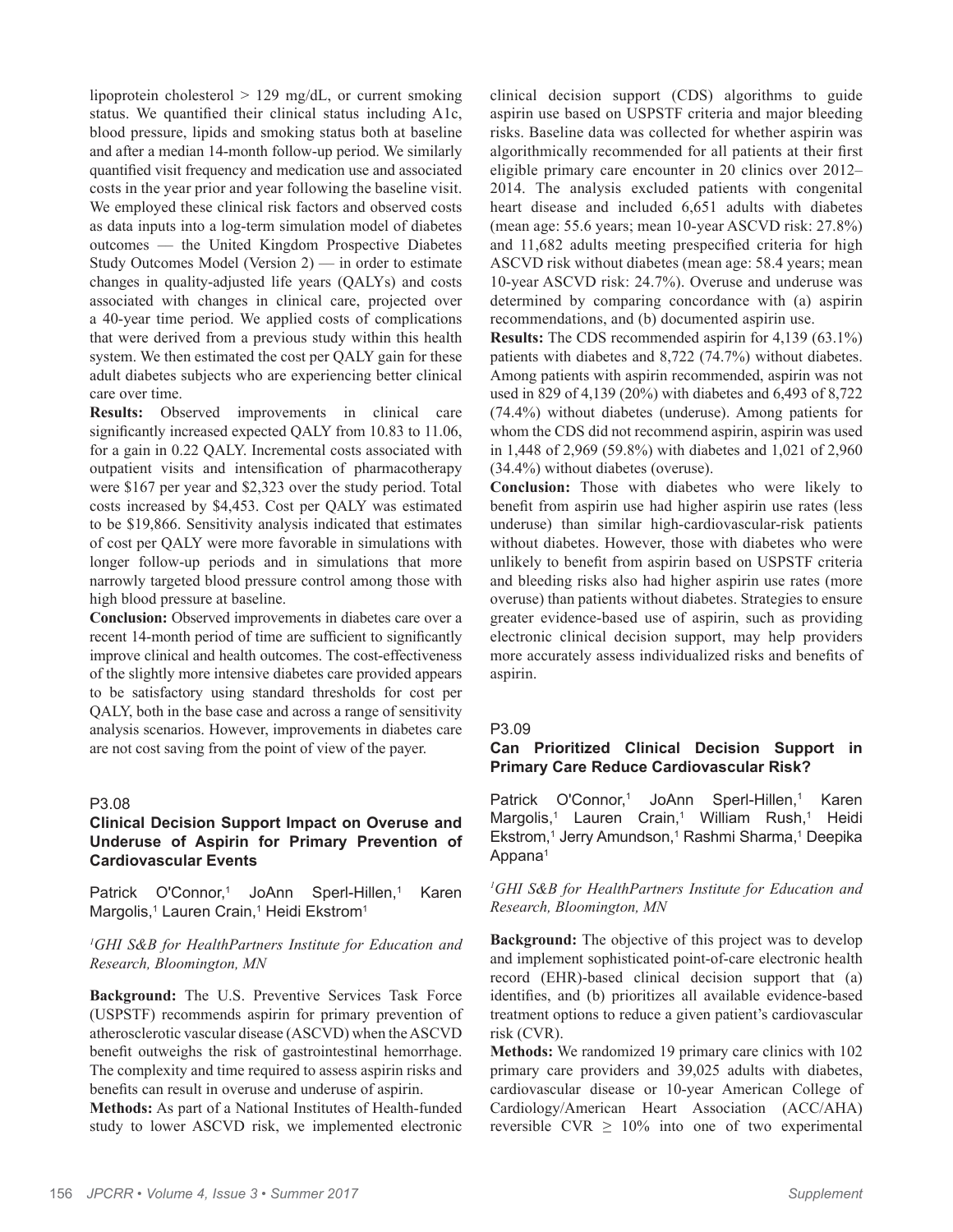conditions. Group 1 included 10 clinics that received the CV Wizard; Group 2 included 9 usual care clinics. The study formally tested the hypothesis that after control for baseline CVR, postintervention ACC/AHA 10-year CVR (risk of fatal or nonfatal heart attack or stroke) will be significantly better in Group 1 than Group 2 in the postintervention period.

**Results:** The CV Wizard system was integrated successfully into the workflow of primary care visits; use rates at targeted visits in intervention clinics ranged from 44% to 77% and improved over time. In the high reversible CV risk sample (n=7,595), 10-year ACC/AHA CVR declined by -0.030% per visit in the control group (P=0.001) and by -0.46% per visit in the intervention group  $(P=0.28)$ ; this difference in annual rate of change in CVR was statistically significant and favored the intervention group  $(P<0.001)$ . In the diabetes sample (n=5,510), the observed change in 10 year ACC/AHA CVR was +0.06% per visit in the control group  $(P=0.56)$  and by  $-0.23\%$  per visit in the intervention group  $(P<0.03)$ ; this difference in rate of change in CVR was statistically significant and favored the intervention group (P=0.049). The predicted annual change in CVR was  $+0.91\%$  in the control group (P=0.16) and  $+0.38\%$  in the intervention group  $(P=0.55)$ , this difference in annual rate of change in CVR was not statistically significant (P=0.56). In the cardiovascular disease sample  $(n=2,078)$ , 10-year ACC/AHA CVR change over visits (P=0.42), and over time (P=0.92) was not significant when comparing intervention and usual care clinics.

**Conclusion:** The overall pattern of change in CVR, whether measured by visit or time, was consistent with the assertion that CVR decreased at a faster rate (or increased at a slower rate) in the Wizard intervention clinics relative to control clinics for those with diabetes or high reversible CVR, but not for those with known cardiovascular disease. The difference in trajectories reached statistical significance over the course of visits among diabetes patients, and over time among patients with high reversible CVR. Use rates and primary care provider satisfaction with the CV Wizard were very high, and economic analysis suggests the improved care is cost-effective. Based on these and other research results, the CV Wizard clinical decision support system is currently being used at three large health care delivery systems in four states that provide care to 1,500,000 patients.

#### P3.10

# **Taking Action on Overuse: Implementing an Action-Planning Framework to Engage Providers**

Michael Parchman,<sup>1</sup> Nora Henrikson,<sup>1</sup> Paula Blasi,<sup>1</sup> Diana Buist,<sup>1</sup> Brian Austin,<sup>1</sup> Robert Penfold<sup>1</sup>

# *1 Group Health Research Institute, Seattle, WA*

**Background:** Unnecessary care contributes to high costs and places patients at risk of harm. While most providers support reducing low-value care, changing established practice patterns is difficult and requires active engagement in sustained behavioral, organizational and cultural change. Here we describe an action-planning framework to engage providers in reducing overused services.

**Methods:** The framework is informed by a comprehensive review of social science theory and literature, published reports of successful and unsuccessful efforts to reduce low-value care, and interviews with innovators of valuebased care initiatives in 23 health care organizations across the United States. A multistakeholder advisory committee provided feedback on the framework and guidance on optimizing it for use in practice.

**Results:** The framework (www.takingactiononoveruse. org/framework/) describes four conditions necessary for accelerating change: prioritize addressing low-value care; build a culture of trust, innovation and improvement; establish shared language and purpose; and commit resources to measurements. When these conditions are present, they catalyze productive sense-making conversations between providers, between providers and patients, and among members of the health care team about the potential for harm from overuse and reflection on current frequency of use. Through these conversations providers, patients and team members think together as a group, learn how to coordinate individual behaviors and jointly develop possibilities and plans for coordinated action around specific areas of overuse. Key changes used by innovative health care organizations to create conditions for change and foster sense-making conversations are described along with examples of activities used to implement these changes. Early work with health care systems to utilize the framework in three settings will be described: an outpatient specialty care clinic, an acute care inpatient setting and a statewide regional cooperative.

**Conclusion:** Organizational efforts to engage providers in value-based care are focused on creating conditions for productive sense-making conversations that lead to change. Organizations can use this framework to enhance and strengthen provider engagement efforts to do less of what potentially harms and more of what truly helps patients.

# P3.11

# **System-Level Barriers to Follow-up Colonoscopy Completion After Positive Fecal Test: Interviews With Gastroenterologists and Staff**

Jennifer Schneider,1 Jennifer Rivelli,1 Basak Gokcora,1 Keshia Bigler,<sup>1</sup> Amanda Petrik,<sup>1</sup> Beverly Green,<sup>2</sup> Gloria Coronado<sup>1</sup>

*1 Kaiser Permanente Center for Health Research, Portland, OR; 2 Group Health Research Institute, Seattle, WA*

**Background:** Despite the efficacy of colorectal cancer (CRC) screening, many adults are not screened at recommended intervals or screened at all. Federally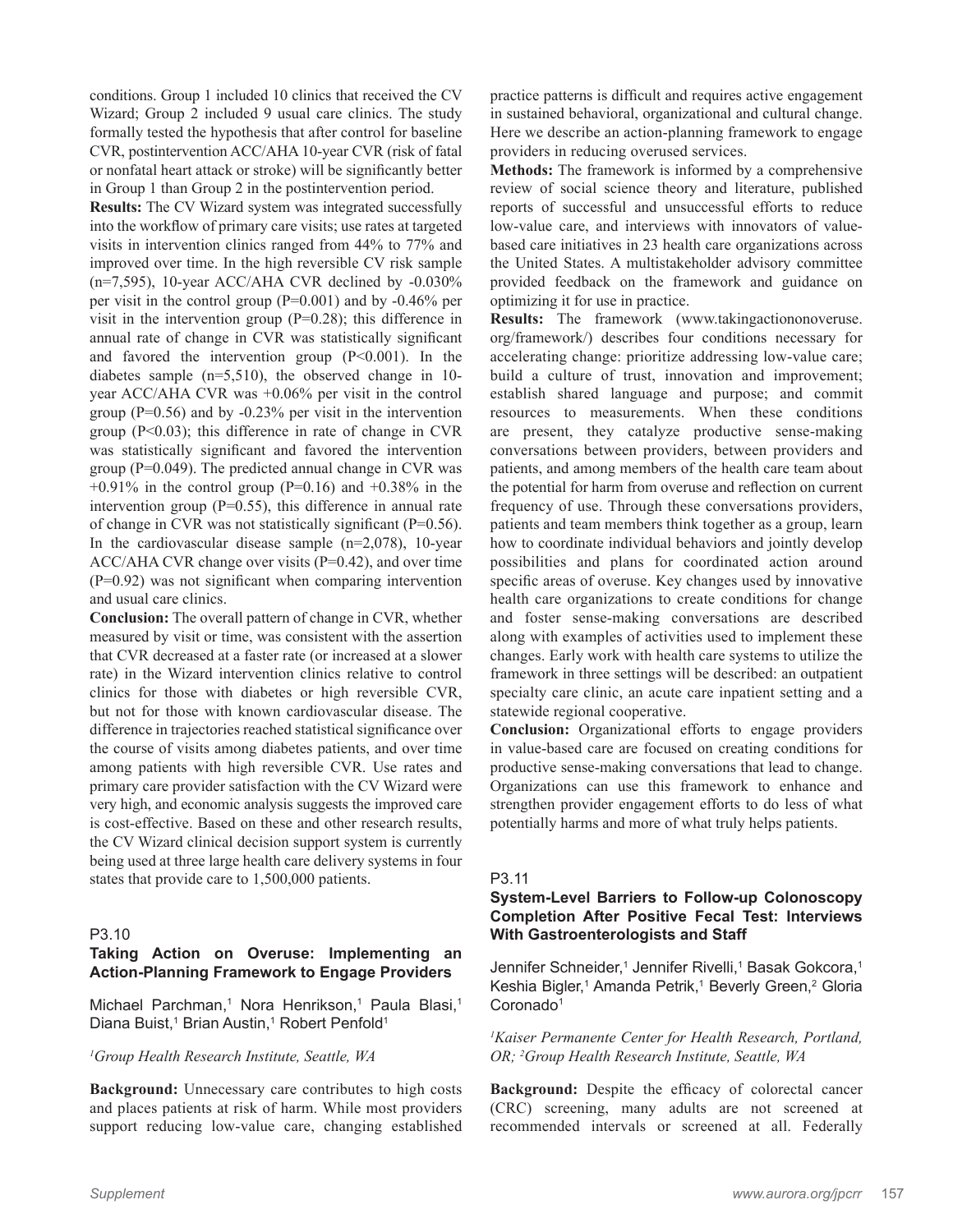qualified health centers (FQHCs) serve a unique patient population that often experience barriers to CRC screening. Yearly fecal testing and colonoscopy followup for positive test results can reduce CRC incidence and mortality. However, many patients with positive fecal test results forgo follow-up colonoscopy, nullifying the potential benefits of fecal testing.

**Methods:** As part of the Strategies and Opportunities to STOP Colon Cancer in Priority Populations (STOP CRC) study, we qualitatively explored factors associated with referral to and completion of follow-up colonoscopy after a positive fecal test. Through interviews with gastroenterologist (GI) providers and office staff, we sought to elucidate systemlevel barriers to colonoscopy completion and identify areas for improvement for patients referred from FQHCs. Specialists and their staff were recruited via email, and interviews were conducted in-person or by phone using an interview guide. Interviews were recorded, transcribed, coded and content-analyzed by trained qualitative staff, resulting in refined themes.

**Results:** We completed 15 in-depth interviews with GI providers ( $n=8$ ) and office staff ( $n=7$ ). The most frequently cited challenges by all interviewees related to increase in demand following the Affordable Care Act, complexity and time delay issues with insurance requirements, and inadequate staffing at the specialist office. GI providers emphasized capacity issues, including long wait times and limited appointment options. Office staff highlighted lack of complete referral and medical review documentation and language barriers. Improving communication and electronic referral documentation between the FQHC and GI office was identified by participants as vitally important. GI providers also advised on the need to reduce no-show rates and improve scheduling; and office staff desired preparation instructions in additional languages and skilled interpreters to attend the colonoscopy procedure with the patient.

**Conclusion:** The life-saving benefits of CRC screening can be maximized by identifying challenges to followup colonoscopy after a positive fecal test. Uncovering system-level issues and possible areas for improvement in referral coordination and procedure completion can further contribute to increasing CRC screening rates for patients receiving care in FQHCs.

# P3.12

## **Reducing Opioid Exposure Following Hip and Knee Surgery: Results of a Randomized, Pragmatic, Pharmacist-Led Intervention**

David Smith,<sup>1</sup> Jennifer Kuntz,<sup>1</sup> Eric Johnson,<sup>1</sup> Jennifer Schneider,<sup>1</sup> Xiuhai Yang,<sup>1</sup> Lynn DeBar<sup>1</sup>

#### *1 Kaiser Permanente Center for Health Research, Portland, OR*

**Background:** Opioids have a role in managing pain for orthopaedic patients, but there is compelling evidence

that this exposure should be kept as short as possible. Setting patient expectations for pain and its treatment has been recommended for orthopaedic surgeons as part of minimizing opioid exposure.

**Methods:** Patients scheduled to undergo total hip arthroplasty (THA) or total knee arthroplasty (TKA) were randomized, weekly, to usual care or intervention. Intervention patients received mailed materials 2 weeks before and after surgery, plus telephone intervention from specially trained pharmacists if they filled opioid prescriptions in the 28–90 days following surgery. Materials were developed using qualitative methods involving patients and orthopaedic clinicians. In order to direct resources toward the riskiest patients, we ranked patients according to predicted risk of persistent opioid use and selected the top 60%. Our primary outcome was the morphine equivalents (MEQ) dispensed in the 90 days following surgery, modeled using a natural log transformation (lnMEQ). We report the relative percentage decrease in geometric means between study groups, with a P-value < 0.05 cut-point for statistical significance. Our a priori analytic plan specified testing for effect modification on treatment group by: 1) THA or TKA, 2) baseline quartile of opioid use, and 3) quartile of predicted opioid persistence. Informed consent was waived, consistent with pragmatic trial principles.

**Results:** A total of 561 patients were randomized (286 usual care, 118 THA, 275 intervention, 107 THA); mean age was 66 years and 60% were female. The intervention failed to reduce lnMEQ in the entire surgical population (P>0.50), but the intervention reduced lnMEQ by a larger percentage in the THA patients than the TKA patients (P<0.003). Among THA patients, those randomized to intervention used 62% less MEQ (P<0.003) than usual care. We found no statistically significant difference in opioid use among TKA patients (P>0.1). We found no effect modification by baseline opioid use or predicted opioid persistence.

**Conclusion:** Our pharmacist-led intervention to reduce opioid use had clinically meaningful impact on the use of opioids in the 90 days following THA, but not TKA.

# P3.13

# **A Clinical Decision Support System Promotes Shared Decision-Making and Cardiovascular Risk Factor Management**

JoAnn Sperl-Hillen,<sup>1</sup> Lauren Crain,<sup>1</sup> Heidi Ekstrom,<sup>1</sup> Karen Margolis<sup>1</sup>

#### *1 GHI S&B for HealthPartners Institute for Education and Research, Bloomington, MN*

**Background:** CV Wizard is a web-based electronic health record-integrated point-of-care clinical decision support (CDS) system that presents personalized cardiovascular (CV) risk information to providers and patients in both a low numeracy visual format and a high numeracy quantitative format. Herein we report primary care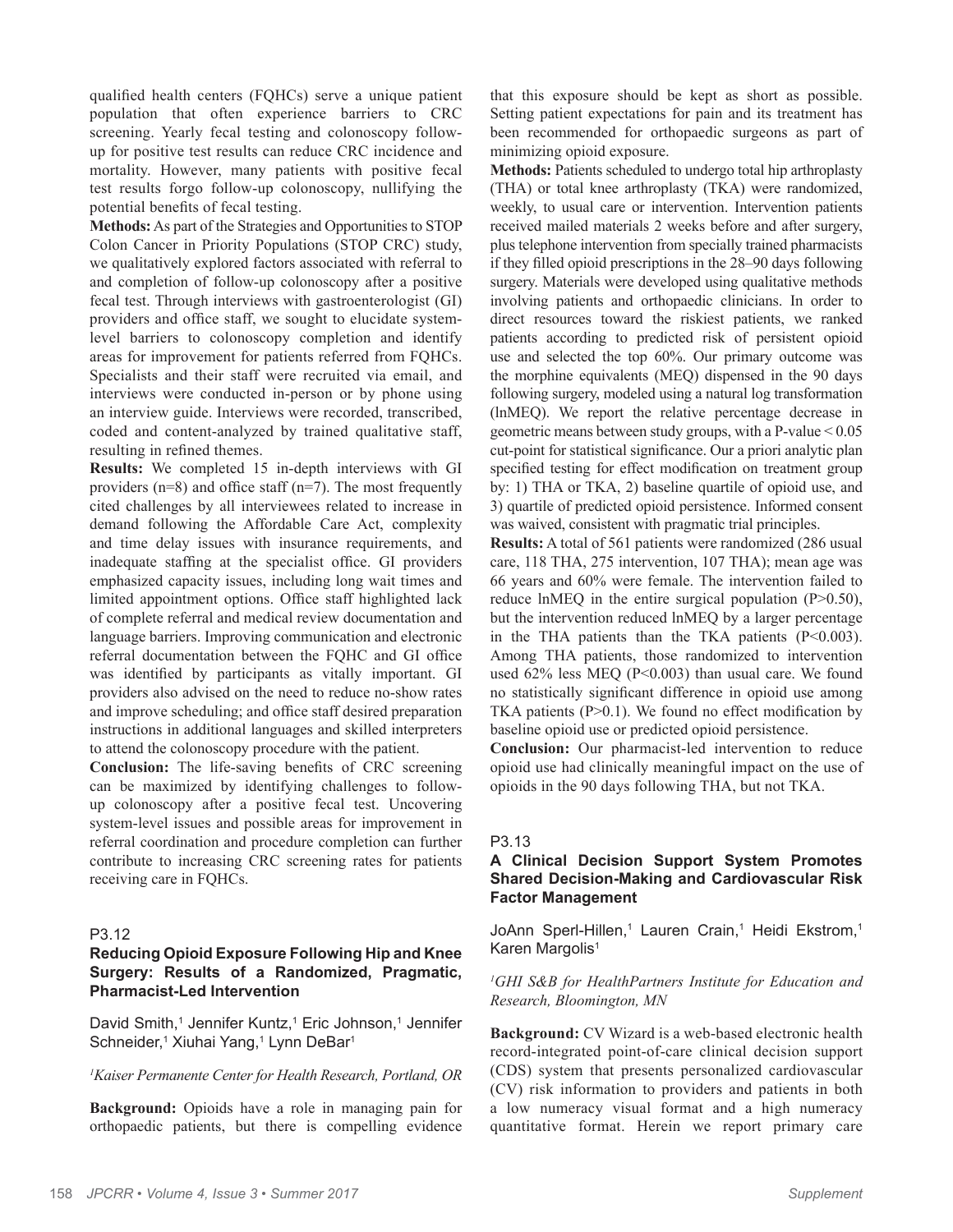provider perspectives on how this CDS system affected shared decision-making and CV risk factor management.

**Methods:** Twenty clinics were randomized to either usual care or use of the CDS system for adults with diabetes, heart disease or high reversible CV risk. The CDS system targeted 20% of office visits and was used at 70%–80% of targeted visits over a 2-year period. Consented providers (n=102) were surveyed at baseline and 18 months after implementation. Corrected survey response rates were 90% at baseline and 82% at follow-up. Generalized linear mixed models were used to compare usual care and CDS responses to common questions at baseline and follow-up, and CDS users were queried on their perceptions of the CDS system at follow-up only.

**Results:** Compared to usual care providers, those in the CDS group reported increased follow-up rates of CV risk calculations while seeing patients (73% vs 28%, P=0.006), being better prepared to discuss CV risk reduction priorities with patients (98% vs 78%, P=0.03), providing accurate advice on aspirin for primary prevention (75% vs 48%, P=0.02), and more often discussing CV risk reduction  $(60\% \text{ vs } 30\%, \text{ P=0.06})$ . CDS users reported that the CDS system improved CV risk factor control (98%), saved time when talking to patients about CV risk reduction (93%), efficiently elicited patient treatment preferences (90%), was useful for shared decision-making (95%), influenced treatment recommendations (89%) and helped initiate CV risk discussions (94%); 85% of providers reported that their patients liked CV Wizard.

**Conclusion:** The CV Wizard CDS system was successfully integrated into the workflow of primary care visits with high sustained use rates, high primary care provider satisfaction, high patient satisfaction, and positive impacts on providerreported clinical processes related to CV risk factor management.

#### P3.14

# **Aspirin for Primary Prevention of Atherosclerotic Cardiovascular Disease: Challenges to Appropriate Use**

JoAnn Sperl-Hillen,<sup>1</sup> Patrick O'Connor,<sup>1</sup> Jay Desai,<sup>1</sup> Karen Margolis,<sup>1</sup> Heidi Ekstrom,<sup>1</sup> Lauren Crain<sup>1</sup>

#### *1 GHI S&B for HealthPartners Institute for Education and Research, Bloomington, MN*

**Background:** Aspirin use for primary prevention of atherosclerotic cardiovascular disease (ASCVD) should be highly individualized in order to accurately balance benefits and risks. There are now practical approaches for clinicians to calculate ASCVD and bleeding risks using web-based tools and mobile apps to facilitate good decision-making, but their lack of integration with the electronic health record (EHR) and need for extensive data input are barriers to use by busy clinicians.

**Methods:** As part of a clinic randomized trial with 20 primary care clinics, we developed and tested an EHR-integrated web-based clinical decision support (CDS) system that provided individualized aspirin recommendations to patients and clinicians using riskbenefit calculations. During the 18-month intervention, aspirin recommendations were printed for patients and providers at 75% of eligible encounters. We evaluated the effects of the intervention on rates of appropriate primary prevention aspirin use among 3,958 patients with diabetes and 7,000 patients without diabetes, aged 40–75 years, with uncontrolled cardiovascular disease risk factors.

**Results:** At baseline, among patients using aspirin, it was not recommended (overused) for 840 of 1,474 (57%) patients with diabetes and 564 of 1,659 (34%) without diabetes. Of patients not using aspirin, it was recommended (underused) by 522 of 2,484 (21%) patients with diabetes and 4,006 of 5,371 (75%) without diabetes. At the last follow-up visit, no significant differences were noted in aspirin use patterns for patients with diabetes. However, among patients without diabetes who were "underusing" aspirin at baseline, 12.9% were using aspirin in CDS clinics compared to  $10.4\%$  in control clinics (P=0.03). Among patients who were "overusing" aspirin at baseline, 4.1% had discontinued using aspirin in CDS system clinics compared to 7.9% in control clinics (P=0.06).

**Conclusion:** Patterns of appropriate aspirin use are different among patients with and without diabetes, with overuse being more common in diabetes and underuse more common in those without diabetes. Our study results suggest that the use of accurate CDS by clinicians and patients improve overall concordance with aspirin. A better understanding of how best to present understandable riskbenefit information to providers and patients is needed.

# **CHILD AND ADOLESCENT HEALTH**

#### P4.01

# **Results of a Cluster-Randomized Trial Testing the Effects of TeenBP, an Electronic Health Record-Based Clinical Decision Support Tool, on Recognition of Adolescent Hypertension**

Elyse Kharbanda,<sup>1</sup> Stephen Asche,<sup>1</sup> James Nordin,<sup>1</sup> Alan Sinaiko,<sup>2</sup> Heidi Ekstrom,<sup>1</sup> Nancy Sherwood,<sup>1</sup> Patricia Fontaine,<sup>1</sup> Steven Dehmer,<sup>1</sup> Jerry Amundson,<sup>1</sup> Deepika Appana,<sup>1</sup> Patrick O'Connor<sup>1</sup>

*1 HealthPartners Institute, Minneapolis, MN; 2 Department of Pediatrics, University of Minnesota, Minneapolis, MN*

**Background:** Hypertension occurs in 1%–3% of adolescents and is associated with long-term cardiovascular morbidity. Although blood pressure (BP) is routinely measured, hypertension in adolescents is often missed during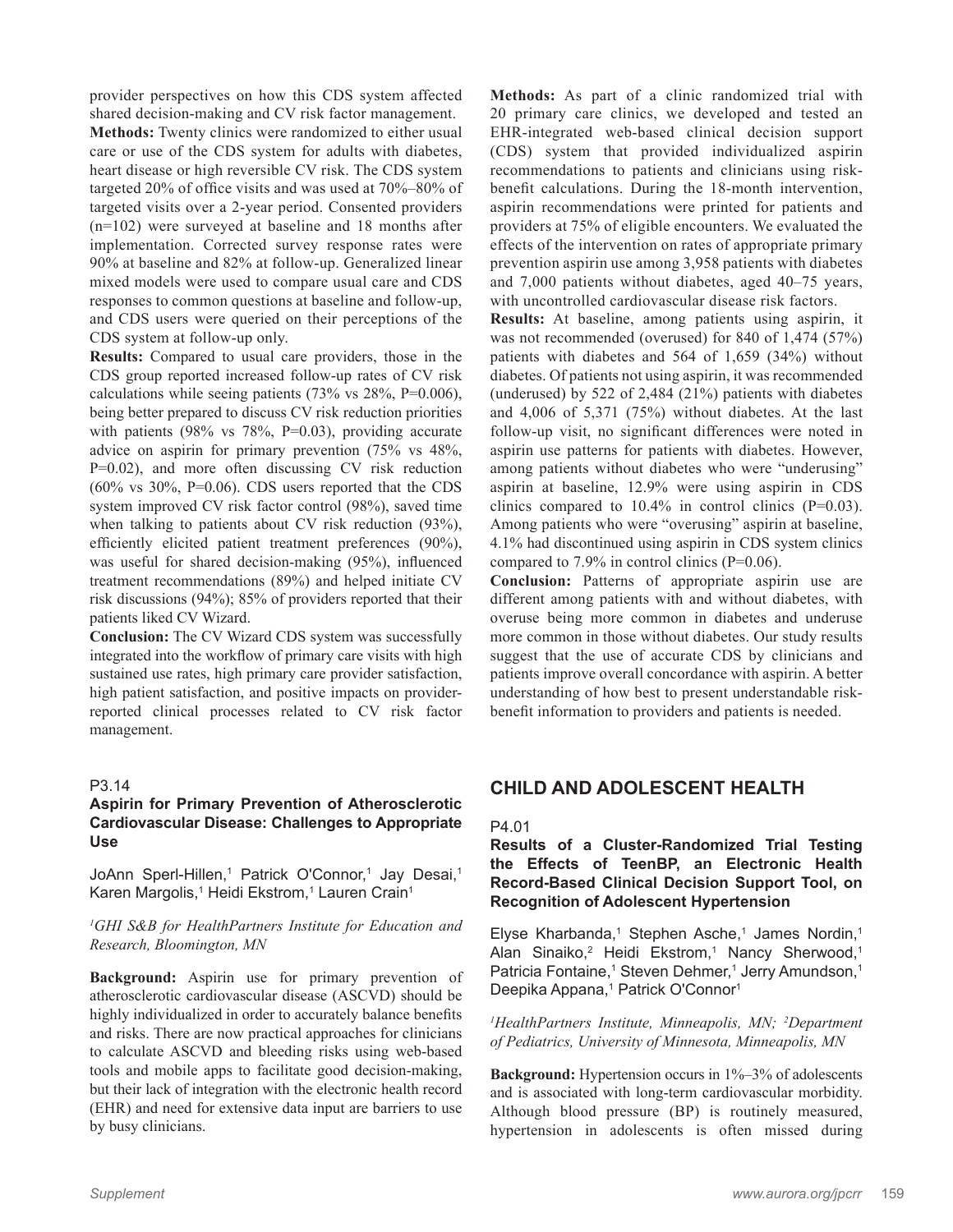outpatient visits. This study sought to evaluate whether "TeenBP," an electronic health record (EHR)-linked, web-based clinical decision support tool, could improve recognition and early management of hypertension in adolescents.

**Methods:** We randomized 20 primary care clinics to receive the CDS or to continue usual care. At intervention sites, TeenBP was activated at the point of care when a BP was elevated. TeenBP graphically displayed systolic and diastolic BP values and percentiles over the prior 2 years, identified patients meeting criteria for hypertension (3 or more BPs  $\geq$  95th percentile), provided a summary of comorbidities and medications that may affect BP, and offered patient-specific order sets. Hypertension recognition, within 6 months of meeting criteria, was defined as adding hypertension or elevated BP (EBP) to the problem list or clinical notes, indicating hypertension or EBP as an outpatient visit diagnosis, prescribing a medication to lower BP, or diagnostic testing related to hypertension, and was identified through chart review. Generalized linear mixed models were used to test the effect of the intervention.

**Results:** Among 21,618 patients aged 10–17 years with a primary care visit at the 20 study clinics over one year (May 2014–April 2015), 315 (1.5%) met criteria for new-onset hypertension. Most BPs were modestly elevated (<99th percentile). Clinical recognition of hypertension within 6 months occurred for 36.2% (27.7%–45.8%) of patients in usual care clinics and  $68.0\%$   $(56.6\% - 77.6\%)$  in the CDS clinics (P=0.0003). Clinical recognition of hypertension in the TeenBP clinics was most often met by adding hypertension or EBP as an outpatient visit diagnosis (52.2%) or to the text of the clinical note (52.4%). Within 6 months of meeting criteria for hypertension, less than 10% of TeenBP or usual care subjects had an echocardiogram or renal ultrasound and only one patient initiated an antihypertensive medication.

**Conclusion:** We observed a large and statistically significant beneficial effect of this clinical decision support system on recognition of new-onset hypertension, without increasing diagnostic workups or early initiation of antihypertensive medication.

# P4.02

# **Development and Validation of a Risk Equation for Appendicitis in Children Presenting With Abdominal Pain**

Gabriela Vazquez-Benitez,1 Elyse Kharbanda,<sup>1</sup> Dustin Ballard,<sup>2</sup> David Vinson,<sup>2</sup> Richard Bachur,<sup>3</sup> Uli Chettipally,<sup>2</sup> Mamata Kene,<sup>2</sup> Patrick O'Connor,<sup>1</sup> Steven Dehmer,<sup>1</sup> Heidi Ekstrom,<sup>1</sup> Peter Dayan,<sup>4</sup> Nathan Kuppermann,<sup>5</sup> Anupam Kharbanda<sup>6</sup>

*1 HealthPartners Institute, Minneapolis, MN; 2 Kaiser Permanente Northern California, Oakland, CA; 3 Boston Children's Hospital, Boston, MA; 4 Columbia University, New York, NY; 5 University of California, Davis, Sacramento, CA; 6 Children's Hospital and Clinics Minnesota, Minneapolis, MN*

**Background:** Appendicitis is a common surgical emergency in children, yet the diagnosis remains challenging. A widely used risk score, the Pediatric Appendicitis Score, is not sufficiently sensitive or specific to be used alone, with many patients classified as "intermediate risk." Goals of this study were to develop and validate an improved appendicitis risk calculator for children with acute abdominal pain to aid in clinical decision-making.

**Methods:** We developed our risk calculator using data from a multicenter cohort of children 5 to 18 years old presenting to the emergency department (ED) with acute abdominal pain. We validated the risk calculator in two independent cohorts with similar enrollment criteria. Patient history, physical examination and laboratory data were prospectively recorded by clinicians during ED visits. Appendicitis was confirmed by pathology reports and follow-up telephone survey. Variables evaluated for inclusion in the risk calculator were: age, sex, pain duration, pain with walking, migration of pain, temperature, heart rate, guarding, maximal tenderness in right lower quadrant, white blood cell count, and absolute neutrophil count. A step-wise regression approach was followed to select the best model, using Akaike information criteria and the C-statistic. We forced inclusion of age and sex, including first-order interaction terms. Laboratory values were evaluated for nonlinear associations with appendicitis, and a two-step linear association was included. Validation included calibration and discrimination analyses.

**Results:** The development sample included 2,423 children, of whom 40% had appendicitis; the validation sample included 1,426, and 35% had appendicitis. Our final risk calculator included sex, age, duration of pain, guarding, migration of pain and absolute neutrophil count. In the validation sample, calibration plot and Hosmer and Lemeshow test (P<0.0001) showed high calibration and a high discrimination (C-statistic=0.86). Among 248 (17%) patients in the validation sample at <5% predicted risk, we observed 4% had appendicitis. Of an additional 318 (22%) patients with predicted risk  $5\%$  to  $\lt 15\%$ , appendicitis occurred in 8%. Of 48 (3.4%) patients in the validation sample at predicted risk of >90%, 96% had appendicitis.

**Conclusion:** Our validated pediatric appendicitis risk calculator can accurately quantify risk for appendicitis and can identify children with acute abdominal pain at high or low risk for appendicitis.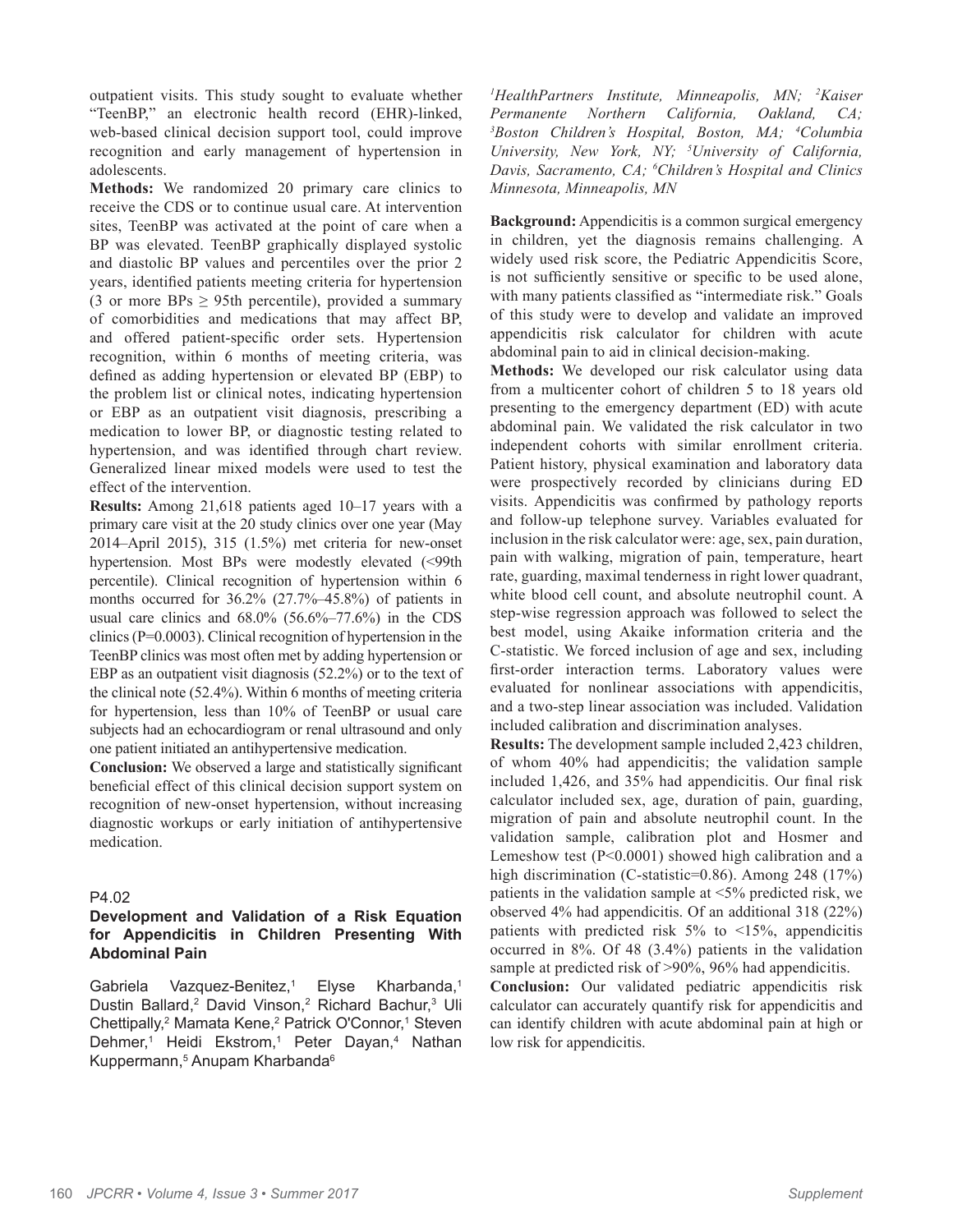# **CHRONIC CONDITIONS, DIABETES, OBESITY, CARDIOVASCULAR DISEASE**

# P5.01

#### **Bisphosphonates Use and Risk of Hip Fractures**

Sarah Sharman Moser,<sup>1</sup> Inbal Goldshtein,<sup>1</sup> Jingbo Yu,<sup>2</sup> Clara Weil,<sup>1</sup> Sophia Ish-Shalom,<sup>3</sup> Vanessa Rouach,<sup>1</sup> Varda Shalev,<sup>4</sup> Gabriel Chodick<sup>4</sup>

<sup>1</sup>Maccabi Healthcare Services, Tel Aviv, Israel; <sup>2</sup>Center for *Observational Research and Real-World Evidence, Merck & Company Inc., Kenilworth, NJ; 3 Elisha Hospital, Haifa, Israel; 4 Maccabi Healthcare Services & Tel Aviv University, Tel Aviv, Israel*

**Background:** Osteoporosis affects 200 million women worldwide, and fractures resulting from bone fragility are a major complication. Bisphosphonates slow down bone resorption by osteoclasts and have been shown to lower the risk of hip fractures among patients with osteoporosis in clinical trial settings. Most clinical guidelines recommend pharmacological treatment for postmenopausal women with an existing fracture or bone density T-score of -2.5 or lower. These guidelines were based on randomized controlled trials that typically lasted 3–4 years, although some of these studies have been extended for up to 10 years. We undertook this study to examine the association between adherence with bisphosphonate therapy and long-term risk of hip fracture, using up to 14 years of retrospective observation.

**Methods:** Included in the present nested case-control study were osteoporotic women (N=14,357) who initiated bisphosphonate therapy between the years 2000 and 2010 and were retrospectively followed for incident hip fracture through November 2014. All cases of primary hip fracture within the cohort (n=411) were individually matched with 411 controls based on age  $(± 1$  year) and calendar year at therapy initiation as well as follow-up duration  $(\pm 1 \text{ year})$ . For each study participant, the total dispensed packs of bisphosphonates during the follow-up period were counted. **Results:** Compared to patients discontinuing therapy within 1 month, therapy with bisphosphonates for 1 to 3 years and 3 to 6 years was associated with adjusted odds ratios (and 95% confidence intervals) for hip fractures of 0.48 (0.27–0.86) and 0.40 (0.22–0.73), respectively. Comparable odds ratios were calculated for patients covered for longer periods — 0.36 (0.17–0.76) for 6 to 8 years, and 0.57 (0.27–1.21) for 8 years or more.

**Conclusion:** Results suggest that 3 years or more of bisphosphonates use is associated with a substantially lower risk of primary hip fracture compared to nonpersistent patients. The results do not indicate further reduction in risk among patients treated for 8 years or more.

#### P5.02

# **How Do Patients With Chronic Conditions Prefer to Get Health Information and Advice? Results From the 2014 Kaiser Permanente Northern California Member Health Survey**

Nancy P. Gordon,<sup>1</sup> Teresa Y. Lin<sup>1</sup>

#### *1 Kaiser Permanente Division of Research, Oakland, CA*

**Background:** Management of chronic conditions requires patient engagement in health promoting self-care, which ongoing health education, advice and reinforcement may enhance. Information about sociodemographic differences in patient preferences for patient health information/advice services (HIA), especially regarding web-based/digital (eHIA) versus more traditional modalities, can inform development and delivery of interventions.

**Methods:** Weighted data from the 2014 Kaiser Permanente Northern California Member Health Survey for 2,780 adults, aged 40–85 years, with diabetes, hypertension, coronary artery disease and/or history of stroke were used to assess ability to use digital technology (internet, email, text messages, smartphone), prior-year use of eHIA and traditional health education resources, and preferred methods for getting health information and advice (restricted to those who indicated  $\geq 1$  method). Data were analyzed by age group.

**Results:** Use of digital technologies, analyzed for ages 40–64, 65–69, 70–74, 75–79 and 80–85, declined with age (internet and email: 94%, 92%, 85%, 71%, 59%; text messages: 74%, 54%, 47%, 33%, 27%; smartphone: 64%, 46%, 32%, 33%, 27%). HIA use was analyzed for ages 40–64, 65–69, 70–74 and 75–85. More than 70% (no age differences) had obtained HIA in the past year; 50% had used eHIA, but this declined with age (51%, 57%, 50%, 38%). Of those interested in  $\geq$  1 HIA modality: 55% (59%, 58%, 48%, 38%) were interested in ≥ 1 eHIA modality; 48% (51%, 53%, 45%, 36%) in reading information on websites; 34% (35%, 40%, 32%, 28%) in emailed newsletters; 34% (range: 39%–23%) in emailed messages; 18% (21%, 20%, 15%, 6%) in online videos; 16% (22%, 15%, 8%, 4%) in health apps; 11% (14%, 9%, 9%, 3%) in online programs; 8% (range: 9%–3%) in webinars; 6% in podcasts; and 3% in chat rooms. Interest in more traditional HIA modalities was 41% individual counseling (30% in-person, 18% phone-based), 37% print materials, 22% workshops and 15% classes/groups. Minimal gender differences were observed.

**Conclusion:** While most patients with chronic conditions use internet and email, many, especially older seniors, still prefer using more traditional modalities for obtaining health information and advice.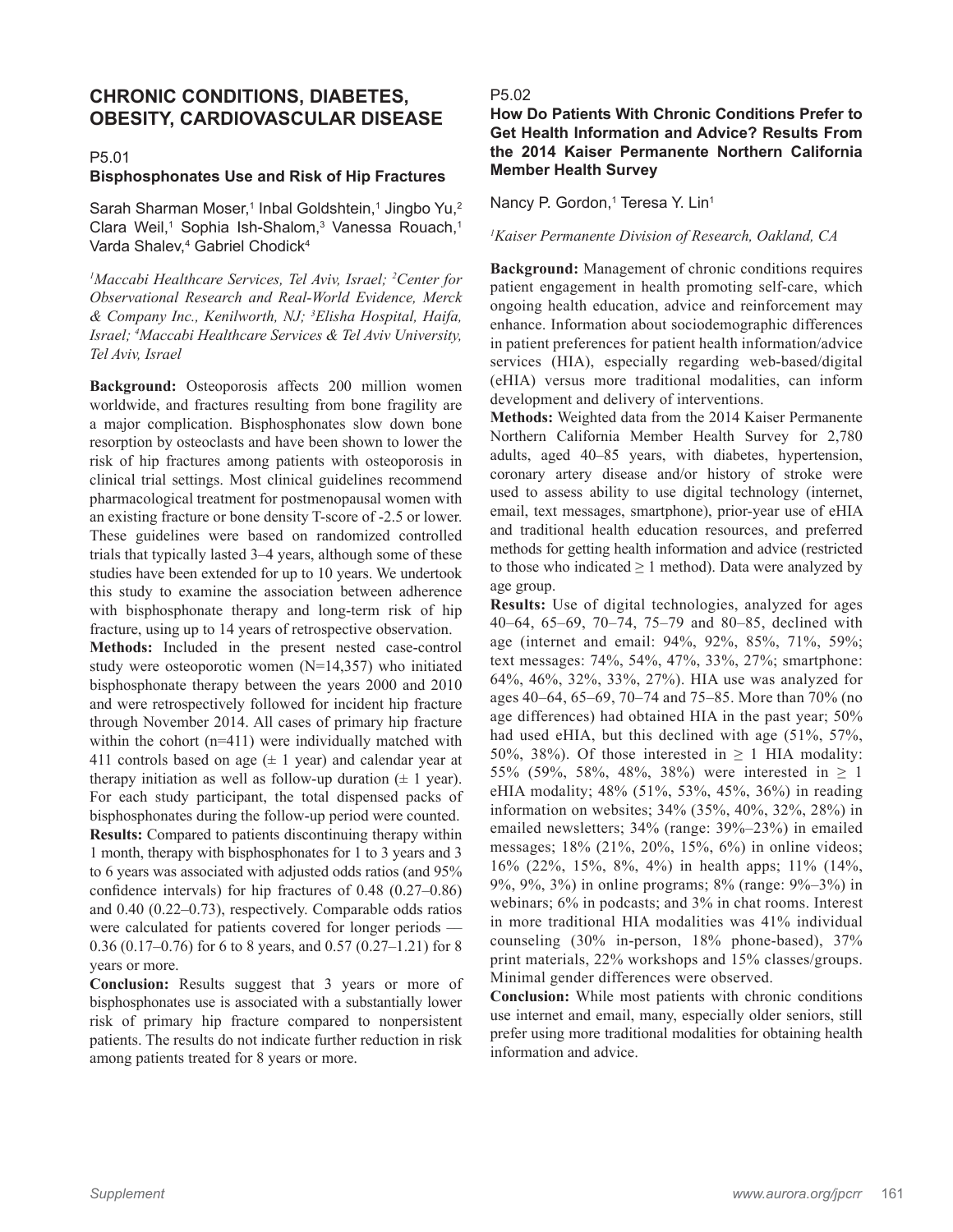#### P5.03

# **Postdeployment Mental Health Status and Obesity Among a Multigenerational Sample of U.S. Veterans**

Johanna Hyacinthe,<sup>1</sup> Stuart Hoffman,<sup>1</sup> Thomas Urosevich,<sup>1</sup> H. Lester Kirchner,<sup>1</sup> Richard Adams,<sup>2</sup> Charles Figley,<sup>3</sup> Joseph Boscarino<sup>1</sup>

*1 Geisinger Health System, Danville, PA; 2 Kent State University, Kent, OH; 3 Tulane University, New Orleans, LA*

**Background:** Since history of posttraumatic stress disorder (PTSD) and depression have been associated with obesity in previous studies, the objective of the current study was to assess if these disorders were associated with obesity among formerly deployed U.S. veterans.

**Methods:** We surveyed a random sample of U.S. veterans who were patients in a large non-Veterans Affairs (VA) multihospital system located in central and northeastern Pennsylvania to assess their mental health, physical health and obesity status. Obesity was defined as having a body mass index  $> 30$ . Our hypothesis was that mental health status, including having PTSD or depression, was associated with obesity.

**Results:** Of 1,289 veterans surveyed (response rate  $\sim 60\%$ ), 53.6% were from the Vietnam era, 95.0% were male, 54.5% were  $\geq$  65 years old, 95.7% were white race, and 26.9% were recent National Guard or Reserve service members. Altogether, 44.3% (95% confidence interval: 41.5–47.1) of veterans were classified as obese. Study variables associated with obesity included nonwhite race, not having a college degree, having a lower income, reporting lower unit support during deployment, currently using the VA system, having applied for or received VA disability, having ever used mental health services, currently using psychotropic medications, reporting poor/fair health status, and reporting pain in the past month  $(P<0.05$  for all). Contrary to our hypothesis, neither having PTSD nor depression were associated with obesity among veterans in the current study. In multivariable analyses that adjusted for age, gender, education, combat exposure, life stressors and social support, no association was found between mental health status and obesity. The best predictors of current obesity among veterans was having a college education (odds ratio:  $0.53$ ;  $P<0.001$ ), suggesting that college was protective, and reporting poor or fair health status (odds ratio: 1.51; P=0.001).

**Conclusion:** These preliminary data do not support the link between mental health status and obesity among deployed U.S. veterans. Further research that examines obesity, and eating disorders, among formerly deployed veterans is planned.

#### P5.04

# **Specificity of the Framingham Heart Failure Signs and Symptoms: Bridging the Gap Between Epidemiological Research and Clinical Practice**

Heather Law,<sup>1</sup> Sanjoy Dey,<sup>2</sup> Walter Stewart<sup>1</sup>

#### *1 Sutter Health, Walnut Creek, CA; 2 IBM, Yorktown Heights, NY*

**Background:** While the Framingham Heart Failure Signs and Symptoms (FHFSS) have been around for decades, little is known about the specificity of the relation between presence of each FHFSS and early detection of heart failure. The FHFSS continue to be used in epidemiological research; however, their clinical relevance has been criticized. We examined variation in the ability of individual FHFSS to predict heart failure diagnosis by assertion or denial of each feature, by counts, and by a composite score.

**Methods:** We extracted electronic health record data from 2001 to 2010 from a single health system. A total of 1,684 incident heart failure cases were identified, and 13,525 matched controls were selected from the same primary care practices. We performed LASSO logistic regression analysis to determine which FHFSS are the strongest predictors of heart failure. We explored predictive value by observation window (12 vs 24 months) and by prediction window (6, 12, 18 and 24 months). FHFSS score statistics were used to determine if prediction was improved and to determine if changes in score over time improved the model performance. **Results:** Our findings indicate that: 1) Less features yield better prediction performance (LASSO model), with the following FHFSS features being most predictive: negative/ positive acute pulmonary edema, negative/positive bilateral ankle edema, positive dyspnea on ordinary exertion, positive neck vein distension, negative/positive pleural effusion, and negative/positive radiographic cardiomegaly; 2) More patient encounters perform better than less encounters and also have a greater average number of FHFSS mentions; and 3) Different features are more predictive during specific prediction windows.

**Conclusion:** This study aims to bridge the gap between epidemiological research and clinical practice as it relates to a highly prevalent, serious, costly disease. In practice, providers are left with the difficult task of basing their decisions to act on the examination of a patient in the moment, not based on a sophisticated quantitative assessment of longitudinal patient data. Our findings show that a smaller number of FHFSS can be used individually to predict early onset of heart failure.

## P5.05

# **Assessing the Association Between Exercise Status and Poor Glycemic Control**

David Mosen,<sup>1</sup> Harry Glauber,<sup>1</sup> Ashley Stoneburner,<sup>1</sup> Adrianne Feldstein,<sup>2</sup> Steve Fortmann<sup>1</sup>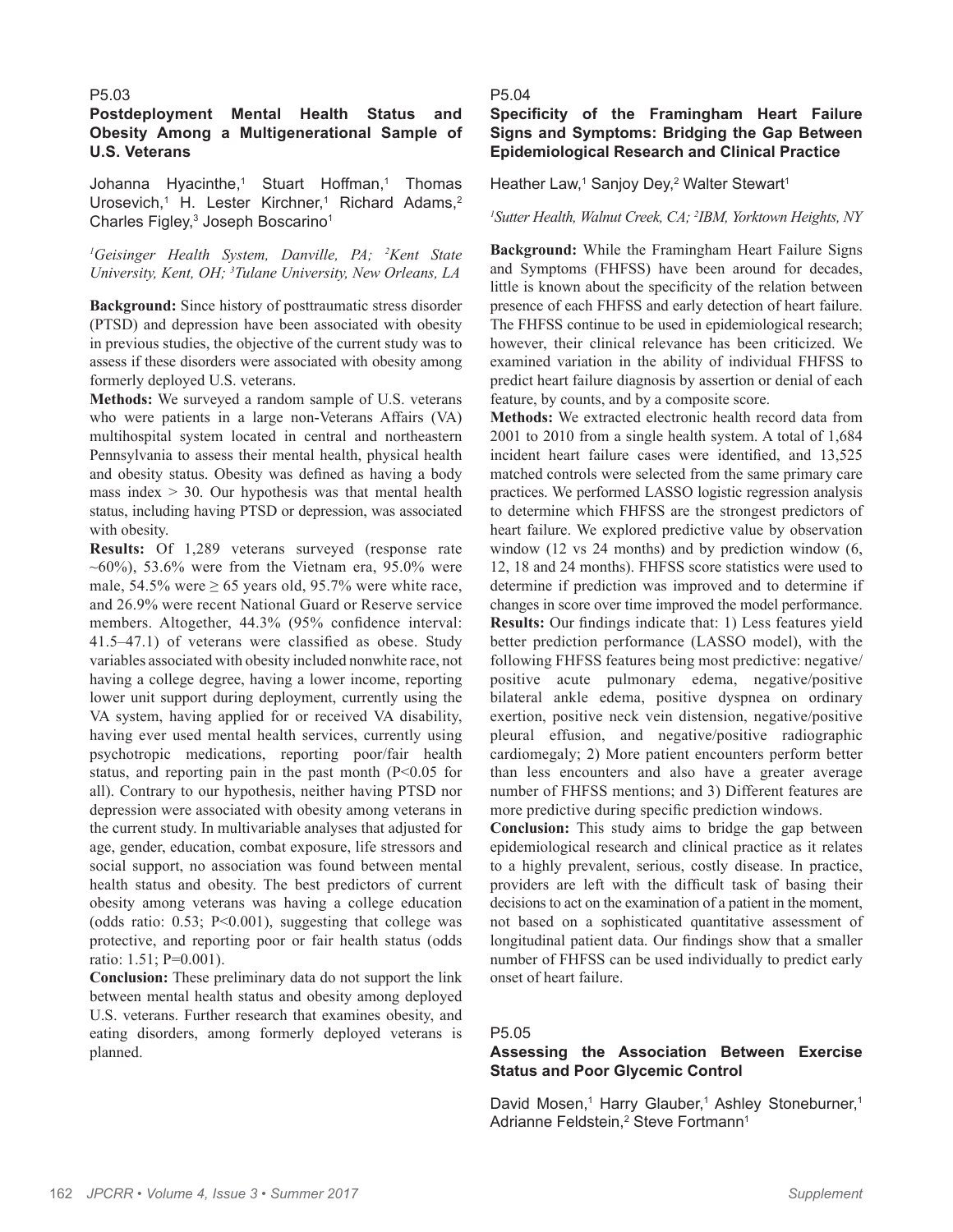*1 Kaiser Permanente Center for Health Research, Portland, OR; 2 Quality Management and Systems, Kaiser Permanente Northwest, Portland, OR*

**Background:** Increased physical activity may be associated with greater glycemic control among adults with diabetes mellitus. However, the area is understudied. The objective of the study was to examine the independent association of exercise status with poor glycemic control, adjusting for patient-level covariates.

**Methods:** We studied a population of Kaiser Permanente Northwest members with type 2 diabetes mellitus who were in: 1) good glycemic control (hemoglobin A1c [HbA1c]:  $\langle 8\%; n=15,891 \rangle$ , or 2) poor glycemic control (HbA1c: >9%; n=3,709). Additional inclusion criteria included an HbA1c test between July 1, 2014, and June 30, 2015, age 18-plus at time of test, and continuous health plan coverage 12 months prior to HbA1c test. The primary independent was current physical activity status — whether an individual exercised 4 or more times per week (yes vs no) — and was assessed as closely as possible to the HbA1c test date. Multiple logistic regression was used to analyze the independent association of exercise status with poor glycemic control, adjusting for demographics, medication adherence, medical comorbidities, health care utilization, receipt of diabetes mellitus care management services and intensity of diabetes mellitus treatments.

**Results:** Those who exercised 4 or more times per week were less likely to have poor glycemic control (odds ratio: 0.75; 95% confidence interval: 0.68–0.82; P<0.0001) compared with those who exercised 3 or fewer times per week.

**Conclusion:** Increased exercise is independently associated with a lower likelihood of poor glycemic control among an adult population with type 2 diabetes mellitus. Because physical activity is a potentially modifiable factor, further studies are needed to evaluate whether interventions aimed at increasing physical activity result in subsequent gains in glycemic control.

# P5.06

# **Loop Diuretic Use in the Months and Years Preceding a Heart Failure Diagnosis: A Case-Control Study**

David Knorek,<sup>1</sup> Steven Steinhubl,<sup>2</sup> Christopher deFilippi,<sup>3</sup> Kenney Ng,<sup>4</sup> Roy Byrd,<sup>4</sup> Zahar Daar,<sup>5</sup> Walter Stewart<sup>6</sup>

*1 Geisinger Health System, Danville, PA; 2 Scripps Translational Science Institute, La Jolla, CA; 3 Inova Heart and Vascular Institute, Falls Church, VA; 4 IBM Research, Cambridge, MA; 5 Geisinger Health System, Danville, PA; 6 Sutter Health, Walnut Creek, CA*

**Background:** Loop diuretics are routinely prescribed for patients with heart failure (HF) to minimize symptoms due to fluid overload, but relatively little is known about prescribing patterns in individuals preceding a formal HF diagnosis. We want to understand the prescribing of loop diuretics in primary care patients without a HF diagnosis and to determine if their use signals an increased probability of a future HF diagnosis.

**Methods:** A nested case-control study of 1,288 new-onset (incident) HF cases and 10,319 matched controls was completed with electronic health record data extracted between 2001 and 2010 from primary care practices affiliated with the Geisinger Health System. New loop diuretic prescriptions, and associated orders < 36 months before and 12 months after an incident HF diagnosis in cases and a comparable time in controls, were evaluated. **Results:** Loop diuretic use was significantly greater (11.3% vs 3.5%, P<0.001) in future HF cases compared with controls 2 to 3 years preceding a HF diagnosis. Their use progressively increased in cases such that by 3 to 5 months preceding a HF diagnosis, 27.1% of cases versus 7.5% of controls (P<0.001) had been prescribed a loop diuretic. Edema (ICD-9 code 782.3) and essential hypertension (ICD-9 code 401.x) were the most commonly associated diagnoses for starting a loop diuretic in both eventual HF cases as well as in controls. By multivariate analysis, being prescribed a loop diuretic was one of the strongest clinical predictors of an eventual diagnosis of HF (odds ratio: 2.44, 95% confidence interval: 2.10–2.83, P<0.001).

**Conclusion:** In primary care, loop diuretic use is not uncommon in the months and years preceding a formal incident HF diagnosis. These results suggest there is substantial opportunity to improve the diagnosis and earlier treatment of individuals with HF.

# P5.07

# **Patterns of Prednisone Use During Pregnancy: Daily and Cumulative Dose**

Kristin Palmsten,<sup>1</sup> Matthieu Rolland,<sup>1</sup> Mary F. Hebert,<sup>2</sup> Megan E.B. Clowse,<sup>3</sup> Michael Schatz,<sup>4</sup> Ronghui Xu,<sup>1</sup> Christina D. Chambers<sup>1</sup>

*1 University of California, San Diego, La Jolla, CA; 2 University of Washington, Seattle, WA; 3 Duke University Medical Center, Durham, NC; 4 Kaiser Permanente Medical Center, San Diego, CA*

**Background:** Descriptions of oral corticosteroid use during pregnancy are usually limited to trimester prevalence estimates. We sought to better characterize the use during pregnancy.

**Methods:** Data were collected from MotherToBaby Pregnancy Studies (2005–2014) that enrolled pregnant women with asthma and autoimmune diseases before gestational week 20. Information on medication use and pregnancy outcomes was collected by telephone interview at enrollment, 24 and 32 weeks gestation, and after delivery,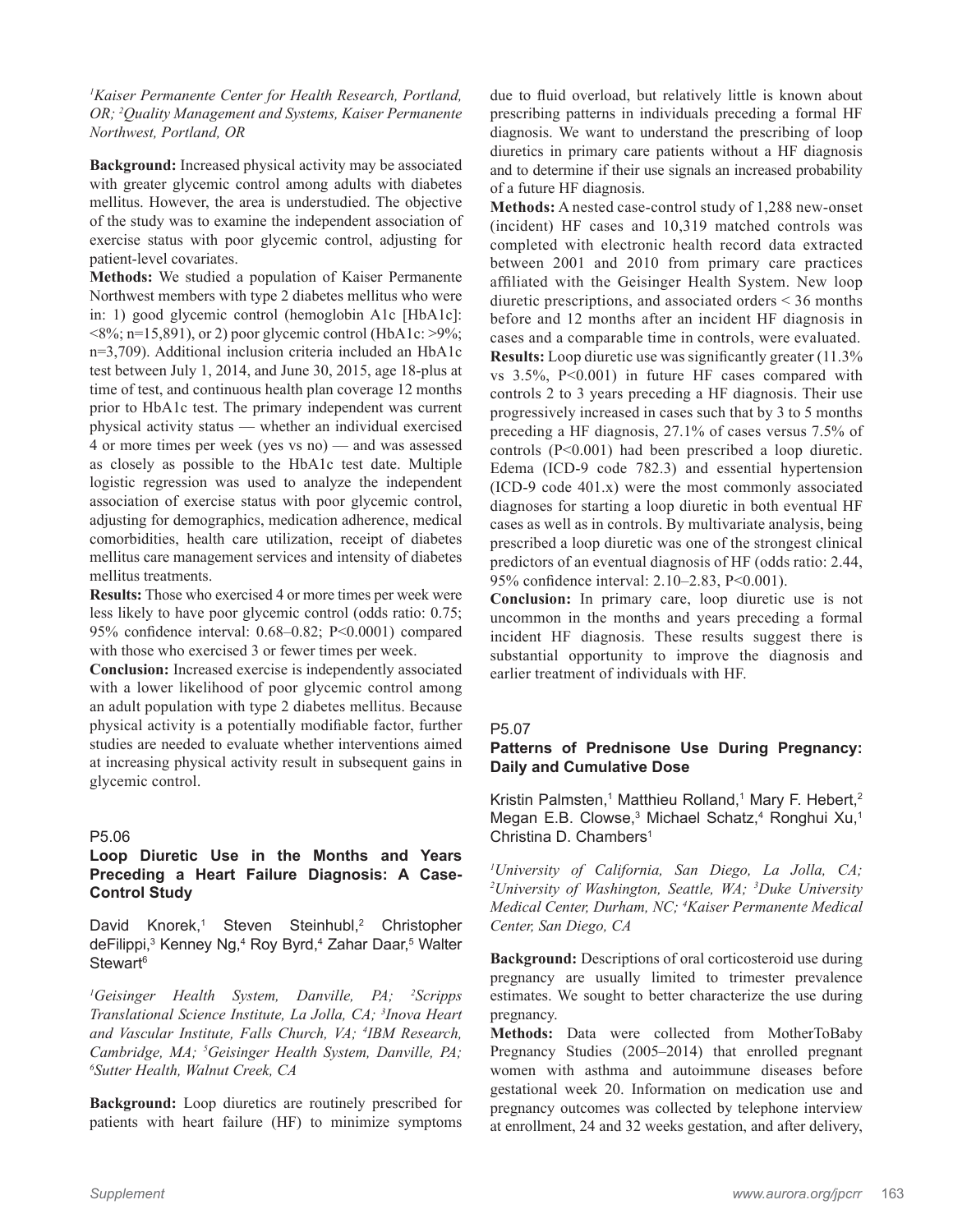plus by medical record review. Women were included if they had a live or still birth and reported dates of oral prednisone use and dose during pregnancy. Women were classified by diagnosis: asthma (n=15), rheumatoid arthritis (n=254), Crohn's disease (n=39), ankylosing spondylitis (n=15), and > 1 autoimmune disease (n=29). Prednisone daily dose and cumulative dose by gestational day were plotted using a heatmap for each individual and stratified by disease. To summarize the many observations for rheumatoid arthritis, we used k-means clustering method to identify and plot group trajectories for prednisone dose. The associations between trajectory group and maternal age, race/ethnicity, socioeconomic status, obesity, rheumatoid arthritis severity as measured by the Health Assessment Questionnaire-Disability Index (HAQ) (range: 0–3) before gestational week 20, and gestational age at delivery were evaluated.

**Results:** Women used prednisone on 1 to 292 days total during pregnancy. Daily doses ranged from 2 to 60 mg for asthma; <1 to 60 mg for rheumatoid arthritis, ankylosing spondylitis and  $> 1$  autoimmune disease; and  $\leq 1$  to 70 mg for Crohn's disease. Total cumulative dose ranged from 15 to 1,325 mg for asthma, 8 to 6,225 mg for rheumatoid arthritis, 10 to 9,105 mg for Crohn's disease, 60 to 2,720 mg for ankylosing spondylitis, and 20 to  $5,120$  mg for  $>$ 1 autoimmune disease. High-dose prednisone for a short duration was more common for asthma, whereas lower doses for longer was more common for rheumatoid arthritis. For women with rheumatoid arthritis, the highest versus lowest cumulative dose trajectory groups had significantly different disease severity (median HAQ: 0.7 vs 0.0) and gestational length (gestational weeks: 35.9 vs 39.0).

**Conclusion:** The individual-level plots illustrate variability in prednisone dosage (amount and pattern), which may impact pregnancy outcomes. Group trajectories, used to summarize these factors, provide an alternative to the typical trimester exposure approach when studying risks of corticosteroids and other medications during pregnancy.

# P5.08

## **Patient Experience-of-Care Is Associated With Adherence/Persistence to Cardiometabolic Disease Medications in an Ambulatory Setting**

Robert Romanelli,<sup>1</sup> Vani Nimbal,<sup>1</sup> Qiwen Huang,<sup>1</sup> Wang Xiang,<sup>1</sup> Joyce LaMori,<sup>2</sup> Dilesh Doshi,<sup>2</sup> Sukyung Chung<sup>1</sup>

*1 Palo Alto Medical Foundation Research Institute, Palo Alto, CA; 2 Janssen Scientific Affairs, Population Health Research, Titusville, NJ*

**Background:** We aimed to investigate associations between patient ratings of experience-of-care and medication adherence or persistence to cardiometabolic disease (CMD) medications in an ambulatory care setting.

**Methods:** This retrospective study was conducted using electronic health records and administrative data from

an ambulatory care network in Northern California. We included managed-care beneficiaries  $(\geq 18$  years) with a prescription for a CMD medication between 2010 and 2014. CMD medications included antihyperglycemic, antihyperlipidemic and antihypertensive agents. Within each class, we chose the first medication prescribed within 14 days of an office encounter that was associated with a completed Press-Ganey patient-experience survey. Primary outcome measures were adherence (proportion of days covered  $\geq$  0.80) and persistence (no gap in pharmacy fills  $>$  $1.5\times$  of a day's supply). The main predictor variables were experience-of-care domains, which comprised health care providers' (a) explanation about problems or conditions; (b) effort to include patients in treatment decisions; (c) information about medications; and (d) information about follow-up care. Experience-of-care was rated on a scale of 1 (very poor) to 5 (very good). Multivariable logistic regression models were fitted to assess associations between adherence or persistence (yes/no) and ratings for each experience-of-care domain (dichotomized as 5 vs <5), with statistical adjustment for important patient, prescription and provider characteristics. Odds ratios (ORs) were generated.

**Results:** Eligibility criteria were met by 5,045 patients. The majority of patients were  $\geq 65$  years old (61.8%); median of CMD medications was 2. Patients receiving antihyperglycemic medications had higher odds of adherence when they had better experience-of-care with "inclusion in treatment decisions" (OR: 1.64) and "information about follow-up care" (OR: 1.60). Patients receiving antihyperlipidemic medications had higher odds of persistence when they had better experiences-of-care within each domain (range of ORs: 1.38–1.57). Patients receiving antihypertensive medications had higher odds of persistence when they had better experiences-of-care with "inclusion in treatment decisions" (OR: 1.52) and "information about medications" (OR: 1.55).

**Conclusion:** In an ambulatory care setting, better experienceof-care with a health care provider in making shared treatment decisions was consistently a positive predictor of adherence/persistence. The relationship between other domains of experience-of-care and adherence/persistence differed by therapeutic class. Improving adherence or persistence to CMD medications through better patient experiences with their health care providers will likely require tailored approaches.

# P5.09

# **A Shared Medical Appointment on the Benefits and Risks of Opioids in Chronic Pain Management: Evaluation of a Pilot Program in an Ambulatory Setting**

Robert Romanelli,<sup>1</sup> Marina Dolginsky,<sup>2</sup> Yuliya Byakina,<sup>3</sup> Deborah Bronstein,<sup>2</sup> Sandra Wilson<sup>1</sup>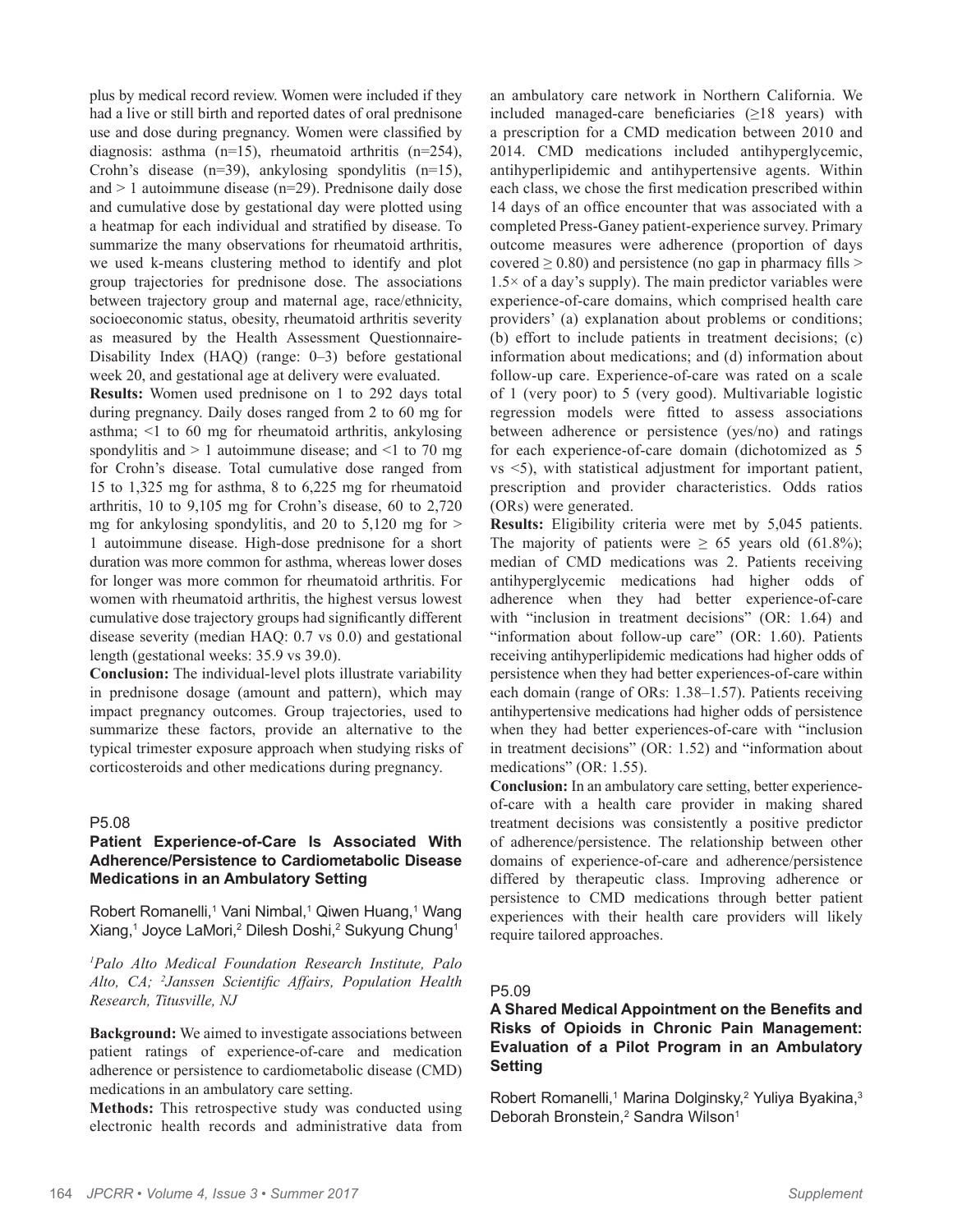*1 Palo Alto Medical Foundation Research Institute, Palo Alto, CA; <sup>2</sup>Palo Alto Medical Foundation, Palo Alto, CA; 3I Propersity of California San Francisco CA University of California, San Francisco, San Francisco, CA*

**Background:** We sought to evaluate a pilot shared medical appointment (SMA) designed to educate patients on the safe use of opioids and build empowerment in self-managing chronic pain (CP).

**Methods:** This prospective study was conducted at an ambulatory clinic within a health care system in Northern California. The pilot SMA began in February 2016. The SMA is a single 90-minute billable office appointment led by a primary care physician to a group of 15–20 patients. Patients were included in the study if they were adults with a CP condition and referred to the SMA by a clinic physician. Data were collected by a brief survey administered to patients immediately before and immediately after the SMA. In addition to demographics and clinical characteristics, the survey collected information on four patient-experience domains: 1) understanding of CP; 2) confidence in CP selfmanagement; 3) confidence in health care providers' ability to help manage CP; and 4) satisfaction with care received within the health care system for CP. Domains were measured on a scale of 0 (worst) to 5 (best). Mean differences in prepost ratings were assessed by a paired t-test; P-value < 0.05 was considered statistically significant.

**Results:** Between February and August 2016, 130 patients attended the SMA and completed the survey. The majority of patients were  $\geq 50$  years of age (69.6%), and 56.2% were female. The most prevalent CP condition was back/neck pain (73.8%), followed by joint/bone pain (53.6%); 63.8% of patients reported > 1 CP condition. In a comparison of pre-post responses, patients showed statistically significant increases in confidence in self-managing CP (+0.44; 95% confidence interval [CI]: 0.29–0.59; P<0.001) and in their health care providers' ability to help manage CP (+0.28; 95% CI: 0.14–0.43; P<0.001). No changes were observed in patents' understanding of, or satisfaction with care received for, CP.

**Conclusion:** In an ambulatory care setting among patients with various CP conditions, an SMA targeting the risk and benefits of opioids was associated with prompt improvements in patients' confidence in self-managing CP and in their health care providers' ability to help manage CP. Such confidence can lay the foundation for increased patient engagement and activation in pain management.

# P5.10

# **Comparative Effectiveness of Clinical Intensive Behavior Therapy for Obese Adults**

Jeffrey VanWormer,<sup>1</sup> Tenisha Hill,<sup>1</sup> Brian Hoch<sup>1</sup>

### *1 Marshfield Clinic Research Foundation, Marshfield, WI*

**Background:** About 1 in 3 adults are obese in the United States, but the delivery of clinical weight loss counseling is infrequent. The Centers for Medicare & Medicaid Services began reimbursing for intensive behavior therapy (IBT) for obese adult beneficiaries in late 2011, but the real-world effectiveness of IBT has not been rigorously evaluated. This study compared weight change over 1 year between obese adult patients who did and did not receive IBT.

**Methods:** A retrospective cohort of obese, adult virtual data warehouse members from the Marshfield Clinic Health System was assembled. Two groups were compared: adult patients who had  $\geq 1$  or more IBT visits versus those who had no IBT visits. The comparison group was matched on body mass index (BMI), age, sex and health care coverage. The primary outcome was body weight over 1 year. Weight loss surgery patients were excluded.

**Results:** There were 107 patients exposed to IBT (~1% of those eligible) and 320 in the matched unexposed group. Patients who received IBT were 79% female and 72% elderly, with a mean (standard deviation) baseline BMI of 39.8 (7.4) kg/m2 . IBT patients completed a median of 5 visits over 1 year, with visits being led predominantly by registered dietitians. Visit attendance dropped quickly though, with just 1% of IBT patients completing all 22 allotted visits. Body weight in the matched comparison group remained stable over 1 year, whereas IBT patients lost 3.9 (8.2) kg (P<0.001).

**Conclusion:** Clinic-based IBT was moderately effective, as participants lost about 4% of their baseline weight over 1 year, or about 1 additional BMI unit. As expected, those who did not participate in IBT did not lose weight. But program participation and retention was quite low, as the relatively few patients exposed to IBT also completed very few of their allowable IBT visits, even after accounting for 6-month restrictions on program eligibility. To impact population level obesity, more research is needed on how to attract and engage obese adults in clinical weight management programs.

# P5.12

# **What Factors Facilitate Weight Loss Among Medicaid Beneficiaries Participating in the Diabetes Prevention Program?**

Gabriela Vazquez-Benitez,<sup>1</sup> Jay Desai,<sup>1</sup> Gretchen Taylor,<sup>2</sup> Sara Vine,<sup>3</sup> Julie Anderson,<sup>1</sup> Joyce Garrett,<sup>4</sup> Todd Gilmer,<sup>5</sup> Houa Vue-Her,<sup>2</sup> Jeff Schiff,<sup>4</sup> Sarah Rinn,<sup>4</sup> Katelyn Engel,<sup>2</sup> Amy Michael,<sup>2</sup> Mary Becker,<sup>1</sup> Patrick O'Connor1

*1 HealthPartners Institute, Bloomington, MN; 2 Minnesota Department of Health, St. Paul, MN; 3 Hennepin County Medical Center, Minneapolis, MN; 4 Minnesota Department of Human Services, St. Paul, MN; 5 University of California, San Diego, La Jolla, CA*

**Background:** The implementation of the Diabetes Prevention Program (DPP) with culturally diverse and low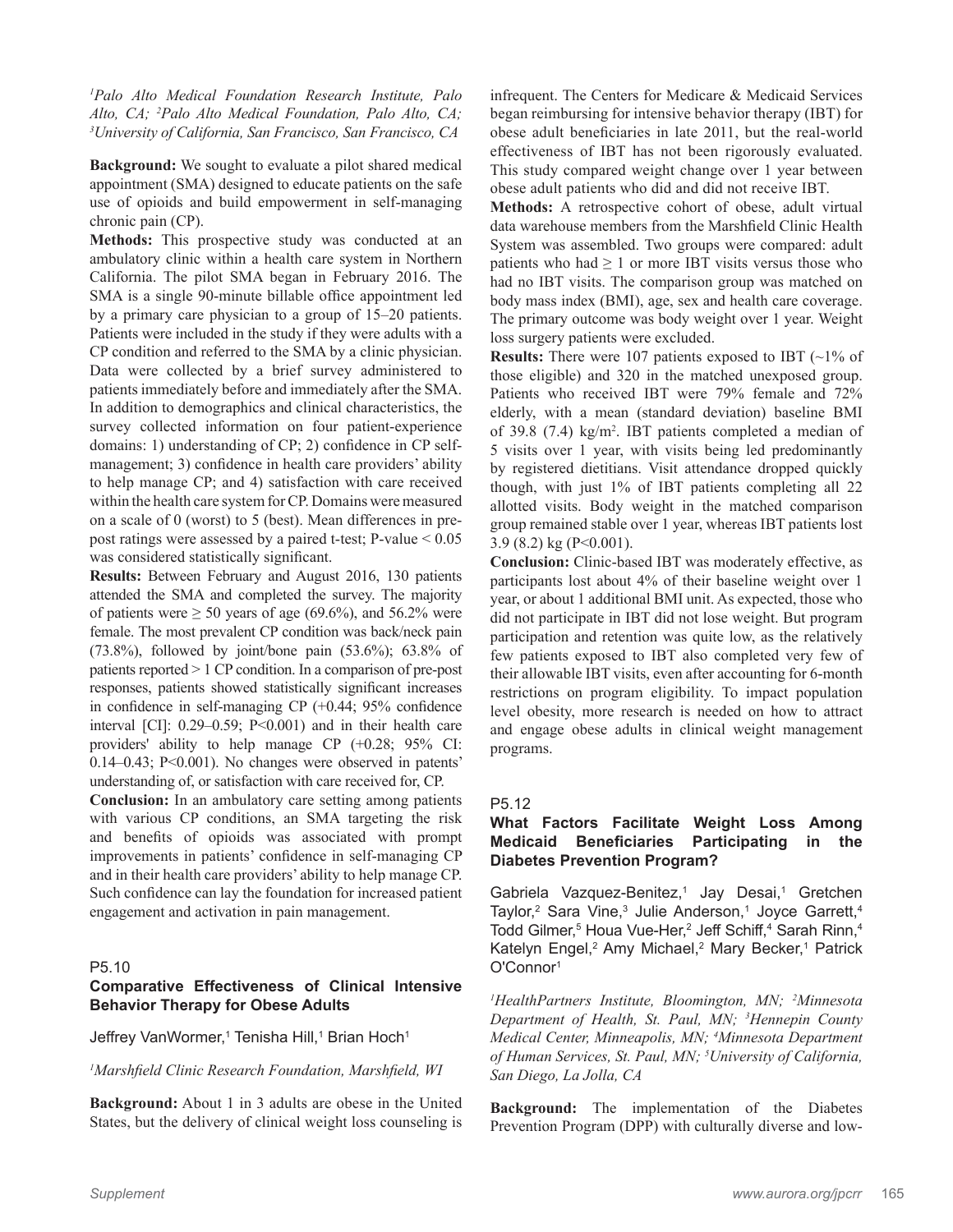income participants has had varied success. The We Can Prevent Diabetes study was a pragmatic three-arm clusterrandomized trial with Medicaid beneficiaries to evaluate the effectiveness of financial incentives on group-delivered DPP participation and weight loss. The purpose of this analysis is to identify participant and programmatic factors associated with 5% weight loss.

**Methods:** Among Medicaid participants attending at least 4 of the 16 DPP core sessions, we examined factors associated with 5% weight loss at any time during the DPP core session period or a sustained 5% weight loss over the 16 sessions. The latter was determined using a latent class trajectory analysis. Univariate associations with  $P < 0.2$  were included in multivariable logistic models.

**Results:** Among the 658 Medicaid beneficiaries in our analysis, 23% met each of the two outcome measures, 62% were 45–64 years old, 72% were women, 82% were not white, 26% were non-English speakers (Spanish, Somali, Hmong), 76% were obese, 18% received DPP led by a community member as a lifestyle coach, and 68% were in a financial incentive intervention arm. After adjustment, attending 9 or more sessions (odds ratio: 5.7, 95% confidence interval: 2.6–12.7), reporting physical activity 9 or more times (2.9, 1.4–5.9) and being a non-English speaker (2.0, 1.2–3.7) were associated with achieving 5% weight loss at any time. Only the latter was associated with a sustained 5% weight loss (2.1, 1.3–3.6). After adjustment, allocation to a financial incentive arm was not associated with either of the 5% weight-loss metrics.

**Conclusion:** Session attendance and physical activity reporting may improve successful weight loss during the DPP. Non-English speaking participants had the most success in achieving a sustained 5% weight loss. This may be due to tailoring the DPP curriculum to the specific culture, and using members of the community as lifestyle coaches.

#### P05.13

# **Long-Term Outcomes of a Cluster-Randomized Trial Testing the Effects of Blood Pressure Telemonitoring and Pharmacist Management**

Stephen Asche,<sup>1</sup> Anna Bergdall,<sup>1</sup> Steven Dehmer,<sup>1</sup> Beverly Green,<sup>2</sup> JoAnn Sperl-Hillen,<sup>1</sup> Patrick O'Connor,<sup>1</sup> Rachel Nyboer,<sup>1</sup> Pamala A. Pawloski,<sup>1</sup> Michael Maciosek,<sup>1</sup> Nicole Trower,<sup>1</sup> Karen Margolis<sup>1</sup>

# *1 HealthPartners Institute, Minneapolis, MN; 2 Group Health Research Institute, Seattle, WA*

**Background:** Hypertension is a common condition and leading cause of cardiovascular disease. We previously reported results of a cluster-randomized trial evaluating a home blood pressure telemonitoring and pharmacist management intervention, with significant reductions in systolic blood pressure (SBP) favoring the intervention arm found over 6, 12 and 18 months and in diastolic blood

pressure (DBP) found over 6 and 12 months. This analysis examined the durability of the intervention effect on blood pressure through 54 months of follow-up.

**Methods:** The Hyperlink trial randomized 16 primary care clinics having 450 study-enrolled patients with uncontrolled hypertension to either telemonitoring intervention (TI) or usual care (UC) study arms. Blood pressure was measured as the mean of three measurements obtained at each research clinic visit. General linear mixed models utilizing a direct likelihood-based ignorable approach for missing data were used to examine change from baseline to 54 months in SBP and DBP.

**Results:** Blood pressure measurements were obtained from 164 (74%) in UC and 162 (71%) of TI patients at the 54-month follow-up visit. For TI patients, baseline SBP was 148.2 mm Hg and 54-month follow-up was 131.2 mm Hg (-17.0 mm Hg, P<0.001). For UC patients, baseline SBP was 147.7 mm Hg and 54-month follow-up was 131.7 mm Hg (-16.0 mm Hg, P<0.001). The differential reduction by study arm in SBP from baseline to 54 months was -1.0 (95% confidence interval [CI]: -5.4 to 3.4, P=0.63). For TI patients, baseline DBP was 84.4 mm Hg and 54-month follow-up was 77.8 (-6.6 mm Hg, P<0.001). For UC patients, baseline DBP was 85.1 mm Hg and 54-month follow-up was 79.1 mm Hg (-6.0 mm Hg, P<0.001). The differential reduction by study arm in DBP from baseline to 54 months was -0.6 mm Hg (95% CI: -3.5 to 2.4, P=0.67).

**Conclusion:** Significant blood pressure reductions in the TI arm relative to UC were no longer seen at 54-month follow-up. More work is needed to ascertain the optimal duration and reinforcement that could be used to maintain intervention benefits over a longer period of time.

# **COMMUNICATIONS/KNOWLEDGE ACQUISITION AND TRANSMISSION**

P6.01

**Suspected Underdiagnosis of Respiratory Syncytial Virus in a Large Health System: Early Findings From Electronic Health Record Data Exploration and Conversations With a Hospitalist**

Jessica Liu,<sup>1</sup> Heather Law,<sup>1</sup> Sarah Robinson,<sup>1</sup> Richard Liu,<sup>2</sup> Lisa Dean,<sup>1</sup> Alice Pressman<sup>1</sup>

*1 Research, Development and Dissemination, Sutter Health, Walnut Creek, CA; <sup>2</sup> Mills-Peninsula Medical Hospital, Sutter Health, Burlingame, CA*

**Background:** Respiratory syncytial virus (RSV) is a common virus that infects the lungs and breathing passages. Although it manifests as mild cold-like symptoms in healthy adults and children, RSV can be life-threatening among infants, the elderly and immunocompromised adults. We set out to describe the adult-patient experience with RSV,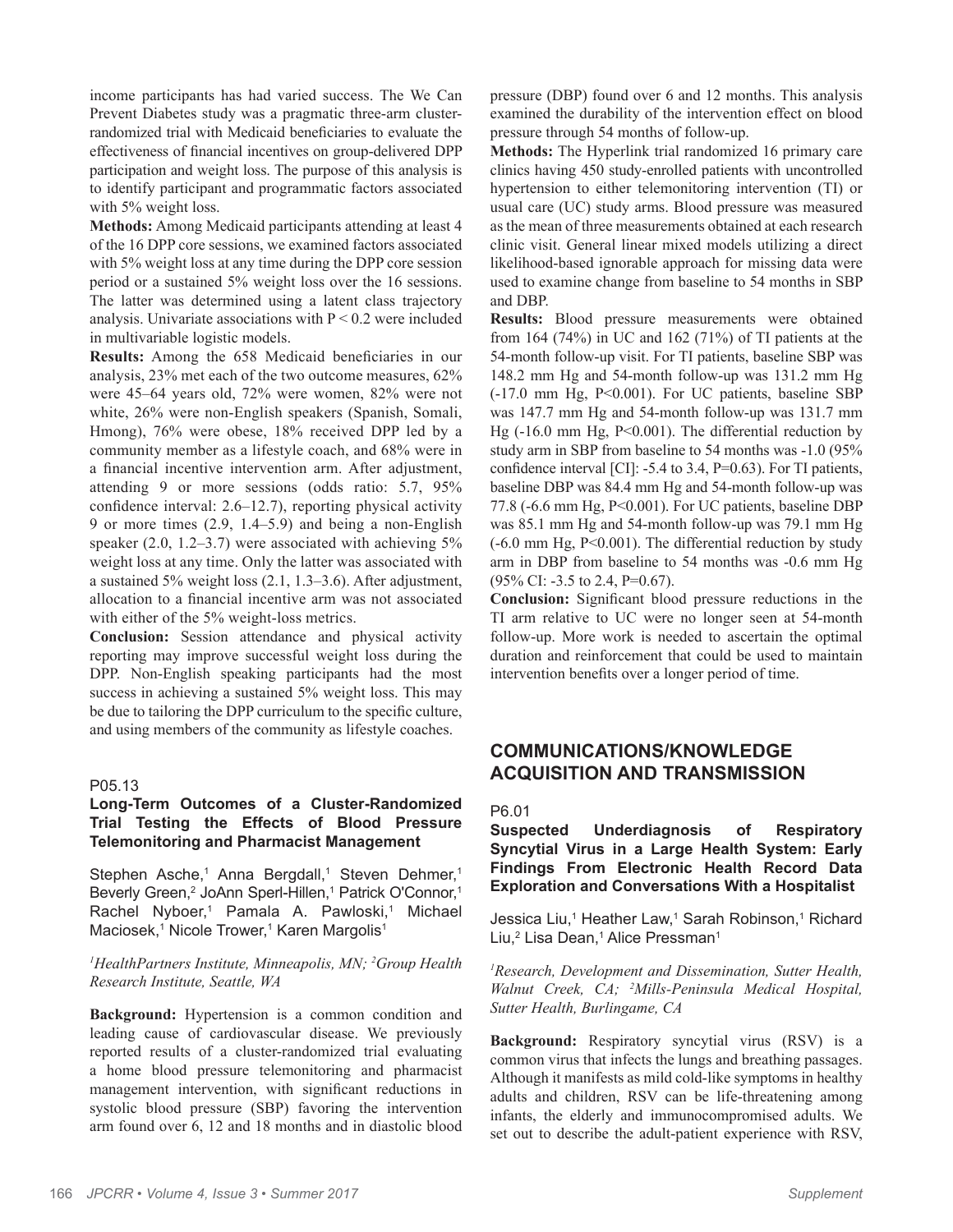examining rates of diagnosis within a large health care system, but quickly learned that the project could not be completed without one stakeholder's (a hospitalist) experience with RSV.

**Methods:** We conducted a retrospective cohort study of hospitalized adults (age: 18+ years) with a diagnosis of RSV within a large health system from October 1, 2013, to June 1, 2016. RSV was identified by evidence of one or more diagnosis codes (ICD-9: 079.6, 466.11 and 480.1; ICD-10: B97.4, J12.1 and J21.0) and/or positive laboratory findings for panels including RSV.

**Results:** We identified 72 cases of diagnosed RSV across 24 Sutter Health hospitals during the study period. RSV patients averaged 74 years (standard deviation: 18.6); 47 (65%) were female; 47 (65%) were white, 10 (14%) were Asian, and the remaining 15 (21%) were other minority. Cases of RSV were disproportionate among hospitals across the system; one hospital accounted for 55 (76%) cases. A hospitalist at this site confirmed that in 2014, this facility began ordering a new respiratory viral panel offered only through the local public health department. This test, not available at other hospitals, screens for influenza and other respiratory infection including RSV.

**Conclusion:** The clinical features of RSV may be difficult to distinguish from influenza and bacterial respiratory infections. Although there are currently no specific treatments available for RSV, it is important to distinguish between viral and bacterial origins to minimize inappropriate use of antibiotics. The disparate counts of RSV at the single hospital allowed us to recognize underdiagnosis in our system. We began our study with the objective to describe the RSV patient journey, but adapted to describe its patterns of diagnosis in a multihospital health system, including a pre-post implementation of respiratory viral panel testing analysis. Our study highlights the impact of engaging subject matter experts as key stakeholders early in the process.

# P6.02

# **Exploring Prevalence of Discussions of e-Cigarettes Use During Tobacco Cessation Counseling and Smokers' Understanding of e-Cigarette Use**

Andy S.L. Tan,<sup>1</sup> Gwen L. Alexander,<sup>2</sup> Kathleen Mazor,<sup>3</sup> Amanda Holm, $^{\rm 2}$  Kasisomayajula Viswanath $^{\rm 1}$ 

*1 Dana-Farber Cancer Institute, Boston, MA; 2 Department of Public Health Sciences, Henry Ford Health System, Detroit, MI; 3 Meyers Primary Care Institute, University of Massachusetts Medical School, Worcester, MA*

**Background:** E-cigarettes are increasingly popular among smokers who are using these products to reduce or quit smoking cigarettes completely. The purpose of this study is to explore the prevalence of discussions during tobacco cessation counseling at a Midwestern integrated health system's tobacco intervention program (TIP), topics

discussed, and smokers' understanding of e-cigarettes use for cessation.

**Methods:** Two tobacco treatment counselors recorded logs of e-cigarette discussions, which occurred during cessation counseling calls, between May and August 2016. We conducted phone interviews with a purposive sample of 17 smokers (age range: 29 to 70 years; sex: 16 female; race: 6 African American, 4 white, 7 race not indicated) within 3 days of counseling sessions. Of the 17, 11 participants had not discussed e-cigarettes and 6 had discussed e-cigarettes with their counselors. We analyzed interview transcripts and summarized topics discussed, information sources, information needs and opinions about e-cigarette use for cessation.

**Results:** Among 460 counseling sessions, 24 (5%) included discussions about e-cigarettes. Ten of these 24 sessions (42%) occurred during initial enrollment and the remainder occurred during follow-up counseling sessions. All discussions about e-cigarettes were initiated by smokers. Of the 6 smokers who discussed e-cigarettes, the topics discussed were current and previous e-cigarette use, side effects, lack of evidence of safety and effectiveness, addictiveness and counselor's recommendation against using e-cigarettes. Sources of information about e-cigarettes included television, convenience stores or gas stations, word-of-mouth, news/magazines/online articles and smoke shops. Participants expressed information needs including side effects, efficacy to help quit smoking and how to use e-cigarettes. They also perceived advantages (more socially acceptable, lack of secondhand smoke) and disadvantages of e-cigarette use (cost, not helpful to quit smoking, potential health risks and other dangers including explosions, addictiveness).

**Conclusion:** Discussion about e-cigarettes was not common among smokers and tobacco treatment counselors. Smokers undergoing cessation counseling expressed confusion and need for information about e-cigarette use, generally, and the use of e-cigarettes for quitting smoking. Further research is needed to develop tools to improve patient-provider discussions about cessation and e-cigarette use and to increase patients' knowledge about e-cigarette use.

#### P6.03

# **Evolving Dashboards: Honing Metrics by Engaging Stakeholders**

Sarah Robinson,<sup>1</sup> Theresa Schrider,<sup>1</sup> Julie Anne Miller,<sup>1</sup> Anjali Franco,<sup>1</sup> Nicole Oehmke,<sup>1</sup> Kristen Azar,<sup>1</sup> Alice Pressman<sup>1</sup>

# *1 Sutter Health, Walnut Creek, CA*

**Background:** Project dashboards provide necessary insight to the impact and value of patient-centered programs in a health care system. When aptly constructed, administration can utilize the dashboard to create a positive feedback loop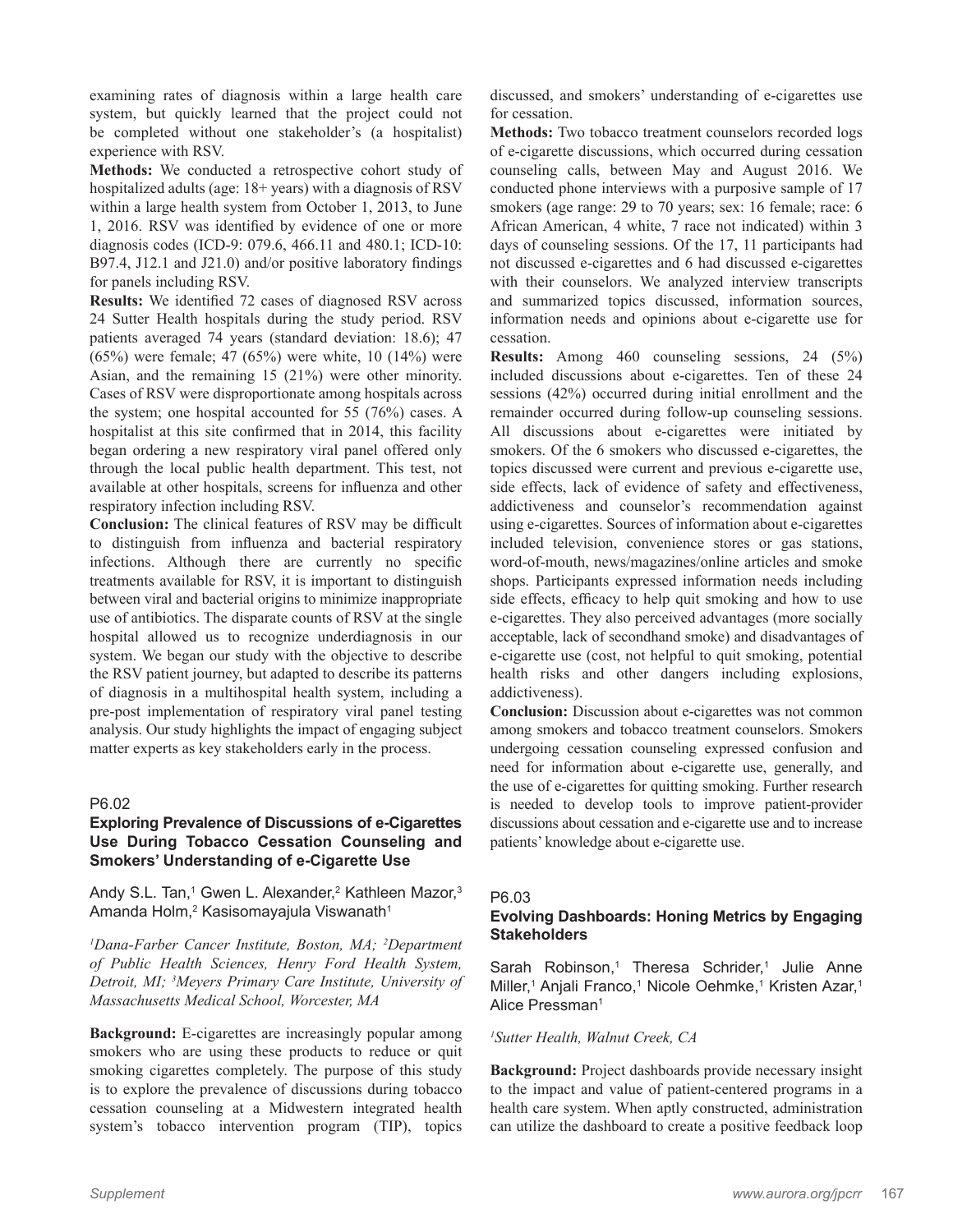that enables rapid learning and adaptation. Challenges in creating and modifying a dashboard are common, particularly when information and resources are limited. This can lead to misinterpretation of data and staff frustration. We established a partnership between Sutter Health's Research, Development and Dissemination department and the case managers at a two-campus hospital in Alameda County, California, to reconstruct their organizational dashboard. We describe the process and lessons learned.

**Methods:** The original dashboard was framed into four sections, three describing specific initiatives and one addressing secondary outcomes. To evolve the dashboard, we used an iterative and heuristic process, convening several meetings focused on methodically discussing the value of each section and metric. During these conversations, we engaged the stakeholders by soliciting the function of each initiative as well as the merit of each metric. After discussing which metrics were vital, we created a visual report showing trends in the identified data elements. We then presented the new dashboard to a group of stakeholders and elicited feedback.

**Results:** Preserving much of the earlier framework, modifications were primarily focused on the metrics. We removed all target values and deprecated metrics that were no longer relevant to the program. Some measurements were redefined to more accurately represent programimpact goals while other metrics remained unchanged. Feedback was generally positive and produced productive dialogues concerning program aims and future states.

**Conclusion:** By taking the time to understand the objectives of the program as well as the strategy, we produced a dashboard that enabled our colleagues to make organizational decisions and identify program successes and weaknesses. The evaluation of each metric ensured goal-alignment and justification, thereby eliminating confusion about program intentions and limitations. Additionally, visuals helped focus conversations around key aspects and outcomes, thereby enabling stakeholders to communicate advancements in a cogent manner. Though they require time and flexibility, dashboards are instrumental in reporting on the health of system initiatives.

# **DELIVERY SYSTEM COLLABORATIONS**

#### P7.01

**Patient-Provider Communication During Posttreatment Breast Cancer Care: Findings From a Kaiser Permanente Northern California Pilot Project**

Neetu Chawla,<sup>1</sup> Michael Sanchez,<sup>1</sup> Jayson Harpster,<sup>1</sup> Leslie Mance Brenman,<sup>1</sup> Raymond Liu<sup>1</sup>

*1 Kaiser Permanente Northern California, Oakland, CA*

**Background:** Patient-provider communication is essential to delivering high-quality cancer care, including posttreatment when survivors have many complex care needs. In this study, we used data collected for quality improvement from a small feasibility sample to examine patient perceptions of provider communication and inform the development of a new Oncology Survivorship Clinic model.

**Methods:** As part of a pilot project conducted at Kaiser Permanente Northern California, we surveyed 51 breast cancer patients posttreatment. The survey included a communication measure from the 2011 Medical Expenditure Panel Survey: Experiences with Cancer Survivorship Supplement evaluating provider discussions of: 1) surveillance for recurrence, 2) late or long-term treatment effects, 3) healthy lifestyle behaviors, and 4) emotional or social needs. We also examined reports of the 6 core functions of patient-centered communication (ie, managing uncertainty, responding to emotions, making decisions, fostering healing relationships, enabling selfmanagement, exchanging information) using a measure from the Health Information National Trends Survey 4: Cycle 4. Part of the purpose was to evaluate acceptability of a new Oncology Survivorship Clinic utilizing nonphysician providers.

**Results:** The sample included 51 breast cancer patients surveyed in 2016 within 6 months of treatment completion. All women were stage 0–3. Overall, sizable proportions received detailed communication about surveillance (65%), treatment side effects (46%), emotional needs (41%) and healthy lifestyles (71%), and the majority received patientcentered communication (range: 60%–73% based on core function). Particular gaps were noted related to provider communication about treatment side effects (54%), emotional/social needs (59%), managing uncertainty (35%) and responding to emotions (40%).

**Conclusion:** Our very preliminary findings suggest that the majority of women had positive communication experiences, including with nonphysician providers. However, clear communications gaps existed, underscoring future avenues for research and care delivery interventions to address the needs of breast cancer patients more comprehensively.

# P7.02

# **Retrieving Medical Records Within FDA's Sentinel Distributed Network: Lessons Learned During a Protocol-Based Assessment Involving 13 Data Partners**

Crystal Garcia,<sup>1</sup> Candace Fuller,<sup>1</sup> Madelyn Pimentel,<sup>1</sup> Eric Ammann,<sup>2</sup> Elizabeth Chrischilles,<sup>2</sup> Scott Winiecki<sup>3</sup>

*1 Harvard Medical School and Harvard Pilgrim Health Care Institute, Boston, MA; 2 University of Iowa College of Public Health, Iowa City, IA; 3 U.S. Food and Drug Administration, Silver Spring, MD*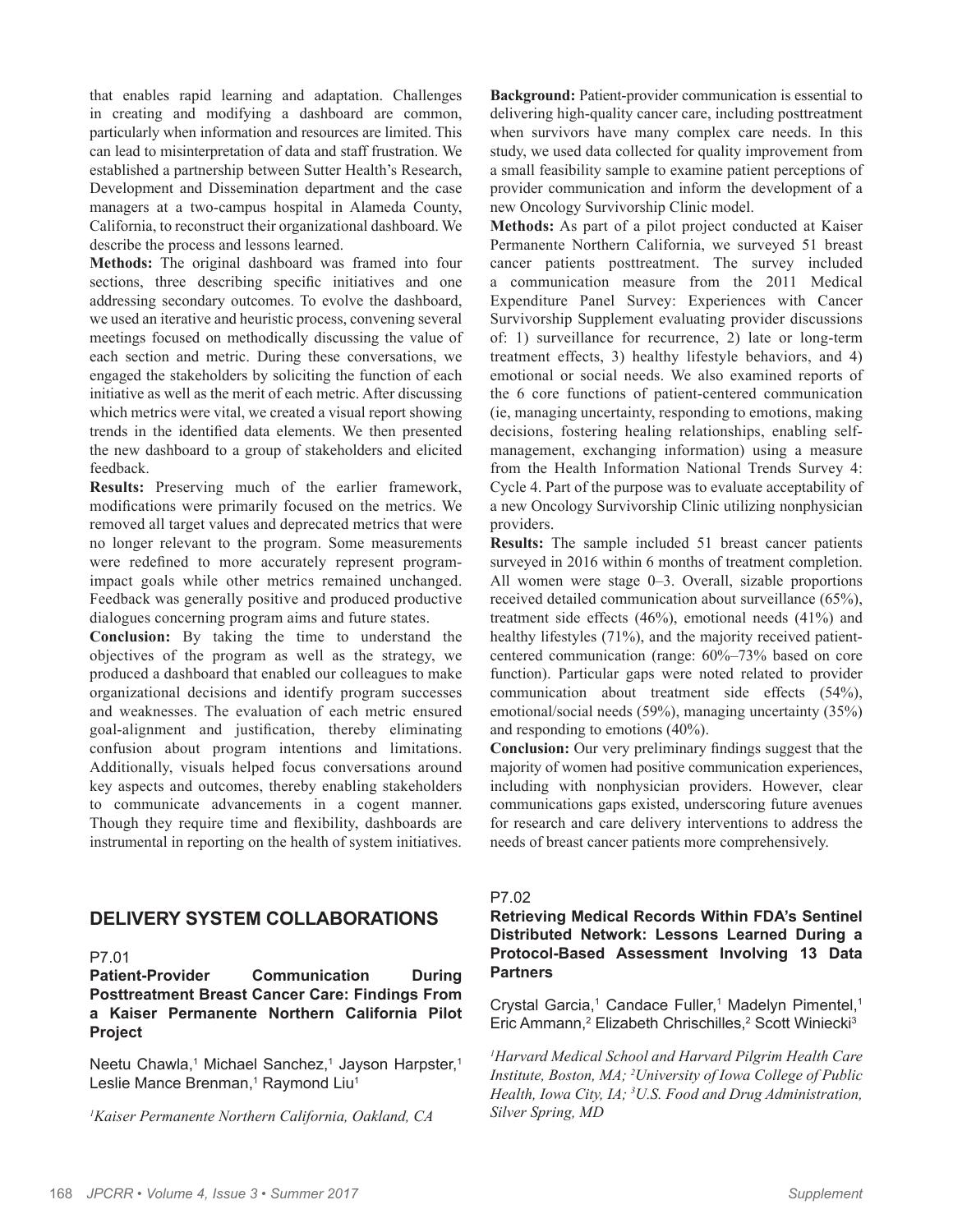**Background:** The U.S. Food and Drug Administration's Sentinel system has developed the capability to conduct active safety surveillance of marketed medical products in a large distributed network. Medical record retrieval in such an environment is logistically challenging and resourceintensive. We describe lessons learned during a protocolbased assessment of thromboembolic events (TEE) following intravenous immunoglobulin (IGIV) administration, a project that necessitated chart retrieval requests for a large number of patients from 13 Sentinel data partners.

**Methods:** The Sentinel IGIV-TEE workgroup requested medical records pertaining to 442 potential post-IGIV-TEE cases identified from the Sentinel Distributed Database. Charts were requested from 13 different data partners (including 4 Health Care Systems Research Network members). Six partners were claims-based health plans (CBHPs), and 7 were integrated care delivery systems (ICDSs). Dates of medical records spanned March 2006 to February 2013. Records were received and tracked by the Sentinel Operations Center at Harvard Pilgrim Health Care Institute. We report on the retrieval process, chart retrieval rates and reasons identified by data partners for nonretrieval by data partner type.

**Results:** The vast majority of cases identified for record retrieval were from CBHPs (88%). Retrieval processes varied by data partner type: 4 of the 7 CBHPs contracted with vendors to conduct record retrieval across their facilities, whereas the ICDSs relied on internal personnel to either electronically pull charts or seek paper records. These differing processes had implications for troubleshooting missing records and information, resulting in diverse strategies for data partner-facility consultation. Rates of retrieval varied by data partner type (64% in CBHPs vs 94% in ICDSs) as did speed of retrieval and resources. Reasons records were unobtainable fell into three major categories: inability to map Sentinel Distributed Database records to patient and provider identifiers needed for retrieval; provider refusal to participate due to legal/ compliance/HIPAA concerns; and missing information (eg, no record of patient at facility, charts for the requested service dates were unavailable).

**Conclusion:** We will describe key lessons learned, broadly applicable to any chart retrieval project in a distributed environment, and include a discussion focused on the pros and cons of working with multiple collaborators with different data environments.

# P7.03

# **Leveraging the Virtual Data Warehouse to Support Implementation of Precision Medicine for Oncology at Catholic Health Initiatives**

John Weeks,<sup>1</sup> Jan Lowery,<sup>1</sup> David Bailey,<sup>1</sup> Elizabeth Evans,<sup>1</sup> Penne Perry,<sup>1</sup> Lela McFarland<sup>1</sup>

*1 Catholic Health Initiatives, Englewood, CO*

**Background:** Catholic Health Initiatives (CHI) is implementing a pilot program for precision medicine (PM) in oncology. The application to support this program integrates patients' demographic, clinical, treatment and outcome data with molecular data from tumor testing into a central data store, which is used to inform personalized treatment options and match individuals with ongoing clinical trials. We assessed the extent to which the virtual data warehouse (VDW) could support the data needed for this initiative.

**Methods:** The CHI Institute for Research and Innovation data science team reviewed data requirements for the application with respect to content and format, and compared these to current VDW specifications. We identified data gaps between the application requirements and the VDW. We also identified data gaps within our own organization to support both of these and explored how we might leverage our partnership with the operations group through this initiative to facilitate acquisition of these data for mutual benefit.

**Results:** Of the 70 required data elements, 42 elements could be mapped to the VDW specifications (60%). We identified data gaps for patient observations such as functional performance scores, drug orders and administration, and narratives for procedures performed, which the VDW does not capture. The VDW also does not contain information on medications dispensed in inpatient settings. Significant gaps in data currently available at CHI to support the VDW and the PM application exist with pharmacy (medications) and infusion data. Results from this gap analysis have informed ongoing discussions with the PM operations team about the feasibility of acquiring these data, which would support both applications, and providing the funding through the PM initiative to do so. Further, we are discussing options for acquiring genomics data generated by PM into our data repository to be available for future research.

**Conclusion:** Our analysis suggests that the VDW can largely support the PM initiative, which would facilitate broad and efficient implementation of PM across multiple facilities. Data gaps that we identified inform potential need and opportunities for expanding the VDW to support PM initiatives. This effort highlights an example of a bidirectional partnership between research and health care operations, which is an essential component for learning health care systems.

#### P7.04

# **Validation of a Prediction Model Used at Kaiser Permanente Northwest in Collaboration With Operations**

Ning Smith,<sup>1</sup> Xiuhai Yang,<sup>1</sup> Amanda Petrik,<sup>1</sup> Yvonne Rice,<sup>2</sup> Keith Crowland,<sup>2</sup> Delilah Moore,<sup>2</sup> Eric Johnson<sup>1</sup>

*1 Kaiser Permanente Center for Health Research, Portland, OR; 2 Kaiser Permanente Northwest, Portland, OR*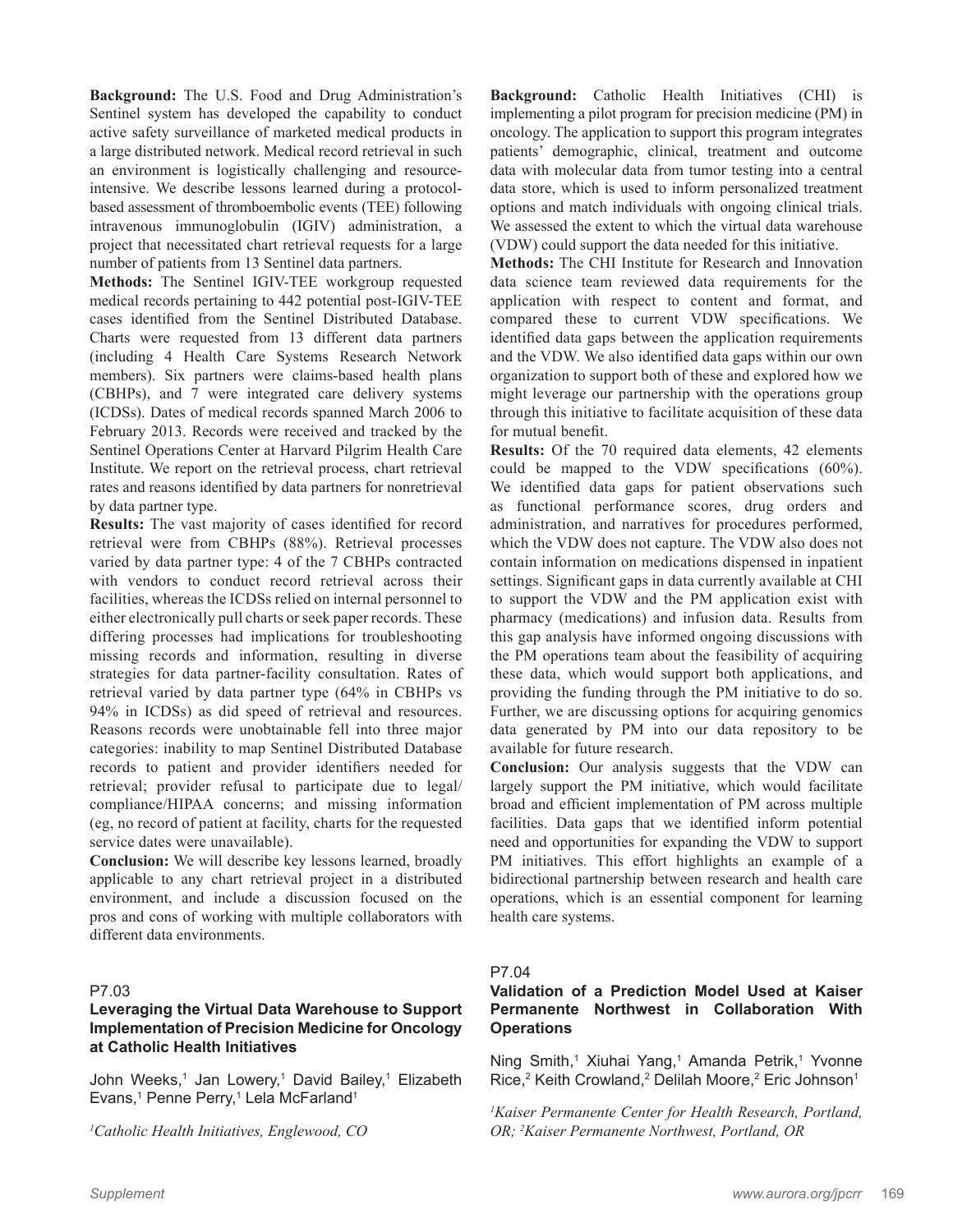**Background:** The LACE risk score is used by Kaiser Permanente Northwest (KPNW) to identify patients at high risk for hospital readmission or mortality. LACE triggers the delivery of Transitions of Care interventions to reduce unnecessary readmissions. However, LACE was put into practice before it was validated for Kaiser Permanente hospitals. This study validated the LACE model in the KPNW patient population using routine electronic medical record data (not research data from the virtual data warehouse) to evaluate the accuracy and applicability of the predictions. The validation was only possible through collaboration with KPNW operations.

**Methods:** This is a retrospective study of adult patients hospitalized from August 2014 to July 2015 at Sunnyside Medical Center (KSMC) at KPNW. Only the initial admission was included. The study outcome was readmission to the hospital or death within 30 days of discharge. The C-statistic was compared to the published value (Van Walraven et al, 2010). We assessed calibration (accuracy) graphically before and after we updated the LACE model with the KSMCspecific intercept.

**Results:** Of the 9,699 patients, 10.8% experienced the outcome. The C-statistic for KPNW (0.728) was slightly higher than the published value from Ontario hospitals (0.7114). The published LACE score was well calibrated with the KPNW population (observed vs predicted risks for the low/mid/high-risk groups were 0.042/0.102/0.256 vs 0.053/0.112/0.234, respectively). The updated LACE model with the KSMC-specific intercept (ie, probability in the lowest-risk patients) resulted in slightly better calibration (predicted risks for the low/mid/high-risk groups were 0.043/0.106/0.247). To target high-risk patients for Transitions of Care interventions, KPNW applies a cut-off of 11 or more LACE points, which resulted in a positive predictive value of 25.6%.

**Conclusion:** The LACE score validated successfully at KPNW's KSMC, with only a slight underestimate of risk in high-risk patients. Updating LACE improved the predicted risk modestly (1.3%) for high-risk patients. Kaiser Permanente operations will continue to collaborate with colleagues in research to evaluate the LACE+ index and other predictors of readmission and mortality.

#### P7.06

# **PreManage ED™ Evaluation in Hospitals of Alameda County, California**

Xiangyi Xu,<sup>1</sup> Franco Anjali,<sup>1</sup> Kristen Azar,<sup>1</sup> Nicole Oehmke,<sup>1</sup> Nasiera Byrd,<sup>1</sup> Alice Pressman<sup>1</sup>

#### *1 Sutter Health, Walnut Creek, CA*

**Background:** In medically underserved markets, frequent utilization of the emergency department for nonurgent reasons suggests inadequate access to ambulatory care and contributes to suboptimal patient outcomes. Hospital-based

interventions are challenging to implement because any single hospital has a limited view of a patient's health story. To address this issue, PreManage ED™ (PMED), a datasharing platform, has been implemented in 6 hospitals in Alameda County in Northern California –– 4 Sutter facilities and 2 Alameda Health System facilities. In the initial stage of the evaluation, we characterized PMED use and assessed user acceptance.

**Methods:** In this study, we defined the population to be anyone with at least one hospital visit to a PMEDparticipating Sutter facility in the past 30 days, and examined patient emergency department use from May 30, 2016, to August 28, 2016, at the 6 participating hospitals. Using PMED and electronic health record (EHR) data, we recorded application usage and measured volume of high utilizers (defined as 3+ encounters in 30 days at any of the participating facilities).

**Results:** During the study period, based on EHR, 47,455 patients made 49,453 encounters at the 4 Sutter Health emergency departments. PMED identified all encounters plus an additional 690 (1.4%) not found in the EHR. From these patients, PMED flagged 4,633 (10%) as high utilizers and identified 528 (11%) of these as having a care guideline in place at 1 of the 6 facilities. Among the 3 physicians, 2 case managers, 1 nurse and 4 other staff members who completed the questionnaire, at least 80% responded favorably to all questions concerning usefulness, at least 70% responded favorably to questions of ease of use, and at least 70% had a favorable attitude towards PMED.

**Conclusion:** Data indicate that PMED is successful at alerting providers to high utilizers in the emergency department, and there is no evidence that any were missed. Further, PMED was able to flag those with a care guideline in place at any facility, thus reducing the chance that extraneous care guidelines be created. Users had high rates of acceptance, which indicates a high chance of success for implementation of interventions relying on PMED.

# **GENETICS, GENOMICS, PRECISION MEDICINE**

#### P8.01

#### **Payer Decision-Making for Pharmacogenetic Tests: Preliminary Results**

Christine Lu,<sup>1</sup> Stephanie Treadwell,<sup>1</sup> Rachel Ceccarelli,<sup>1</sup> Kathleen Mazor,<sup>2</sup> Ann Wu<sup>1</sup>

*1 Department of Population Medicine, Harvard Pilgrim Health Care Institute/Harvard Medical School, Boston, MA; 2 Meyers Primary Care Institute, University of Massachusetts Medical School, Worcester, MA*

**Background:** Genetic tests are the fastest growing sector of medicine and medical science, yet there is a dearth of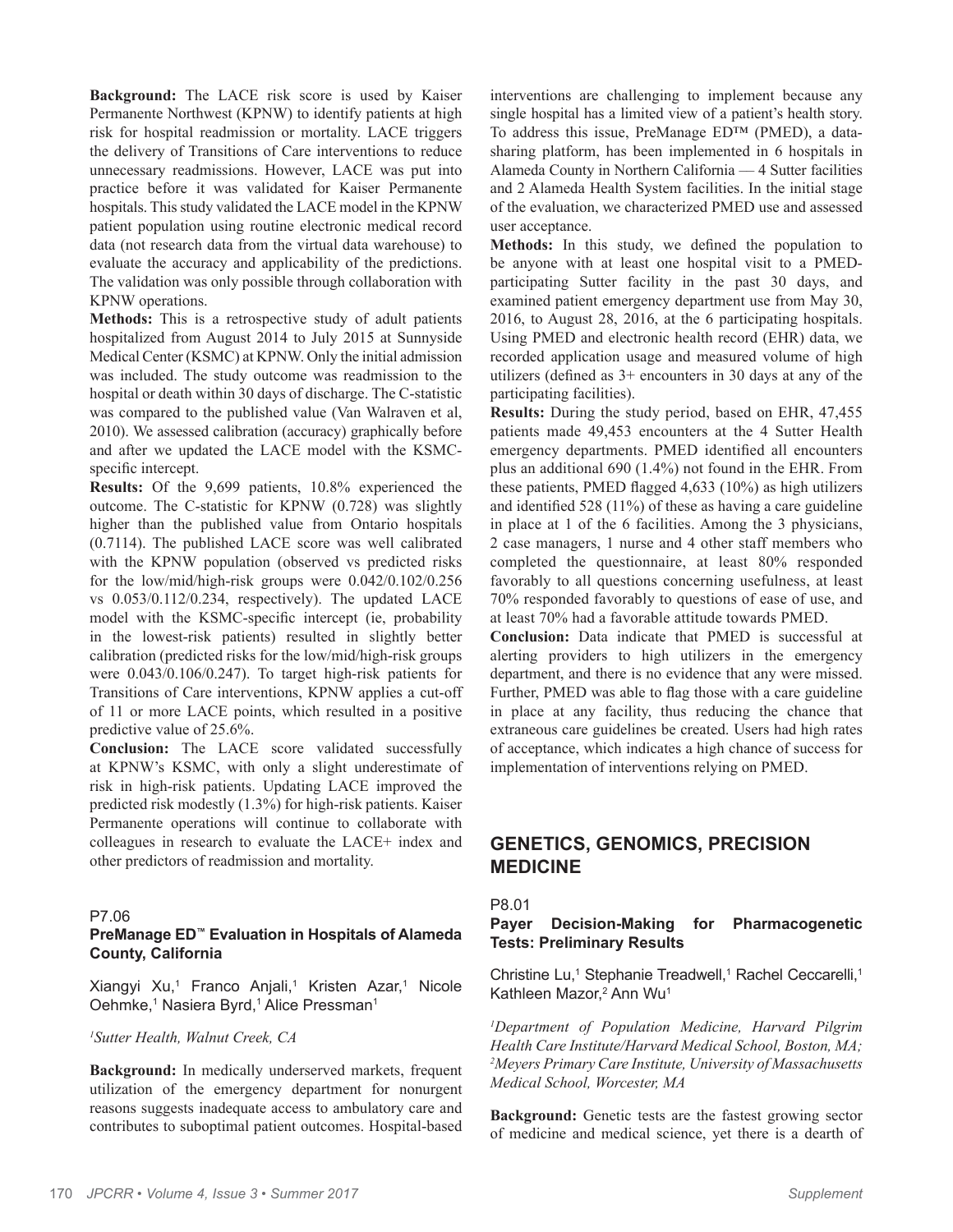research on access to cancer-related pharmacogenetic tests. The objective is to explore payers' views about management strategies for pharmacogenetic tests and to describe criteria for coverage decisions, policy challenges and strategies used to overcome these challenges.

**Methods:** We conducted semi-structured interviews with representatives of U.S. private payers. Interviews were recorded and transcribed verbatim. Using a directed qualitative content analysis, two members of the research team performed open coding of the transcripts in an iterative process, building a provisional code book as coding progressed. Each interview transcript was independently read and coded by two members of the study team.

**Results:** Payers may not have established coverage policies for single gene tests, but even without a policy in place, these are generally accessible on a case-by-case basis. For coverage decision-making for pharmacogenetic tests, payers generally followed coverage decision-making processes originally established for pharmaceuticals. Some realize that the evidence requirements, which are established for pharmaceuticals, are not applicable to pharmacogenetic tests, particularly because the field is advancing rapidly. "Outcomes-based" risk sharing agreements with diagnostic companies are recognized as a possible option to collect evidence and limiting coverage. Some payers are introducing prior authorization requirements for pharmacogenetic tests to better manage utilization because an established coding system for tests is lacking. Another key challenge from payers' perspective is managing the use of and payment for gene panels. Laboratories provide different combination of genes in their panel tests, thus knowing which genes are tested is a challenge. Some payers do not pay for large gene panels.

**Conclusion:** Single pharmacogenetic tests are generally readily accessible. However, as we move from single gene tests to gene panels, payers have identified challenges and ways of overcoming those challenges as the field evolves.

# P8.02

# **Patient Views on the Use of Personal Health Information and Biological Samples for Biobank Research**

Katherine Gillespie,<sup>1</sup> Harold Luft,<sup>1</sup> Yasmin Hernandez,<sup>1</sup> Sandra Lee,<sup>2</sup> Mildred Cho,<sup>2</sup> Stephanie Craft<sup>3</sup>

*1 Palo Alto Medical Foundation Research Institute, Palo Alto, CA; 2 Stanford Center for Biomedical Ethics, Palo Alto, CA; 3 Seattle Children's Research Institute, Seattle, WA*

**Background:** Patients' level of knowledge about and acceptance of participating in health research varies. The increasing use of genetics for research and the emerging strategies of biobanking and precision medicine raise questions about the effects of patient education, patient understanding of health research and informed consent.

Whether these factors vary by patient race/ethnicity is an important but unexplored issue.

**Methods:** To explore these issues, multilingual videos were developed through an iterative process and were presented to patients in a community-based health care system. These videos presented topics relating to the research process, the relationship between health care and health research, consent, security and oversight. Twenty focus groups were conducted with African-American, Chinese, Hispanic, non-Hispanic white and South Asian patients. Patients viewed the videos and then answered semi-structured questions in the focus group.

**Results:** Participants generally expressed a willingness to participate in a hypothetical biobank, and they acknowledged the benefits of this type of research. However, willingness to participate depended on their trust in the institution, potential users of the data and potential outcomes of the research.

**Conclusion:** Institutional oversight and governance structures can encourage trust among patients if they meet key patient expectations. While most patients did not say they needed to know about each study conducted, they wanted to know that their data will help people, either those with similar characteristics or the general public, in the future.

#### P8.03

## **Access and Reimbursement for Cancer-Related Pharmacogenetic Tests and Medications**

Ann Wu,<sup>1</sup> Kathleen Mazor,<sup>2</sup> Rachel Ceccarelli,<sup>1</sup> Christine Lu<sup>1</sup>

*1 Harvard Pilgrim Health Care Institute, Boston, MA; 2 Meyers Primary Care Institute, Worcester, MA*

**Background:** Genomic tests are the fastest growing sector of medicine and medical science, yet there is a dearth of research on access to cancer-related pharmacogenetic tests and medications. The objective of this study is to explore views of clinicians about access to pharmacogenetic tests using qualitative methods.

**Methods:** We conducted semi-structured interviews with a purposeful sample of clinicians who had prescribed medications that should be guided by pharmacogenetic testing. The purpose of the interviews was to explore knowledge of insurance cost-sharing for test, experienced or perceived barriers to access, and strategies used for managing costs. Interviews were recorded and transcribed verbatim. Using directed qualitative content analysis, two members of the research team performed iterative open coding of the transcripts. Each interview transcript was independently read and coded by two members of the study team.

**Results:** Ten interviews were conducted (8 oncologists, 1 nurse practitioner, 1 nurse). Of the 10 clinicians, 6 practiced in an academic hospital setting and 4 practiced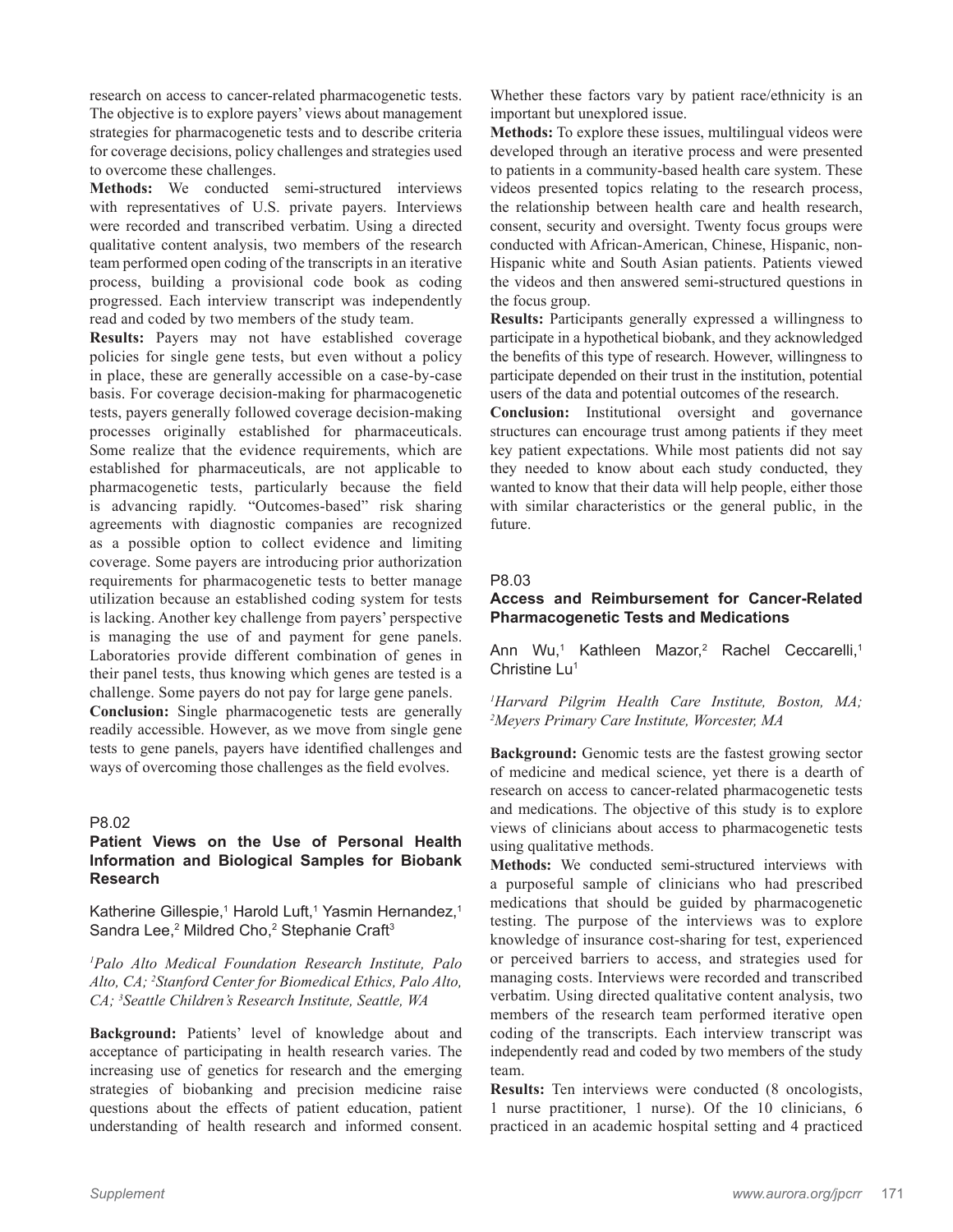in a community setting. Clinicians described logistical and insurance issues relating to ordering genetic tests and medications. They also reported that they ordered pharmacogenetic tests based on medical need with little communication about insurance with patients; they had few perceived and experienced barriers in access to tests but had limited awareness of coverage of tests. The process of ordering tests is variable. In comparison, clinicians were much more aware of financial and administrative barriers to access cancer therapies related to pharmacogenetic testing, including burdensome and lengthy insurance approval and reimbursement processes for both patients and providers and substantial out-of-pocket costs.

**Conclusion:** Currently, ordering pharmacogenetic tests is less complex than ordering cancer therapies, but this is likely to change in the near future as administrative barriers are introduced to manage volume. Better understanding of the implementation of pharmacogenetic tests into community and clinical settings will help inform future implementation strategies for other more complex genomic technologies to improve patient outcomes.

#### P8.04

# **Precision Medicine Decision-Making Tool: Generic Cost-Effectiveness Analysis Models**

Susan R. Snyder,<sup>1</sup> Jing Hao,<sup>1</sup> Zhi Geng,<sup>1</sup> Marc Williams<sup>1</sup>

#### *1 Geisinger Precision Health Center, Forty Fort, PA*

**Background:** Economic evaluation is integral to informed health care decision-making worldwide; however, this research is time-consuming and expensive to conduct. It is especially needed in the rapidly growing and changing field of precision medicine in a form that is relevant to national and local decision-makers. Generic economic evaluation models are proposed as a novel approach to address this critical evidence shortage by transparently adapting published country-specific models to make them generalizable by using available research and allowing users to input local values. The purpose of this study is to apply this approach to develop and test a generic pharmacogenomic economic evaluation model.

**Methods:** A generic cost-effectiveness model case example was developed to evaluate routine genetic testing in an adult patient population to prevent adverse drug reactions using a published country-specific model. A multidisciplinary international team used a consensus approach to comprehensively review and modify the country-specific model to incorporate generalizable assumptions and parameter values based on evidence reviews and userprovided input values to reflect local conditions. The new generic model was transparently documented, tested and validated using input values and models from multiple countries to compare cost-effectiveness results.

**Results:** Generic-model base case and probabilistic

sensitivity analysis cost-effectiveness results were estimated for implementing a pharmacogenomic test versus two other strategies without the test for multiple countries using country-specific input values. These results were compared to country-specific model results for the same input values. The incremental cost-effectiveness ratios for the generic and country-specific models for three countries and three subpopulations in one country were consistent in terms of whether the pharmacogenomic test strategy was cost-effective at the country-specific threshold value. Differences between the generic and country-specific model results were largely explained by differences in model structure and assumptions.

**Conclusion:** A generic pharmacogenomic cost-effectiveness model enabling use of local input values is feasible and can offer an efficient and timely value-based decision-making tool. Implementing this approach demonstrates that costeffectiveness analyses can be rapidly performed without extensive training in decision modeling to provide useful evidence for decision-making and facilitate understanding about what conditions can meet cost-effectiveness thresholds.

# P8.06

# **Health Care Systems Research Network Twin Cohort and its Potential Utility**

Scott Hebbring,<sup>1</sup> Joseph Boscarino,<sup>2</sup> Nora Henrikson,<sup>3</sup> Sharon Fuller,<sup>3</sup> Mara Epstein<sup>4</sup>

*1 Marshfield Clinic, Marshfield, WI; <sup>2</sup> Geisinger Health System, Danville, PA; 3 Group Health Cooperative, Seattle, WA; 4 Meyers Primary Care Institute, Worcester, MA*

**Background:** Family-based studies have historically been considered a powerful strategy when understanding the etiologies of human disease, especially those influenced by genetics. A gold standard in family-based study design includes twin studies due to the unique genetic relationships between twin siblings, but these unique familial relationships are relatively rare and difficult to recruit. Herein we demonstrate that electronic health record (EHR) systems across multiple Health Care Systems Research Network (HCSRN) sites can identify twin families. We further show the utility of such twin cohorts in research using twins identified in Marshfield Clinic's EHR.

**Methods:** Twins were predicted by searching for patients who shared a common birthdate and last name along with a common home address, contact information or billing account. The twin prediction algorithm was applied to four different HCSRN sites, including Marshfield Clinic, Group Health Cooperative, Geisinger Health System and Meyers Primary Care Institute. In Marshfield Clinic twins, clinical phenotypes were defined by diagnostic ICD-9 coding. For each phenotype, a measure of familial aggregation and relative risk (RR) was calculated by assessing disease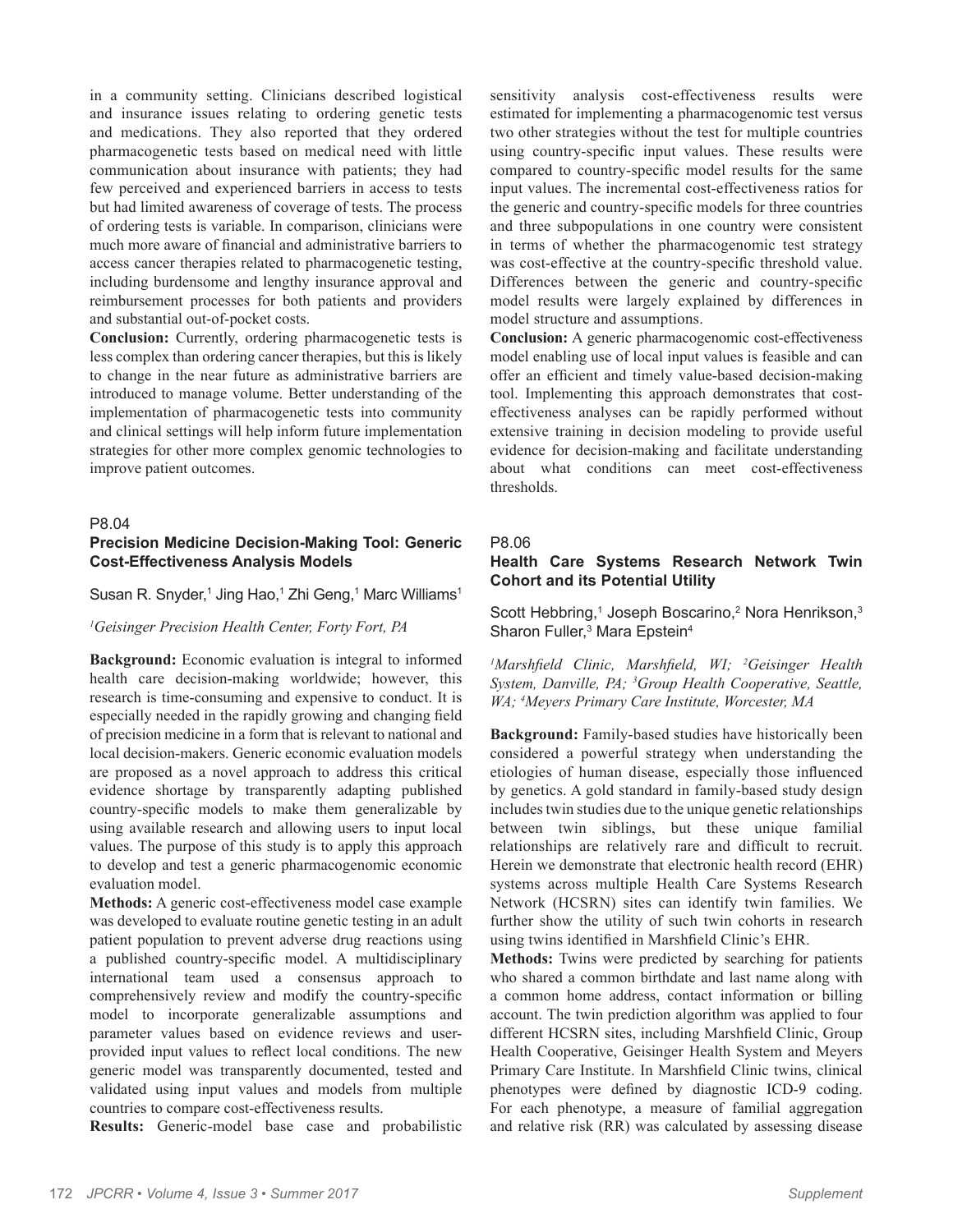concordance in twin families. To further assess potential genetic etiologies, we compared familial aggregation in opposite-sex twins (dizygotic twins) and same-sex twins (enriched for monozygotic twins).

**Results:** A total of 21,699 families of twins (43,398 individuals) were identified across four HCSRN sites, including 8,242 families of twins from Marshfield Clinic's EHR. Of the 5,598 phenotypes assessed by familial aggregation analysis, 1,222 phenotypes were statistically significant (P<8.9E-6). When simply measuring relative risks across all diseases, 91% of phenotypes had relative risk > 1. There was a 4.2-fold enrichment of disease concordance in same-sex twins compared to opposite-sex twins for phenotypes with the largest relative risks. Many of these phenotypes were likely influenced by genetic factors.

**Conclusion:** This study has generated one of the world's largest cohorts of twins. Unique to this population is the linkage to extensive phenotypic data through an EHR across multiple health care institutions. More broadly, with a significant proportion of diseases aggregating in families of twins, these results may emphasize the significant benefit of incorporating family data when predicting, preventing and treating many diseases for the advancement of precision medicine.

# **HEALTH INFORMATICS, BIG DATA, VIRTUAL DATA WAREHOUSE**

# P9.01

# **Interactive Visualization of a Patient's Electronic Health Information to Assist Manual Chart Review Using Tableau® Software**

David Carrell,<sup>1</sup> Ladia Albertson-Junkans,<sup>1</sup> Arvind Ramaprasan,<sup>1</sup> Andrew Baer,<sup>1</sup> David Cronkite<sup>1</sup>

# *1 Group Health Research Institute, Seattle, WA*

**Background:** Identification of many important health conditions requires synthesis of subtle clinical observations diffusely recorded in electronic health record (EHR) notes, making manual chart review the only viable method of collecting such information. Clinical documentation of problem use of prescription opioids, including abuse and addiction, is an example. A research project we conducted required determining whether problem opioid use was documented in the charts of 2,000 patients receiving chronic opioid therapy during a 9-year observation period. To enhance thoroughness and efficiency, we provided chart abstractors interactive graphical summaries of selected information from each patient's EHR as an abstraction aid. **Methods:** We used pilot chart reviews and expert opinion to identify four types of information considered useful for identifying clinical documentation of problem opioid use: 1) the timing, type and days' supply of opioid fills; 2) encounters;

3) diagnoses including behavioral health, substance abuse and chronic pain conditions; and 4) mentions in clinical notes of terms related to problem opioid use. We obtained structured data from the virtual data warehouse. We used natural language processing (NLP) to extract information from clinical notes. We created longitudinal graphical displays of each content area using Tableau® (www. Tableau.com), a business intelligence software product that simplifies the creation of graphical representations and realtime exploration of complex data. Graphics were juxtaposed on "dashboards" with shared time scales and drillable details (eg, details of medications fill, text surrounding NLPextracted terms) facilitating a visual synthesis of multiple types of potentially relevant information.

**Results:** Five experienced chart abstractors used the interactive graphics on one screen and the Epic® EHR interface on a second screen to conduct each chart review. Abstractors reported that the graphics facilitated efficiency through more rapid detection of periods of care in which problem opioid use may be documented (eg, emergency room encounters coinciding with early opioid refills). Particularly valuable was the ability to "see the larger picture" while also being able to drill into the details of specific events.

**Conclusion:** Graphical visualization of information from EHRs can assist manual abstraction of health conditions when determinations about the presence of those conditions require synthesis of diffusely recorded content in voluminous charts.

# P9.03

# **Developing and Validating a Kaiser Permanente Electronic Health Record Data Transfer to External Research Partner Using Software Designed for Health Data Interoperability**

Suzanne Gillespie,<sup>1</sup> Mary Ann McBurnie,<sup>1</sup> Vincent Malanga,<sup>2</sup> Kelly Kirk,<sup>1</sup> Michael Thornton,<sup>1</sup> Phillip Crawford,<sup>1</sup> Weiming Hu,<sup>1</sup> Renee Petrie,<sup>3</sup> Mike Stockemer,<sup>4</sup> Kourtney Davis,<sup>5</sup> Richard Mularski<sup>1</sup>

*1 Kaiser Permanente Center for Health Research, Portland, OR; 2 COPD Foundation, Miami, FL; 3 DatStat Inc., Seattle,*  WA; <sup>4</sup>Corepoint Health, Frisco, TX; <sup>5</sup>GlaxoSmithKline, *Collegeville, PA*

**Background:** Chronic obstructive pulmonary disease (COPD) affects over 12 million Americans, is responsible for 800,000 hospitalizations each year and is the third leading cause of death in the United States. The continuing lag between clinical practice and treatment makes COPD ripe for patient-centered outcomes research. The COPD Foundation's PCORnet-funded COPD Patient Powered Research Network (COPDPPRN) created a COPD research repository of >5,000 participants; 346 of these are represented in Kaiser Permanente's PCORnet PORTAL database and in the COPD Outcomes-based Network for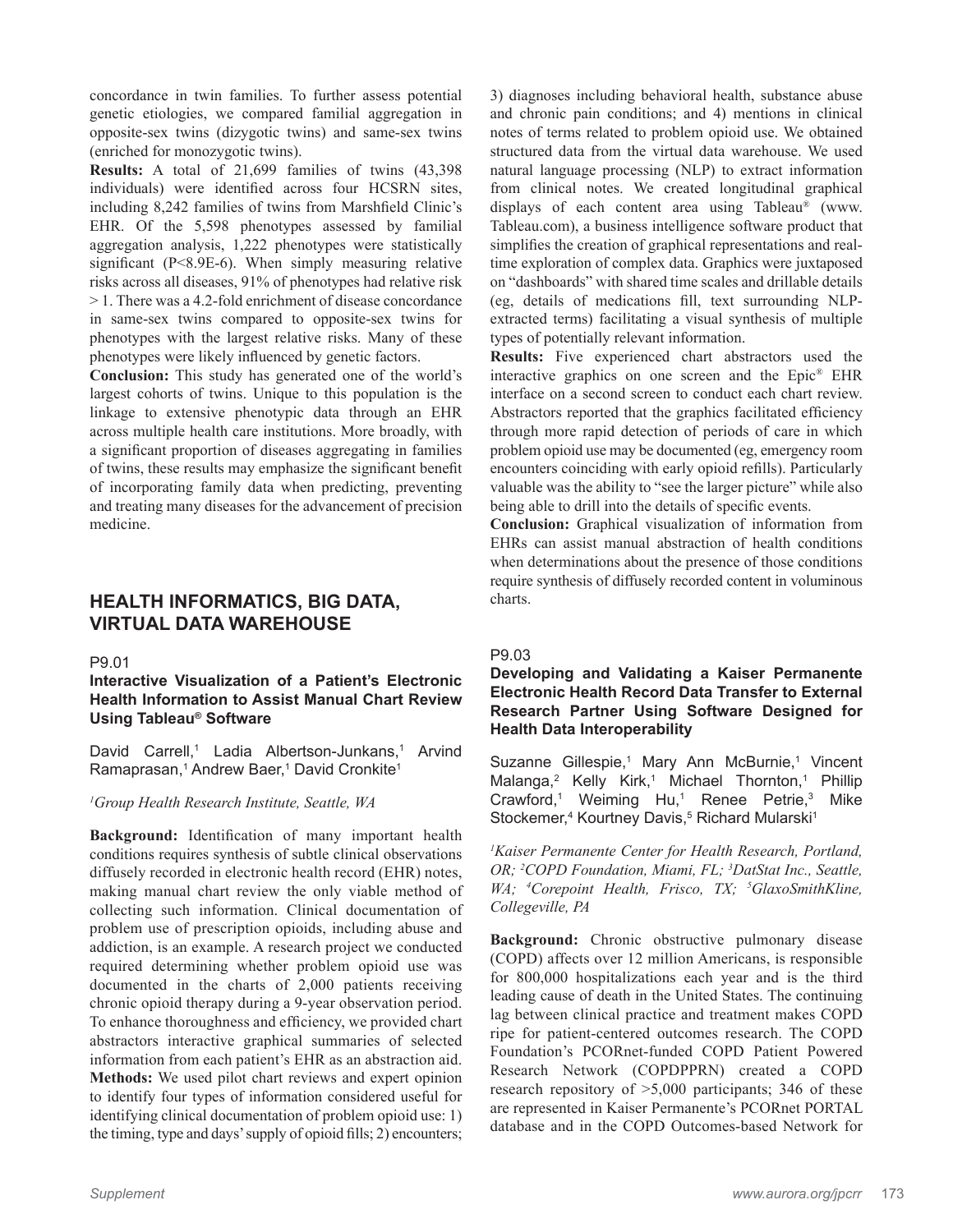Clinical and Effectiveness Translation (CONCERT). Our objective is to develop and validate a scalable methodology for linking and sharing consented patients' comprehensive electronic health record (EHR) data across research data partners.

**Methods:** A subdatabase containing the EHR data for the subset of COPDPPRN-consented PORTAL patients can be accessed via a RESTful application program interface (API) developed by Kaiser Permanente. Utilizing Corepoint Integration Engine to manage authenticated communication, linkage is verified and data securely transferred to a DatStat shell at COPDPPRN. To validate, the dataset will be generated at DatStat to compare to the CONCERT EHR data as gold standard. Validation includes data accuracy/integrity and identifies potential organizational/systematic/technical errors made during transfer.

**Results:** Using PCORnet's Common Data Model structure, we populated a subdatabase with COPDPPRN-consented CONCERT patients' EHR data. Kaiser Permanente and DatStat built APIs to provide secure access to the data using the Corepoint technology. The API, called via a secure HTTPS web request, utilizes multifactor authentication. Upon validation of the client credentials and existence of the requested data, the API returns the participant's data in encrypted XML format. Corepoint Health maintains the private key to decrypt the XML data and transfer to DatStat. Data transfers are scheduled, and validation will be completed by early 2017. Report on the preliminary results is planned for presentation at the Health Care Systems Research Network 2017 Conference.

**Conclusion:** This work is the first step toward creating a fully functional, scalable system for linking patient data across sources in the PCORnet enterprise to enhance PPRN data for research. Once the API is tested and validated, it can be adapted to access EHR data across PCORnet partners.

#### P9.04

# **Population Insight Tool: A Novel Visual Interactive Query Interface to Virtual Data Warehouse**

Ketan Mane,<sup>1</sup> Dimitri Buzkov,<sup>2</sup> Jackie Blank,<sup>1</sup> Jamila Gul,<sup>2</sup> Tracy Lieu,<sup>2</sup> Michael Horberg<sup>1</sup>

# *1 Mid-Atlantic Permanente Research Institute, Rockville, MD; 2 Kaiser Permanente Division of Research, Oakland, CA*

**Background:** In 2013, Kaiser Permanente Northern California (KPNC) developed a virtual data warehouse (VDW) query tool to enable clinicians and investigators to conduct rapid, online simple analyses of key VDW variables without requiring knowledge of SQL or other programming languages. However, the tool's usability has been limited by the user interface: results were returned in a tabular format, which required the user to take time to study the results (or preprocess them) before making interpretations or gathering insights. The Kaiser Permanente Mid-Atlantic States

(KPMAS) and KPNC teams collaborated to overcome this barrier to usability with the design of Population Insight Tool. Our goals were to: 1) Explore new ways to use technology to accelerate users' abilities to query the VDW; and 2) Develop a user-friendly approach to enhance users' abilities to sift through the results for insights.

**Methods:** Our main challenge was how to handle changes to the output views based on impromptu changes to the user queries. No "off-the-shelf" business intelligence tools (like Tableau®) could be used –– because they all required prior knowledge of user queries to prebuild output views –– so we had to design our own solution. Front-end web development framework was used to build a user-friendly query page with drag-and-drop and search-by-keywords features to build queries. The insight tool system architecture was set up to leverage KPNC query engine to query the KPMAS VDW Teradata database and return results. New programs were designed to process the result data and automatically generate a customized dashboard with interactive visuals.

**Results:** For the clinician/investigator query "Show patient cohort with diagnosis of multiple sclerosis," the insight tool shows results stratified by demographics along with other user-selected query items. Users can directly interact with data to rapidly conduct more detailed analyses and gather insight about specific subgroups such as female, black, non-Hispanic, 21–35 age-group, etc.

**Conclusion:** The insight tool was designed to empower clinicians/investigators to query VDW data directly. It is built to give more flexibility for data analysis with faster access to results in an easy to understand format. It also offers features to drill down to more effectively help the user understand nuances in the data.

#### P9.05

# **Early Detection of Heart Failure Using Electronic Health Records: Practical Implications for Time Before Diagnosis, Data Diversity, Data Quantity, and Data Density**

Kenney Ng,1 Steven Steinhubl,<sup>2</sup> Christopher deFilippi,<sup>3</sup> Sanjoy Dey,<sup>1</sup> Walter Stewart<sup>4</sup>

*1 IBM Research, Cambridge, MA; 2 Scripps Health, San Diego, CA; 3 Inova Heart and Vascular Institute, Falls Church, VA; 4 Sutter Health, Walnut Creek, CA*

**Background:** Using electronic health records (EHR) data to predict events and onset of diseases is increasingly common. Relatively little is known, though, about the tradeoffs between data requirements and model utility.

**Methods:** We examined the performance of machine learning models trained to detect prediagnostic heart failure in primary care patients using longitudinal EHR data. Model performance was assessed in relation to data requirements defined by: the prediction window length (time before clinical diagnosis), the observation window length (duration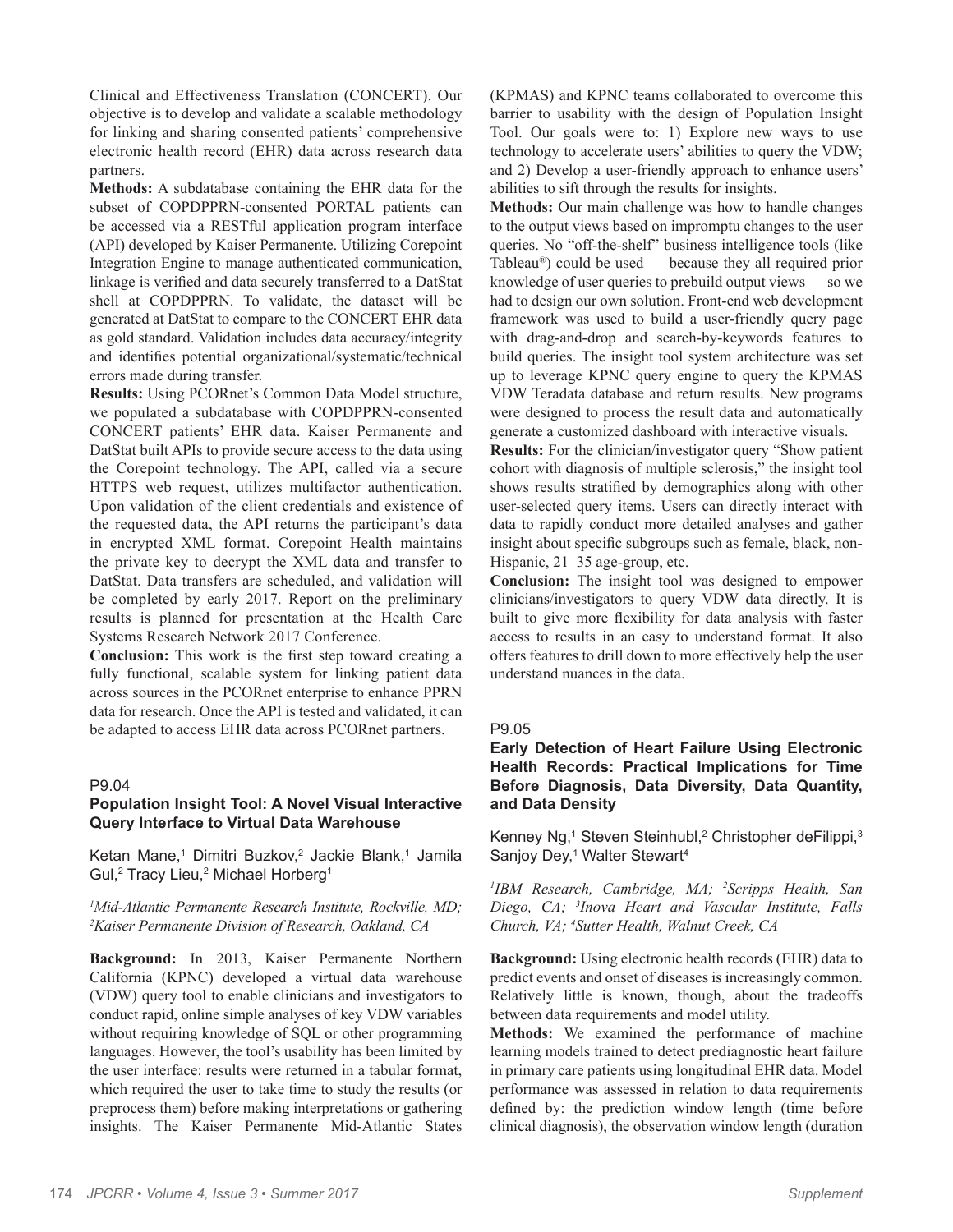of observation prior to prediction window), the number of different data domains (data diversity), the number of patient records in the training data set (data quantity), and the density of patient encounters (data density). A total of 1,684 incident heart failure cases and 13,525 gender-, age-category- and clinic-matched controls were used for modeling.

**Results:** Model performance improved as: 1) the prediction window length decreases, especially when less than 2 years; 2) the observation window length increases but then levels off after 2 years; 3) the training data set size increases but then levels off after 4,000 patients; 4) more diverse data types are used, but, in order, the combination of diagnosis, medication order and hospitalization data were most important; and 5) data were confined to patients who had 10 or more phone or face-to-face encounters in 2 years.

**Conclusion:** These empirical findings suggest possible guidelines for the minimum amount and type of data needed to train effective disease-onset predictive models using longitudinal EHR data.

#### P9.06

# **Deafening Silence: When Is Data That's Not There, Missing?**

#### Roy Pardee<sup>1</sup>

#### *1 Group Health Cooperative, Seattle, WA*

**Background:** The virtual data warehouse group has done good work describing subpopulations with knowncompromised data capture. This information is now programmatically available to projects in the form of enrollment variables and has been evaluated once thus far, largely favorably. But that work has been largely descriptive –– data rates have been calculated and evaluated against the weak criterion that rates in the known-compromised group be graphically distinguishable from the rest. A next step for this work is to develop informed expectations about what those rates should be, so we can evaluate capture against those benchmarks. This poster describes one small step in this direction.

**Methods:** We developed a crude model predicting the number of ambulatory visits (AVs) a given enrollee should have on the basis of age and sex. We then used this model to generate predicted visit counts for several groups of enrollees and compared them to the observed counts. We gathered annual AV count data on a cohort of approximately 200,000 people enrolled in 2013 at Group Health Cooperative, whose data capture was most sure. Like much count data, these counts are incredibly skewed. Rather than attempt a sophisticated statistical model, we decided to use median counts by sex and age category. This should generate very conservative predictions as it basically ignores visits by the numerous "frequent flyer" patients whose counts are well above the median. We then used that model to make predictions of the

total number of visits for each of several groups of enrollees in each of the 48 months between 2012 and 2015, and calculated the actual AV counts for comparison.

**Results:** In 4 of the 6 groups evaluated, predictions were indeed substantial underestimates of the observed number of AVs. In 2 smaller groups, however, predictions actually overestimated the total number of AVs. Given the modest nature of the predictions, these 2 groups bear further investigation for sufficiency of data capture.

**Conclusion:** While study results are unfortunately ambiguous, the work does demonstrate the value of empirically developing a benchmark against which we can evaluate data capture. Doing so can help focus our attention in data quality improvement efforts.

#### P9.08

# **Crusade for Cancer Data: How a Non-SEER Site Populated the Virtual Data Warehouse Tumor Table**

Pamala A. Pawloski,<sup>1</sup> Jody Jackson,<sup>1</sup> Amy Butani,<sup>1</sup> Terese DeFor,<sup>1</sup> Sheryl Kane<sup>1</sup>

#### *1 HealthPartners Institute, Minneapolis, MN*

**Background:** The virtual data warehouse (VDW) tumor table is a valuable data resource available to Cancer Research Network (CRN) researchers to examine the feasibility of potential projects or to conduct research. The Surveillance, Epidemiology and End-Results (SEER) registry provides timely and efficient data for VDW tumor tables. HealthPartners Institute (HPI) is a non-SEER site that has developed alternative approaches (claims-based algorithms, medical record review) to obtain tumor data and participate in cancer-related research. These approaches can identify false-positive cases, be time-consuming and be costly.

**Methods:** Over the past 15 years, HPI has undertaken numerous activities to identify a viable electronic data source to populate the VDW tumor table and thereby more readily participate in multisite studies within the CRN. These activities included two internally-funded capacitybuilding projects. The first, conducted in 2009, examined the ability to connect with the population-based cancer registry Minnesota Cancer Surveillance System, maintained by the Minnesota Department of Health (MDH), to identify cancer cases with specific diagnostic and treatment criteria preparatory to research. In 2011, our second project explored linking with the electronic registry system (ERS) at an HPIowned hospital, Regions. More recently, HPI increased its tumor registry case ascertainment with the inclusion of care centers in Eastern Minnesota and Western Wisconsin as well as the merging of another health system, Park Nicollet.

**Results:** The 2009 feasibility project demonstrated that MDH was able to link 79% of cases identified by HPI claims data. Nonmatches occurred from misclassification by HPI-created algorithms, patients not living in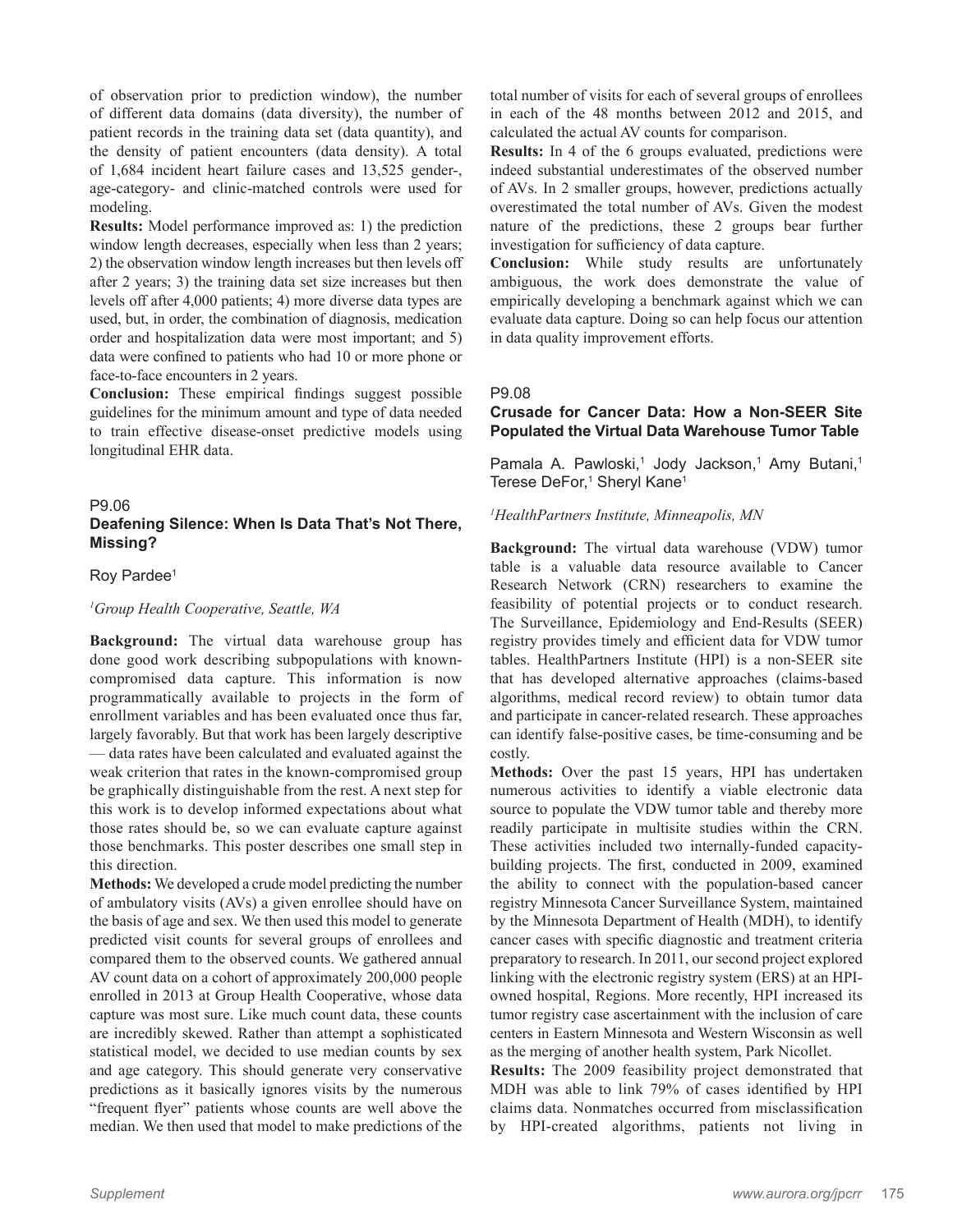Minnesota, or patients with cancers different from those identified by HP records. Concordance for determining eligibility (stage, date of diagnosis) was high, but not 100%. The 2011 feasibility project demonstrated that HPI programmers can access Regions cancer registry data directly via the ERS similar to other data sources (eg, Clarity, Epic) through procurement of a software license and training. The project programmer extracted registry cases from ERS, mapped data elements to variables outlined in the VDW tumor tables and performed quality assurance checks provided by the VDW tumor work group. Thus, ERS data is currently our electronic source for the VDW tumor table. Following the expansion of the HPI care network to include Lakeview Hospital and three Cancer Center of Western Wisconsin sites (Westfields Hospital and Clinic, Amery Hospital and Clinic, Hudson Hospital and Clinic) along with the 2014 merger of HPI and Park Nicollet organizations, HPI is currently extracting tumor data from the ERS at these sites and Park Nicollet Methodist Hospital. Ongoing efforts to enhance the HPI tumor file include obtaining any available tumor information from MDH for all HPI patients and members.

**Conclusion:** After time and vigorous exploration, HPI's tumor data is part of the CRN Cancer Counter. More recent activities have enriched this data. HPI is in a better position to not only conduct internal cancer research, but also to participate in multisite studies. A visual timeline of the activities undertaken to identify and connect with tumor data sources, as well as the challenges, successes and proposed future work, will be presented.

# **HEALTH PLAN COVERAGE AND POLICY**

#### P10.01

**Factors Associated With Participations and Goals Achievement in an Employee Wellness Program Offering Biometric Screenings and Premium Discounts**

Zhi Geng,<sup>1</sup> Daniel Maeng<sup>1</sup>

#### *1 Geisinger Health System, Danville, PA*

**Background:** Since 2012, Geisinger Health System (GHS) has redesigned its employee wellness program MyHealth Rewards by requiring biometric screenings and goal achievements for blood pressure, body mass index, glucose and cholesterol levels to be eligible for premium discount in subsequent year. The objective of this study is to determine what baseline employee characteristics were associated with MyHealth Rewards participations and goals achievements.

**Methods:** Claims data from 2011 to 2015 were obtained from Geisinger Health Plan, restricting to continuously enrolled members. Four mutually exclusive cohorts were identified: GHS employees who met goals in all years (Group 1, n=2,842); GHS employees who met goals some years (Group 2, n=3,999); GHS employees who never joined MyHealth Rewards (Group 3, n=4,398); and non-GHS employees (n=24,061). A multinominal logit model was used to estimate the probability of being in one of the groups as a function of demographics, chronic conditions and utilization at the baseline (2011).

**Results:** Compared with non-GHS employees, female employees were less likely to never participate (Group 3; odds ratio [OR]: 0.61, P<0.01) and more likely to meet goals in all years (Group 1; OR: 2.7, P<0.001). Employees with more chronic conditions or above 45 at the baseline were less likely to be in Group 1 (OR:  $\leq 0.08$ , P $\leq 0.01$ ). Specialist visits at the baseline were associated with higher likelihood of being in Group 1 (OR: 1.28,  $P<0.01$ ), but emergency department visits were associated with the opposite (OR:  $0.77, P<0.01$ ).

**Conclusion:** Employees' preprogram baseline characteristics predict the employee participation and goal achievement patterns in subsequent years. Specifically, there was a self-selection of employees who were female, younger and healthier prior to the program implementation. This suggests that employees' baseline characteristics should be taken into account in designing and evaluating similarly designed employee wellness programs.

#### P10.02

# **Impact of Employee Wellness Program on Health Outcome: A Propensity Score-Matched Analysis**

Zhi Geng,<sup>1</sup> Daniel Maeng<sup>1</sup>

#### *1 Geisinger Health System, Danville, PA*

**Background:** Since 2012, Geisinger Health Plan has redesigned its employee wellness program MyHealth Rewards (MHR) by requiring biometric screenings and goal achievements for blood pressure, body mass index, glucose and cholesterol levels to be eligible for premium discount in subsequent year. This study is designed to evaluate the impact of MHR on stroke and myocardial infarction.

**Methods:** Claims data from 2011 to 2015 were retrieved from Geisinger Health Plan, restricting to continuously enrolled members. Four mutually exclusive cohorts were identified: Geisinger Health System (GHS) employees who met goals (Group 1); GHS employees who met goals some years (Group 2); GHS employees who never joined MHR (Group 3); and non-GHS employees (Group 4). After oneto-one propensity score matching was used to balance the baseline characteristics (eg, sex, age, plan type, chronic condition, utilizations), 11,239 GHS employees (Group 1: 2,842; Group 2: 3,999; Group 3: 4,398) and matched non-GHS employees of equal numbers were included for analyses. Kaplan-Meier method and Cox proportional hazards models were used to estimate the difference in time to first stroke or myocardial infarction between GHS and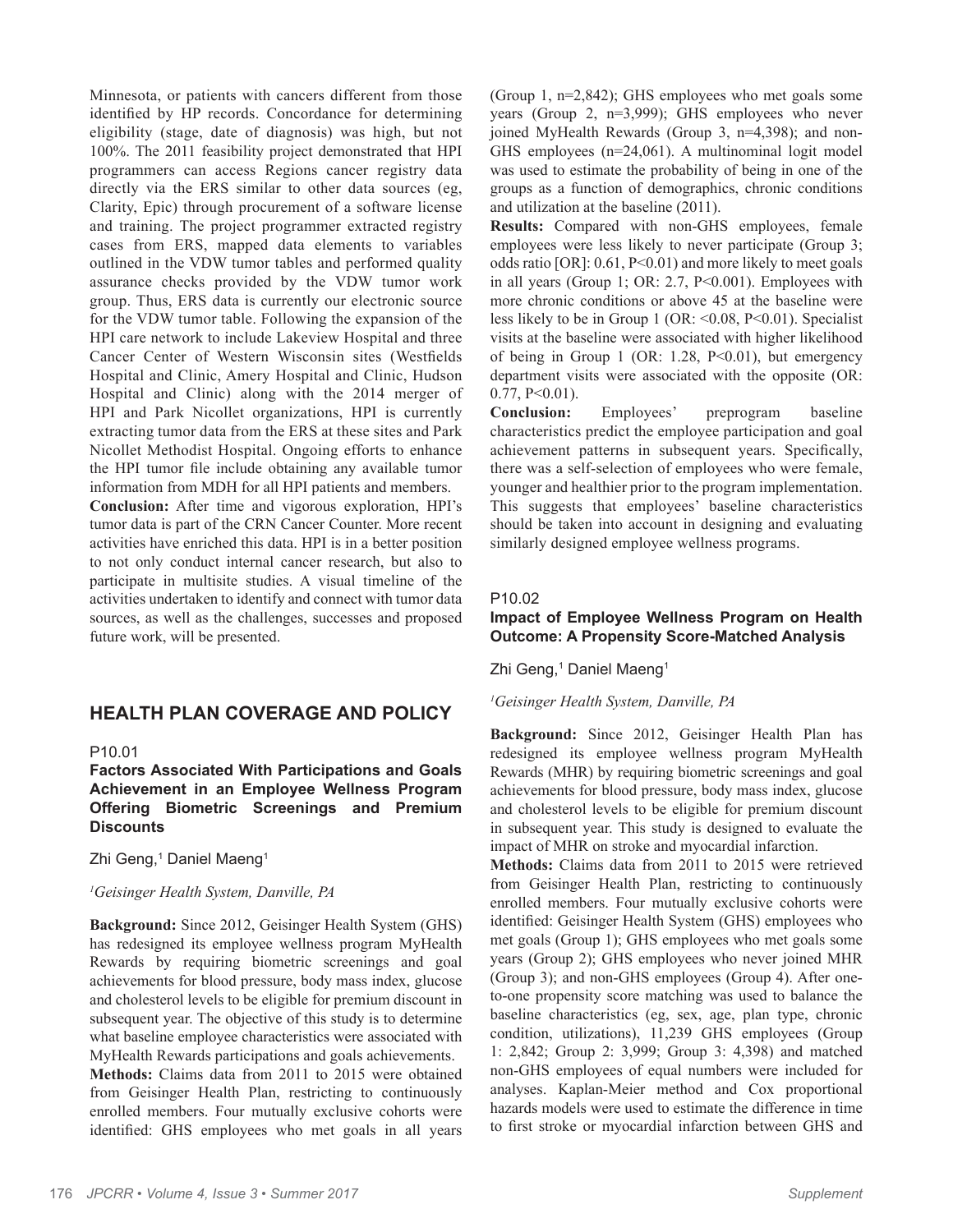non-GHS employees.

**Results:** After one-to-one propensity score matching, both GHS and non-GHS cohorts had similar baseline characteristics; yet, GHS employees in Groups 1 and 2 had a consistently higher probability of an event-free outcome at each time period since 2011 than the non-GHS employees, both in terms of stroke and myocardial infarction. However, the differences were not statistically significant. The estimated hazard ratios associated with the GHS employee status across all subgroups were 0.75  $(P=0.14)$  for stroke and 0.91  $(P=0.39)$  for myocardial infarction. In contrast, Group 3 (never enrolled) has higher risk of myocardial infarction (hazard ratio: 1.18, P=0.30) but lower risk of stroke (hazard ratio: 0.68, P=0.25).

**Conclusion:** Although the estimated MHR effects were not statistically significant, the results are consistent with the expectation that MHR may help prevent adverse health outcomes. This expectation is further supported by a separate analysis showing long-term cost of care savings associated with MHR.

# P10.03

# **Impact of a Biometric Screening and Premium Incentive-Based Employee Wellness Program on Cost of Care and Utilization**

Daniel Maeng,<sup>1</sup> Zhi Geng<sup>1</sup>

#### *1 Geisinger Health System, Danville, PA*

**Background:** Since 2012, Geisinger Health System (GHS), in collaboration with Geisinger Health Plan, has redesigned its employee wellness program MyHealth Rewards by requiring biometric screenings and achievement of a set of predefined goals for blood pressure, body mass index, glucose and cholesterol levels to be eligible for premium discounts in the subsequent year. GHS employees can voluntarily choose to enroll in MyHealth Rewards in a given year, and to qualify for the premium discounts they are required to meet all the biometric goals prior to November of the same year.

**Methods:** This study evaluates the impact of MyHealth Rewards on the employee costs of care and utilizations. A difference-in-differences approach using a generalized linear model was used to estimate the observed and expected values in terms of per-member-per-year (PMPY) total medical allowed amounts and health care utilization. The intervention group consisted of GHS employees (n=11,239) and the comparison group consisted of non-GHS employees (n=24,061) who remained Geisinger Health Plan commercial members throughout the study period (2011–2015) and did not switch between the two groups. 2011 was defined as the preintervention period.

**Results:** For medical costs excluding prescription drugs, there were no cost savings PMPY in 2012 and only a minor cost savings of \$230 (5.0%, P=0.183) PMPY in 2013. In 2014 and 2015, however, there were significant cost savings of \$412 (8.4%, P=0.026) and \$480 (8.8%, P=0.024) PMPY, respectively. These savings were driven by reductions in outpatient costs, which increased from \$112 (5.8%) to \$232 (9.0%) in 2014 and 2015 (P=0.1).

**Conclusion:** A similarly designed employee wellness program that provides premium discounts for meeting a predefined set of biometric goals may reduce long-term cost of care among the employee population.

#### P10.04

# **"Apple or PC:" Creating a Patient-Centered Tool to Help Medicare Beneficiaries Choose Prescription Drug Plans**

Ming Tai-Seale,<sup>1</sup> Cheryl Stults,<sup>1</sup> Amy Meehan,<sup>1</sup> Mary Kate Bundorf2

*1 Palo Alto Medical Foundation Research Institute, Mountain View, CA; 2 Stanford University School of Medicine, Stanford, CA*

**Background:** Choosing a Medicare Part D prescription drug plan is complicated; there are many plans from which to choose, and the appropriateness of the coverage varies depending on medication needs and patient preferences. It's been well documented that Medicare beneficiaries report frustration with choosing a prescription plan due to the large number of options and, in focus group research, we found that many older adults expressed a desire for expert guidance. We designed a patient-centered online Part D plan selection tool (CHOICE) to simplify their choice process and provide personalized, expert recommendations. In this study, we examined patient use of the new tool and the existing decision tool available at Medicare.gov.

**Methods:** This ethnographic comparative usability study engaged 44 patients during the 2016 open enrollment period (October 15–December 7, 2015). Participants were observed as they chose their drug plan using Medicare.gov and one of three versions of CHOICE. The versions varied in the amount of expert guidance provided on drug plans. The participants completed an exit survey regarding their experience. Descriptive statistics were used to analyze the survey data. The observations were video-recorded and field notes were analyzed thematically.

**Results:** One usability tester likened CHOICE as an Apple product and Medicare.gov a PC product. User survey results suggest that the time-on-task was much shorter when using CHOICE. Participants were significantly more satisfied with the process of choosing a Part D drug plan using CHOICE (44%) than with using Medicare. gov (14%); 46% of participants strongly agreed that they understood the information in CHOICE and 45% strongly agreed that CHOICE was easy to use compared to 20% and 16%, respectively, when using Medicare.gov (P<0.05). Participants randomized to two arms of CHOICE with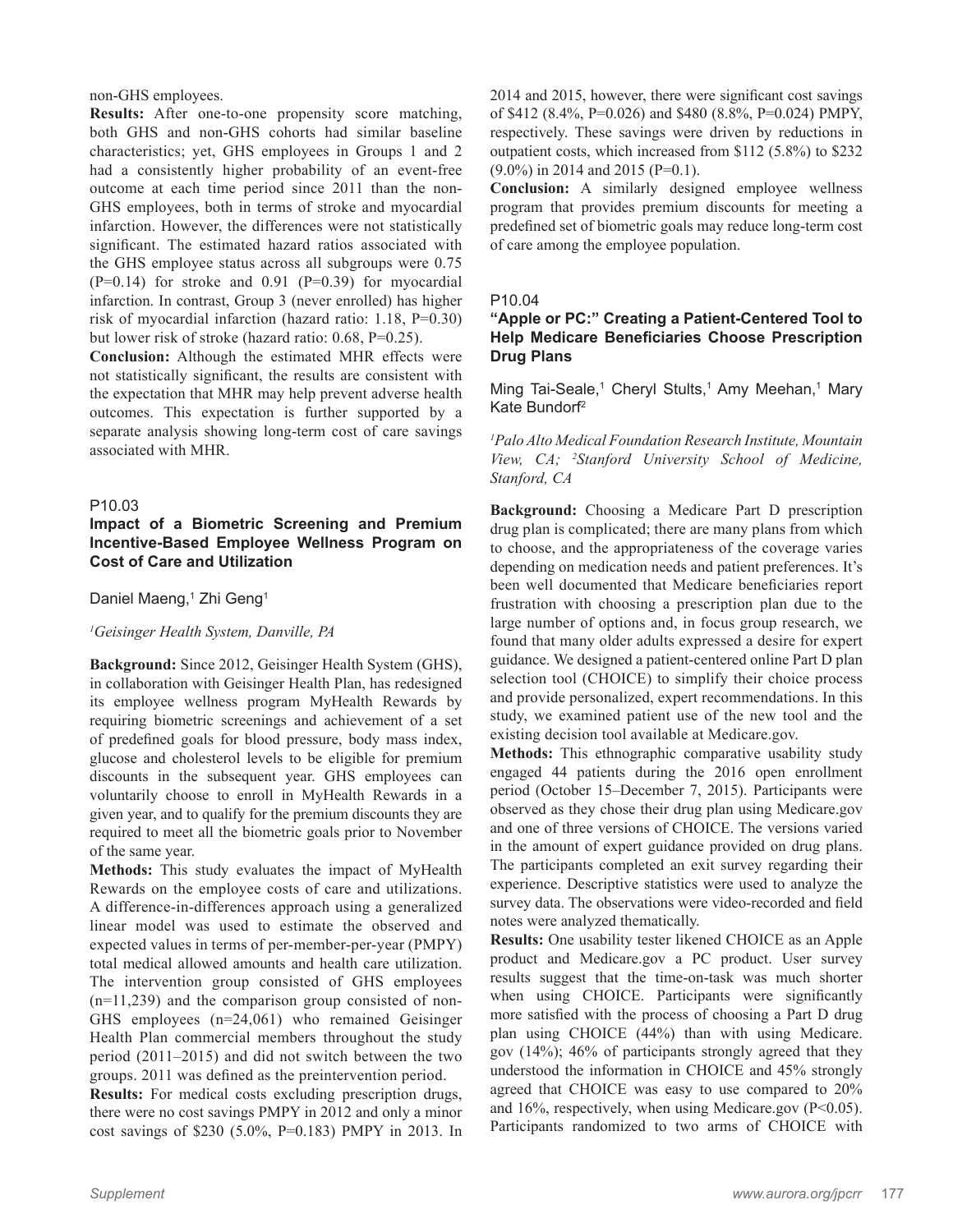increasing levels of expert guidance were more likely to choose a drug plan other than their current plan than those using Medicare.gov (P<0.15).

**Conclusion:** Many user-centered features of CHOICE improved patient experience and enabled them to choose plans more consistent with expert recommendations. We are mounting a large-scale three-arm randomized controlled trial in the 2017 open enrollment period to test CHOICE.

# **HEALTH SERVICES DELIVERY AND UTILIZATION**

#### P11.01

# **Adherence and Persistence With Therapy Among Newly Prescribed Fibromyalgia Patients in Israel**

Dahlia Weitzman,<sup>1</sup> Dana Ben-Ami Shor,<sup>2</sup> Varda Shalev,<sup>1</sup> Howard Amital,<sup>3</sup> Gabriel Chodick<sup>1</sup>

*1 Maccabitech, Maccabi Healthcare Services and Sackler Faculty of Medicine, Tel Aviv University, Tel Aviv, Israel; 2 Department of Gastroenterology, Sheba Medical Center, Tel-Aviv University, Tel Hashomer, Israel; 3 Department of Medicine "B", Zabludowicz Center for Autoimmune Diseases, Sheba Medical Center, Tel Hashomer, Israel*

**Background:** Fibromyalgia is a chronic debilitating disorder affecting over  $4\%$  and  $\sim$ 1.5% of the female and male adult population worldwide, respectively. The study aimed to assess 1-year persistence and adherence with therapy among newly prescribed fibromyalgia patients and to identify factors associated with therapy discontinuation. **Methods:** Included were adult members of Maccabi Healthcare Services, a 2 million-member health maintenance organization in Israel, diagnosed with fibromyalgia between 2008 and 2011. Persistence and adherence with anticonvulsants and antidepressants were analyzed among newly prescribed fibromyalgia patients by comparing those with  $\geq 2$  medication dispenses versus 1 or none and by examining time to treatment discontinuation  $(\geq 120 \text{ days})$ and proportion of days covered (PDC) with medication during the year following first dispense. Logistic regression models were constructed for multivariable analyses.

**Results:** The majority of 3,932 eligible fibromyalgia patients were female (90%), and 41.2% were already prescribed fibromyalgia medications prior to diagnosis. Of the remaining 2,312 patients, 56.1% were issued a prescription, 45.0% had at least one medication dispensed in the year following diagnosis and only 28.8% had at least one additional dispense within a year from the first dispense. One-year treatment discontinuation was highest for tricyclic antidepressants (91.0%) and lowest for SSRI/ SNRI antidepressants (73.7%). In multivariate analysis, having ≥2 dispensed fibromyalgia medications versus 1 or

none was associated with baseline anxiety and depression (odds ratio: 1.86, 95% confidence interval [CI]: 1.33–2.60, P<0.001) and with migraines (odds ratio: 1.34, 95% CI: 1.03–1.73). Half of the patients  $(50.9\%)$  had  $\langle 20\%$  of days covered by any medication during the year, and only 11.6% were adherent (PDC≥80%). Socioeconomic status (SES) was the only factor associated with having PDC≥80%: 7.1% vs 14.4% were adherent in the lowest and highest SES quintiles, respectively (P for trend: 0.017).

**Conclusion:** Among newly prescribed fibromyalgia patients, use of fibromyalgia medications is remarkably low, possibly related to high cost, low effectiveness and/or intolerability. Additional research is required to investigate whether these patients utilize nonpharmacological therapies and to what extent they are effective. Nonetheless, it is important to endorse adherence intervention initiatives in order to lower the burden and costs for patients and providers alike and to improve the quality of life of the patients.

#### P11.02

# **Do Preventive Visits Among Seniors Lead to Better Completion of Recommended Preventive Services?**

Sukyung Chung,<sup>1</sup> Wang Xiang,<sup>1</sup> Robert Romanelli<sup>1</sup>

*1 Palo Alto Medical Foundation Research Institute, Palo Alto, CA*

**Background:** Under the Affordable Care Act, the annual preventive visit became fully covered by Medicare. We assessed whether the use of preventive visit, as compared to frequent use of routine nonpreventive primary care visit, is associated with higher completion rates of recommended preventive care services.

**Methods:** Primary care patients (aged 65–85 years) in a large, mixed-payer ambulatory care organization between 2011 and 2014 were identified (N=184,576). We examined preventive care services recommended by U.S. Preventive Services Task Force guidelines or the National Committee for Quality Assurance. Services were categorized as: 1) Preventive Screening –– colorectal cancer screening, breast cancer screening; 2) Management of Chronic Conditions –– annual monitoring for patients on persistent medications (ACE inhibitors/ARBs or diuretics), coordinated diabetes care; and 3) Preventive Counseling –– smoking cessation counseling, discussion of end-of-life care planning. We estimated the likelihood of completing each service by preventive visit status (yes/no) and the frequency of nonpreventive primary care visits. We used a mixed-effect multivariate logistic regression, controlling for patient demographic and clinical characteristics and provider characteristics, with patient random effects to take into account clustering across multiple observations per patient. Odds ratios (OR) were generated. A statistical significance level of 0.01 was used.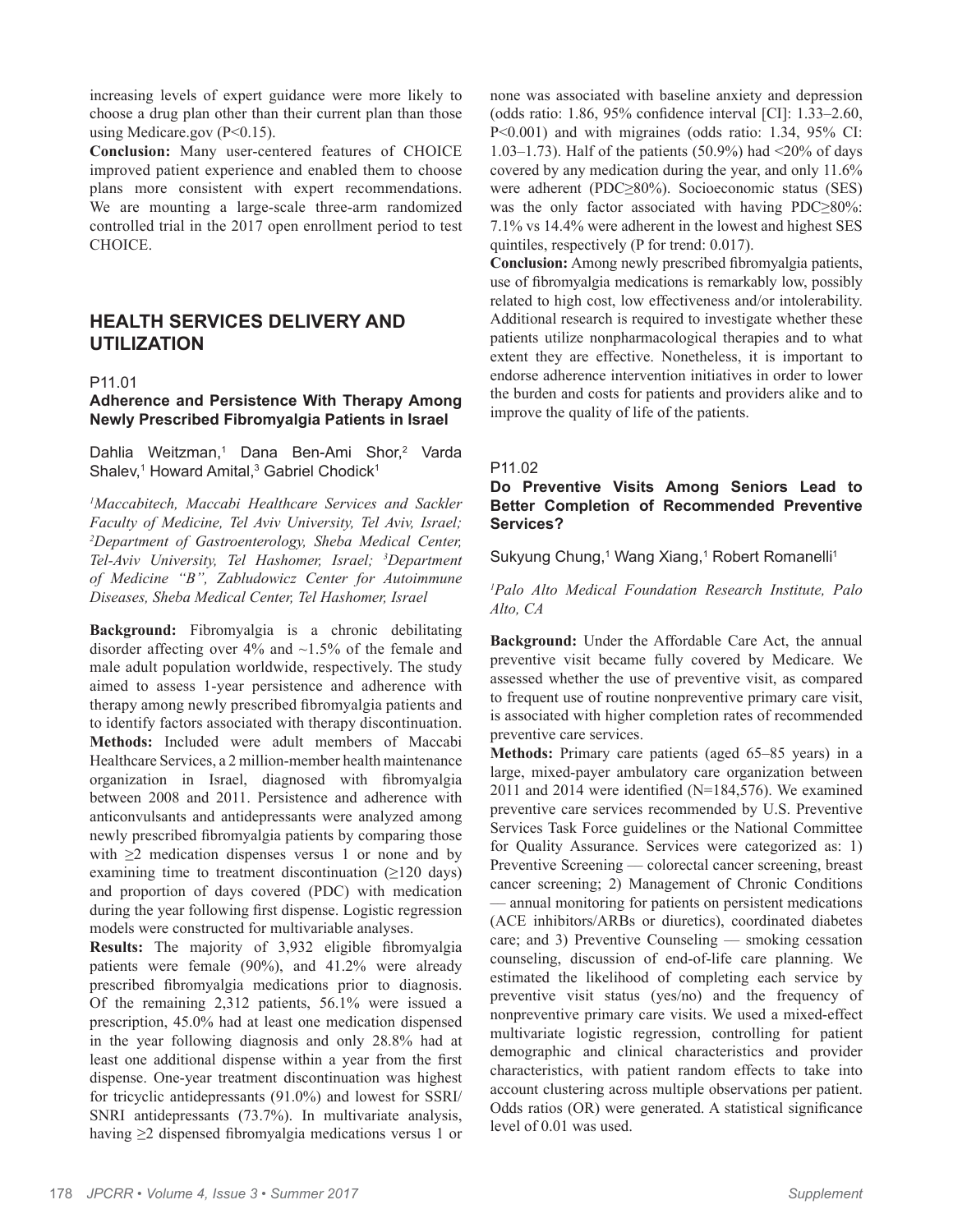**Results:** Seniors who had a preventive visit, versus those who did not, were more likely to have completed recommended services for Preventive Screening (OR: 1.77–1.85), Management of Chronic Conditions (OR: 1.32–1.48) and Preventive Counseling (OR: 3.04–3.95). The likelihood of completing preventive services increased with the frequency of nonpreventive primary care visits for some services, but to a much smaller degree, for one (OR: 1.21–1.25), two (OR: 1.10–1.95), three (OR: 1.23–2.29) and four or more (OR: 1.29–2.92) versus no nonpreventive visit. Predicted probability of completing "discussion of end-oflife planning," for example, was larger with one preventive visit (without nonpreventive visit)  $(31.12\%)$  than with 4+ nonpreventive primary care visits (without preventive visit) (21.95%).

**Conclusion:** Seniors with preventive visits were more likely to complete recommended preventive services than those who make frequent nonpreventive visits. This was particularly prominent for Preventive Counseling services, which are time-consuming and thus difficult to be handled during routine nonpreventive visits. Annual preventive visit may be necessary for improved preventive care for seniors.

# P11.03

# **Emergency Department Use in a U.S. Health Care System Before and After Implementation of the Coverage Provisions of the Affordable Care Act**

Lisa Dean-Gilley,<sup>1</sup> Anjali Franco,<sup>1</sup> Lydia Xu,<sup>1</sup> Jessica Liu,<sup>1</sup> Sarah Robinson,<sup>1</sup> Alice Pressman<sup>1</sup>

# *1 Sutter Health, Walnut Creek, CA*

**Background:** Overcrowding of hospital emergency departments (EDs) presents a major public health issue across the United States. Overcrowding has been linked to decline in quality of care and patient satisfaction, decreased revenue and increased patient mortality. In January 2014, the full implementation of the Affordable Care Act (ACA) extended health coverage to 32 million Americans. The literature has subsequently reported a post-ACA rise in ED utilization, but early analysis of two hospitals in the Sutter Health system demonstrated a delayed effect. We sought to characterize the longitudinal changes in ED utilization at 21 EDs across Sutter Health before and after ACA.

**Methods:** We reviewed demographic and hospital accounts data from the California Office of Statewide Health Planning and Development for all 21 Sutter Health EDs throughout Northern California. We compared utilization and examined trends over time, from 2010 to 2015. We categorized five types of trends over time as follows: NC = no change,  $CI = constant$  increasing slope,  $CD = constant$ decreasing slope,  $DI =$  delayed effect until 2014 with increase thereafter, and  $DD =$  delayed effect until 2014 with decrease thereafter.

**Results:** Across the system from January 2010 to December 2015, 15 (71%) EDs followed a DI pattern, 4 (19%) a CI pattern, 1 an NC pattern, and 1 was unclassified. For Medicaid patients, 15 (71%) EDs followed a DI pattern. For all hospitals, self-pay patients followed DD patterns of utilization. Use by Medicare patients primarily followed an NC pattern (n=17, 81%). Overall utilization increased by 20% during the study period. This was driven by a 6% increase in the first 4 years, followed by 12% increase for the last 2 years of the study period.

**Conclusion:** ED use across the Sutter Health system increased after the implementation of the ACA. The escalation in annual ED visits was driven by a sharp increase after the expansion (full implementation). In fact, utilization increased 4 times faster in the 2 years post-full implementation than in the first 4 years of the initial implementation, and was attributable to a shift in uninsured patients (self-pay) gaining Medicaid or commercial insurance coverage. Further research is needed to determine how these changes affect costs and the possible implications for Sutter Health EDs.

#### P11.04

# **Correlates of High Performance After Implementing Lean Redesigns in Primary Care**

Dorothy Hung,<sup>1</sup> Su-Ying Liang,<sup>1</sup> Caroline Gray,<sup>1</sup> Meghan Martinez,<sup>1</sup> Michael Harrison,<sup>2</sup> Harold Luft<sup>1</sup>

*1 Palo Alto Medical Foundation Research Institute, Mountain View, CA; 2 Agency for Healthcare Research and Quality, Rockville, MD*

**Background:** This mixed-methods study leverages activities of a large ambulatory delivery system that used Lean techniques to redesign primary care workflows. Though Lean has been shown to improve quality and reduce costs, there are no studies examining organizational or provider characteristics associated with Lean improvements. We describe contextual features of primary care departments that demonstrated greatest performance improvements after implementing Lean redesigns.

**Methods:** We identified departments with highest post-Lean improvements on performance metrics, including: efficiency, productivity, patient satisfaction, and clinical quality. Changes in each metric were based on segmented regressions that modeled: 1) immediate change following Lean implementation, and 2) gradual change over time. Departments were identified as high performing if either of these charges were positive and statistically significant, with no decreases in other metrics. We examined bivariate associations between high-performing departments and contextual variables gathered from a survey of 860 physicians and staff, with responses aggregated to the department level. Findings were triangulated with qualitative data gathered from nearly 200 interviews and focus groups with physicians, staff and organizational leaders.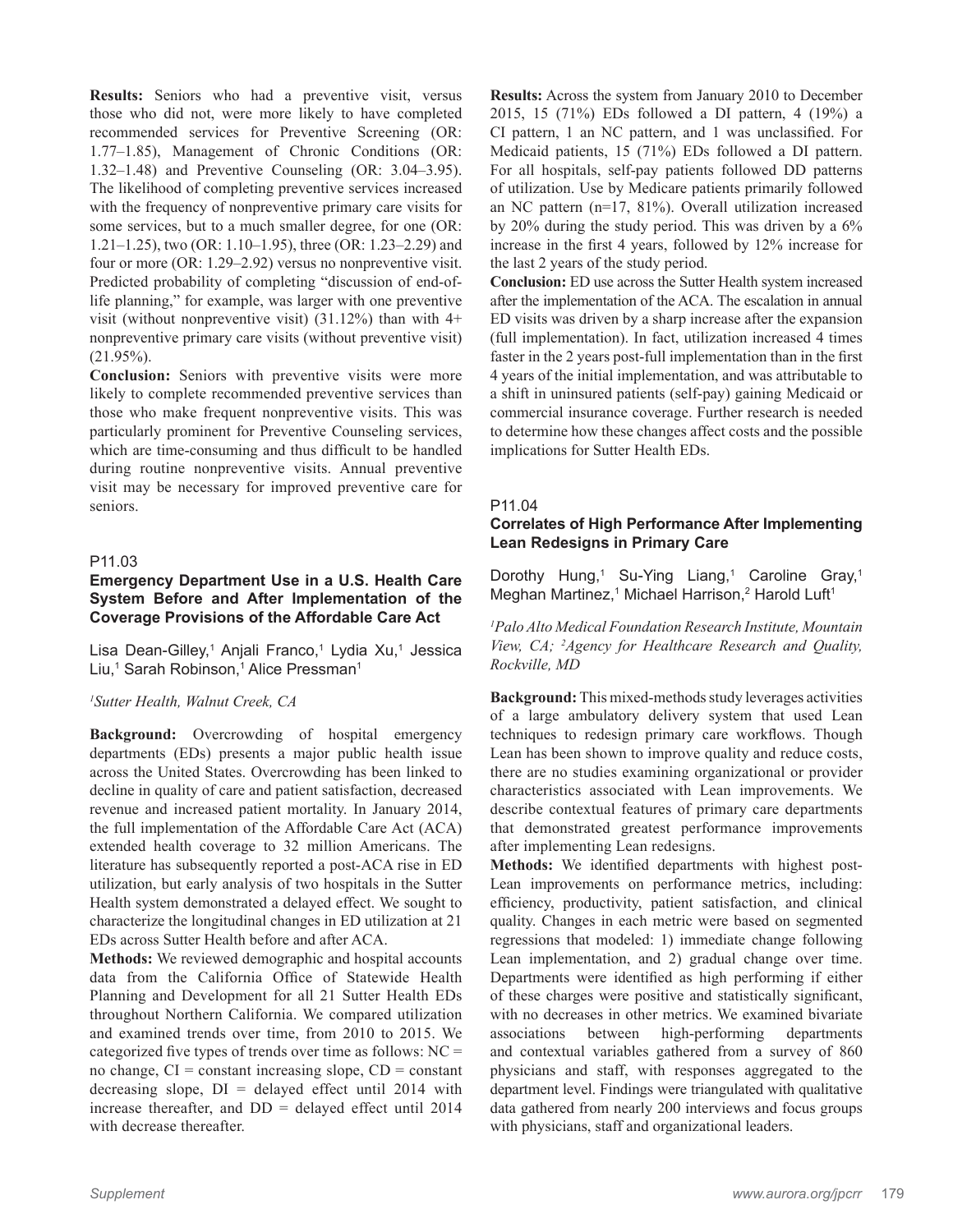**Results:** High performance was associated with a high perceived history of change, as compared with low change (29.5% vs 18.9%, P<0.05). High-performing departments also were more likely to have lower levels of provider burnout compared to those with higher burnout (30.8 vs 19%, P<0.05). These findings are consistent with qualitative findings describing Lean changes as supporting improved care delivery: "We want to be getting our work done in a good clip and taking care of our patients … Lean gave us the framework to improve that." While burnout was prevalent, hope was expressed that Lean redesigns may assist with workload: "Just grinding out patients … and trying to keep up with documenting … volume of e-messages, phone calls, labs … it's just daunting. It feels like emptying the ocean with a teaspoon; it's nonstop, and to think 'oh, I might have help…'." **Conclusion:** Perceptions of change and provider burnout

were associated with changes in performance metrics. Findings suggest that Lean redesigns may have a dual effect on performance by not only altering work processes, but potentially ameliorating burnout and allowing providers to provide more effective patient care.

# P11.05

# **Sustainment of Lean Redesigns in Primary Care Clinics**

Dorothy Hung,<sup>1</sup> Caroline Gray,<sup>1</sup> Su-Ying Liang,<sup>1</sup> Meghan Martinez,<sup>1</sup> Michael Harrison<sup>2</sup>

*1 Palo Alto Medical Foundation Research Institute, Mountain View, CA; 2 Agency for Healthcare Research and Quality, Rockville, MD*

**Background:** While Lean is rapidly increasing in popularity within the health care sector, most studies to date focus on discrete and narrow uses of Lean techniques to solve isolated problems. In this study, we examine the implementation and sustainment of transformative Lean workflow redesigns nearly 5 years after being introduced in all primary care clinics of a large ambulatory care delivery system.

**Methods:** Lean redesigns were implemented in phases across 17 clinic locations of the delivery system — first in one pilot site, then in three "beta" sites, and finally all remaining "gamma" clinic sites. Our mixed-methods analysis was guided by the Consolidated Framework for Implementation Research modified for process redesign. Findings are based on 57 in-depth interviews with physicians, staff and clinic leaders, and survey responses from 860 primary care physicians and staff (74.8% response rate).

**Results:** We found that clinics' initial approach to implementing Lean redesigns was critical to later sustainment. The pilot site experienced greatest successes, with diminishing results observed in gamma clinics. Facilitators of sustainment included the presence of skilled and charismatic Lean change agents, open/democratic

leader engagement with frontline staff and physicians, and simple work designs that were easily adopted and maintained. Despite initial resistance, the most sustained and widely appreciated Lean changes included colocation of medical assistant/physician care teams, and "5S" reorganization and standardization of examination room supplies. According to surveys on specific workflow redesigns, care teams reported using daily huddles most of the time to carry out their work and agenda setting by medical assistants for the majority of patient visits.

**Conclusion:** This study highlights areas in which leaders can focus their efforts to enhance successful Lean change initiatives. Program implementers may find it easier to introduce Lean in phases rather than at a single time point. However, it is critical for sustainment that at every phase, frontline physician and staff are equally engaged in the design and implementation of new work designs.

#### P11.06

# **Provider Perspectives on Behavioral Health Navigation Program for Adolescents**

#### Martina Li<sup>1</sup>

# *1 Palo Alto Medical Foundation Research Institute, Mountain View, CA*

**Background:** This research evaluation is for an adolescent behavioral health (BH) quality improvement project within a multispecialty health care delivery system. Approximately 20% of U.S. adolescents have a mental health condition, thus underscoring the BH needs of this population. Best practices call for early detection of conditions by primary care providers (PCPs) and coordinated care aimed at managing conditions. Results from baseline PCP surveys and interviews showed that while confident about identifying adolescent BH needs, PCPs face challenges in providing necessary and appropriate treatment for their patients. In an effort to support PCPs and provide improved quality of BH care in primary care, a navigation program was developed to facilitate referrals from PCPs to BH specialists for adolescents. We asked PCPs about their experience with the program.

**Methods:** Pediatric and family medicine PCPs with access to the adolescent BH navigation program were surveyed and interviewed.

**Results:** Over 3,400 referrals have been made to the navigation program to date. Of 150 PCPs surveyed, 106 (70.7%) stated that they have used the navigation program. Their reasons for use include: for help with finding BH providers who accept patients' insurance (96.2%), to ensure patients receive timely BH care (83.0%), and for help with determining appropriate type of BH provider or care for patients (42.6%). 87.7% of PCPs believed that navigation has enhanced their clinical care. Additionally, PCPs rated the program positively on: the referral process to navigation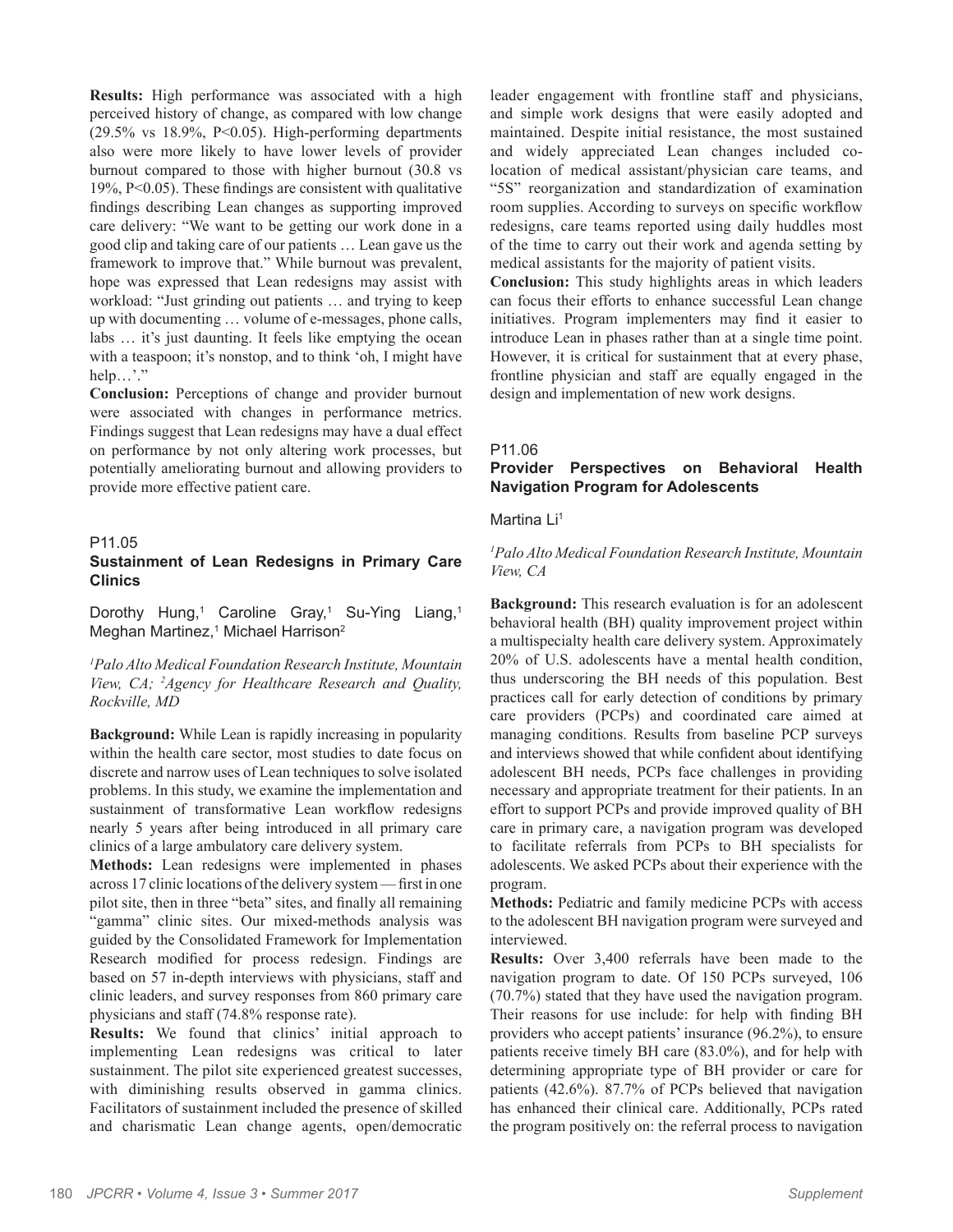(90.6%), communication with navigators (87.7%), and overall experience with navigation (89.6%). However, PCPs commented through surveys and interviews that the navigation program could be improved. Some PCPs prefer having more feedback from navigators regarding patient referral status. Most noticeably, PCPs are concerned about delayed response time. They recognize that increasing demand for the program may be causing a slowdown; still, PCPs would like for navigators to process their referrals in a more timely manner.

**Conclusion:** Support needed by PCPs is evidenced by the demand of this BH navigation program. PCPs indicated that the program is a valuable service and offered suggestions for improvement. We will use their feedback to further refine our program to support PCPs and their adolescent patients.

#### P11.07

# **Evaluating Unwarranted Variation in Treatment Patterns Using Unblinded Data**

Satish Mudiganti,<sup>1</sup> Michael van Duren,<sup>1</sup> Sylvia Sudat,<sup>1</sup> Walter Stewart<sup>1</sup>

#### *1 Sutter Health, Walnut Creek, CA*

**Background:** Unwarranted practice variation is an issue for most health care systems and is sometimes caused by external factors. We examined the peer group Variation Reduction (VR), a program in which clinicians are shown data about their treatment patterns alongside other clinicians and are usually surprised by the variation. The information drives a desire to understand the variation in how they care for their patients and can lead to a change in clinician behavior. We sought to evaluate VR projects aimed at reducing brand name prescribing and increasing appropriate documentation of end-of-life (EOL) wishes in a large integrated health care system.

**Methods:** In this physician-controlled process, providers reviewed and discussed data in a safe environment ruled by principles that confirm confidentiality, safety and group control. Verbal consent of all group members is required for each VR step, including topic selection and discussion of relevant data. For analyzing projects, we chose a pre-post parallel design. Providers having at least 12 months of data prior to the VR program and 3 months of data after the VR program were included in the analysis. The control group was comprised of clinicians not involved in the VR program who had enough data for the selected projects. Orders in the 3 months after the VR program were compared to the 12 months before the VR program for the intervention and control physicians. Repeated measures within clinicians were modeled using generalized estimating equations. Standard errors were estimated using nonparametric bootstrap with 1,000 iterations, and 95% confidence intervals (CI) are reported.

**Results:** Postintervention, accounting for the 12-month preperiod, physicians in the intervention group prescribed generics for corticosteroids and nasal steroids significantly more than physicians in the control group, and EOL wishes were documented more frequently in the intervention group: 9.4% (CI: 5.4–14.3) corticosteroids; 3.2% (CI: 1.8– 4.6) nasal steroids; 0.5% (CI: 0.2–0.8) documenting EOL wishes.

**Conclusion:** For all three projects presented, the VR intervention was associated with a reduction in variation in the practices. These results indicate that clinician behavior can be changed with a peer-group process, without the need for additional incentives.

#### P11.08

## **Risk of Major Gastrointestinal Bleeding Among Dabigatran Users: A Population-Based, New-User, Self-Controlled Study**

Wenze Tang,<sup>1</sup> Hsien-Yen Chang,<sup>2</sup> Meijia Zhou,<sup>3</sup> Sonal Singh<sup>4</sup>

*1 George Washington University, Washington, DC; 2 Johns Hopkins University, Baltimore, MD; 3 University of Pennsylvania, Philadelphia, PA; 4 Meyers Primary Care Institute, Worcester, MA*

**Background:** Dabigatran is an oral anticoagulant approved for stroke prevention among patients with atrial fibrillation. Our objective was to evaluate the real-world risk of major gastrointestinal bleeding among dabigatran users.

**Methods:** We adopted a new-user, self-controlled case series design to reduce confounding by indication. We sampled 1,215 eligible participants who were continuous adult commercial users in a large administrative claims database between July 1, 2010, and March 31, 2012, with use of dabigatran and at least one major gastrointestinal bleeding episode. We used a conditional Poisson regression to estimate incidence rate ratio (IRR) after adjusting for various confounders.

**Results:** The population consisted of 64.49% of male and 61.81% elderly patients (ie, age  $\geq$  65 years). After adjustment for time-variant confounders, including bleeding-related comorbidities and concomitant medication use, the incidence rate of major gastrointestinal bleeding was 13% higher during dabigatran risk period compared with the nonexposed period (95% confidence interval [CI]: 0.99–1.27). There was no significant difference between periods of dabigatran and warfarin use (IRR: 1.02, 95% CI:  $0.77 - 1.34$ ).

**Conclusion:** This study should help the clinicians prescribe the appropriate anticoagulant for patients together with other studies on the efficacy, effectiveness and safety of anticoagulant.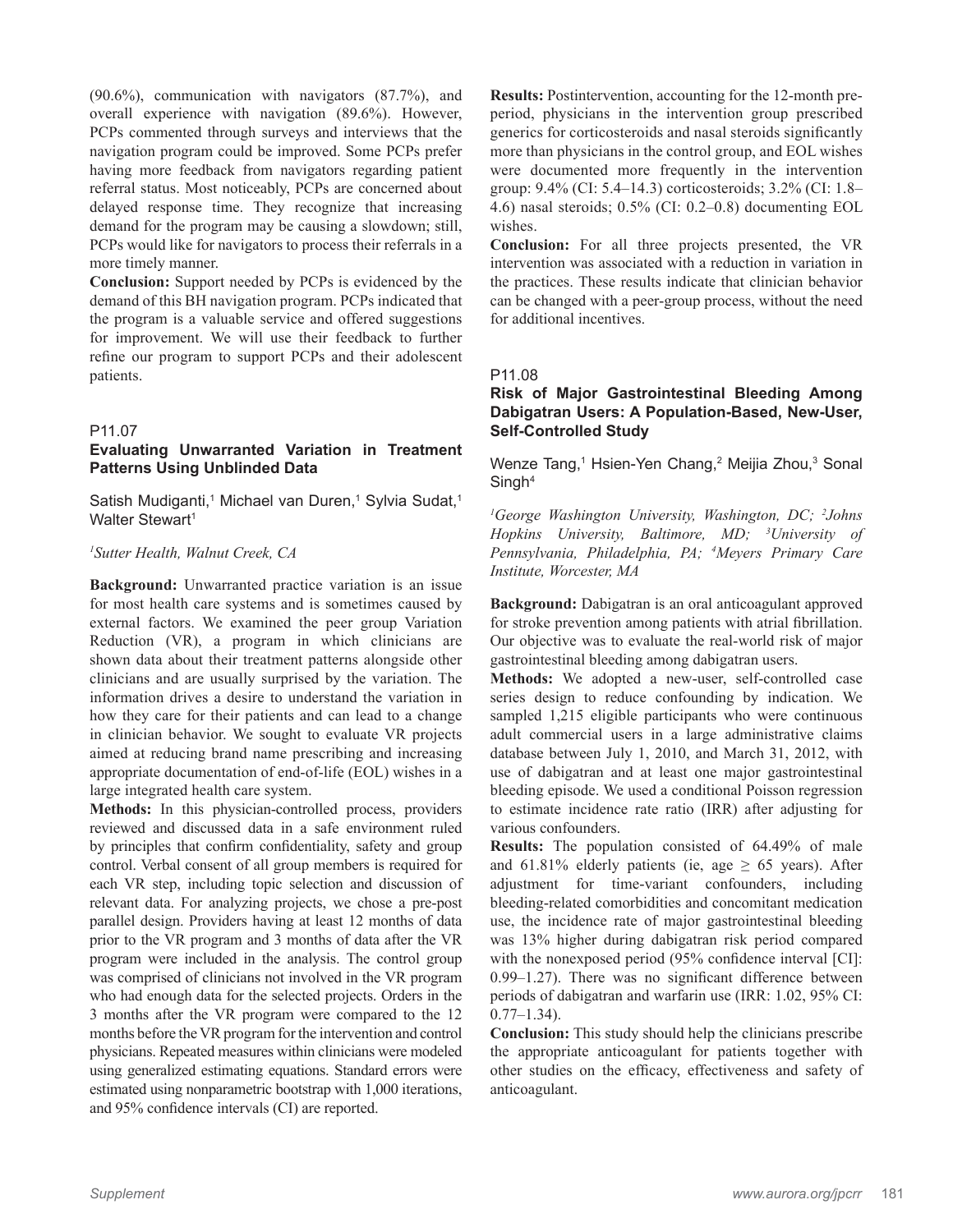#### P11.09

#### **Development of an Algorithm to Prospectively Identify Palliative Care-Eligible Patients From the Electronic Health Record**

Sylvia Sudat,<sup>1</sup> Kathy Blanton,<sup>1</sup> Jessica Hanserd,<sup>2</sup> Kenneth Rosenfeld,<sup>3</sup> Anjali Franco,<sup>1</sup> Shruti Vaidya,<sup>1</sup> Alice Pressman<sup>1</sup>

*1 Sutter Health, Walnut Creek, CA; 2 Sutter Care at Home, Emeryville, CA; 3 California Pacific Medical Center, San Francisco, CA*

**Background:** For referral-based health care programs, enrollment is usually triggered by a negative health event. This can mean that referral occurs late in the course of illness, even if patients would have benefited from earlier enrollment. In addition, a referral-based model gives little information about the total number of patients in need and provides no opportunity for outreach to better serve potentially eligible patients. The ability to prospectively identify appropriate patients using data from the electronic health record (EHR) presents a possible answer to these challenges. We present an evaluation of an EHR-based prospective identification method focused on palliative careeligible patients.

**Methods:** Sutter Health is a health system in Northern California with 24 hospitals, more than 5,000 physicians and an embedded home health and hospice organization. Using Medicare fee-for-service (FFS) claims data from our decedents from 2009 to 2014, we created a preliminary algorithm to identify patients who were eligible for a palliative care program. We then validated this identification system against a cohort of enrolled patients. Work is currently underway to generalize this algorithm using data from Sutter Health's EHR (Epic) to prospectively identify palliative care-appropriate patients. We plan to update our current results and perform a more rigorous analysis with access to both referral and enrollment data. We also are incorporating clinician chart reviews to identify false positives.

**Results:** Use of this algorithmic approach on a retrospective cohort of deceased Medicare FFS palliative care enrollees resulted in identification of 93% of enrolled patients, though it was not possible to determine the number of patients identified who were not appropriate. The expanded EHRbased analysis will supplement this gap and also provide a more comprehensive view of algorithm performance.

**Conclusion:** Prospective identification of palliative careeligible patients from the wealth of EHR data presents an important opportunity to use data to better serve our patients. An effective identification system also could be an important tool for clinicians and managers in identifying underserved populations, allocating program resources and planning for program growth.

#### P11.10

# **Fidelity Evaluation of a Care Coordination Solution for Integrative Medicine: Usage and User Acceptance**

Shruti Vaidya,<sup>1</sup> Ridhima Nerlekar,<sup>1</sup> Chelsea Lunders,<sup>1</sup> Margot Markman,<sup>1</sup> Alice Pressman<sup>1</sup>

#### *1 Sutter Health, Walnut Creek, CA*

**Background:** Care coordination is an important aspect of patient care, especially for integrative health, which includes many types of providers on a care team. We developed and piloted an application (Trellis) designed to improve care coordination for patients at the Institute for Health and Healing, an integrative medicine specialty care clinic in San Francisco, California. Trellis is built to improve transparency, awareness and communication between care-team members. We evaluated the usage and user acceptance of Trellis to determine whether we should continue the dissemination process by creating the next version.

**Methods:** We implemented Trellis and trained the 32 members of the care-team staff. We measured usage by counting active sessions and number of times each feature was accessed. We stratified by provider modality and role, and because most of the practitioners are part-time employees, we weighted usage estimates by hours worked per week. We held a focus group to measure user acceptance. When low usage was identified, we made changes to the application and workflow to improve utilization.

**Results:** Through July 2016, Trellis has impacted care for 383 (27%) patients with encounters at the Institute for Health and Healing. Overall, 43% of the usage can be attributed to medical practitioner, 20% to allied health practitioners and 37% to administrative staff. Trellis usage evaluation identified 4 super-users and 7 under-users. Changes to the system, including training, bug fixes and onsite support, resulted in better short-term usage, but not long-term. Trellis helped to track referrals; 72% of practitioners refer to themselves and about 28% to specialists of other modalities. Focus groups identified barriers such as culture, workstation set-up and uncertainty about overall purpose.

**Conclusion:** Trellis adoption was low, only used for onefourth of patient encounters, but there was enthusiasm for future versions and future use. Weekly usage combined with focus group data indicated that the enthusiasms to use the application could not be maintained over time due to cultural barriers. With this early evaluation, we have provided a foundation of information on which to design future versions of the application.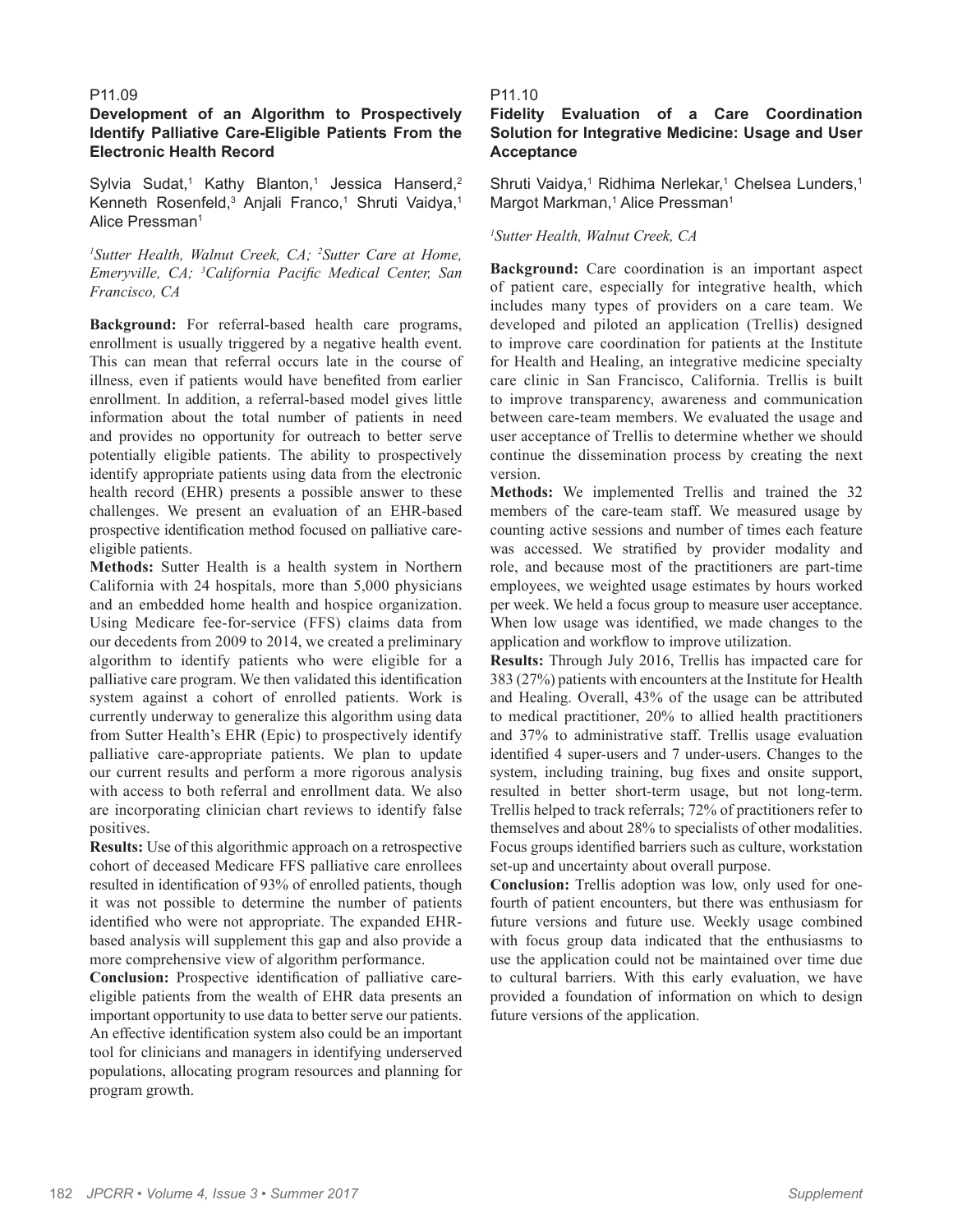# **HEALTH CARE DISPARITIES**

#### P12.01

# **Prevalence of Social Determinants of Health in a Large Non-Safety Net Health Plan Membership**

Nancy P. Gordon<sup>1</sup>

#### *1 Kaiser Permanente Division of Research, Oakland, CA*

**Background:** Health plans are exploring how to assess and address social determinants of health (SDOHs) in their socioeconomically diverse memberships. We used survey data to examine prevalence of SDOHs among adults in Kaiser Permanente Northern California.

**Methods:** SDOH prevalence among members aged 25–79 years was estimated using pooled weighted data from 2011 and 2014 Member Health Surveys (N>22,000). SDOHs included: educational attainment, income, financial worry, reduced medical care/medication use/fruit and vegetable consumption due to cost, chronic stress, caregiver responsibilities, life satisfaction, harassment/discrimination, concern about neighborhood violence, preventive dental care, health beliefs, and ability to use the internet. Estimates were made for ages 25–64 (NS) and 65–79 (S) and evaluated for sex and racial/ethnic differences.

**Results:** Overall, 19% (18% of NS, 27% of S) had low educational attainment ( $\leq$  high school graduate), and 49% (51% of NS, 41% of S) were college graduates. About 9% (7% of NS, 21% of S) had a household income (HHI) of ≤\$25,000 and 15% (13% of NS, 35% of senior women, 20% of senior men) an HHI of  $\leq$ \$35,000. In the past year: 13% (15% of NS, 6% of S) had forgone or delayed medical care, 7% (no age difference) had used less medication, and 9% had consumed less fruit/vegetables than they would have, each due to cost; 28% (31% of NS, 15% of S) had worried a great deal about their financial situation; 6% (7% of NS, 3% of S) had worried about neighborhood violence; 17% (23% of NS women, 16% of NS men, 6% of S) experienced chronic high stress; and 20% had no preventive dental care. Among those aged 45–79, 32% of women and 21% of men were unpaid caregivers for an ill or disabled relative. Only 36% (33% of NS, 48% of S) felt very satisfied with their life. About 14% do not believe health habits/lifestyle can greatly affect their health, and 16% do not believe the same for emotional troubles/stress. Ability to use the internet was high (98% of NS, 84% of S) but lower among lower-income adults. Significant racial/ethnic disparities were observed for some SDOHs.

**Conclusion:** SDOHs are prevalent in socioeconomically diverse (non-safety net) health plan memberships.

#### P12.02

# **Racial/Ethnic Disparities in Completion of the Routine Immunization Series by Age Two**

James Nordin,<sup>1</sup> Gabriela Vazquez-Benitez,<sup>1</sup> Elyse Kharbanda<sup>1</sup>

#### *1 HealthPartners Institute, Minneapolis, MN*

**Background:** Immunization is the most effective clinical preventive service for children. While a large body of literature exists on racial disparities in health, data on immunization disparities is limited and the results are varied. Goals of this study were to evaluate whether racial/ ethnic disparities in immunization completion rates by age 2 years remain after adjusting for other factors, and to explore potential system-level factors that may be contributing to the disparity.

**Methods:** This was a retrospective cohort study that included clinic patients who had their second birthday between January 1, 2009, and December 31, 2013, and who had at least one primary care visit to a clinic within the 6 months before their second birthday. A full cohort and a mother-matched nested cohort with more granular race data and additional factors were both analyzed. Vaccines were identified using the electronic health record. The primary outcome was completion of the infant immunization schedule by 2 years of age. Logistic regression was used to evaluate associations.

**Results:** The full cohort included 23,601 subjects, of which 10,125 (43%) were nonwhite. At age 24 months, the nonwhite patients had a completion rate of 75% and the white patients had a completion rate of 79%. After adjustment, nonwhite patients were less likely to be vaccinated (odds ratio: 0.89, 95% confidence interval: 0.83–0.94). Rates were significantly improved by more clinic visits, well-child visits and white race. The nested mother-matched cohort included 9,066 subjects, of which 3,324 (37%) were nonwhite. The completion rates varied from 76.9% for East African origin to 83.3% for white. After adjustment of other factors, only in the East African origin group (primarily Somali) was the rate significantly lower than the white group (0.53, 0.4–0.70). Other characteristics that were associated with improved completion were greater number of visits, having a wellchild visit and more total months with insurance.

**Conclusion:** We observed modest disparities in vaccine series completion by age 2. These results suggest two strategies for decreasing the disparity in completion: outreach to schedule well-child visits, and structural changes in insurance to make continuous coverage more likely.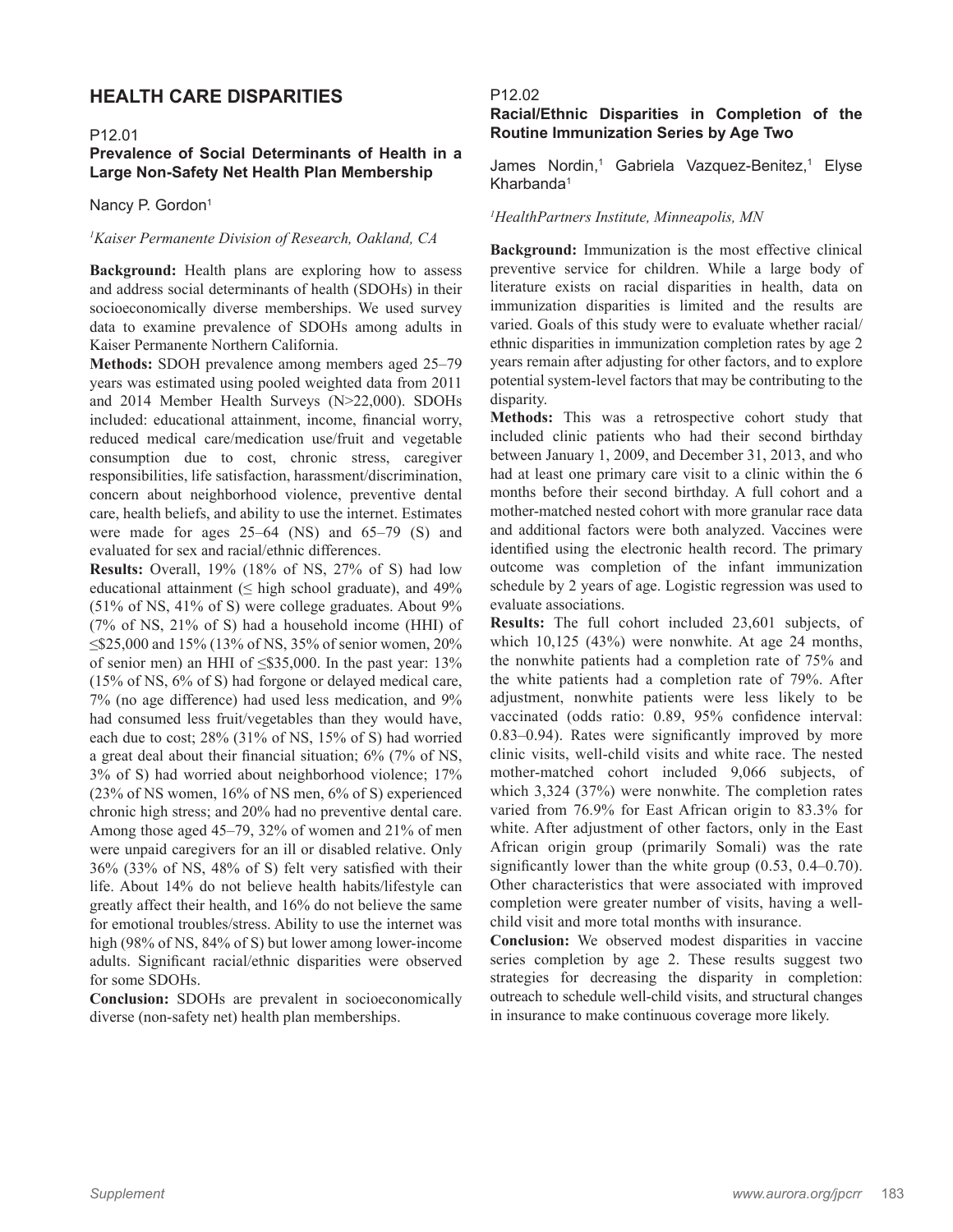# **INNOVATION DISSEMINATION AND IMPLEMENTATION**

#### P13.01

**Lessons Learned in Developing and Implementing the ED-PACT Tool: An Innovation Supporting Communication of Care Needs After Emergency Department Visits**

Kristina M. Cordasco,<sup>1</sup> Hemen N. Saifu,<sup>1</sup> Mana Khafaf,<sup>1</sup> Jonie J. Hsiao,<sup>1</sup> Brian J. Doyle,<sup>1</sup> David A. Ganz<sup>1</sup>

#### *1 VA Greater Los Angeles Healthcare System, Los Angeles, CA*

**Background:** Communication failures between providers represent a threat to patient safety. Despite the importance of timely receipt of recommended post-emergency department (ED) care, up to two-thirds of patients discharged from EDs do not receive recommended post-ED care. The ED-PACT tool uses the electronic health record to send messages from Veterans Health Administration ED providers to nurse care managers of patients' VA Patient-Aligned Care Team (PACT) when patients are discharged home from the ED with an urgent or specific follow-up need. We developed, piloted and formatively evaluated the spread of this tool at VA Greater Los Angeles Healthcare System (VAGLAHS).

**Methods:** Before implementation, we assessed readiness to participate in the innovation with leadership interviews and nurse care manager questionnaires. During deployment, we used audit and feedback to monitor adherence with correct use of the tool. We logged all user feedback, tracked all failures (ie, PACT nurse not acting on message) and their causes, and used run charts to assess for weekly variations in failures. We audited a random sample of 150 messages to capture types of care needs for which messages were sent. We interviewed leaders in three clinics about perceptions of usability and value, and implementation facilitators and barriers.

**Results:** Between November 1, 2015, and May 31, 2016, the ED-PACT tool was used to send 1,350 messages from the VAGLAHS ED to 35 PACT teamlets across 5 primary care clinics. Care needs included: symptom recheck (55%), care coordination (16%), wound care (5%), medication adjustment (5%), laboratory recheck (5%), radiology followup (3%), and blood pressure recheck (3%). On average, nurses successfully acted on 91% of messages (weekly range: 72%–100%). Reasons for failure included human error, staffing shortages and technical errors. Interviews with clinic leaders revealed that the ED-PACT tool is perceived to provide substantial benefit for coordinating post-ED care by effectively communicating with patients' PACT nurses. Leaders also reported nurse training and "buy-in" facilitated implementation, whereas insufficient staff posed a barrier.

**Conclusion:** The ED-PACT tool facilitates communication between providers during a vulnerable care transition. Deployment of similar tools should include attention to the organizational, human and technical factors revealed by our evaluation.

# P13.02

# **Two Models for Improving Colorectal Cancer Screening Rates in Health Plan Populations**

Jennifer Coury,<sup>1</sup> Jennifer Schneider,<sup>1</sup> Laura-Mae Baldwin,<sup>2</sup> Gloria Coronado,<sup>1</sup> Beverly Green,<sup>3</sup> Amanda Petrik,<sup>1</sup> Keshia Bigler,<sup>1</sup> Malaika Schwartz<sup>2</sup>

*1 Kaiser Permanente Center for Health Research, Portland, OR; 2 University of Washington, Seattle, WA; 3 Group Health Research Institute, Seattle, WA*

**Background:** Screening decreases colorectal cancer (CRC) incidence and mortality by 30%–60%; however, CRC screening rates remain low among minorities and low-income individuals. No available data shows the effectiveness of a direct-mail program initiated by health insurance plans that serve these populations. The BeneFIT study supports two health plans implementing a program that mails fecal immunochemical tests (FIT) to patients' homes.

**Methods:** We present the implementation models and decision factors about participating in BeneFIT. BeneFIT involves two health plans: one in a single state with  $\sim$ 250,000 enrollees, another in multiple states with several million enrollees. These health plans are using two distinct models to implement BeneFIT.

**Results:** One health plan is using a collaborative model. A vendor centrally mails the FIT kits and reminder letters; completed FITs are returned to the clinic, where labs are ordered. This model reduces staff burden while still enabling clinics to use their standard lab, follow-up and referral processes. Early implementation challenges have been logistical issues for smaller clinics, the need for lab vendors to provide free kits (claims pay for processing of completed FITs), and data issues with patient-clinic assignment lists. The other health plan is using a centralized model. A vendor orders and mails the FITs and conducts reminder calls; a central lab receives completed FITs and sends results to the vendor, which notifies the patient-assigned clinic. The plan uses its care coordinators to follow-up positive FITs. The model has economics of scale for administration and planbased follow-up of FIT results. Challenges to implementation have been incomplete prior CRC screening data and possible redundancy of screening. Baseline qualitative interviews with the health plans identified motivations to participate including increasing patient education, the possibility to improve screening rates and health outcomes, and the opportunity to translate a promising approach to an underserved population and formally evaluate the results. Factors that could affect future health plan decisions to maintain the direct mail approach include return rates, staff and resource requirements, and provider/patient satisfaction with the BeneFIT program.

**Conclusion:** Weighing the successes and challenges in these two plans will help decision makers choose between outreach strategies for CRC screening.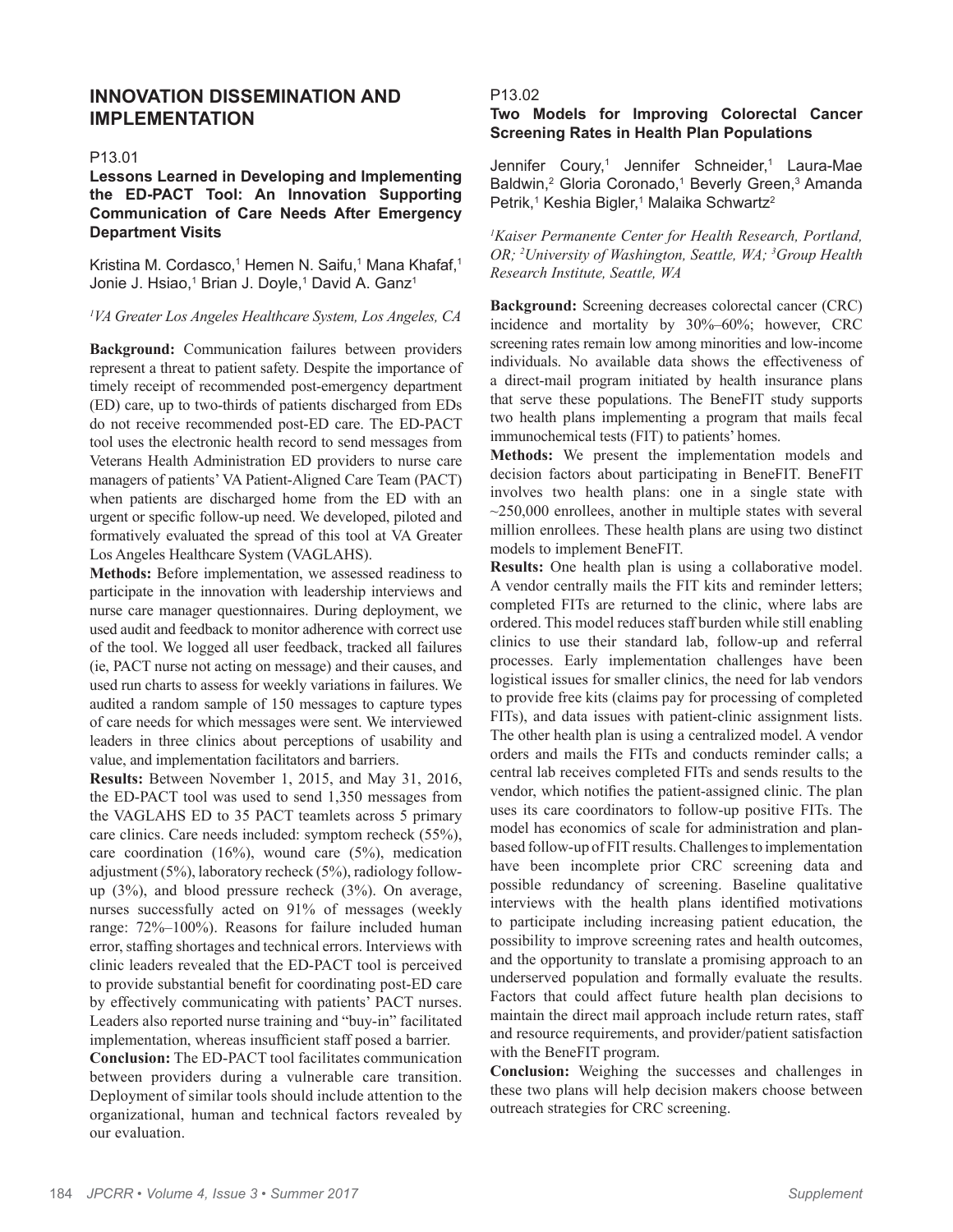# **Implementing a Program to Encourage Patients to Report Breakdowns in Care: Do We Really Want to Know?**

Kimberly Fisher,<sup>1</sup> Kelly Smith,<sup>2</sup> Thomas Gallagher,<sup>3</sup> Kathleen Mazor<sup>1</sup>

*1 Meyers Primary Care Institute / University of Massachusetts, Worcester, MA; 2 MedStar Health Research Institute, Hyattsville, MD; 3 University of Washington School of Medicine, Seattle, WA*

**Background:** Patients and family members have critical insights into care experiences, including information about adverse events. However, many patients are reluctant to speak up when they suspect a breakdown in communication or medical care. We therefore designed the We Want to Know (WWTK) program to encourage patients to speak up about concerns and to enable an effective response when they do. In preparation for widespread implementation of the program in a large health care system, we sought to identify the multilevel barriers and facilitators to full-scale implementation of the program.

**Methods:** We conducted semi-structured interviews with hospital leaders and unit leaders at two pilot hospitals, as well as system-level leaders. Interviews focused on: 1) perceived value and potential benefits of the program, 2) barriers to implementation, and 3) strategies for overcoming barriers and achieving systemwide implementation.

**Results:** Preliminary analysis of the interviews revealed facilitators and barriers unique to each stakeholder level with regards to implementation of the WWTK program. Unit and hospital leaders appreciated the value of a WWTK specialist who was not part of the care team to conduct active outreach with patients and assist with problem resolution, but were concerned about resource constraints and difficulties addressing problems in the absence of a WWTK specialist. Hospital leaders found the detailed and timely feedback elicited by the WWTK specialist to be useful, but raised concerns about overlap with similar activities to elicit patient perspectives. System leaders were supportive of the program and deemed it consistent with organizational values and goals, but reiterated resource constraints especially with regards to competing initiatives. Ultimately, system leaders identified an opportunity to integrate WWTK into a current, highpriority initiative that will be implemented throughout the system.

**Conclusion:** Efforts to achieve systemwide implementation of a program to encourage patients to speak up about breakdowns in care and respond to the concerns raised by patients will need to consider both the benefits and barriers noted by multiple levels of stakeholders. Integrating the program into an existing initiative may overcome a major barrier to systemwide implementation; additional efforts are needed to address unit- and hospital-level barriers.

#### P13.04

# **Implementation of a New Kiosk Technology for Blood Pressure Management in a Community-Based Primary Care Clinic**

Beverly Green,<sup>1</sup> Chai-Fung Chung,<sup>2</sup> Sean A. Munson,<sup>2</sup> Matthew J. Thompson,<sup>3</sup> Laura Mae Baldwin,<sup>3</sup> Jeffrey Kaplan,4 Randall Cline4

<sup>1</sup>Group Health Research Institute, Seattle, WA; <sup>2</sup>Department *of Human Centered Design and Engineering, University of Washington, Seattle, WA; 3 Department of Family Medicine, University of Washington, Seattle, WA; 4 Memorial Family of Services, Yakima, WA*

**Background:** Asking patients to measure their own vital signs using a self-service validated blood pressure (BP) kiosk in clinic has the potential to increase patient awareness of their BP control, and free up medical assistant time for other activities. We sought to evaluate BP kiosk acceptability, usability and impact on workflow of patient BP self-measurement in a primary care clinic waiting room. **Methods:** A primary care clinic in eastern Washington placed two validated BP kiosks in the waiting room. Patients were asked to take their own BP and print out the results at the start of their clinic visit. Mixed-method assessments included early (2-month) and later (8-month) qualitative and quantitative descriptive assessments of kiosk implementation via meetings with clinic leaders, focus groups with clinic staff and providers, observations of kiosk users and in-clinic surveys of adult kiosk users.

**Results:** Of the roughly 400 BPs/week on the kiosk, 34% were stage 1 hypertension and 13% stage 2 or higher. Patient surveys revealed that most patients were comfortable using the BP kiosk (82% at 2 months and 87% at 8 months), and most thought it was accurate or more accurate than medical assistant measurements (81% at both time points). Initial provider concerns included accuracy, but most were confident after a discussion with the study team and use. Patients and providers saw many benefits: easier BP rechecks at the same and follow-up visits, increased patient engagement and savings of medical assistant time (1 minute 30 seconds per visit) allowing them to do other tasks. The clinic addressed early concerns such as infection (sanitary wipes), instructions (simplification) and lack of personal touch (stationing a receptionist in the waiting room). Most patients (86%) were in favor of the clinic continuing to use the BP kiosks. Remaining challenges include kiosk privacy (possibly moving one kiosk to the examination room area) and accommodating differently sized and able patients.

**Conclusion:** Providers, staff and patients adapted to use of a self-service kiosk, providing opportunities for deploying saved medical assistant time for other patient-care activities. The clinic decided to keep the self-service BP kiosk after the pilot period.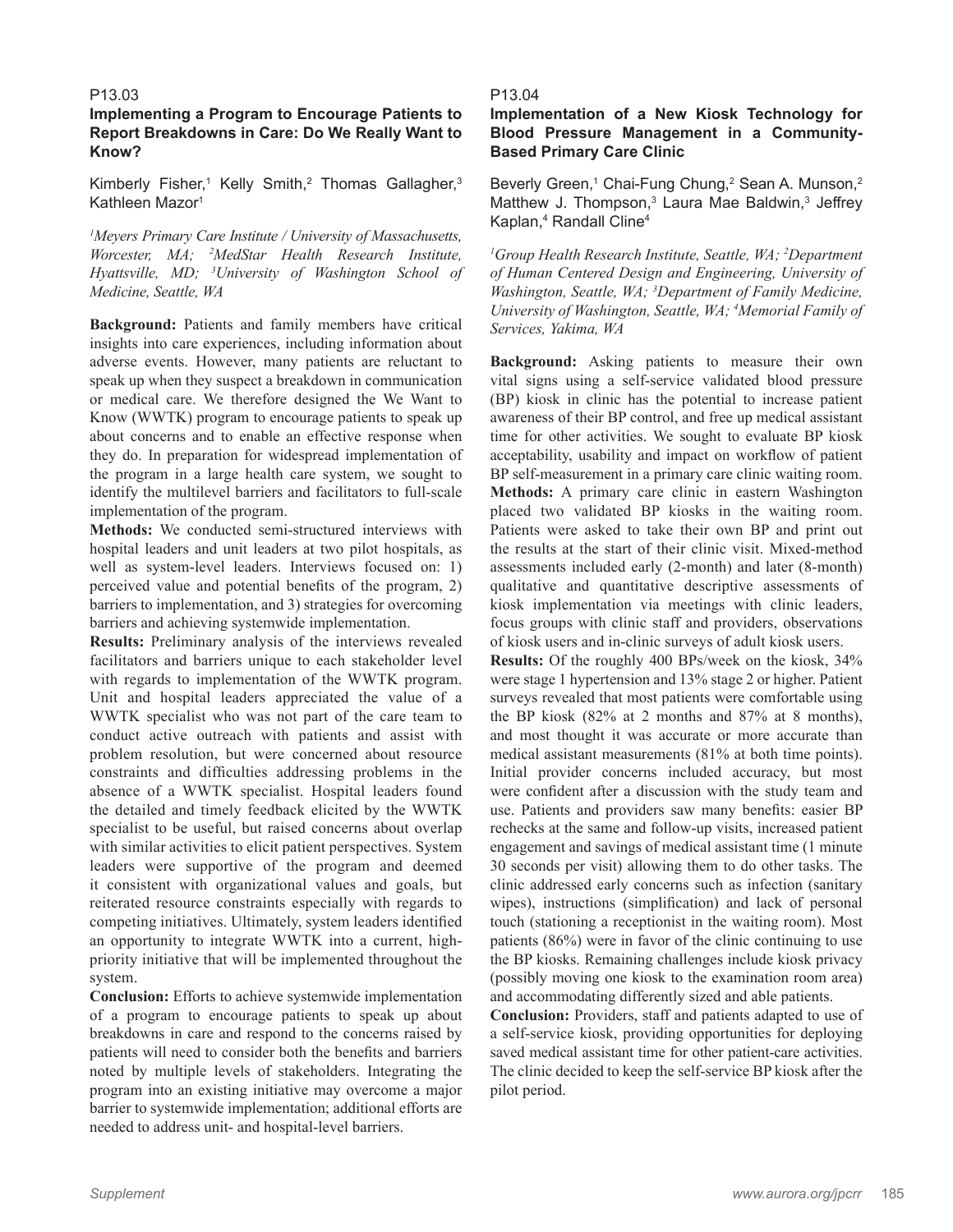# **Designing for Impact: Multidisciplinary Program to Identify Novel Interventions in Support of Recovery After Major Cancer Surgery**

Carmit McMullen,<sup>1</sup> Matthew Nielsen,<sup>2</sup> Alison Firemark,<sup>1</sup> Denise Nakatani,<sup>3</sup> Jean Tuthill,<sup>3</sup> Ruth McMyn,<sup>3</sup> Anobel Odisho,<sup>4</sup> Michael Meyers,<sup>2</sup> David Shibata,<sup>5</sup> Scott Gilbert<sup>6</sup>

*1 Kaiser Permanente Center for Health Research, Portland, OR; 2 University of North Carolina School of Medicine, Chapel Hill, NC; 3 Kaiser Permanente Northern California, Oakland, CA; 4 Department of Urology, University of Washington, Seattle, CA; 5 Department of Surgery, University of Tennessee Health Science Center, Memphis, TN; 6 Moffitt Cancer Center, Tampa, FL*

**Background:** Cancer surgery is complex and is associated with significant patient morbidity, yet few resources exist to prepare patients for the complications and challenges that may follow surgery. Bladder and colorectal cancer patients who receive urinary or intestinal diversions face numerous issues that predispose them to high rates of distress and complication. **Methods:** After preliminary ethnographic research to identify design challenges, we held a user-centered design (UCD) workshop as a step toward developing patient- and caregiver-centered interventions to support preparation for and recovery after complex cancer surgery. We used standard UCD methods and guiding principles during the workshop, focusing on innovative and broad-scope thinking. The workshop, held in late 2014, was attended by 3 colorectal/ oncologic surgeons, 3 urologic surgeons, 5 ostomy nurses, 4 patients and caregivers, and 3 experienced UCD facilitators. Concepts that emerged from brainstorming sessions were visually represented on storyboards and voted on by the group. Highly scored concepts were further developed in small-group prototyping sessions and then presented to the entire group for review. All materials created were collected, discussions were recorded, and data were later analyzed to identify opportunities for intervention.

**Results:** Analysis revealed that needed educational information and resources about the surgery and recovery are generally inadequate, and that design solutions should focus on the goal of enhancing appropriate self-care during the recovery period. Four opportunity areas toward this goal were identified: 1) developing multimedia patienteducation material available prior to surgery; 2) developing personalized discharge assessment and care plans; 3) creating a follow-up care tool that combines educational resources, self-management assistance and symptom monitoring capabilities; and 4) developing telehealth platforms to aid patients who cannot return to formal care settings easily.

**Conclusion:** Diverse stakeholders concluded that research and practice improvement should prioritize the development of education and communication pathways before surgery and postoperative communication interventions, all aimed at improving appropriate self-care during recovery.

#### P13.06

# **Fidelity Evaluation of the Cardiometabolic Solution, CM-SHARE: Usage and User Acceptance**

Ridhima Nerlekar,<sup>1</sup> Jake Reimer,<sup>1</sup> Hannah Husby,<sup>1</sup> Alice Pressman,<sup>1</sup> J.B. Jones<sup>1</sup>

#### *1 Sutter Health, Walnut Creek, CA*

**Background:** For implementation of an optional-use population health management tool for providers, several factors affect adoption and contribute to continued use. We evaluated providers' fidelity to such a tool in a cohort of primary care patients with cardiometabolic (CM) conditions (diabetes, hypertension, dyslipidemia).

**Methods:** We implemented a CM eHealth management tool (CM-SHARE) at two primary care clinics in a large health care system in Northern California. The tool was designed to improve visit preparation and patient engagement. Quantitative data were procured from electronic health records (EHR) and from the app. Qualitative data were obtained from user-feedback interviews. CM patient encounters were matched to CM-SHARE launches, and practice characteristics were recorded for each clinician.

**Results:** Out of 6,184 scheduled encounters in the study period, 4,952 (80%) were made by CM patients, for whom CM-SHARE was launched 26% of the time. Of the CM patients with encounters, 692 (14%) had a CM condition as the primary diagnosis for the visit. Usage for this group was higher (42%). Launch rates varied by practice type: scribe model (team-based) had 57% usage; traditional model (providers working alone) had 21% usage. Usage dropped significantly from early morning to pre-lunch  $(30\%$  to  $22\%$ , P<0.01) and from midafternoon to evening (28% to 20%, P<0.01). Providers reported using CM-SHARE for patients with: CM history, borderline lab values, weight issues, and multiple medications or labs. Other reported factors affecting usage included: lack of reminders to launch, inability to place orders or write notes, and toggling between the EHR and CM-SHARE on one screen. Providers used graphs (42%), trends (11%) and progress notes (8%) for patient education.

**Conclusion:** CM-SHARE was launched a quarter of the time for CM patients and more than 40% of the time for CM-specific visits. Providers working alone were less likely to use CM-SHARE. Providers appear to fall behind on their schedule and "catch up" during the lunch break. Providers reported spending less time navigating the EHR for graphs. Simple visuals improved patient understanding and patient-provider conversation. Overall, providers were engaged in the process and enthusiastic about future releases.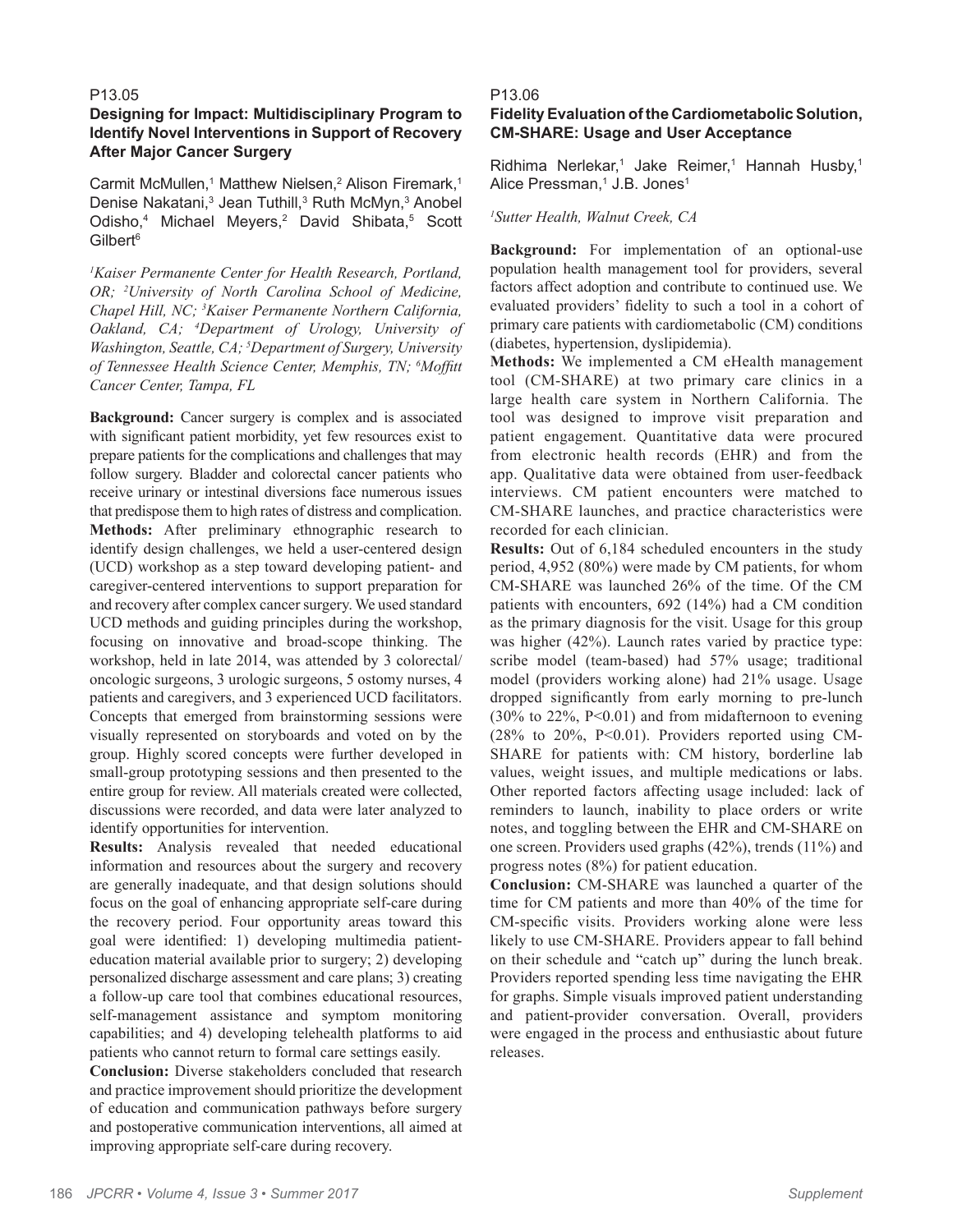# **Building a Learning Health Care Organization: External Facilitation Tailors Support to the Learning Capacity of Primary Care Settings**

Michael Parchman,<sup>1</sup> Clarissa Hsu,<sup>1</sup> L.J. Fagnan,<sup>2</sup> Nicole van Borkulo,<sup>1</sup> Leah Tuzzio<sup>1</sup>

# <sup>1</sup>Group Health Research Institute, Seattle, WA; <sup>2</sup>Oregon *Health Science University, Portland, OR*

**Background:** Organizational theory describes facilitation as an absorptive capacity meta-routine that enhances an organization's ability to acquire and apply new knowledge to improve performance. Tailoring of the facilitation to the individual practice setting has been hypothesized as one mechanism that explains its effectiveness. Herein we describe tailoring of conversations by facilitators to the absorptive capacity of primary care practices for the purpose of expanding their quality improvement (QI) ability.

**Methods:** The Healthy Hearts Northwest study is testing strategies to build QI ability within 203 independent smaller primary care practices across Washington, Oregon and Idaho. Practice facilitators conduct quarterly in-person visits and monthly phone calls in between visits. During the initial visit, the facilitator meets with the practice team to develop consensus responses to 20 questions about QI capacity in 7 domains: embedding clinical evidence, using data, establishing a QI process, population management, defining team roles, self-management support, and community resources. Facilitators document the number and type of topics discussed after each contact with the practice. We examined the association between QICA results and the number and type of topics discussed. We also drew on notes generated by the facilitators after every encounter with a practice and focus group data from facilitators.

**Results:** The mean QICA score was 6.52 (standard deviation [SD]: 1.45, range: 3.3–10.8). Total topics discussed ranged from 0 to 26 with a mean of 5.39 (SD: 5.08) Total QICA score was correlated with number of topics discussed (P<0.01). The number of health information technology topics discussed correlated with practice capacity to use data; the number of QI topics discussed correlated with capacity regarding team roles and functions. Comments from facilitators suggest that the QICA discussion was valuable by providing consensus on current state of QI within the practice, prioritizing next steps to build QI capacity, creating buy-in among team members and developing a common vision.

**Conclusion:** External facilitators tailor their level of effort and the content discussed with individual practices to their current level of absorptive/learning capacity. Tailoring support explains how external facilitation can build learning capacity for improvement within a health care organization.

## P13.08

# **Improving Reliability of Scheduling Post-Acute Follow-Up Care, Implementing One Element of Project RED**

Alice Pressman,<sup>1</sup> J.B. Jones,<sup>1</sup> Mani Aravind<sup>2</sup>

*1 Research, Development and Dissemination, Sutter Health, Walnut Creek, CA; 2 California Pacific Medical Center, Sutter Health, San Francisco, CA*

**Background:** *The New England Journal of Medicine* reports that 1 in 5 discharged Medicare patients is readmitted to a hospital within 30 days. Readmissions are costly to hospitals and are a major disruption to a patient's life, creating financial and emotional strain. Project Re-Engineered Discharge (RED), a nationally recognized program to reduce preventable hospital readmissions, was implemented at Sutter Health's California Pacific Medical Center (CPMC) beginning in late 2013. The most challenging of the 12 components of the intervention is the coordination and timely completion of follow-up care with a primary care physician after hospital discharge.

**Methods:** To ensure that each patient going home from the hospital would have a post-acute care appointment scheduled, we developed Discharge Planner, a web-based software application to support the required multistep, multidisciplinary workflow. We then piloted the tool in a single unit at CPMC. We measured fidelity by monitoring whether case managers were launching the application and recorded the proportion of patients with appointments scheduled at the time of discharge. We used patient electronic health records to measure the proportion of patients who attended follow-up appointments postdischarge. Finally, we used provider surveys to determine user acceptability.

**Results:** The app was opened an average of 40 times/day for a single hospital unit during business hours and <5 times/day on weekends. Follow-up appointment scheduling increased from  $\leq$ 20% during the 4 months "pre-go-live" to  $\geq$ 50% during the 5-month "post-go-live" period. Only 20%–30% of patients kept their scheduled appointments throughout the study period, with no change during the "post-go-live" period. User acceptance scores were highly favorable (on a scale from 1 to 100, average scores were 73 overall and 87 among those case managers who rely most heavily on the application).

**Conclusion:** The application was highly successful at accomplishing its primary goal, scheduling follow-up appointments, and it has been accepted into the workflow. However, patients still do not appear to be keeping their follow-up appointments. Our next step is to uncover strategies to better measure kept appointments and to identify factors that prevent patients from keeping their appointments.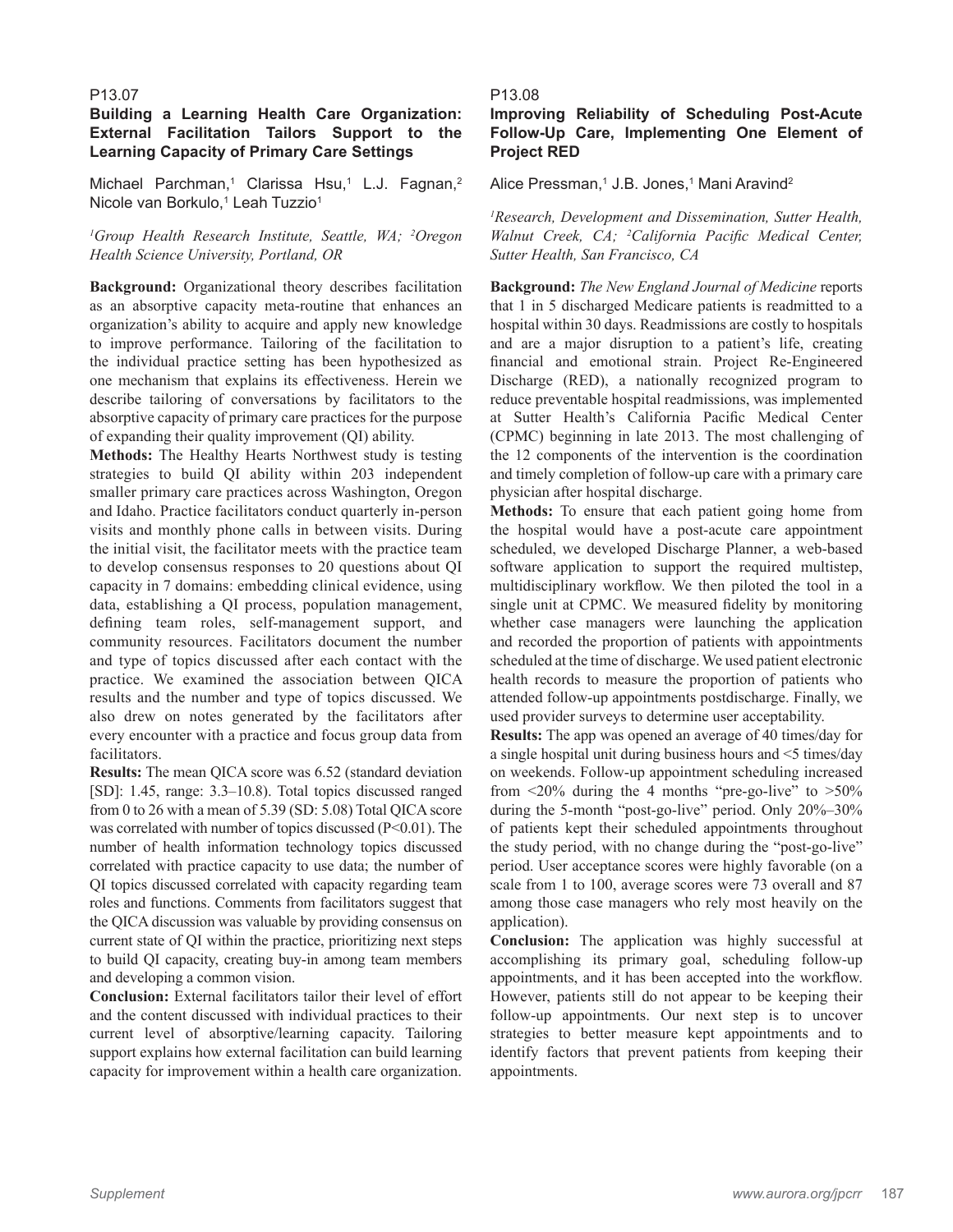# **Geisinger's Use of Clinical CarePaths: Impact of a Psoriasis CarePath on Process, Clinical, and Economic Outcomes**

Rebecca Pulk,<sup>1</sup> Laney Jones,<sup>1</sup> Joseph Chronowski,<sup>2</sup> Howard Pride,<sup>3</sup> Eric Wright,<sup>1</sup> Michael Evans<sup>1</sup>

*1 Center for Pharmacy Innovation and Outcomes, Geisinger Health System, Danville, PA; 2 Geisinger Institute for Advanced Application, Danville, PA; 3 Geisinger Dermatology, Danville, PA*

**Background:** CarePaths are evidence-based integrative care processes that seek to treat patients with complex diseases in a standardized manner. Herein we describe the development and implementation of the CarePath for psoriasis and present preliminary economic and clinical outcomes of this streamlined process.

**Methods:** The CarePath for psoriasis was developed through a five-step process involving population identification, care algorithm development (synchronized to coverage determinations), IT development, patientfamily engagement, and outcome monitoring utilizing input from our integrative delivery network of patients, providers and payers. Over the course of 12 months, the multidisciplinary team developed standardized data elements within the electronic health record (Epic) and a psoriasis-specific performance dashboard to ensure consistent population targeting, outcome monitoring and provider compliance tracking. Monitoring within the build allows for evaluations of the adoption of the CarePath including: body surface area tracking and completion, inclusion of psoriasis on the patient's problem list, utilization of nonpharmacological options (eg, light therapy), and drug therapies used. A simple cost-avoidance model of selecting light therapy over alternative biologic therapy was employed to calculate savings.

**Results:** Adoption of the psoriasis CarePath has steadily increased since its launch in July 2015. Inclusion of psoriasis in the problem list of affected patients steadily increased in the 12 months post-CarePath launch. Tracking of body surface area measurements increased from 41.7% to 76.3% over the same time period. A total of 72 patients initiated light therapy since CarePath implementation, 61 of whom were biologic candidates and 11 who switched from biologics. With an estimated 6-year single patient cost of \$2,200 for one ultraviolet light or \$294,000 for formulary biologic alternatives, the psoriasis CarePath is estimated to save the health system \$21,009,600 (\$3,501,600/year).

**Conclusion:** Through the psoriasis CarePath, we have been able to standardize the care of patients across Geisinger Health System by providing patient-focused, evidence-based care at substantial cost savings. Lessons gleaned through the early success of the psoriasis CarePath are being applied to CarePath construction for rheumatoid arthritis, heart failure, pulmonary hypertension and other diseases.

#### P13.10

# **Using Novel Multimodal Reminders for a Direct-Mail Fecal Testing Program: Findings From STOP CRC**

Jennifer Rivelli,<sup>1</sup> Gloria Coronado,<sup>1</sup> Amanda Petrik,<sup>1</sup> Sara Barker,<sup>2</sup> Emily Topalanchik,<sup>2</sup> Erin Keast,<sup>1</sup> Keshia Bigler,<sup>1</sup> Ricardo Jimenez<sup>2</sup>

*1 Kaiser Permanente Center for Health Research, Portland, OR; 2 Sea Mar Community Health Centers, Seattle, WA*

**Background:** Evidence shows that reminders can improve rates of patient adherence to completion of cancer screening tests. Less is known about the efficacy of reminders in relation to direct-mail fecal testing programs. As part of the Strategies and Opportunities to STOP Colon Cancer in Priority Populations (STOP CRC) study, we sought to compare the effectiveness of multimodal reminders for a direct-mail fecal testing program.

**Methods:** We tested screening reminders in four clinics at Sea Mar, a community health center in Washington State. Adults aged 50–75 years who had a primary care visit in the previous year and were not up to date with colorectal cancer screening received an informational letter and fecal immunochemical test (FIT) kit by mail. Patients who did not return their FIT kits within 3 weeks were sent a message through the patient portal or randomized to receive: 1) a reminder letter; 2) three automated phone calls; 3) three text messages; 4) a live phone call; 5) a text message and a live phone call; 6) a reminder letter and a live phone call; or 7) an automated and live phone call. We recorded rates of screening completion and rates of patients reached by reminder.

**Results:** On initial data analysis, reach among combined strategies was highest for automated and live phone call (27%). For single-modal reminder strategies, reach was highest for live phone call (30%) and lowest for text message (13%). We are currently receiving data on the last clinics. Final results will be presented in the poster.

**Conclusion:** To date, in the federally qualified health center setting, automated and live phone call reminders to a directmail fecal testing program substantially increase colorectal cancer screening rates.

# **MENTAL HEALTH, ALCOHOL AND SUBSTANCE USE/ABUSE**

# P14.01

# **Using Natural Language Processing to Enable Quality Improvement and Future Research for Patients at Risk of Suicide**

Jennifer M. Boggs,<sup>1</sup> J. David Powers,<sup>1</sup> LeeAnn M. Rohm,1 Steve Hochberg,1 Arne Beck1

*1 Institute for Health Research, Kaiser Permanente Colorado, Denver, CO*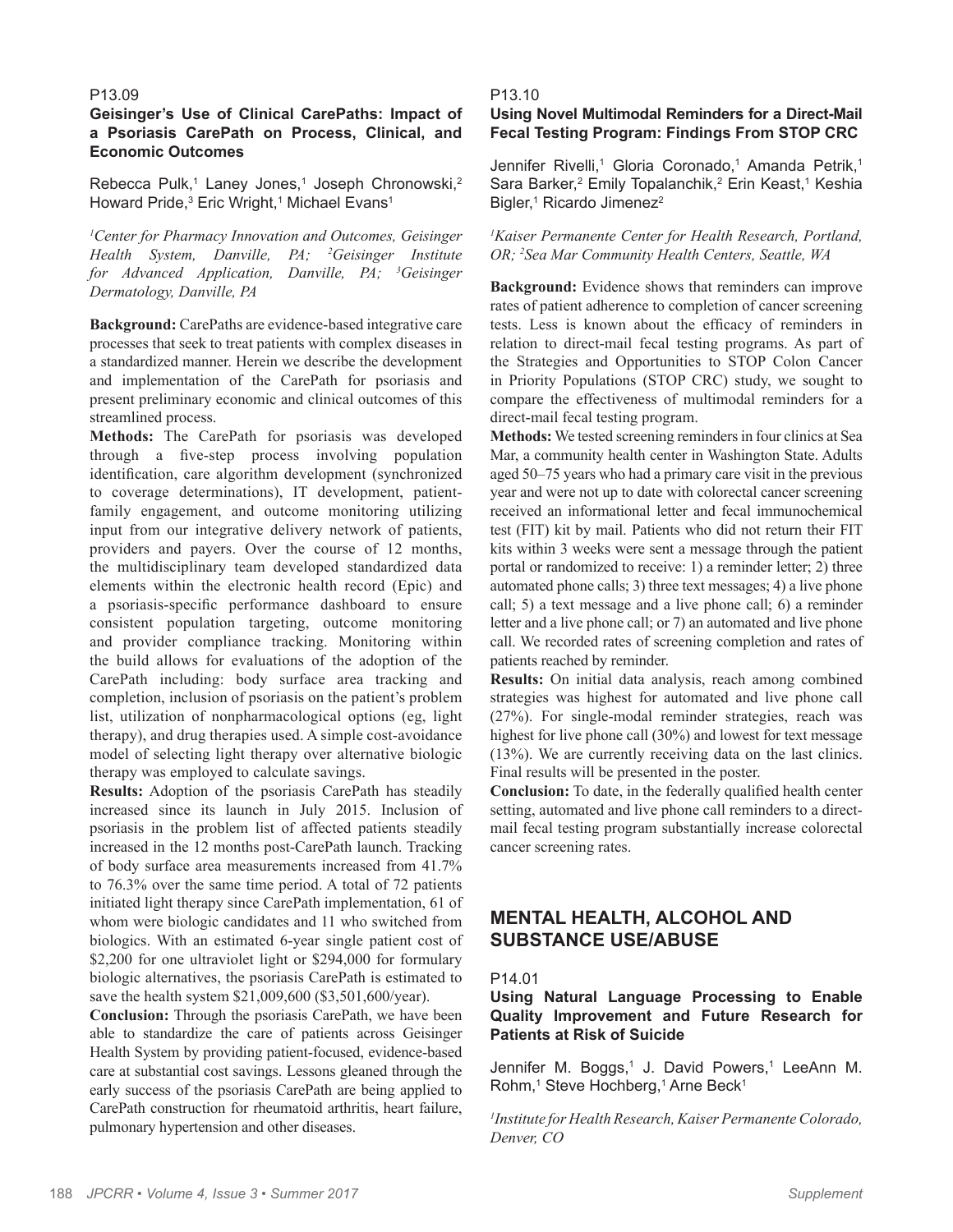**Background:** Policy research demonstrates that lethal means restriction is an effective strategy for preventing suicide. This evidence has informed national suicide prevention recommendations for medical/behavioral providers to assess patient access to lethal means. The clinical uptake and effectiveness of this practice is unknown. Behavioral health providers document means assessment and restriction counseling in progress notes, but not in structured form for easy extraction. We developed a natural language processing (NLP) query to identify lethal means assessment and restriction counseling within semi-structured clinical notes. **Methods:** A total cohort of 11,259 adult Kaiser Permanente Colorado patients who had either a suicide attempt or positive suicide item on the Patient Health Questionnaire (PHQ-9) depression measure from 2010 to 2015 was queried. To identify key terms for the NLP query, we used manual chart review and text mining. All encounters for 1 month following index event (attempt or ideation) were reviewed for 100 patients. Using manual chart review as the gold standard, supervised text mining identified terminology indicating evidence of means documentation. Text mining, clinical consultation and chart review results informed query criteria that were implemented using open source NLTK Python package for NLP. The query was tested and modified throughout three iterations. Negative/ positive hits were analyzed on stratified random samples of 40 charts/round. The final query was validated using manual review on a hold-out sample of 200 charts.

**Results:** We will present a description of the final query, including terms/phrases used, qualifiers, stop words and synonyms. Sensitivity, specificity and positive/negative predictive values for assessment of lethal means and means restriction counseling will be reported on the development and hold-out samples from the final query.

**Conclusion:** The query will allow us to identify the proportion of high-risk patients who receive recommended assessment of lethal means following suicide attempts/ ideation. This query could be used for operational quality improvement or to inform future research on the effectiveness of lethal means assessment/counseling to restrict means in preventing suicide outcomes. Detailed specifications on the methods used to create this NLP query will be made available as a resource for other systems.

#### P14.02

# **Alcohol Misuse Among Formerly Deployed U.S. Service Members Seen in Non-VA Facilities: Results From the Veterans' Cohort Study**

Joseph Boscarino,<sup>1</sup> Stuart Hoffman,<sup>1</sup> Thomas Urosevich,<sup>1</sup> H. Lester Kirchner,<sup>1</sup> Johanna Hyacinthe,<sup>1</sup> Richard Adams,<sup>2</sup> Charles Figley<sup>3</sup>

*1 Geisinger Health System, Danville, PA; 2 Kent State University, Kent, OH; 3 Tulane University, New Orleans, LA*

**Background:** Since reports suggest that alcohol misuse is a health problem among U.S. military personnel, our objective was to assess the prevalence of alcohol-use disorders among formerly deployed service members seen at non-VA health care facilities. Because research also suggested higher alcohol abuse among Vietnam veterans, our hypothesis was that Vietnam veterans would have a higher prevalence of alcohol misuse than deployed veterans from the other service eras.

**Methods:** We surveyed a random sample of veterans who were patients in a large non-VA multihospital system located in central and northeastern Pennsylvania to assess their mental health and substance use. The study included veterans from four service eras: Vietnam, Gulf War, Global War on Terror, and other veterans.

**Results:** Of 1,289 veterans surveyed (response rate: ~60%), 53.6% were from the Vietnam era, 95.0% were male, 54.5% were 65+ years old, 95.7% were white race, and 26.9% were recent National Guard or Reserve veterans. Based on the AUDIT-C and CAGE instruments, the prevalence of alcohol misuse was 27.3% and 14.1%, respectively, compared to only 8.7% for current posttraumatic stress disorder and 8.8% for current depression. Altogether, 25.8% reported using alcohol to cope postdeployment, and 21.0% reported heavy drinking in the past year. Bivariate analyses indicated that alcohol misuse was more common among those who were older, Vietnam veterans, higher-income veterans, and those who had a history of cigarette smoking (P<0.05 for all). However, multivariable analyses that adjusted for gender, education, combat exposure, life stressors and social support found no significant differences for alcohol misuse or abuse by the different veteran groups. The best predictors of current alcohol misuse on multivariable analyses were having used alcohol to cope postdeployment (odds ratio: 2.99, P<0.001) and younger age (odds ratio: 0.97, P<0.001). **Conclusion:** Our analyses suggest that while deployed Vietnam service members had a higher prevalence of alcohol misuse, when the data were adjusted for demographic factors and potential confounders, there were no significant differences between the veteran groups. Further research that examines the high prevalence of alcohol misuse among veterans and the adverse impact of using of alcohol to cope postdeployment is planned.

# P14.03

**Differences in Adult PHQ9 Administration at KP Northwest by Demographic and Census Factors**

Phillip Crawford,<sup>1</sup> Frances Lynch,<sup>1</sup> Greg Clarke,<sup>1</sup> Greg Simon<sup>2</sup>

*1 Kaiser Permanente Center for Health Research, Portland, OR; 2 Group Health Research Institute, Seattle, WA*

**Background:** The Patient Health Questionnaire (PHQ-9) is a depression screener that scores each of the nine DSM-IV depression criteria from the original PRIME-MD. With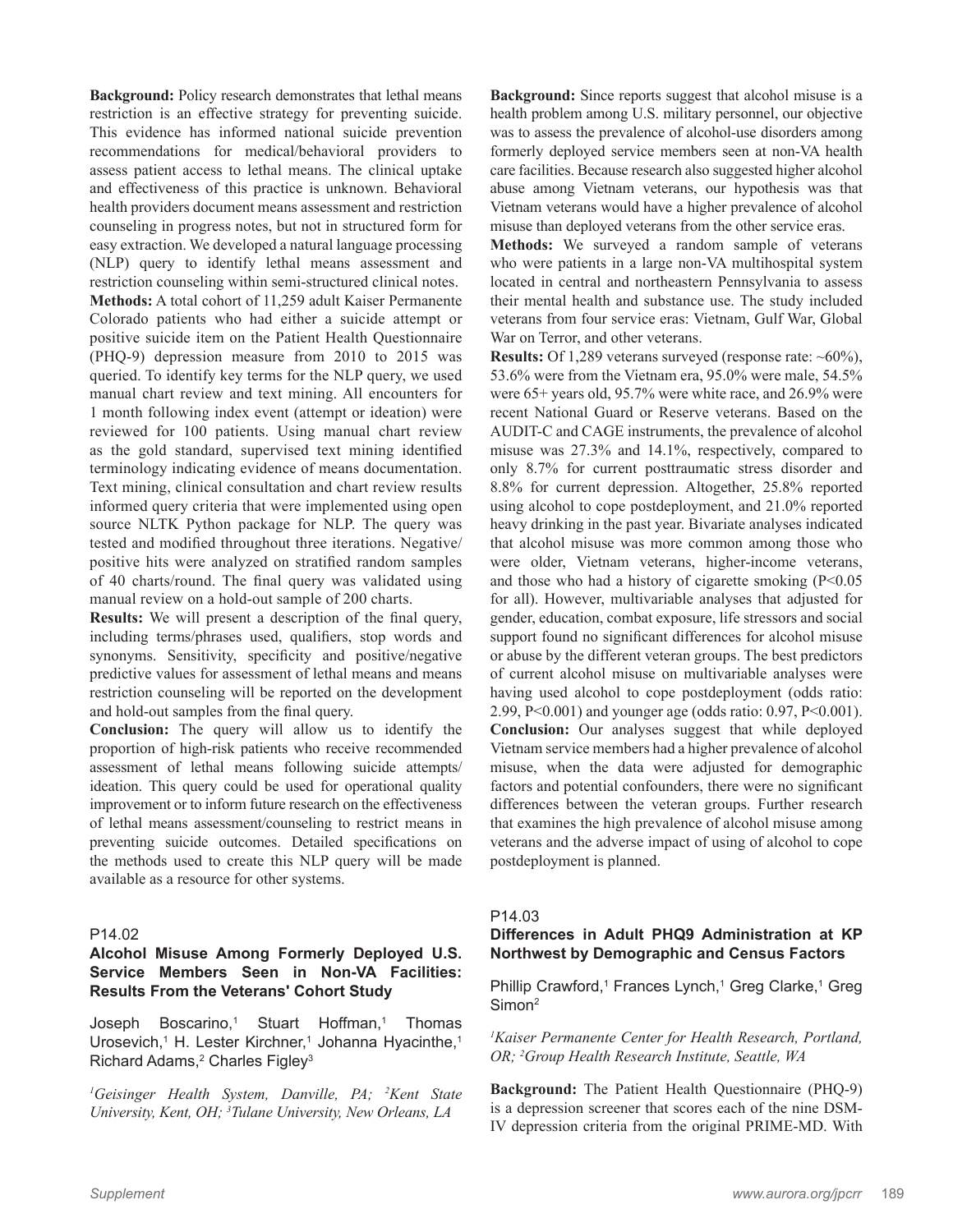the increased administration and electronic capture of data from the PHQ-9 instrument, it has added research value to its existing usefulness as a clinical evaluation tool. Recent inclusion in Health Care Systems Research Network's virtual data warehouse (VDW) means that researchers can look at PHQ-9 data in the context of other important patient health and demographic factors.

**Methods:** We interrogated the Kaiser Permanente Northwest (KPNW) VDW for demographic, diagnosis, enrollment, and PHQ-9 and U.S. Census data for the years 2014–2015. Age, gender and race/ethnicity were combined with Census education and income, PHQ-9 dates and ICD-9/10 depression diagnoses. Within the sampling frame of all adults aged 18–90 years with any KPNW enrollment in 2014 and 2015, we compared four groups: among patients with a PHQ-9 screening over the study years, those (a) with, and (b) without one or more clinical depression diagnoses; and among patients without a PHQ-9 screening, those (c) with, and (d) without one or more depression diagnoses.

**Results:** Patients completing the PHQ-9 differed in several ways from adults who did not complete the PHQ-9. The PHQ-9 group was older (mean age: 49.7 vs 45.9 years) and more often female (64.6% vs 49.4%) and non-Hispanic white  $(82.1\% \text{ vs } 66.7\%)$ . A notably lower percentage of PHQ-9 screened patients were non-Hispanic Asian (2.4% vs 4.7% with no screening). As expected, the PHQ-9 group was demographically similar to the group with the depression diagnoses, with some minor differences on gender. Patients with a depression diagnosis and a PHQ-9 administration were slightly more often female compared to those without a PHQ-9 (69.9% vs 66.9%). Census comparisons indicate that patients with a depression diagnosis and a PHQ-9 lived in areas with slightly lower educational attainment versus patients with a depression diagnosis only (28% of adults in their Census area had a bachelor's degree vs 31% without, respectively). No differences were observed on income.

**Conclusion:** The PHQ-9 is differentially administered among adult patients at KPNW. But the administration does follow the demographic spectrum of depression.

#### P14.04

# **Opioid Prescribing During Pregnancy: Eight-Year Secular Trends at HealthPartners Medical Group**

Thomas E. Elliott,<sup>1</sup> Caitlin K. Frail,<sup>2</sup> Pamala A. Pawloski,<sup>1</sup> Avis J. Thomas,<sup>1</sup> Ann M. Werner,<sup>1</sup> Rebecca C. Rossom<sup>1</sup>

*1 HealthPartners Institute, Bloomington, MN; 2 College of Pharmacy, University of Minnesota, Minneapolis, MN*

**Background:** Nationally, opioid prescribing for chronic noncancer pain has increased significantly over the last 20 years. Recently published evidence suggests that 20% to 40% of women received opioid prescriptions of varying doses and durations during pregnancy, which may cause increased risks of harm to mother and fetus. The purpose of this retrospective observational study was to determine the prevalence of opioid prescribing 3 months before pregnancy, each trimester of pregnancy and 3 months postpartum, as well as the secular utilization trend over an 8-year period, among member-patients at HealthPartners Medical Group (HPMG).

**Methods:** All pregnant member-patients of HPMG who delivered a live birth from 2006 to 2014 and had continuous pharmacy benefits beginning 3 months prior to their estimated pregnancy start through 3 months postpartum were included. Demographic, clinical, pharmaceutical and provider variables of interest were identified and described. Significant opioid prescribing during pregnancy was defined as more than 5 days' supply prescribed in any 3-month period, excluding the 2-week postpartum period. Time trends for 2006–2014 were examined using linear regression.

**Results:** Of 11,565 pregnancies during the study period, significant opioid prescribing during 3 months before pregnancy, pregnancy or 3 months postpartum were observed in 862 (7.5%) pregnancies (816 unique women). A total of 454 (3.9%) pregnant women received significant opioid prescriptions during one or more trimesters of their pregnancy. From 2006 to 2014, the rate of significant opioid prescribing during each trimester of pregnancy and 3 months before and after pregnancy decreased -0.2% per year.

**Conclusion:** Significant opioid prescribing during the three trimesters of pregnancy as well as 3 months before and after pregnancy for member-patients of HPMG was significantly lower than reported studies from other populations and locations across the United States over the last 15 years. Furthermore, significant opioid prescribing was trending downward slightly over time, rather than rising as reported elsewhere. Explanatory factors for these findings should be explored.

# P14.05

# **Defining Depression Cohorts Using the Electronic Health Record: ICD-9 Codes Versus Medication Orders**

Wendy Marie Ingram,<sup>1</sup> Sharon Larson<sup>1</sup>

# *1 Geisinger Health System, Danville, PA*

**Background:** Electronic health records (EHR) allow health care researchers to conduct unprecedented largescale studies on diseases, treatments and health care system utilization. EHR studies are limited by the quality of the data set available. Careful consideration must be given to how to define patient cohorts. One approach aimed at limiting the number of nonclinically relevant patients included in a cohort is rigid inclusion criteria. With rigid inclusion criteria, however, we run the risk of excluding those with clinical features who are receiving treatment but do not meet these criteria. They may not meet these criteria due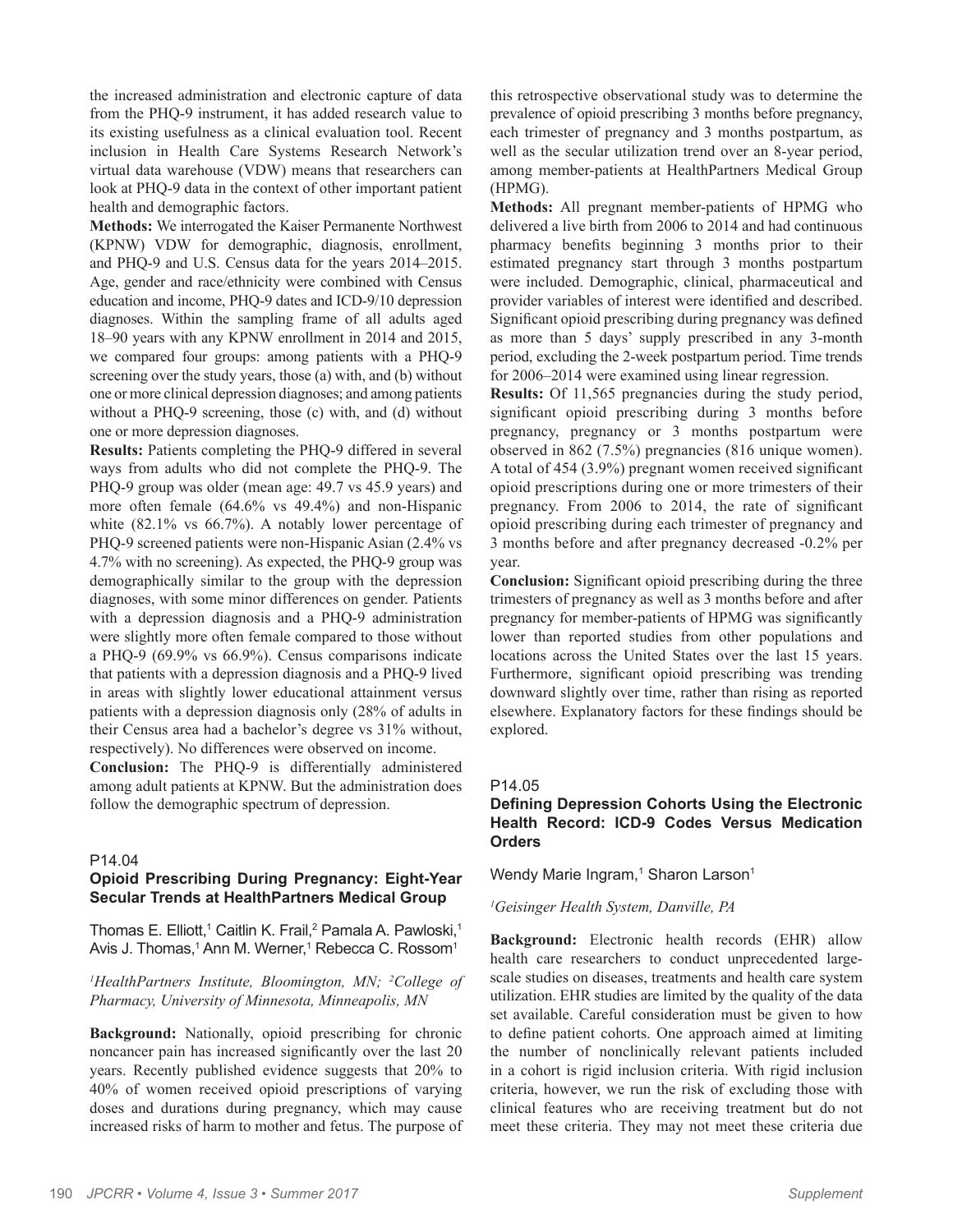to patient or provider bias against including certain features like ICD-9 codes in their health record, or perhaps there are administrative data sequestration protocols inherent in the system, barring researcher access to pertinent patient information. This may be the case with certain psychiatric conditions.

**Methods:** We have compared two methods of defining a cohort of depressed patients using information in the EHR.

**Results:** We show that either using ICD-9 codes for depression or medication orders for antidepressants results in exclusion of potentially clinically relevant patients in both cases. We also show that both of these methods result in cohorts with highly correlated clinical features such as emergency department usage and primary discharge diagnosis codes, outpatient clinic visitation frequency and inpatient discharge diagnosis codes.

**Conclusion:** For the case of defining a cohort to study depression, less rigid electronic phenotypes may better capture patients who are receiving some sort of treatment for depression.

#### P14.06

# **Treating Behavioral Health Conditions: What Worries Pediatric Residents?**

Ilene Ladd,<sup>1</sup> Paul Kettlewell,<sup>1</sup> Jeffrey Shahidullah,<sup>2</sup> Kathy Dehart,<sup>1</sup> Tyler Bogaczyck,<sup>1</sup> Sharon Larson<sup>1</sup>

#### *1 Geisinger Health System, Danville, PA; 2 Rutgers University, New Brunswick, NJ*

**Background:** Changes in the delivery of health care have increased attention to behavioral health care. Particularly, there is an emphasis on improving the delivery of behavioral health care through integrated care delivery systems. Unfortunately, many medical students emerge from their medical school experience with little more than a brief exposure, often a 1-month rotation, in a psychiatric setting. As residents arrive for their first and subsequent years of training, formal exposure to behavioral training often does not occur. Pediatric residents frequently begin their residency in "continuity clinic," where they are providing primary behavioral care to children, adolescents and their parents. This care often involves providing guidance about behavioral health issues. Residents are often "flying by the seat of their pants" in this particular care area because there has not been formal training. This study represents a qualitative study of Year 1 residents early in their first year of residency and as they transition into Year 2 of their pediatric residency. It is intended to document their concerns, knowledge and attitudes about providing behavioral health care. Residents will be followed in this project for 3 years as a program of formal didactic education. Integration of clinical psychologists, curbside consults and shared visits is implemented to address gaps in behavioral health experience and knowledge.

**Methods:** Residents participated in focus groups during years 1 and 2 of their residency. Discussion focused on knowledge gaps, concerns and successes in delivery of behavioral health care within their general pediatric practice.

**Results:** Several key themes emerged including time management, struggles with establishing rapport with patients, knowing referral sources and protocols, comfort level diagnosing but not knowing how to treat a variety of conditions, difficulties in establishing communication and relationships with adults and dysfunctional families, making mistakes that result in children dying, and the relative importance of behavioral health.

**Conclusion:** Changes in residency training to improve skills in behavioral health treatment may be warranted.

#### P14.07

# **Population-Based Outreach Versus Usual Care to Prevent Suicide Attempt: Study Protocol for a Randomized Clinical Trial**

Rebecca C. Rossom,<sup>1</sup> Greg Simon,<sup>2</sup> Arne Beck,<sup>3</sup> Julie Richards,<sup>2</sup> Beth Kirlin,<sup>2</sup> Deborah King,<sup>2</sup> Lisa Shulman,<sup>2</sup> Evette Ludman,<sup>2</sup> Rob Penfold,<sup>2</sup> Susan Shortreed,<sup>2</sup> Ursula Whiteside2

*1 HealthPartners Institute, Minneapolis, MN; 2 Group Health Research Institute, Seattle, WA; 3 Kaiser Permanente Colorado, Denver, CO*

**Background:** Suicide is the 10th leading cause of death. PHQ-9 item #9 (which asks about suicidal thoughts) identifies those at risk of suicide attempt/death. Patients with scores of 2 or 3 on item #9 show a sustained increase in risk, with a cumulative hazard near 4% over 12 months. **Methods:** Outpatients who score a 2 or 3 on item #9 of the PHQ-9 are identified using electronic health record (EHR) data at three Mental Health Research Network sites: Group Health Cooperative, HealthPartners and Kaiser Permanente Colorado. Using a modified Zelen design, patients are automatically assigned 1:1:1 to continue in usual care (ie, no contact) or to be offered one of two populationbased prevention programs meant to supplement usual care: 1) Care Management (systematic outreach to assess risk, EHR-based tools for risk-based pathways, and care management to facilitate and monitor recommended follow-up care); or 2) Skills Training (interactive online training in dialectical behavioral therapy skills supported by reminder and reinforcement messages). Randomization automatically occurs within each site's sampling computer program, stratified by item #9 score. A computer-generated concealed allocation table provides randomly generated assignments in block sizes of either 6 or 9. The multisite interventions are embedded in the EHR. Online patientprovider secure messaging via the EHR patient portal is used for patient invitation and outreach as well as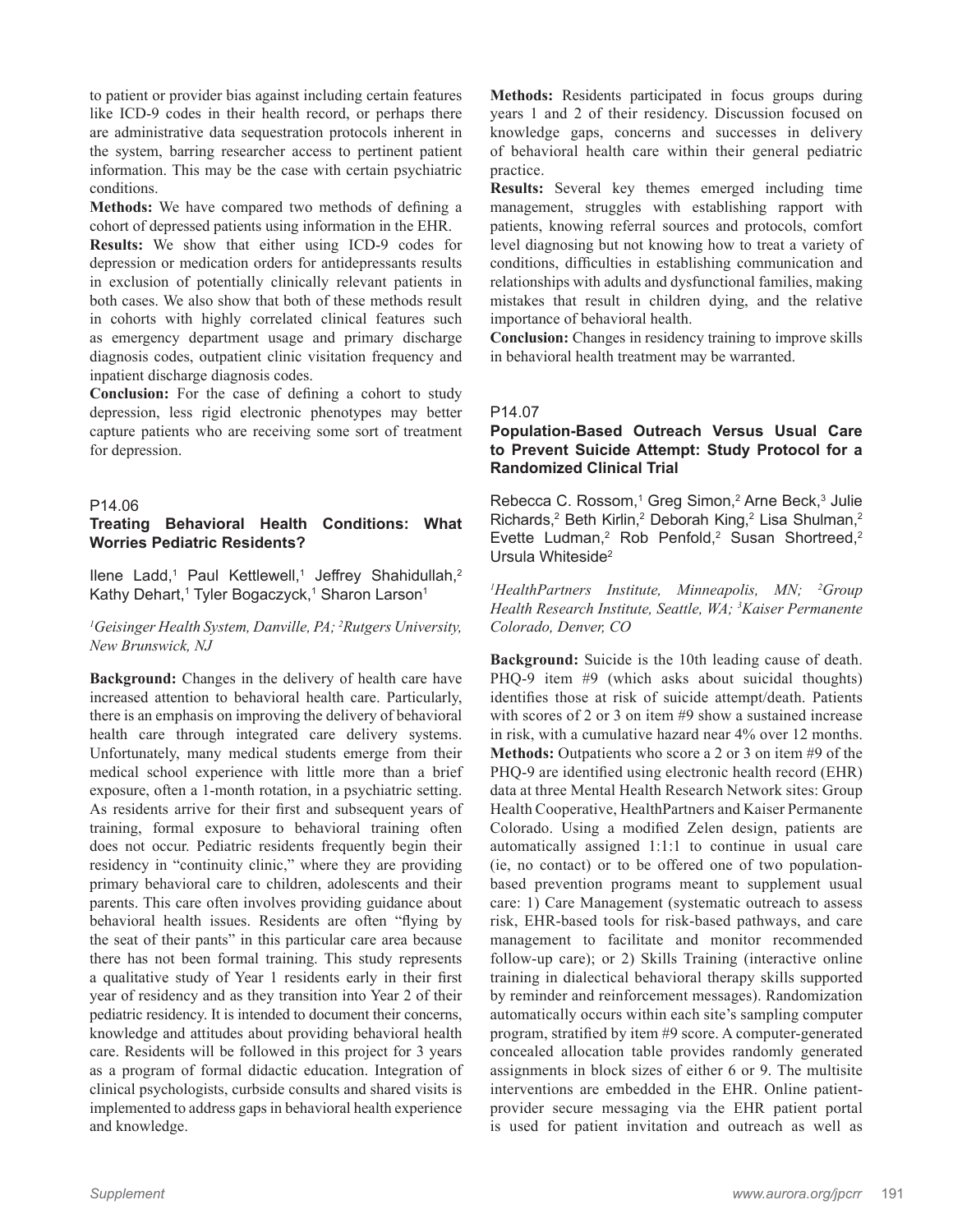administration of suicide risk questionnaires. Secure provider-to-provider messaging is used to communicate with primary care and mental health providers. Population management and reporting tools are used to apply followup algorithms and deliver recommendations to care managers regarding outreach and follow-up. Nonfatal and fatal suicide attempts are identified using state vital statistics data and diagnoses of self-inflicted injury from EHR and claim records. Primary evaluation will compare risk of first suicide attempt over the 18 months following randomization. Groups will be compared according to initial treatment assignment, regardless of level of participation in either intervention.

**Results:** To date, 4,869 outpatients out of a planned 18,000 have been randomized across the three sites.

**Conclusion:** Our experience thus far illustrates the promise and challenges of implementing multisite clinical trial recruitment and intervention delivery in EHR systems.

#### P14.08

# **Adolescent SBIRT in Pediatric Primary Care: Patient Outcomes From a Randomized Trial in an Integrated Health Care System**

Stacy Sterling,<sup>1</sup> Andrea Kline-Simon,<sup>1</sup> Ashley Jones,<sup>1</sup> Anna Wong,<sup>2</sup> Derek Satre,<sup>1</sup> Constance Weisner<sup>1</sup>

*1 Kaiser Permanente Division of Research, Oakland, CA; 2 The Permanente Medical Group, Oakland, CA*

**Background:** Many adolescents in need of specialty treatment for substance use and mental health problems never access care. Screening, brief intervention and referral to treatment (SBIRT) is a promising approach to early identification and intervention for adolescent substance use. We describe patient outcomes from a trial of different modalities of SBIRT for adolescents in primary care.

**Methods:** We randomized pediatricians (N=52) in a pediatrics clinic to three study arms: 1) pediatrician-only, in which pediatricians were trained to deliver SBIRT; 2) embedded behavioral health clinician (BHC), in which pediatricians referred adolescents who endorsed risk factors (substance use or mood symptoms) to a BHC; and 3) usual care (UC). We used electronic health record (EHR) data to examine risk factors, CRAFFT scores, treatment referral, initiation and engagement.

**Results:** 1,871 patients were eligible for assessments, brief interventions and referrals. Differences in outcomes between the index and the next well visit within 2 years were examined across the three arms. The odds of risk factor endorsement decreased over time for all patients (adjusted odds ratio [aOR]: 0.07; 95% confidence interval  $[CI]: 0.05-0.11$ ; the embedded-BHC arm had significantly lower odds of risk factor endorsement compared to UC (aOR: 0.65; 95% CI: 0.43–0.97); there were no differences between UC and the physician-only arm. There were no differences in CRAFFT scores over time or between intervention arms. The embedded-BHC arm had fewer referrals to specialty treatment compared to the other study arms; referral rates between the physician-only and UC arms did not differ. Among those referred, the physicianonly arm had significantly lower odds of treatment initiation compared with UC (aOR: 0.53; 95% CI: 0.28–0.99) and the embedded-BHC arm (aOR: 0.25; 95% CI: 0.12–0.49); no differences were found between UC and embedded-BHC. There were no differences in treatment engagement (at least 2 visits within 30 days) across the arms.

**Conclusion:** Patients in the embedded-BHC arm reported lower behavioral health risk at subsequent screenings, and the embedded-BHC intervention arm was more effective at facilitating treatment initiation for those adolescents needing specialty behavioral health services.

#### P14.10

# **Health Care Service Utilization Among Anxious and Nonanxious Youth**

V. Robin Weersing,<sup>1</sup> Argero Zerr Zerr,<sup>2</sup> John Dickerson,<sup>3</sup> Frances Lynch,<sup>3</sup> Phillip Crawford,<sup>3</sup> Kate Conover<sup>1</sup>

*1 SDSU-UCSD Joint Doctoral Program in Clinical Psychology, San Diego, CA; 2 San Diego State University, San Diego, CA; 3 Kaiser Permanente Northwest, Portland, OR*

**Background:** Anxiety disorders are the most common mental health problem, impacting 15% to 20% of youth at any given time. Despite high prevalence, little is known about the type of health care services utilized by anxious youth, impeding public health efforts to improve access to and quality of care. To address this need, the current study will directly compare service utilization in a large sample of anxious and nonanxious youth patients enrolled within Mental Health Research Network (MHRN).

**Methods:** Preliminary analyses were conducted using a sample of 17,929 youths (ages 4 to 17 years) from Kaiser Permanente Northwest (KPNW). Anxiety diagnoses were derived from ICD-9 codes and service use from procedure codes during 2013–2014. Analyses were completed using a match-control design, in which anxious youth were matched with their nonanxious peers using sociodemographic indices. **Results:** Results from the KPNW site showed that anxious youth were significantly more likely to receive care than nonanxious matched controls in pediatrics (odds ratio [OR]: 2.28; P<0.001), family medicine (OR: 1.36; P<0.001), emergency departments (OR: 2.23; P<0.001), and urgent care (OR: 1.66; P<0.001). Anxious youth also were more likely to receive services in specialty care settings such as outpatient mental health (OR: 17.34; P<0.001), inpatient mental health (OR: 16.56; P<0.001), neurology (OR: 3.71; P<0.001) and cardiology (OR: 2.85; P<0.001). Overall, anxious youths in this insured sample were high utilizers of services, including increased use of high-cost services.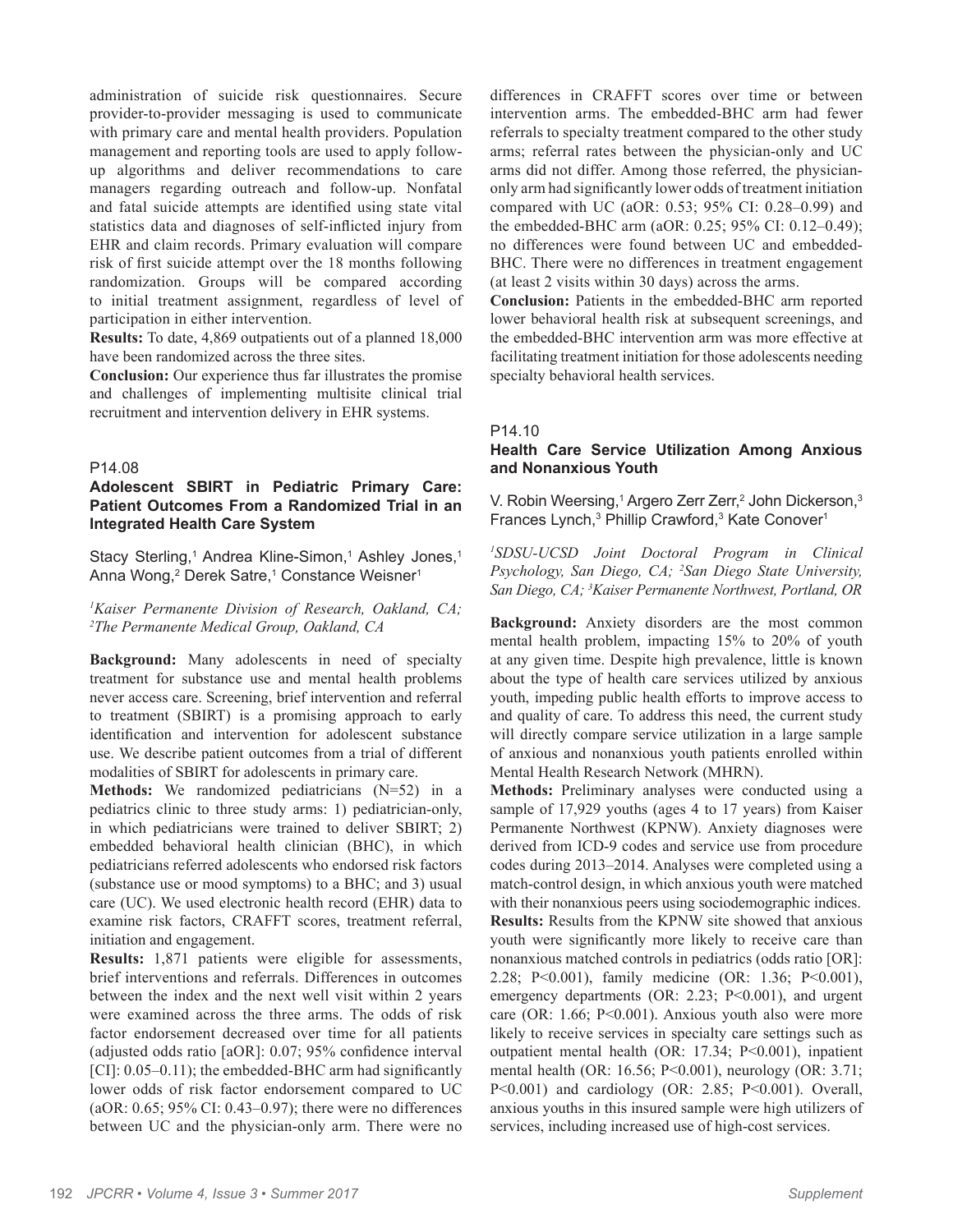**Conclusion:** Final analyses will integrate data from an additional three MHRN sites using innovative statistical methods designed to pool and analyze de-identified services data across multiple sites. The present study will be one of the first to examine health services use for a large and diverse sample of anxious youth across several different health care settings and systems. Findings from this study will provide unique and critical information about the availability and type of care currently utilized by anxious youth. Results may be useful in guiding efforts to most efficiently intervene with this widely prevalent and highly impairing condition.

# **PATIENT, CLINICIAN, AND HEALTH SYSTEM ENGAGEMENT**

#### P15.01

# **Expanding the VA Women's Health Practice-Based Research Network: Increasing Capacity for Equitable Representation of Women in VA Research**

Diane Carney,<sup>1</sup> Susan Frayne,<sup>1,5</sup> Ruth Klap,<sup>2</sup> Lori Bastian,<sup>3</sup> Bevanne Bean-Mayberry,<sup>2</sup> Anne Sadler,<sup>4</sup> Alyssa Pomernacki,<sup>1</sup> Ciaran Phibbs,<sup>1,5</sup> Fay Saechao,<sup>1</sup> Vidhya Balasubramanian,<sup>5</sup> Yasmin Romodan,<sup>1</sup> Elizabeth Yano2

*1 VA Palo Alto Health Care System, Palo Alto, CA; 2 VA Greater Los Angeles Healthcare System / University of California, Los Angeles, Los Angeles, CA; 3 VA Connecticut Healthcare System / Yale University, West Haven, CT; 4 Iowa City VA Health Care System / University of Iowa, Iowa City, IA; 5 Stanford University, Stanford, CA*

**Background:** The Veterans Affairs (VA) Women's Health Practice-Based Research Network (WH-PBRN) facilitates multisite women's health research through a network of partnered VA facilities and fosters bidirectional partnership of clinicians and researchers striving to improve the health and health care of women veterans. Initial WH-PBRN development was informed by pilot studies conducted at four inaugural sites. The WH-PBRN then expanded to 37 VA sites in 2012. To further grow into a more diverse network, a call for site applications went out March 2015; WH-PBRN expanded to 60 sites in June 2015. As a program evaluation activity, we examined representativeness of WH-PBRN sites (relative to VA sites nationally) before and after expansion.

**Methods:** WH-PBRN site applications included questions about facility characteristics, including items indicating level of local research support such as presence of an affiliated Health Services Research and Development (HSR&D) center at the facility. We coupled those data with aggregated, site-level, national VA administrative data from fiscal year 2014 describing characteristics of women veteran patients using each site.

**Results:** From pre- to post-expansion, the network grew from 37 sites, representing 146,706 women veteran outpatients, to 60 sites, representing more than half of all WV outpatients (220,465 of 391,062 women veterans nationally). Expansion successfully increased representation of diverse populations. For example, across sites, number of women veterans from a racial/ethnic minority group increased from 38% pre to 40% post. Member sites together are fairly representative of Veterans Health Administration (VHA) as a whole; for example, 43% of women veterans at the 60 WH-PBRN sites have age < 45 years (vs  $42\%$  VA-wide),  $22\%$  (vs  $26\%$ ) have a rural residence, 84% (vs 91%) used primary care, and 39% (vs 41%) used mental health services. The main difference is that 35% have an HSR&D center (vs 16% VA-wide). Number of Veterans Integrated Service Networks represented increased from 17 pre to 20 post, increasing geographic heterogeneity.

**Conclusion:** WH-PBRN represents a large and geographically diverse nationwide network of 60 VA sites. Expansion increased the number and diversity of women veterans represented in the network. Across facilities, most women use primary care services, suggesting VHA primary care settings are an excellent venue for recruitment. Similarly, a large proportion receives mental health care: this is important since women's mental health care remains a major focus of VHA research. The expanded WH-PBRN provides greater opportunity to increase equitable representation of women veterans in VA research, and to conduct health services research that examines diverse health care delivery systems.

#### P15.02

# **Organizational Learning in an Integrated Health System: Informing Operations for a Learning Health Care System**

Deserae Clarke,<sup>1</sup> Gloria Gerrity,<sup>2</sup> Rebecca Stametz,<sup>1</sup> Amanda Young,<sup>3</sup> Daniel Davis<sup>4</sup>

*1 Geisinger Institute for Advanced Application, Danville, PA; 2 Geisinger Pediatric Administration, Danville, PA; 3 Geisinger Biostatistics Core, Danville, PA; 4 Geisinger Bioethics, Danville, PA*

**Background:** Since 2013 a multidisciplinary group has been working to spur Geisinger Health System's growth as a learning health care system (LHCS), using the Institute of Medicine (IOM) model as a guide. In March 2016 the group conducted a survey of staff to elicit perceptions and assess awareness of learning and aspects of the learning environment at Geisinger.

**Methods:** The target audience for the survey was identified by leadership and included clinical, research, administrative and information technology (IT) staff at the Geisinger Medical Center (GMC), the system's flagship hospital. The survey was sent via email using Qualtrics software, and nonresponders received two weekly reminders.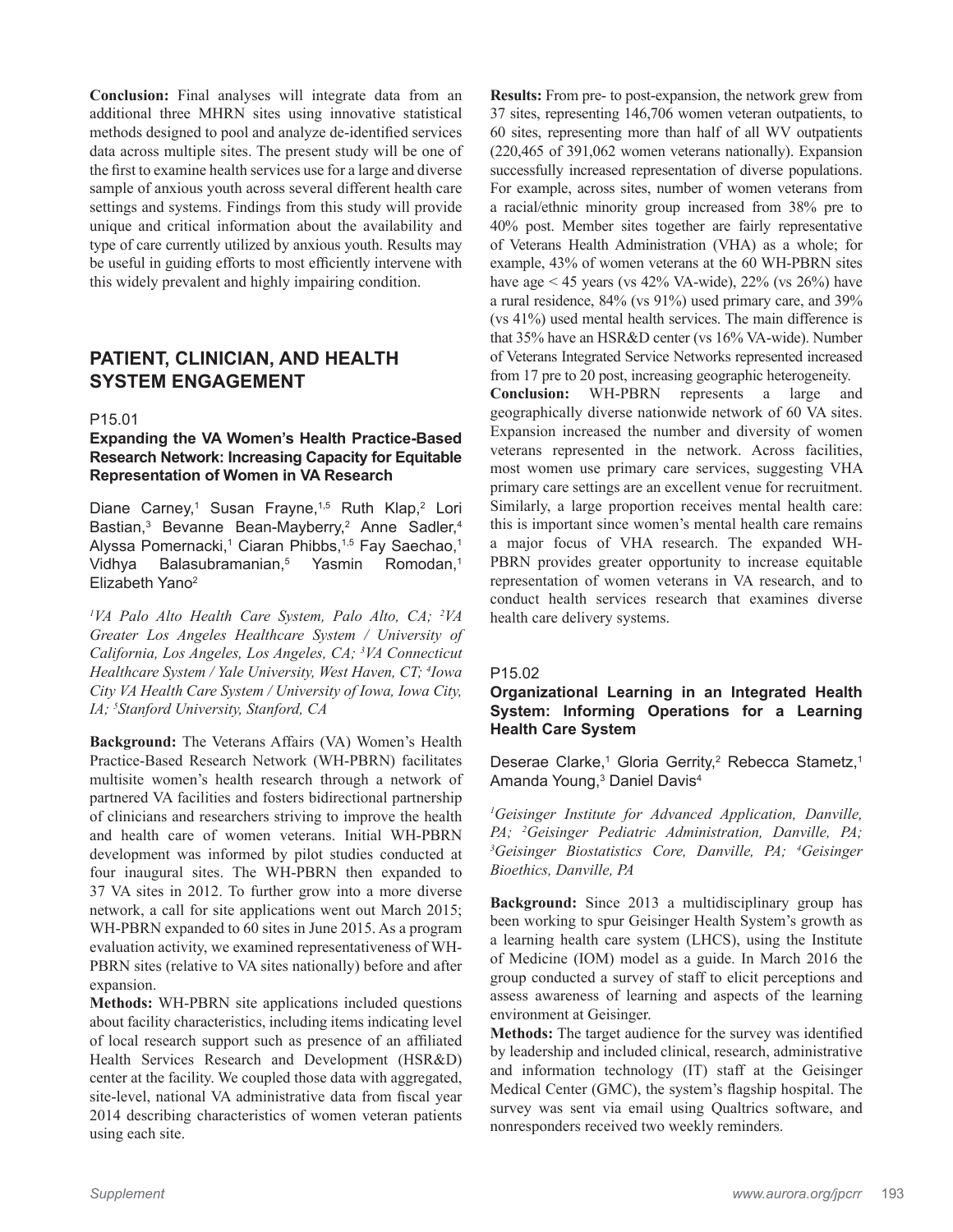**Results:** Of 559 contacted, 357 (63.9%) staff members responded, including clinical (n=164), administration  $(n=78)$ , research  $(n=23)$ , IT  $(n=5)$  employees and 87 others identifying with multiple areas. Most participants (62.5%) had not previously heard of IOM's LHCS model. The majority of respondents characterized the environment at GMC (83.2%) and in their work unit (86.6%) as conducive to learning; however, 94.7% indicated that they were unlikely to participate in training or learning activities. The survey asked participants to assess the importance of LHCS functions to their work and to evaluate the current support they receive for these functions. Several functions were ranked as important to their work but in need of increased support: the ability to capture and view patient-reported data; the service request process; the ability to access data and use it without the assistance of a specialized data analyst; the capacity to track clinical outcomes; the ability to communicate with other providers simultaneously; and patient-centered care and patient engagement in quality improvement, innovation and research teams.

**Conclusion:** Although most respondents were unaware of the IOM model, the majority indicated that the GMC environment is conducive to learning. Further exploration is needed to determine why so few indicated a willingness to participate in learning activities. Areas where there is a gap between importance to work and current support offer a potential focus for future efforts to stimulate Geisinger's growth as a LHCS. Survey results were presented at a GMC symposium on learning and patient engagement, and followup activities are in process.

# P15.03

# **Stakeholder Engagement in a Patient-Activation Behavioral Intervention for Prescription Opioid Patients (ACTIVATE)**

Monique Does,<sup>1</sup> Andrea Kline-Simon,<sup>1</sup> Nancy Charvat Aguilar,<sup>1</sup> Catherine Marino,<sup>1</sup> Cynthia Campbell<sup>1</sup>

#### *1 Kaiser Permanente Division of Research, Oakland, CA*

**Background:** The complexity of the prescription opioid epidemic has highlighted the need to address opioid use and pain management using a multifaceted patient-centered approach. This Patient-Centered Outcomes Research Institute (PCORI)-funded study uses multiple strategies to leverage the experience and expertise of patient and clinical stakeholders.

**Methods:** This pragmatic randomized trial of a behavioral intervention was conducted in two busy primary care clinics in an integrated health care system. Adult patients using prescription opioids for at least 3 months were identified using electronic health records. After consent, patients were randomized into either the intervention arm or the usual care arm. The intervention consisted of four group sessions, led by a clinical psychologist, focusing on patient activation skills, pain management, opioid education and communication strategies with providers. Baseline and follow-up telephone interviews at 6 and 12 months measure patient-centered outcomes, including quality of life, pain severity, functional status, opioid use, patient satisfaction and self-management strategies. We engaged stakeholders in study design, curriculum development, data collection, data interpretation and dissemination. Our stakeholder panel consists of 5 patients with pain (3 from Kaiser Permanente and 2 from a federally qualified health center), clinicians from primary care, emergency medicine, psychiatry, pain management and pharmacy, a patient advocate and an external researcher. A small number of qualitative interviews will be conducted with providers in primary care about their experience prescribing opioids.

**Results:** More than 2,400 potentially eligible patients were screened, and 377 patients were enrolled over 13 months. Six- and 12-month follow-up interviews are currently being conducted. Qualitative findings suggest difficulties in recruiting this complex patient population, which face considerable barriers to participation. Patients report distress over a more conservative prescribing environment, difficulties obtaining opioids, living with chronic pain and challenges communicating with providers. Qualitative findings and baseline data will be presented. Methodological considerations for conducting patientcentered research in primary care will be addressed, and the benefits of engaging stakeholders in pragmatic trials will be discussed.

**Conclusion:** By collaborating with a wide range of stakeholders, we hope to measure the effectiveness of a behavioral intervention on patient-centered outcomes and extend the impact of the findings beyond the health care system.

#### P15.04

# **Acculturation and Patient-Reported Experience With Health Care: An In-Depth Examination Using CG-CAHPS Surveys, Electronic Health Records, and Patient Surveys**

Shuting (Lily) Liang,<sup>1</sup> Sukyung Chung,<sup>1</sup> Katie Gillespie,<sup>1</sup> Lu Wah Hung,<sup>1</sup> Yasmin Hernandez,<sup>1</sup> Meghan Halley<sup>1</sup>

#### *1 Palo Alto Medical Foundation Research Institute, Palo Alto, CA*

**Background:** Asians in the United States, particularly South Asians and Chinese (ie, groups of more recent immigration history), report poorer health care experiences than non-Hispanic whites. Few studies have examined the variation in patient-reported experience in relation to acculturation. This study aims to fill this gap using data from the CAHPS<sup>®</sup> Clinician and Group Survey (CG-CAHPS), linked electronic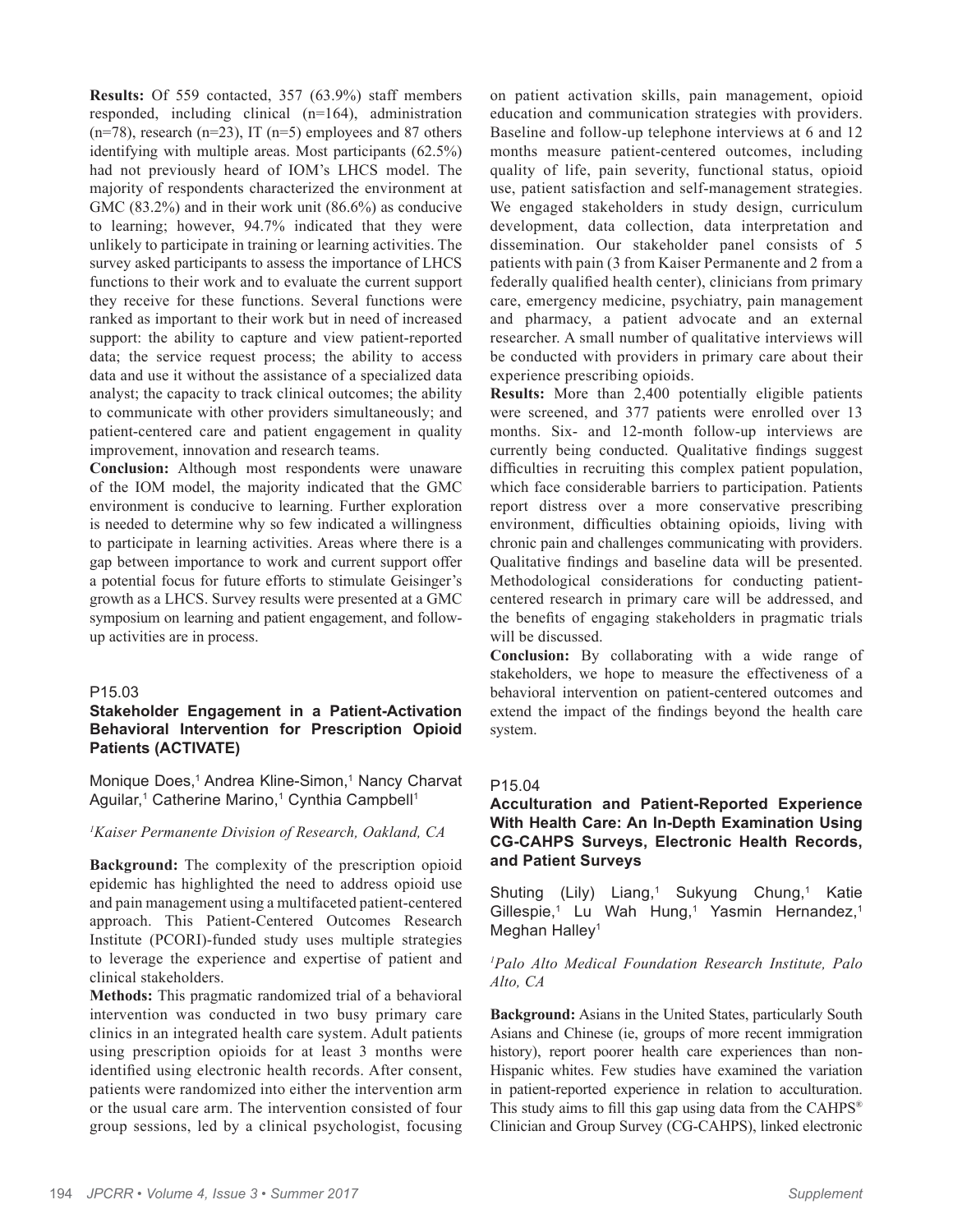health records (EHR) and a patient acculturation survey to provide an in-depth understanding of the role of acculturation in evaluating health care experiences among South Asian and Chinese patients.

**Methods:** A random sample of South Asian, Chinese and non-Hispanic white patients in a multispecialty ambulatory practice in California were selected for recruitment. A total of 69 Chinese, 40 South Asians and 22 non-Hispanic whites completed the CG-CAHPS survey evaluating their most recent visit. South Asian and Chinese patients also completed a 12-item validated acculturation survey that assesses language use, media use and social relationships. We conducted multivariate logistic regression models to evaluate the effect of acculturation on patients' on CG-CAHPS reports regarding "see the provider within 15 minutes," "provider spend enough time with you," "provider explain in an way that was easy to understand" and "overall ratings of provider," taking into account the actual wait time, type of visit, history with provider recorded in the EHR of the surveyed visit, and patient's self-rated health status.

**Results:** South Asians and Chinese reported poorer experience than non-Hispanic whites in multiple aspects of care assessed by the CG-CAPHS survey, given similar care provided (eg, actual wait time and time with provider). Acculturation appeared to be a significant predictor of their reported experience, with varying effects between South Asians and Chinese. With regard to doctorpatient communication and overall ratings of providers, acculturation has a positive effect on Chinese patients' reported experiences but exerts no significant effects on South Asians. In terms of wait time and time spent with providers, however, acculturation has no significant effects on Chinese patients but exerts a slightly positive effect on South Asian patients.

**Conclusion:** Acculturation affects South Asian and Chinese to varying extents across different aspects of care. Health systems may consider targeted strategies to expand culturally competent care for different Asian populations.

# P15.05

# **Are Asians Harder to Please? A Mixed-Methods Study of Racial/Ethnic Differences in Expectations and Evaluation of Health Care Experiences**

Shuting (Lily) Liang,<sup>1</sup> Sukyung Chung,<sup>1</sup> Katie Gillespie,<sup>1</sup> Lu Wah Hung,<sup>1</sup> Yasmin Hernandez,<sup>1</sup> Meghan Halley<sup>1</sup>

#### *1 Palo Alto Medical Foundation Research Institute, Palo Alto, CA*

**Background:** While Asians in the United States report poorer health care experiences than non-Hispanic whites, the underlying reasons for such difference remain unclear. We examined how expectations and norms surrounding evaluation among non-Hispanic whites, Chinese and South Asians, as applied to a standardized health care experience,

explain the differences in reported health care experiences.

**Methods:** A purposeful sample of 10 non-Hispanic whites, 11 Chinese and 12 South Asian patients were recruited from a large multispecialty ambulatory care practice in California. Participants first read a vignette describing an office visit and then were asked to evaluate the vignette using an experience of care (EOC) survey that consisted of 17 items selected from the CAHPS® Clinician and Group Survey (CG-CAHPS). After completing the EOC survey independently, participants took part in a cognitive interview to describe their interpretations of each EOC survey item, reasons for their rating choices and suggested improvements needed to meet their expectations. We conducted comparative analyses across racial/ethnic groups for 1) the proportion of "top-box" (the best) responses for each EOC survey item, 2) evaluation norms characterized by the "top-box" responses paired with corresponding narratives regarding "improvement needed," and 3) narratives surrounding expectations, experiences and evaluation norms for each aspect of care on the EOC survey.

**Results:** Non-Hispanic whites were more likely to give the "top-box" ratings and concordantly indicate "no improvement needed" compared to South Asians  $(P<0.05)$ and Chinese (P<0.05) patients. Regardless of the rating given, both Chinese and South Asians were more likely than non-Hispanic whites to avoid the "top box" and indicate "improvement needed" (P<0.05), echoed by their narratives reporting higher expectations regarding timeliness of visits, communicating with providers, and getting tests and referrals, which were often unmet. A common belief expressed by both Asian groups was that "top-box" ratings are reserved for situations that dramatically exceeded their expectations, which might in part explain their lower likelihood to give "top-box" ratings than non-Hispanic whites for the same situation.

**Conclusion:** Higher expectations among South Asian and Chinese patients may in part explain their poorer reported experiences. Further, the same care experience tends to be rated as poorer by Asians than non-Hispanic whites, which may also contribute to the lower ratings of health care experiences among Asian patients.

# P15.06

# **Towards Culturally Competent Care: Perspectives From Both Physicians and Patients**

Shuting (Lily) Liang,<sup>1</sup> Lu Wah Hung,<sup>1</sup> Yasmin Hernandez,<sup>1</sup> Katie Gillespie,<sup>1</sup> Meghan Halley,<sup>1</sup> Sukyung Chung<sup>1</sup>

*1 Palo Alto Medical Foundation Research Institute, Palo Alto, CA*

**Background:** Patient satisfaction has become an increasingly important health care quality indicator and been widely used to compare quality across health care organizations and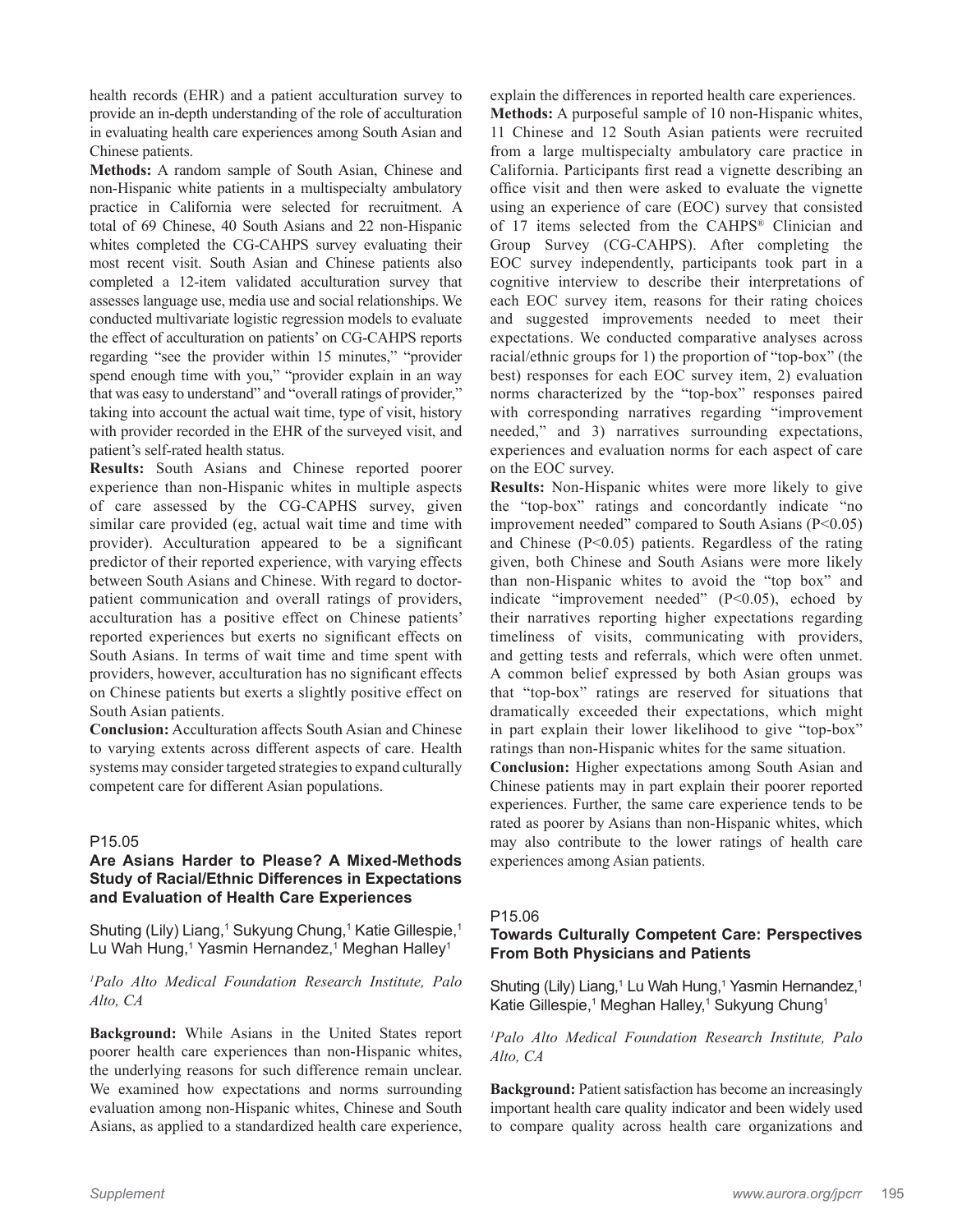providers. At a large multispecialty ambulatory care practice in California, a notable difference across regions has been recognized, with sites serving higher proportions of Asian patients tending to receive significantly lower satisfaction scores. The current study aims to identify the key drivers of this issue and provide recommendations for strategies to improve culturally competent care across health systems.

**Methods:** We conducted 18 focus groups and 32 interviews with a total of 69 Chinese and 40 South Asian patients as well as 7 in-depth interviews with primary care physicians serving a significant proportion of Chinese and South Asian patients. All data were transcribed verbatim and coded with Dedoose, a multifunctional qualitative analysis software. First, data were coded by aspects of care. Then, an inductive thematic approach was used to identify themes around language barriers and racial/ethnic/cultural differences in relation to care. Further, patient-reported themes were triangulated with physicians' accounts to draw recommendations for expanding culturally competent care.

**Results:** Both patients and providers emphasized that an understanding of Asian patients' beliefs about health and illness, which are fundamentally different from Western medicine, is an imperative to deliver culturally competent care. Knowledge of the social norms in interpersonal and family interactions also was considered important. For Chinese and South Asian patients in particular, more education is needed on the use of lab tests, imaging and antibiotics. Moreover, patients with lower English proficiency in both groups reported language as a barrier to satisfactory experience. Translation services were not favored by either patients or physicians because they are perceived to be time-consuming and of low quality. While patients reported frustration in scheduling with physicians who understand both their language and culture, such physicians reported being overwhelmed with workload. Physicians also voiced the need for more medical assistants and receptionists with the language capacity to support their care.

**Conclusion:** Culturally competent care requires knowledge of cultural beliefs and practices in relation to health as well as language support from the care team and the health system.

# P15.07

# **Response to Survey Solicitation to Patient Portal Members Differs by Age, Race, and Health Care Utilization**

Cathryn Peltz-Rauchman,<sup>1</sup> George Divine,<sup>1</sup> Daniel McLaren,<sup>1</sup> Ko Un Park,<sup>1</sup> llan Rubinfeld,<sup>1</sup> Michelle Schreiber,<sup>1</sup> David Allard,<sup>1</sup> Christine Cole Johnson<sup>1</sup>

#### *1 Henry Ford Health System, Detroit, MI*

**Background:** Health care systems are increasingly utilizing electronic medical record-associated patient portals to facilitate communication with patients and between providers and their patients. These patient portals are growing in recognition as potentially valuable research tools. However, while there is much known about the demographics of patients who are portal members (older, white), not much is known about which portal members respond to surveys solicited within that specific population. Therefore, the objective of this study was to determine the demographics of patient portal users who respond to a survey request.

**Methods:** A one-time email with a link to a survey through REDCap was sent to 10,015 randomly selected MyChart users. This survey included questions regarding the timing of the release of both routine and potentially sensitive (eg, biopsy, genetic or sexually transmitted disease) test results. Two weeks were allowed for survey completion.

**Results:** The survey had a 13% response rate (n=1,303), which varied by several demographic characteristics. Specifically, the adjusted odds ratios indicated that, on average, a 10-year increase in age corresponds with higher odds of responding to the survey (odds ratio [OR]: 1.40; P<0.001). Race was a significant factor, as users selfidentified as black (OR: 0.50; P<0.001) and other (OR: 0.74, P<0.001) races were less likely to respond than those self-identified as white. Patients who averaged more than one visit to a specialist per year over the last 2 years were more likely to respond than those who averaged one or fewer visits (OR: 1.32, P<0.001), with similar results for primary care provider visits (OR: 1.22; P=0.02).

**Conclusion:** We found that there are demographic differences in respondents to a survey solicited to a random sample of active patient portal users. Respondents tended to be older, white and more frequent users of care from both specialist and primary care physicians. Patient portals are potentially valuable tools for research; however, it is important to understand that respondents to surveys solicited to this sampling frame may not be entirely representative and that additional approaches to engage a wide range of participants are likely necessary.

# P15.08

# **Preference for Immediate Release of Test Results Through a Patient Portal Differs by Demographics and Type of Results**

Cathryn Peltz-Rauchman,<sup>1</sup> George Divine,<sup>1</sup> Daniel McLaren,<sup>1</sup> Ko Un Park,<sup>1</sup> llan Rubinfeld,<sup>1</sup> Michelle Schreiber,<sup>1</sup> Christine Cole Johnson,<sup>1</sup> David Allard<sup>1</sup>

#### *1 Henry Ford Health System, Detroit, MI*

**Background:** Electronic medical record (EMR) use has increased dramatically over the past 10 years on a national scale, and associated patient portals provide a direct and secure environment in which patients can receive information from their health care providers, leading to unprecedented advances in communication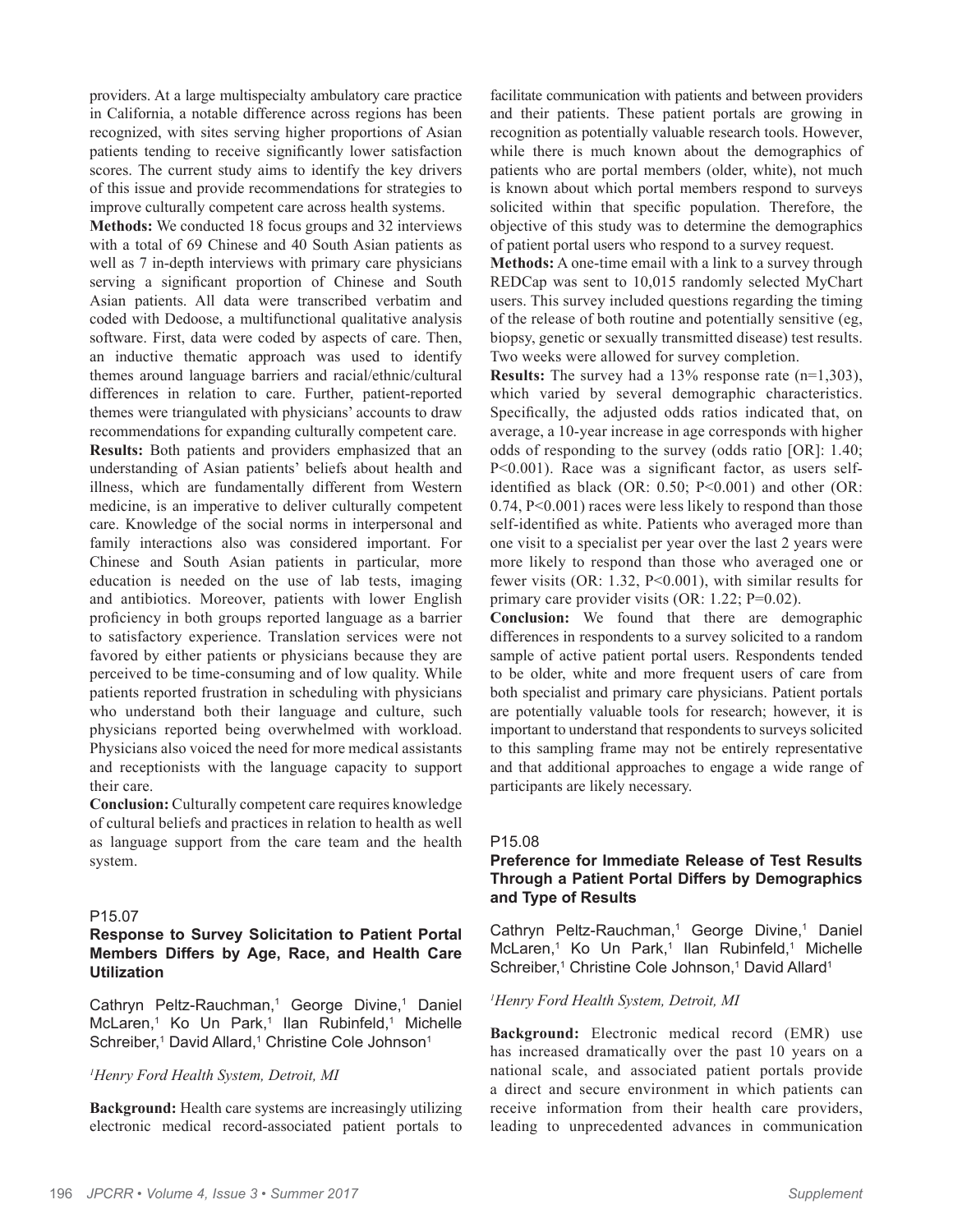between providers and patients. While previous studies have shown patients are in favor of receiving test results through such portals, preferences specific to the type of result, and if these preferences change with certain patient characteristics, are unknown. The objective of this study was to determine differences in patient preferences for the release of test results through an EMR-associated portal.

**Methods:** A one-time email with a link to a survey through REDCap was sent to 10,015 randomly selected patient portal users. The survey had questions regarding the release of "regular" test results and the release of "sensitive" results (including genetic testing, sexually transmitted disease and biopsy results). Two weeks were allowed for survey completion. Variables assessed included age, race, sex, marital status, comorbidities, specialty and primary care physician visits, and insurance type. Analysis was performed in R software and statistical significance set at P<0.05.

**Results:** The survey had a 13% response rate (n=1,303). Most patients preferred their "regular" results released to them immediately (86%) while the remaining patients preferred a built-in automatic delay. Preferences regarding the release of "regular" results did not differ by patient characteristics. Only 59% of patients preferred "sensitive" results released immediately, with female patients more likely to prefer a delay in the release of sensitive results (odds ratio: 1.45; P=0.01). Preference regarding release of "sensitive" results did not differ by other patient characteristics.

**Conclusion:** We found patient preference to vary with the type of result (regular or sensitive), but the only difference in preference specific to patient characteristic was that of female patients preferring a delay in the release of sensitive results. With the growing availability of patient-provider communication through EMRs and the importance of incorporating patient-centered approaches into health care, it may be advantageous to tailor the release of results to patient preferences, such as adjusting release by the type of result.

# **QUALITATIVE METHODS AND APPLICATIONS**

#### P16.01

**Develop Patient-Focused Educational Materials and Scripting for a Randomized Trial to Reduce Opioid Use Following Total Hip and Total Knee Arthroplasty**

David Smith,<sup>1</sup> Lynn DeBar,<sup>1</sup> Jennifer Kuntz,<sup>1</sup> Jill Mesa,<sup>1</sup> Jennifer Schneider1

#### *1 Kaiser Permanente Center for Health Research, Portland, OR*

**Background:** The American Academy of Orthopaedic Surgeons recognizes the unintended consequences of focusing on opioids for pain management.

**Methods:** This was a qualitative study with open-ended, structured interviews (n=18) at Kaiser Permanente Northwest. A purposeful sampling method identified surgeons, advice nurses, physical therapists, physician assistants and patients. Patients were recent total hip/ knee arthroplasty (THA/TKA) cases in the top third of opioid use after surgery. Interview guides captured feedback consistently. Provider interviews explored their approach with THA/TKA patients on: pain management, barriers to opioid titration, and recommendations/changes on educational materials to support pain management and opioid reduction. Patient interviews explored their experience, understanding and beliefs surrounding opioids, and recommendations on important content. A qualitative methodologist conducted interviews and content analysis to identify key themes.

**Results:** Recommendations for content in patient educational materials and scripting included: 1) Clear descriptions of how opioids work in the body, how to taper, nonopioid pain management options, and problems from overuse (eg, side effects and pain masking); 2) Messaging on how long to expect to use opioids and type of pain to expect; 3) Providing a visual timeline for patients to reinforce pain medication titration expectations and home or physical therapy exercises, especially during the acute phase; 4) Emphasis on the multimodal approach to pain management and the importance of a balance between opioids for recovery versus overuse; 5) Explanations to chronic opioid users that their pain and its management may vary from opioid-naïve patients; and 6) Provide education and messaging multiple times prior to and after surgery.

**Conclusion:** Patients and providers agreed that clearly stated verbal and written messaging is needed beyond what has typically been done regarding opioid expectations; the resulting materials are being tested in an ongoing trial.

# **RESEARCH METHODS, ANALYTIC TOOLS AND DESIGNS**

#### P17.01

**Technologies for Managing Virtual Data Warehouse Access and Identifying Appropriate Levels of Staffing at CHI Institute for Research and Innovation**

David Bailey,<sup>1</sup> John Weeks,<sup>1</sup> Elizabeth Evans,<sup>1</sup> Jan Lowery,<sup>1</sup> Lela McFarland<sup>1</sup>

*1 Catholic Health Initiatives, Englewood, CO*

**Background:** CHI Institute for Research and Innovation (CIRI) has implemented a number of tools to enable users to achieve self-service access to its virtual data warehouse (VDW) and make requests for additional data (not provided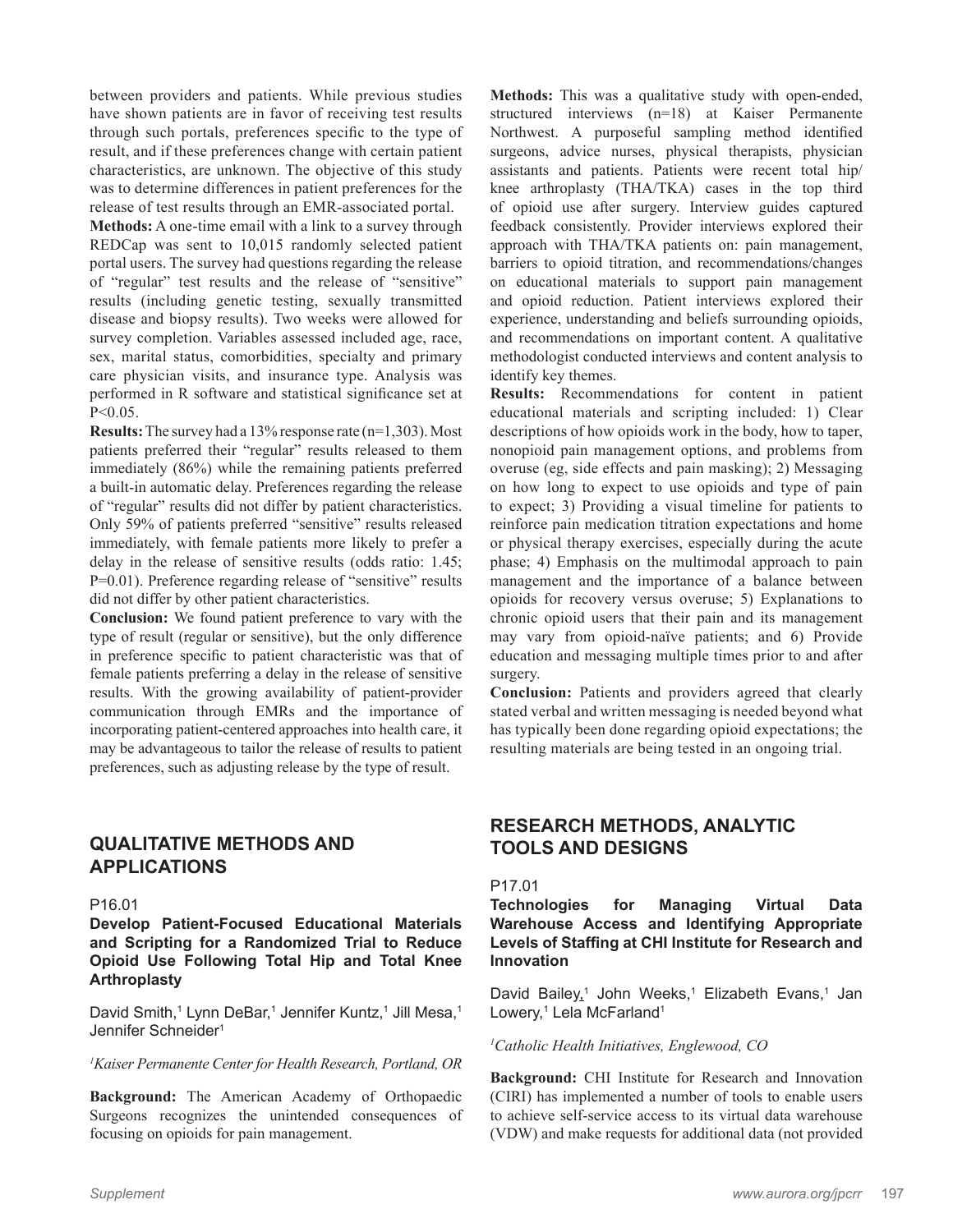by VDW self-service). In addition to our tools for managing the access to historic retrospective data, we have integrated a clinical trial management system for protocol management, study accounting, electronic data capture and patient management. Identifying tools that can help automate delivery and monitor demand are essential components of our technology strategy.

**Methods:** Our strategy for developing or selecting technology assets has been guided by the following factors: 1) functionality –– does the tool do what we need it to do or desire it to do? 2) usability –– is the tool or technology easy to learn and use for persons of all levels of ability, and can it be used broadly to support various types of research? 3) security –– does the technology provide adequate measures to ensure security of data stored and/or accessed? 4) interoperability with other tools; and 5) cost of the technology, initial and long term, with consideration of open source options.

**Results:** To date, we have implemented tools for clinical trial management of both sponsor- and investigatorinitiated trials, a data query tool to allow end-users to access the VDW to perform simple queries and prep-toresearch activities, electronic data capture for collecting study-specific data and patient-reported outcomes, and a grant management system. We also have implemented a tool for tracking project deliverables and staff time, which we are using to quantify demand and identify need for additional resources. We are currently evaluating tools for data visualization and for streamlining acquisition of additional data assets to compliment the VDW.

**Conclusion:** Having a strategy around development and implementation of technology assets is critical for ensuring safe and broad access to our data resources, and for monitoring demand among users in order to identify needs for appropriate resources. These tools will enable CIRI to expand the scope of research conducted at Catholic Health Initiatives and to create a network of researchers who can collaborate on studies without being co-located by creating virtual research organizations across our facilities.

# P17.02

# **Feasibility of Collecting Patient-Reported Outcomes After Major Cancer Surgery: A Survey of Kaiser Permanente Members Six Months After Cystectomy for Bladder Cancer**

Joanna Bulkley,<sup>1</sup> Maureen O'Keeffe Rosetti.<sup>1</sup> Christopher Wendel,<sup>2</sup> James Davis,<sup>1</sup> Michael Leo,<sup>1</sup> Sheila Weinmann,<sup>1</sup> Julie Munneke,<sup>3</sup> Teresa Harrison,<sup>4</sup> Marilyn Kwan,<sup>3</sup> Kim Danforth,<sup>4</sup> Carmit McMullen<sup>1</sup>

*1 Kaiser Permanente Center for Health Research, Portland, OR; <sup>2</sup> University of Arizona College of Medicine, Tucson, AZ;*  $\frac{3K}{2}$  *Medicine, Dermanente, Division of Research, Oakland, CA: Kaiser Permanente Division of Research, Oakland, CA; 4 Department of Research & Evaluation, Kaiser Permanente Southern California, Pasadena, CA*

**Background:** Researchers seeking to understand the physical, socioemotional and quality-of-life impacts of serious health conditions such as cancer need to interact with patients during times of poor health if they hope to develop a more complete understanding of the patient experience. A common concern is these patients will be overburdened if asked to participate in research and that participation rates will be low. Our analysis describes recruitment methods and examines survey response rates among bladder cancer patients in the period after bladder removal surgery, when they may be facing health challenges and are adjusting to altered urinary function.

**Methods:** We conducted focus groups with bladder cancer patients with urinary diversions to identify topic domains and develop a patient-reported outcomes questionnaire. We then conducted a survey 6 months postsurgery at three Kaiser Permanente sites. Eligible patients had bladder removal and reconstruction surgery as identified from the electronic health record and confirmed through chart review. Patients were mailed a cover letter and a 30-page questionnaire, which included fixed-choice and open-ended questions on quality of life, health care decision-making, urinary function, sexual function, body image, coping and health care expenses. We placed up to 10 phone calls to nonrespondents. As explained in the cover letter, return of the survey was considered consent to participate.

**Results:** The participation rate was 69% (site range: 63%– 78%); 88% of participants completed 95% or more of the scale items. The scales with the most missing items proportionally were spiritual well-being (8.9%), urinary function (5.9%), goal dissonance (5.6%) and decision regret (4.5%). Among 269 participants, 76% provided an estimate of total out-of-pocket expenses since bladder cancer surgery and 62% provided at least one estimate for specific categories of expenses.

**Conclusion:** Our results suggest that even during periods of serious health challenges, patients will participate in research studies and are willing to complete long questionnaires when they are highly relevant to their condition. Focus group reports from our study indicate that patients desire the opportunity to be heard and to share their experience, and that in doing so they hope to contribute to improving care for future bladder cancer patients.

# P17.03

# **Enrolling Patients in the Sutter Health Biobank: Lessons Learned From Testing Different Recruitment Methods**

Katherine Gillespie,<sup>1</sup> Yasmin Hernandez,<sup>1</sup> Lu Wah Hung,<sup>1</sup> Harold Luft<sup>1</sup>

*1 Palo Alto Medical Foundation Research Institute, Palo Alto, CA*

**Background:** Multiple methods may be used to recruit patients for research. These vary in resources required,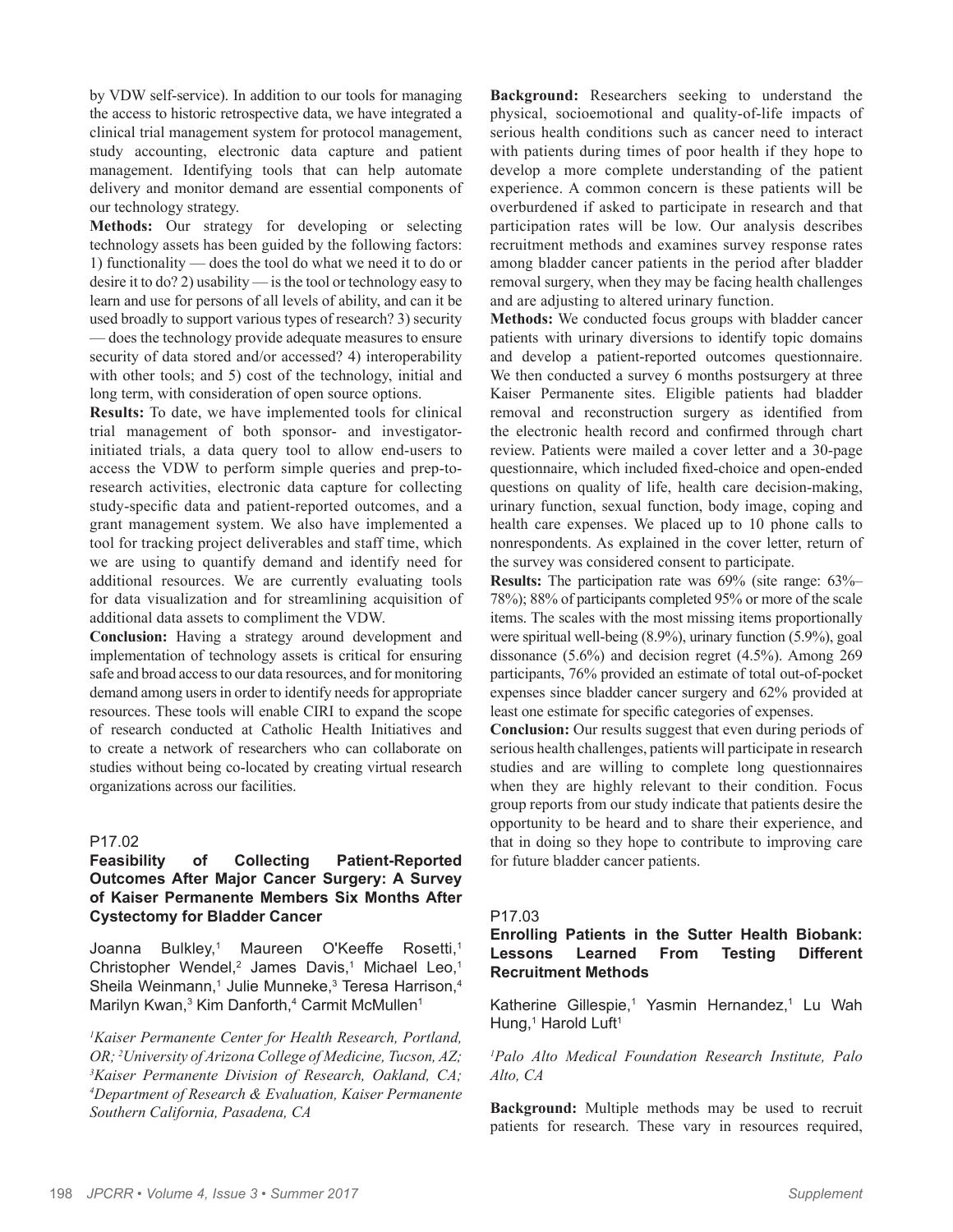including monetary costs and staff time, as well as in "yield," the proportion of people approached who agree to participate. Biobanking is a new and growing area of health research that presents a variety of logistical considerations from recruitment to enrollment.

**Methods:** A pilot study was conducted to test different strategies for the Sutter Health Biobank recruitment of a general/healthy population sample. Patients were first contacted either by an email or a traditional letter. Patients could choose to not be further contacted about the study. Follow-up contact options included an email, letter or phone call. The initial recruitment material invited the patient to a website with more information about the biobank and a consent form. After a patient accesses the site and either accepts or declines participation, a brief quality improvement question was asked about why they made their decision.

**Results:** The results of the pilot study will describe the outcomes of each recruitment strategy from the staff time and cost per number of enrolled biobank participants. Demographic factors about those who participate, decline participation or do not respond will be available from the electronic health records for additional context.

**Conclusion:** Different recruitment methods have different tradeoffs in terms of effort put in and the outcome of biobank enrollment. These results may indicate that certain strategies are more effective for some populations compared to other populations. For hard-to-reach patients or for those with more questions or concerns, a phone call may encourage reviewing the biobank materials before deciding whether to accept or decline participation.

#### P17.04

# **Identification of Migraine at Sutter Health: An Application of an EHR-Based Algorithm**

Alice Jacobson,<sup>1</sup> Heather Law,<sup>1</sup> Andrew Avins,<sup>2</sup> Sylvia Sudat,<sup>1</sup> Jessica Liu,<sup>1</sup> Lisa Dean,<sup>1</sup> Alice Pressman<sup>1</sup>

*1 Sutter Health, Walnut Creek, CA; 2 Kaiser Permanente Division of Research, Oakland, CA*

**Background:** Migraine is one of the most common and disabling disorders in the world. In the United States, 1 in 4 households is affected by it. With no diagnostic test, migraine is most commonly detected through patient interview and rule out of other causes of headache. Studies to identify patient populations for prevalence estimates or clinical research often involve costly and time-consuming population-based surveys or data collected from specialty headache clinics. To identify migraineurs in Sutter Health, we extracted data from electronic health records (EHR) and applied a migraine probability algorithm (MPA) that we previously developed in a separate large integrated health care system. Our goal was to identify a target population of migraineurs from which to recruit for future studies.

**Methods:** We identified all migraine diagnoses, migraine-

specific prescriptions and migraine listed as a significant health problem from the EHR for the 5-year period November 2010 through October 2015. Applying the MPA, we calculated a migraine probability for all patients in the Sutter Health primary care population, defined as adults with one or more visits to primary care during the study period. We report prevalence estimates by age, sex and race.

**Results:** The prevalence of medically ascertained migraine among the Sutter Health primary care population was 7.3% overall. Migraine was more prevalent among women than men, 9.8% and 3.4% respectively, and peaked for women aged 35–54 years (12.2%). Migraine prevalence was highest among whites (8.4%) and lowest among Asians  $(4.4\%)$ .

**Conclusion:** Our study confirms that using EHR data along with the MPA is an inexpensive and easily applied method of identifying migraineurs for use in research. We have calculated prevalence estimates at Sutter Health and will use this methodology to identify potential participants for a concurrent National Institutes of Health trial of mindfulness for migraine. Although our calculated prevalence estimates are lower than those reported in the literature, we believe this is due to the restriction that patients utilize Sutter Health primary care services. To test this, we included specialty care patients and identified as many as 3% more migraineurs, thus warranting further study. Future plans include a patient survey to validate the MPA in the Sutter Health patient population.

#### P17.05

# **Fidelity Measurement of a Mindfulness-Based Stress Reduction Intervention in a Randomized Controlled Feasibility Trial for Migraine Patients**

Heather Law,<sup>1</sup> Bob Stahl,<sup>2</sup> Andrew Avins,<sup>3</sup> Sylvia Sudat,<sup>1</sup> Alice Jacobson,1 Jessica Liu,1 Marina Dolginsky,1 Lisa Dean,<sup>1</sup> Alice Pressman<sup>1</sup>

*1 Sutter Health, Walnut Creek, CA; 2 Awareness & Relaxation Training, Santa Cruz, CA; 3 Kaiser Permanente Division of Research, Oakland, CA*

**Background:** Mindfulness-based stress reduction (MBSR) is an 8-week meditation-based intervention developed by Jon Kabat-Zinn at the University of Massachusetts Medical Center (UMass) in the 1970s. Increasing evidence has shown effectiveness of MBSR for many patients with a variety of pain-related and functional disorders. In preparation for a fully powered randomized controlled clinical trial of MBSR for patients with moderate-to-severe migraine headache, we will conduct a two-arm, parallel-comparison randomized controlled feasibility trial of MBSR versus usual care for 60 migraine patients at a large health system. Documenting fidelity for practitioner-delivered interventions is a critical aspect of these trials for ensuring that delivery of the intervention adheres to consistent standards for integrative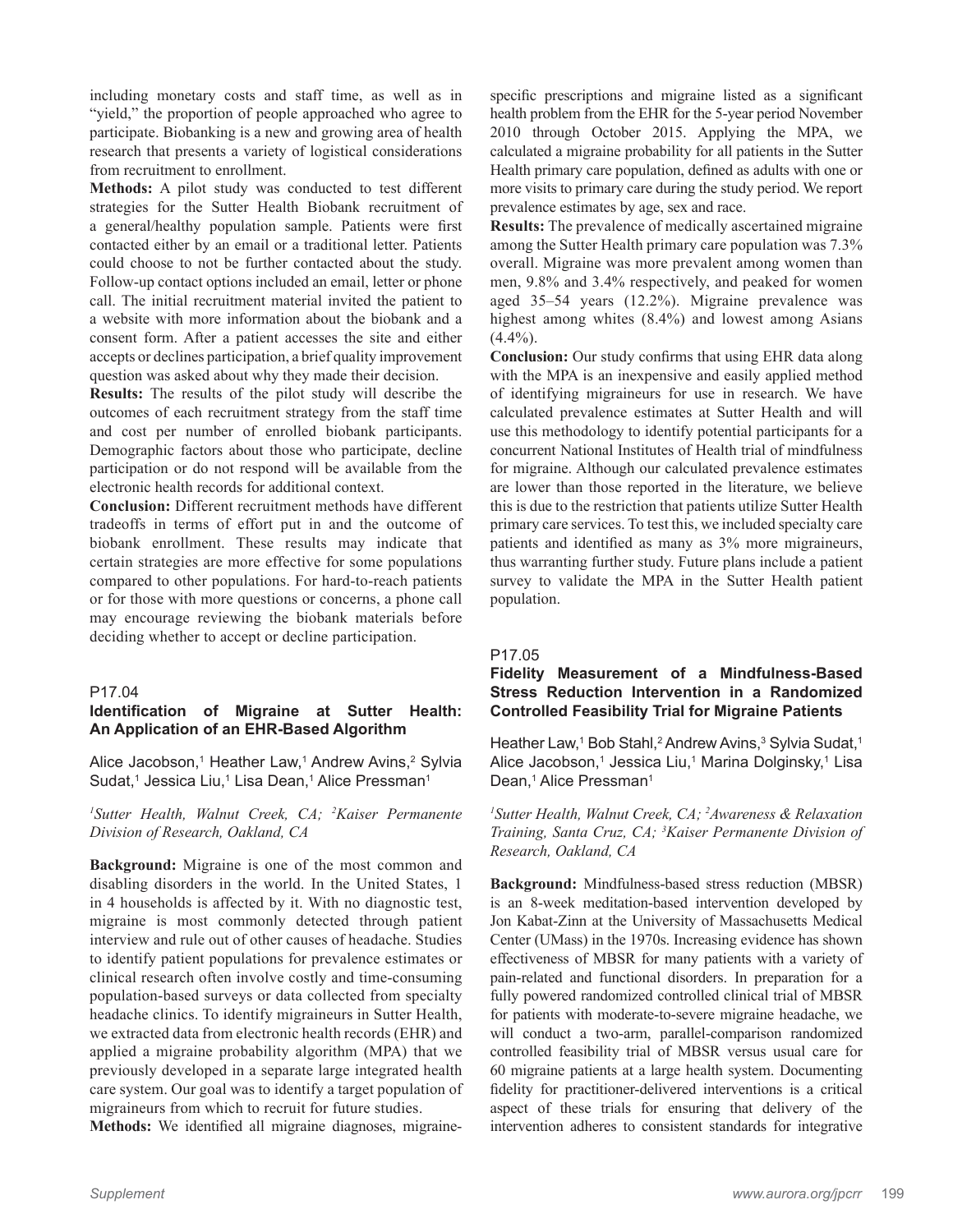health care. Fidelity measurement is one of the main outcomes for this pilot study.

**Methods:** MBSR instructors will use a standardized curriculum developed at UMass. MBSR content oversight will be provided by a senior teacher who has founded several MBSR programs in health care settings. He will have primary responsibility for ensuring fidelity of the MBSR intervention by meeting with each teacher on a monthly basis to ensure adherence to the standard curriculum. He and the research team also will create an MBSR "fidelity checklist" for use by a research specialist who will record and listen to a randomly selected session for each instructor in order to monitor the teaching.

**Results:** Fidelity measurement is defined as the extent to which delivery of an intervention adheres to the protocol or program model as originally developed. Despite its importance, there has been little development of tools for measuring fidelity and evaluated methods for documenting the degree of fidelity in a clinical trial. This presentation will describe the details of our fidelity-assessment methodology; the MBSR "fidelity checklist" developed for this trial also will be shared for adaptation by other investigators conducting similar studies.

**Conclusion:** Proven fidelity of the MBSR intervention is needed for the results of this study to be generalizable for a fully powered phase III trial. In addition, the information we gain from fidelity measurement will help inform future studies of MBSR for migraine and other conditions.

#### P17.06

# **Stakeholders' Views on Data Sharing and Multisite Research**

Kathleen Mazor,<sup>1</sup> Marsha Raebel,<sup>2</sup> David Arterburn,<sup>3</sup> Allison Richards,<sup>1</sup> Mia Gallagher,<sup>4</sup> W. Benjamin Nowell,<sup>5</sup> Darren Toh<sup>4</sup>

*1 Meyers Primary Care Institute, Worchester, MA; 2 Kaiser Permanente Colorado, Denver, CO; 3 Group Health Research Institute, Seattle, WA; 4 Harvard Pilgrim Health Care Institute, Boston, MA; 5 Global Health Living Foundation, Nyack, NY*

**Background:** Data sharing is a fundamental step in multisite studies, enabling research on rare outcomes, treatment heterogeneity and greater generalizability. However, data sharing entails costs and risks. Newly developed privacypreserving analytic and data-sharing methods offer an approach to sharing data and conducting multisite research that eliminates the need to share identifiable patient-level information. Identifying stakeholders' perceptions and synthesizing overarching themes about willingness to share data are important first steps toward increasing the acceptability and use of these new tools. We therefore sought to understand stakeholders' views on data sharing generally and privacy-preserving methods in particular.

**Methods:** We conducted semi-structured group and individual interviews with a purposive sample of stakeholders to gather a variety of perspectives on data sharing in general and the use of privacy-preserving methods (PPM) specifically. Interviews were audio-recorded and professionally transcribed. Using content coding followed by thematic coding, we sought to identify factors affecting stakeholders' willingness to share data, with particular attention to the potential impact of privacypreserving methods.

**Results:** A total of 11 stakeholder interviews were completed, involving patients (n=15), researchers (n=10), institutional review board and regulatory staff (n=3), multicenter research governance (n=2) and health care system leaders (n=4). Stakeholders' perceptions of the benefit and value of the research was the strongest influence toward data sharing; perceived value was related to the relevance of the scientific question and the methodologic rigor. Influences against data sharing were primarily cost and data-security risks; the latter was mitigated by various safeguards (encryption, data use agreements, oversight), successful data sharing experience, established relationships and trust. The risk reduction obtained by sharing aggregate data rather than individual-level data was acknowledged as being potentially more acceptable to some stakeholders, but interviewees also expressed concerns about the increased cost and questioned whether aggregating data resulted in a loss of information that would in turn lessen the value or validity of the research.

**Conclusion:** The gains in privacy protection associated with the use of privacy-preserving methods in multisite studies involving data sharing were attractive to some stakeholders, but factors such as the value and generalizability of the research appear potentially more influential.

# P17.07

# **Direct Adjustment of Obesity Estimates in the Colorado BMI Monitoring System**

Liza Reifler,<sup>1</sup> Eric Bell,<sup>2</sup> David Tabano,<sup>1</sup> Jennifer Barrow,<sup>1</sup> LeeAnn Rohm,<sup>1</sup> Rickey Tolliver<sup>2</sup> Matthew Daley<sup>1</sup>

*1 Kaiser Permanente Colorado, Denver, CO; 2 Colorado Department of Public Health and Environment, Denver, CO*

**Background:** In the Colorado BMI Monitoring System, electronic health record body mass index (BMI) data from participating health care organizations are provided to the Colorado Department of Public Health and Environment (CDPHE) and combined to establish BMI estimates at the census tract level. This system provides estimates with more geographic specificity than national surveys; however, population representativeness is a limitation. Data are sampled from all members of five health care organizations, and selection bias is possible.

**Methods:** We applied direct adjustment based on gender, race/ethnicity and age to estimate BMI and overweight/ obesity prevalence estimates. To avoid limiting to complete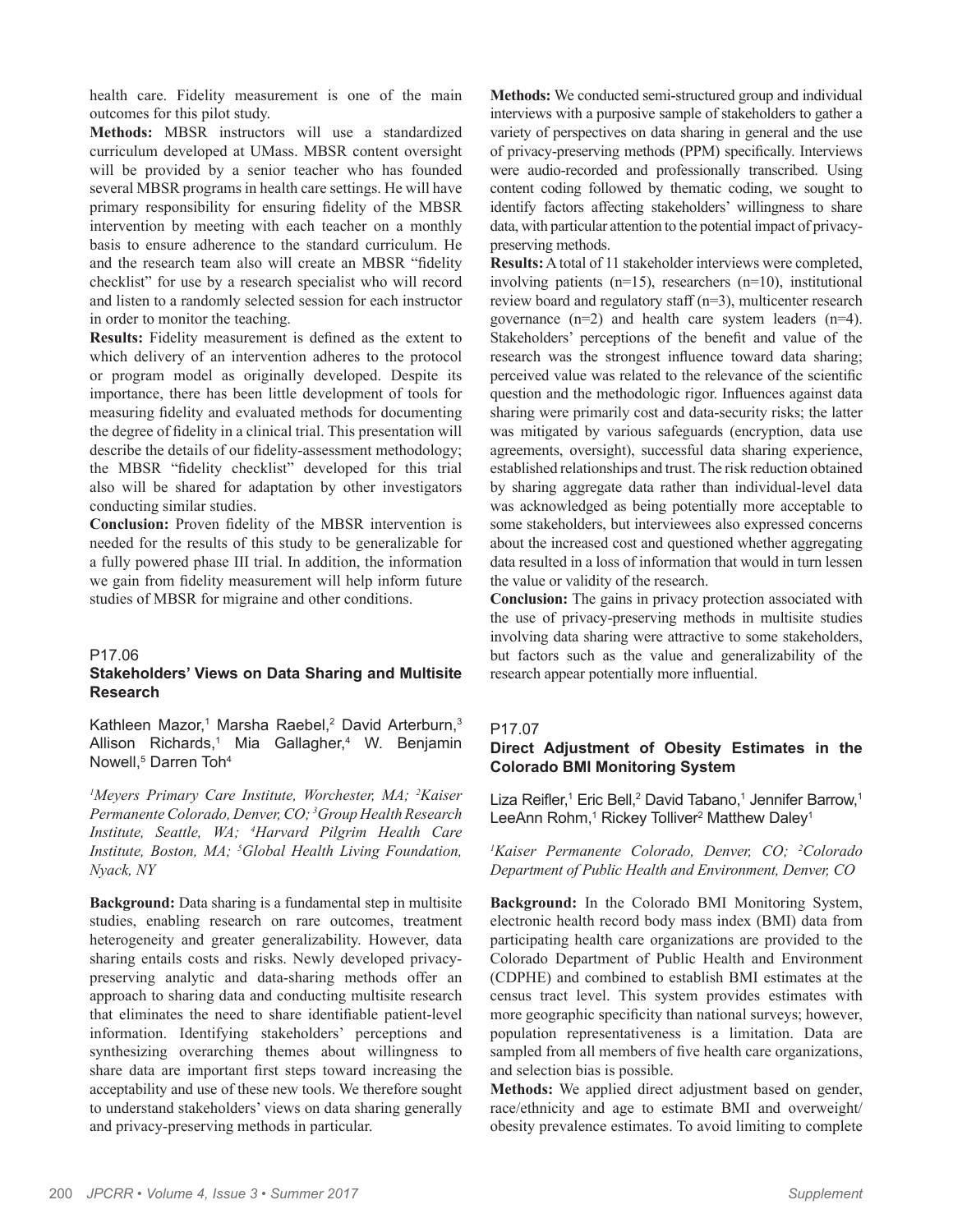case data, missing race/ethnicity data were imputed using hot decking based on census tract, gender and age classes. Raking, an iterative method of marginal weight adjustment, was used to create sample weights used in direct adjustment estimates by census tract. Hot decking and raking were performed using modified SAS macros developed by Abt Associates (Cambridge, MA).

**Results:** Processes were developed on one site's 2012–2014 data (N=479,960) and are being tested on all site data at CDPHE. Missing race was imputed for 13.2% of members and failed on only 0.1%. Individual weights were generated through raking for 99.5% of individuals with a recent BMI measurement. For 658 of 668 Denver-metro census tracts, crude and adjusted estimates were similar (Pearson R=0.981, P<0.01), and the median absolute difference in crude versus adjusted adult obesity prevalence estimates was  $0.05$  (interquartile range:  $-0.54-0.80$ ).

**Conclusion:** It is feasible to apply direct standardization to large data systems with many geographic units. Imputation via hot decking is appealing because it has been used in large government and public health surveys, it is effective using a limited set of demographic variables, and it provides a reasonable estimate of variable distribution by drawing from observed values. Raking is an advantageous weighting method in direct adjustment because it avoids empty or small cell size and only requires populationmarginal demographic group estimates. Overall, adjusting census tract obesity prevalence estimates modified values slightly (the majority of absolute difference of crude and adjusted was within 1% in either direction), and adjusted estimates created more conservative confidence limits.

#### P17.08

# **Sleep Deprivation in Hospitalized Patients Over the Age of 60: An Approach to Recruitment Challenges in an Inpatient Setting**

Ariana Ruiz,<sup>1</sup> Alice Pressman,<sup>1</sup> Katie Stone,<sup>1</sup> Lisa Dean,<sup>1</sup> Sarah Robinson,<sup>1</sup> Phillip Yu<sup>1</sup>

#### *1 Sutter Health, Walnut Creek, CA*

**Background:** Chronic sleep deprivation in older adults contributes to dementia, cardiovascular disease and mortality, but has not been studied in a hospital setting. We conducted a pilot study in a Northern California hospital to evaluate the quantity and quality of sleep among inpatients age 60 years and older. The study goal was to evaluate the association between sleep and hospital outcomes such as length of stay (LOS), delirium and readmissions. The focus of this abstract is to describe our approach to recruitment challenges in a hospital setting.

**Methods:** This study was conducted at an 81-bed community acute-care hospital in rural Tracy, California. Our goal was to recruit 100 patients in a 1-year period. We began with strict eligibility criteria, exclusively recruiting

patients admitted with an expected  $\text{LOS} \geq 2$  days and without cognitive impairments. We measured sleep with 24-hour wrist actigraphy and sleep diaries, and collected patient-reported outcomes through in-person questionnaire. Study staff included more than 25 volunteers from local universities. We also included an education component for bedside nursing staff and volunteers.

**Results:** In the first 5 months we recruited 12 patients and worked with leadership to revise eligibility requirements and recruitment methods in an attempt to increase yield. Specifically, we relaxed the 2-day expected LOS and extended recruitment efforts to the emergency department. We also added Spanish-language materials. In the 4 months since making these changes, we have recruited 28 patients. We determined that the Spanish materials and recruitment effort from the emergency department did not impact recruitment rates; however, modifications to the eligibility criteria led to better recruitment.

**Conclusion:** There are several important elements to successful recruitment and participant retention for research in a hospital setting. Flexibility and creativity are essential; in our case, we relaxed restrictions on estimated LOS. In addition, having assistance from highly trained volunteers and nursing staff was equally valuable. Finally, the support of leadership (chief medical executive and nursing administration) allowed us to make some of the necessary changes throughout the process. With our new processes in place, we hope to complete recruitment within 6 months.

#### P17.09

# **Identification of Incident Uterine Fibroids Using Electronic Medical Record Data**

Onchee Yu,<sup>1</sup> Renate Schulze-Rath,<sup>2</sup> Susan Reed,<sup>3</sup> Jane Grafton,<sup>1</sup> Kelly Hansen,<sup>1</sup> Delia Scholes<sup>1</sup>

#### *1 Group Health Research Institute, Seattle, WA; 2 Bayer Pharma AG, Berlin, Germany; 3 University of Washington, Seattle, WA*

**Background:** Uterine fibroids are the most common benign tumors of the uterus that are associated with considerable morbidity in women. Diagnosis codes have been used to identify symptomatic fibroid cases, but their accuracy, especially for incident cases, is uncertain. This study assessed the accuracy of diagnosis codes in identifying incident fibroids and developed algorithms to improve incident fibroid case-finding using additional electronic data.

**Methods:** Women aged 18–65 years who received an ICD-9 diagnosis code for uterine fibroid during 2012–2014 were identified from electronic databases at Group Health Cooperative, an integrated health care system in Washington State. Women with a fibroid history or hysterectomy were excluded. Medical records were reviewed on a random sample of 617 women to confirm incident fibroid status. Additional data on demographics, symptoms, treatment, imaging, health care utilization, comorbidities and medication